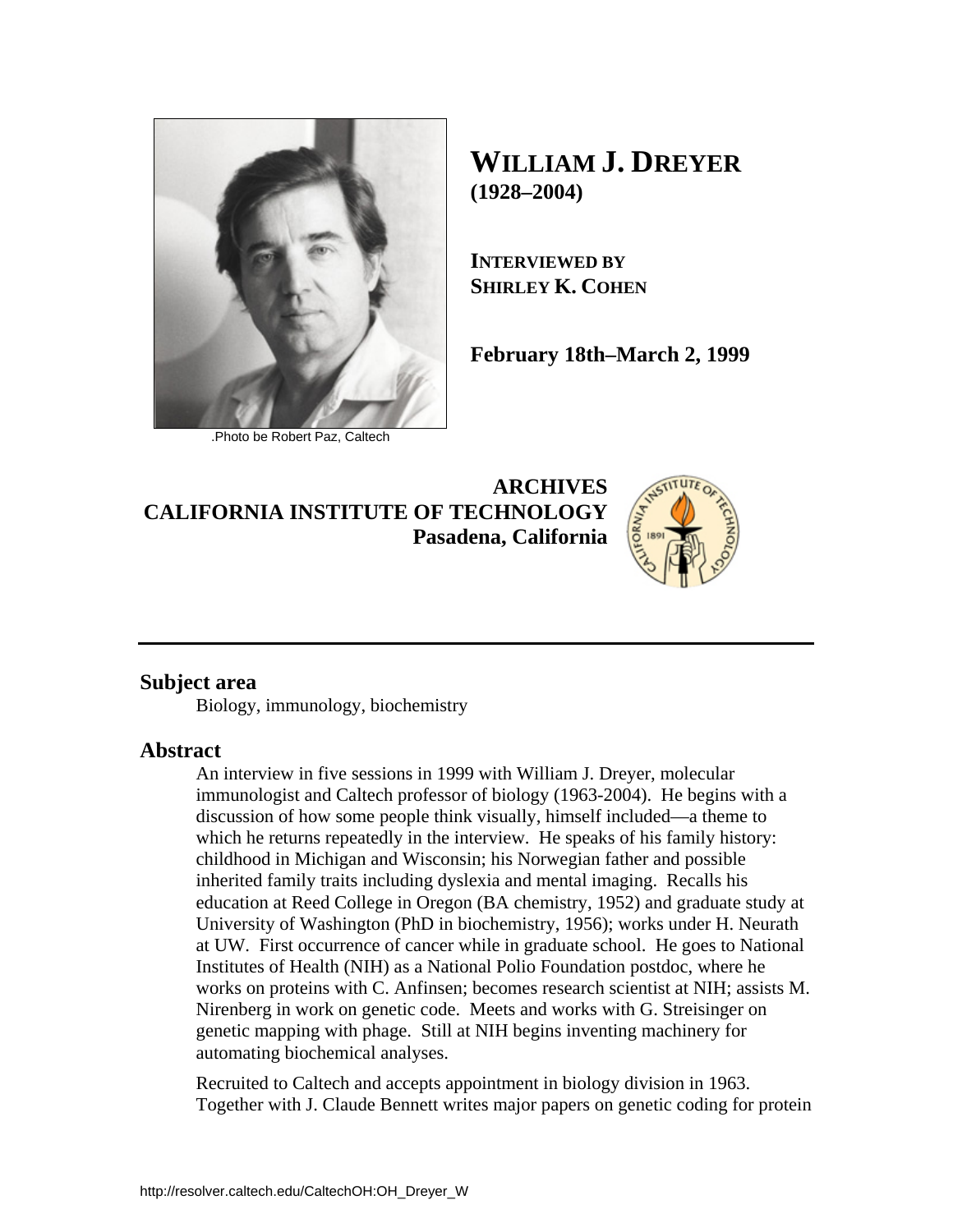structure, gene splicing and monoclonal antibodies. Recalls Leroy Hood's arrival at Caltech in 1963 as grad student. Dreyer's consulting work for Spinco division of Beckman Instruments; helps in the design of an automated protein sequencer; his continuing interest in new technologies. Work in 1960s with W. Gray on sequencing protein in a mass spectrometer for JPL; collaborates with Gray and Hood on 1967 Cold Spring Harbor symposium paper on antibody formation. Roger Sperry at Caltech; his influence on Dreyer. Work on the protein rhodopsin. Robert Sinsheimer as biology division chairman. During 1970s and 80s Caltech develops series of more and more sensitive instruments to synthesize and analyze genes and proteins. 1982 recurrence of Dreyer's cancer. Creation of company Applied Biosystems with Hood and M. Hunkapiller; issues arise over patents and royalties. Dreyer's work with Milton Wexler's Hereditary Disease Foundation. Caltech's Beckman Institute; recruitment of Scott Fraser and creation of Biology Imaging Center at Caltech. Study of olfactory receptors; "area code" hypothesis in embryogenesis. Capillary electrophoresis; the Human Genome Project. Recent experiments involving gene deletion and DNA alteration.

### **Administrative information**

### **Access**

The interview is unrestricted.

### **Copyright**

 Copyright has been assigned to the California Institute of Technology © 2005. All requests for permission to publish or quote from the transcript must be submitted in writing to the University Archivist.

### **Preferred citation**

 Dreyer, William. Interview by Shirley K. Cohen. Pasadena, California, February 18–March 2, 1999. Oral History Project, California Institute of Technology Archives. Retrieved [supply date of retrieval] from the World Wide Web: http://resolver.caltech.edu/CaltechOH:OH\_Dreyer\_W

### **Contact information**

 Archives, California Institute of Technology Mail Code 015A-74 Pasadena, CA 91125 Phone: (626)395-2704 Fax: (626)793-8756 Email: archives@caltech.edu

Graphics and content © 2005 California Institute of Technology.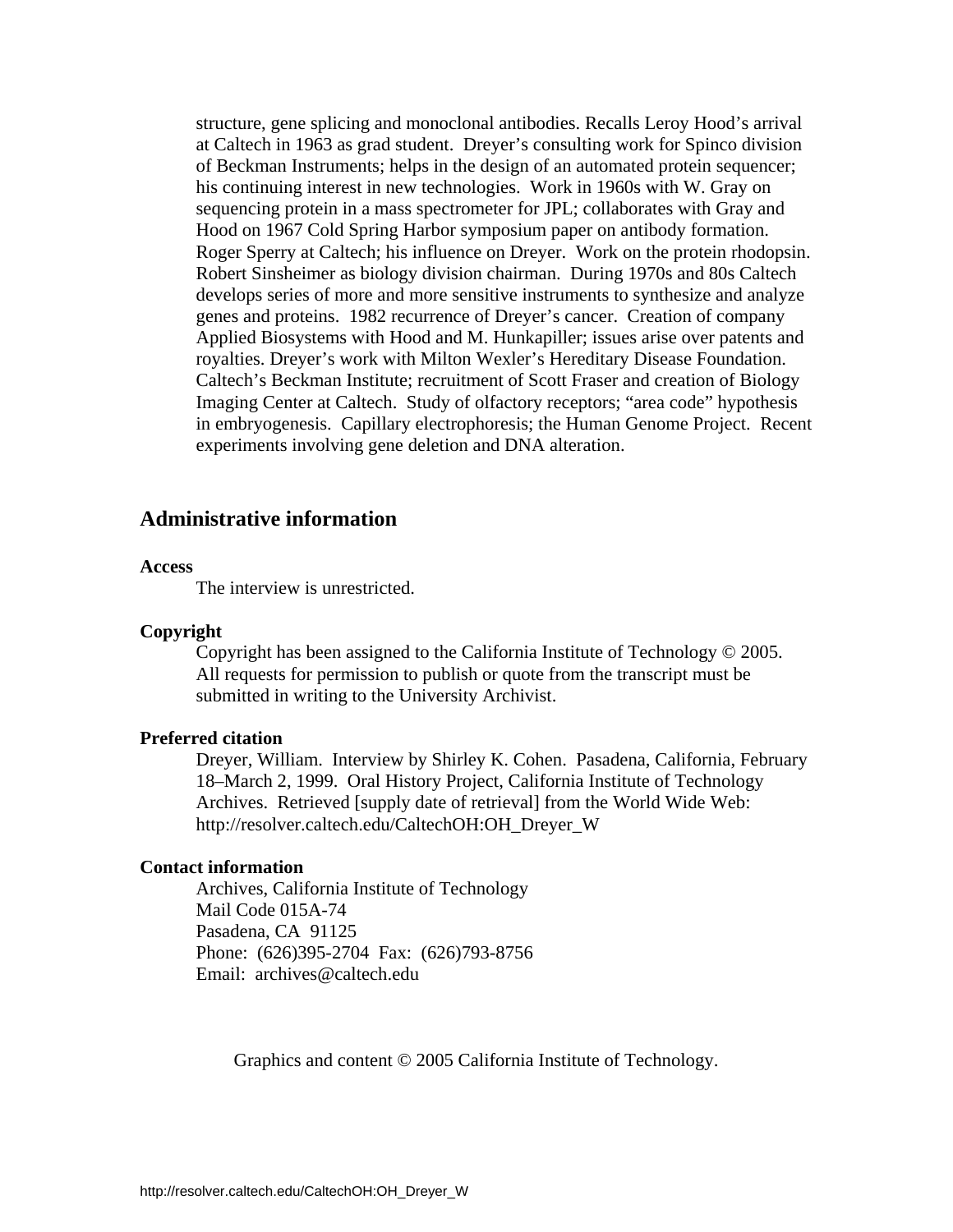

In the early 1970s Bill Dreyer developed an automated mass spectrometer to speed up the flow of data during experiments aimed at determining how cells synthesize antibodies. Photo by Floyd Clark, *Engineering & Science*, Mar-Apr 1974.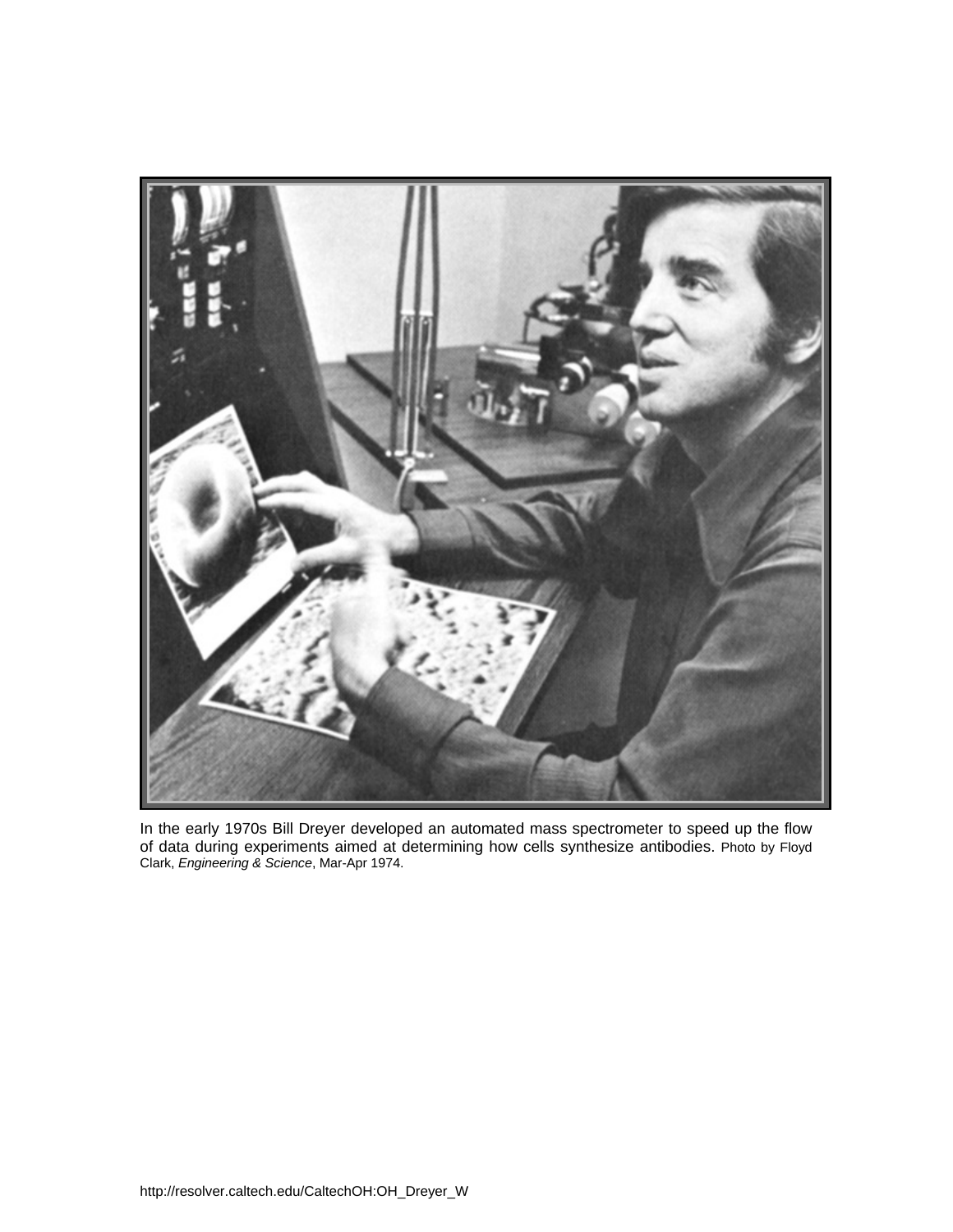**CALIFORNIA INSTITUTE OF TECHNOLOGY**

**ORAL HISTORY PROJECT**

# **INTERVIEW WITH WILLIAM J. DREYER**

**BY SHIRLEY K. COHEN**

**PASADENA, CALIFORNIA**

**Caltech Archives, 2005 Copyright © 2005 by the California Institute of Technology**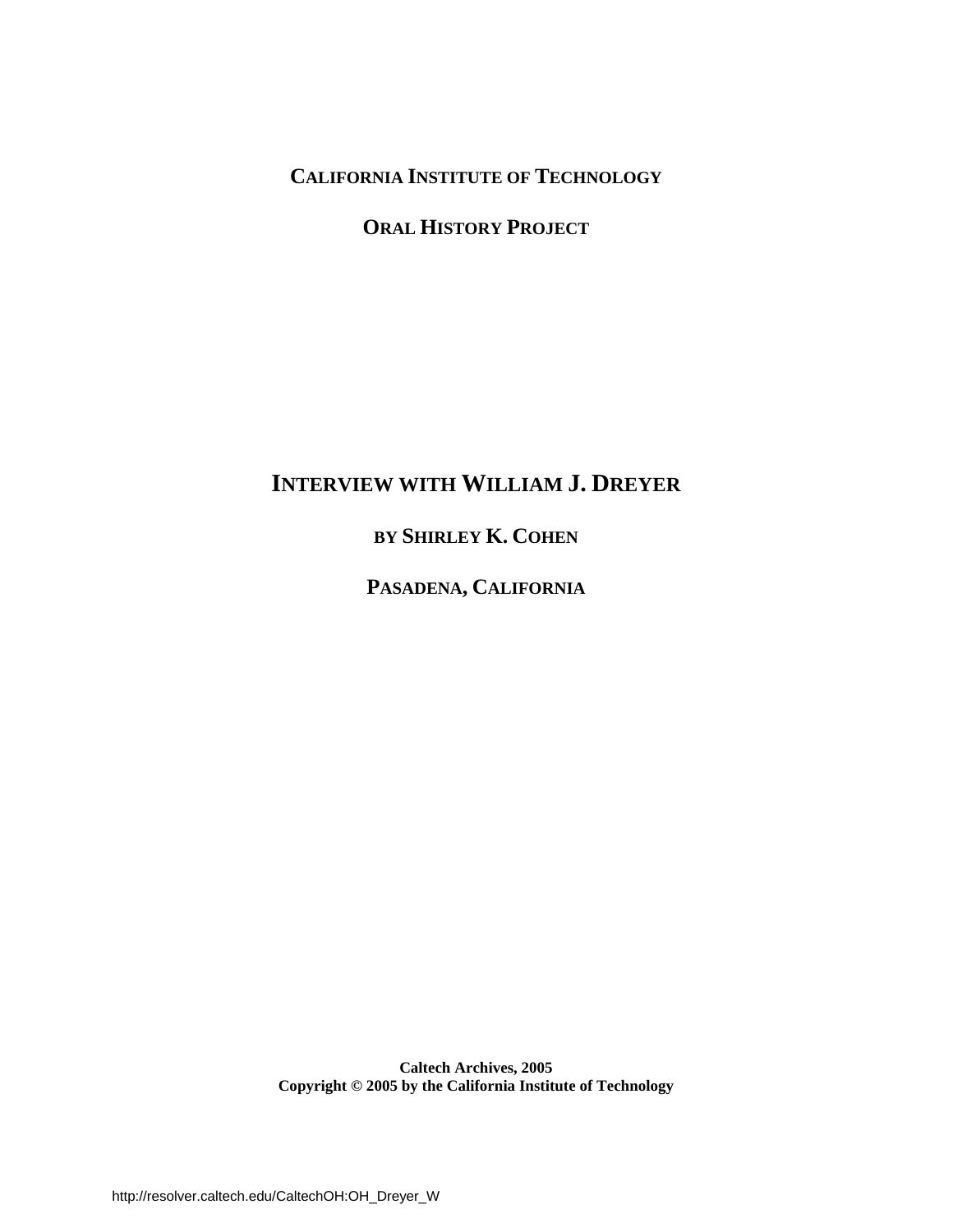### **PREFACE**

### **TO THE INTERVIEW WITH WILLIAM J. DREYER**

The interview with William J. Dreyer, Caltech Professor of Biology, as recorded early in 1999, presented significant difficulties in transcription and editing. The quality of the recording itself was poor, due partly to inadequate equipment. There were many inaudible words and phrases. Unfortunately Bill Dreyer's health failed, and he did not live long enough to review the full transcript, although he did read and correct a part of the first session. The Archives is very grateful to his widow, Dr. Janet Roman Dreyer, for her invaluable help in unraveling some of the problem portions. A few of her comments—marked with initials JRD—have been added to the transcript as footnotes.

The final transcript still has a number of missing words and phrases. Some elusive segments could be teased out with great patience. Others have remained unresolved. Portions that are still questionable or lacking have been filled in or noted in square brackets by the editors, to the best of their ability.

Charlotte E. Erwin Associate Archivist June 2005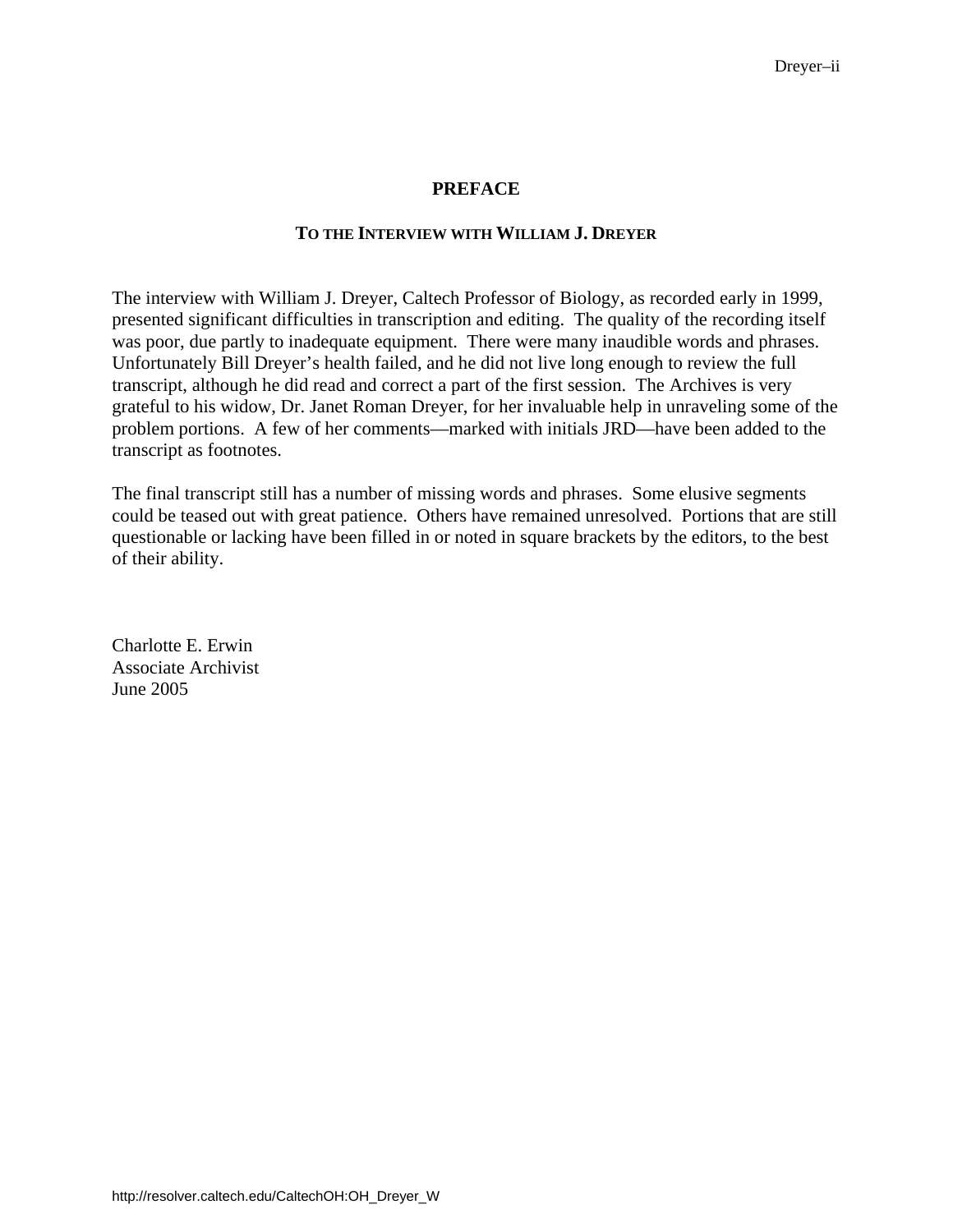### **TABLE OF CONTENTS**

### **INTERVIEW WITH WILLIAM J. DREYER**

### *Session 1*

Discussion on brain imaging and how some people think in images. Thomas West's book on [visual imagery. James Olds; Roger Sperry. Personal difficulties with studying; discussion on](#page-8-0)  dyslexia and imaging.

[Family background: Born in Michigan; Norwegian father. Discusses apparent dyslexic genetic](#page-10-0)  trait in family. Father emigrates to US, meets mother in Michigan; family's move to Wauwatosa, Wisconsin. Early interest in science and mechanical things; high school. Father dies in 1938; mother moves family to Norway in 1939; their return to US when World War II begins.

College years: Family's move to Oregon; begins studies at University of Oregon; fraternity life. [Accepted to Reed College a year later. Interest in psychology and biology; becomes a chemistry](#page-16-0)  major. Senior year diagnosed with embryonal carcinoma. Finishes thesis in 1952. Influence of Wendell Stanley. Marries first wife Mary; expect first child. Graduate work at University of Washington under biochemistry chair Hans Neurath; completes PhD in 1956.

### *Session 2*

[Discussion of early years: After father's death, summers with uncle in Michigan; visits relatives](#page-32-0)  in Norway. At Reed College, fascinated with Frank Hungate's *Neurospora* work, and the chemistry and leading-edge work on radioisotopes and amino acids with Art Livermore. At University of Washington, Neurath's well equipped, state-of-the-art lab.

NIH: To NIH as a National Polio Foundation postdoc and works with Christian Anfinsen on [protein evolution. Phage work. Works with George Streisinger on genetic mapping. Becomes](#page-38-0)  an NIH research scientist. Works with Marshall Nirenberg. Presents work in Moscow and at Brookhaven. Invitation by Robert Sinsheimer to give a seminar at Caltech. Instrument development at NIH, Gilson, Inc., and Caltech.

Caltech early years: In 1961, receives offer of full professorship at Caltech; accepts in 1963; Ray Owen biology division chair. Works with Mike Potter of the National Cancer Institute studying proteins in urine and myeloma. Together with J. Claude Bennett writes paper on [genetic coding for protein structure; both interested in immunology. Lee Hood comes to Caltech](#page-44-0)  in 1963 as grad student. Dreyer does consulting work for Spinco division of Beckman

25-31

# 31-37

37-49

3-9

1-3

9-24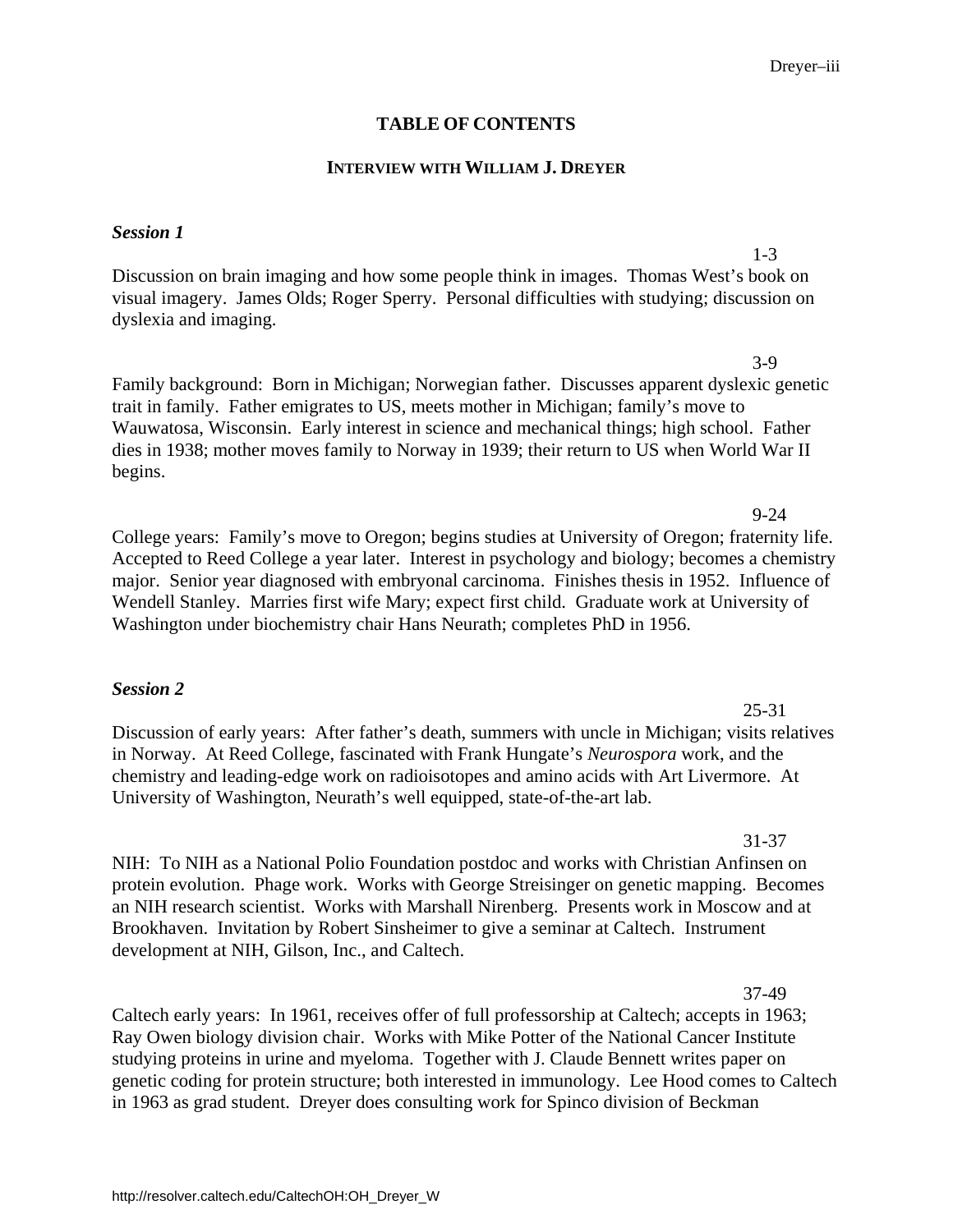Instruments; helps in the design of an automated protein sequencer. Together with Bennett [writes papers regarding gene splicing and monoclonal antibodies, considered radical thinking for](#page-44-0)  the times. In 1967, Cold Spring Harbort meeting; in attendance Gerry Edelman, Francis Crick, César Milstein, Lee Hood and Dreyer.

## *Session 3*

50-56 [Recap of previous session: Dreyer's continuous interest in building instruments and developing](#page-57-0)  tools and methods; early interest in experimental embryology; and his life-long commitment to understand what life is—at the physics and chemistry level. Dreyer's confidence in inventing new lab instruments, and consequently his impact on science due to these tools. Further discussion of years at NIH and early years at Caltech; work with Bill Gray. Cold Spring Harbor meeting in 1967. Lee Hood. Roger Sperry.

56-58 [The field of biology: Predicts a major shift in biology regarding the nature of DNA. Lee Hood's](#page-63-0) work on antibodies; Susumu Tonegawa's work. The fears of manipulating genes and thereby possibly creating and introducing a new virus.

58-64 Caltech in the 1960s: Works with Bill Gray developing a tool for sequencing protein in a mass [spectrometer for JPL. Per Edman of Australia and an automated sequencing machine; Dreyer's](#page-65-0)  interest in building one with Beckman Instruments' help. Work on the protein rhodopsin. Robert Sinsheimer as biology division chairman.

Caltech in the 1970s-1980s: Lee Hood's return to Caltech. Funding issues regarding development of a new more sensitive sequencing machine. Issues regarding patents and royalties; patent lawyer Russell Palmer advises Dreyer. Suzanna Horvath and John Racs work with Dreyer. Lee Hood good at raising money. Together with Aron Kupperman develops a sensitive mass spectrometer, built at JPL. In 1982, diagnosed with colon cancer; Mike [Hunkapiller takes over work on spectrometer and gas-phase sequencer during Dreyer's recovery.](#page-71-0)  Hood, Hunkapiller, and Dreyer work with Applied Biosystems to build instrument; Dreyer holds patent.

### *Session 4*

[Interest in the study of neural crest cells. Discusses Roger Sperry and Charles Darwin, and the](#page-83-0)  hardwiring of the brain and how genes program our behavior and characteristics; invited by Harvard chief of medicine John Haas to give talk on this subject. Dreyer's work with Milton Wexler's Hereditary Disease Foundation.

Dreyer–iv

64-75

76-80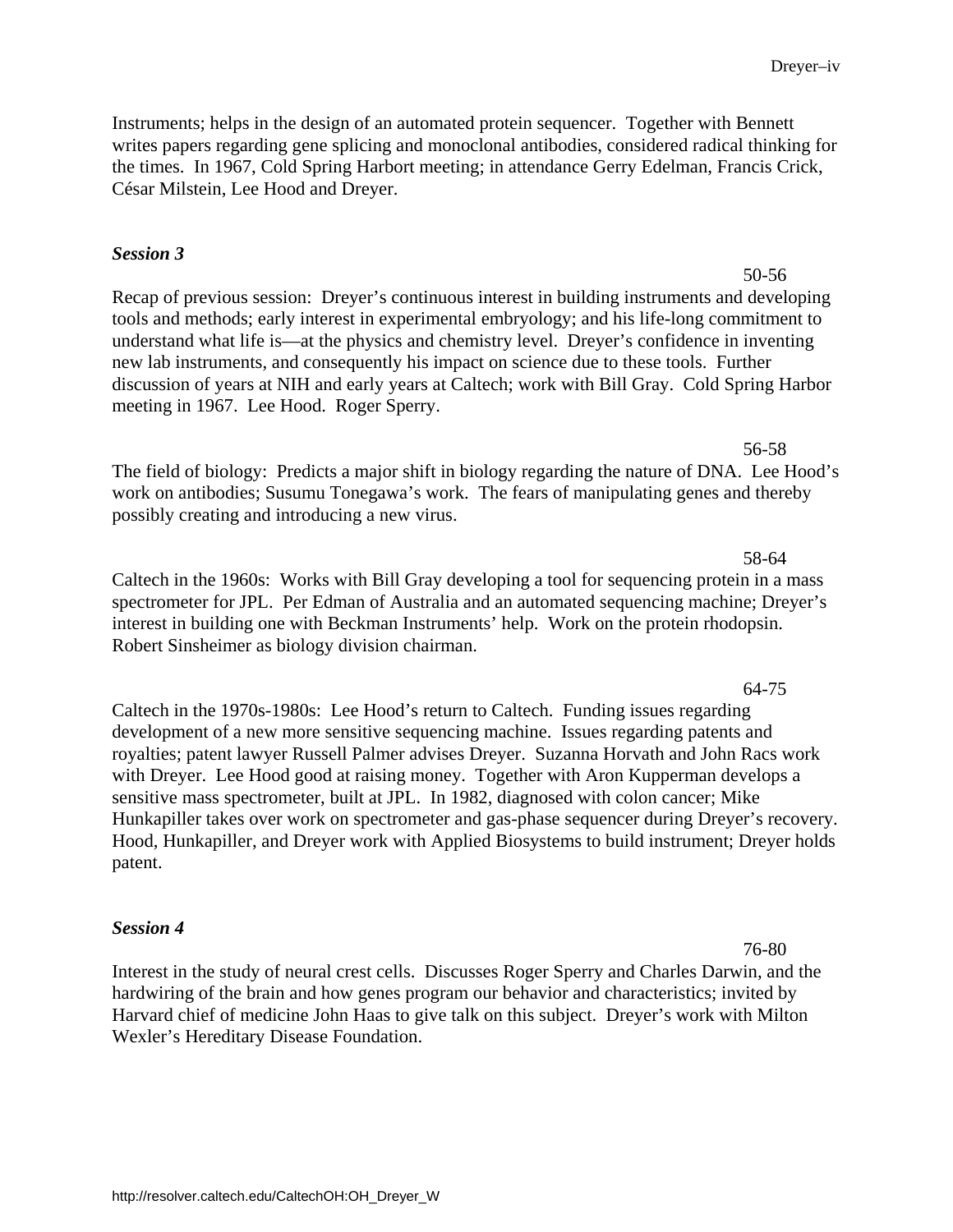[Caltech's Beckman Institute. Recruits Scott Fraser; works to create the Biology Imaging Center](#page-87-0) at Caltech. Study of olfactory receptors. Genome data from dbEST. Discussion regarding the study of human brains. Caltech's President David Baltimore, Eric Davidson, and Dreyer's antibody theory.

[Applied Biosystems and early financing; Dreyer's patent on the automated protein sequencer.](#page-96-0)  Issues regarding technology transfer at Caltech, Mike Hunkapiller, and patents. Capillary electrophoresis, Barbara Wold, and the Human Genome Project. Consulting jobs for start-up companies.

## *Session 5*

[Discusses recent experiments involving gene deletion and DNA alteration. Dreyer's teaching](#page-108-0)  style. The Biology Imaging Center and Dreyer's interest in attracting specific people: Scott Fraser, Alan Barr, John Allman, and Jean-Paul Revel. Fraser's continued success with the Center. Dreyer's introduction of electronic information as a teaching tool; invites Caltech libraries' participation; encourages faculty to use computers and imaging technology in their teaching.

114-125

101-114

Dreyer's next interest: the brain's anatomy and genetic influences that determine people's [differences. Dreyer's work with Milton Wexler's Foundation for Hereditary Diseases, together](#page-121-0)  with Seymour Benzer. Caltech and patent policy. Dreyer's increased use of computer technology. Dreyer's family: first wife Mary, three daughters, second wife Janet. Caltech's student recruitment; sciences need for better state-of-the-art equipment. Caltech and research support.

89-100

Dreyer–v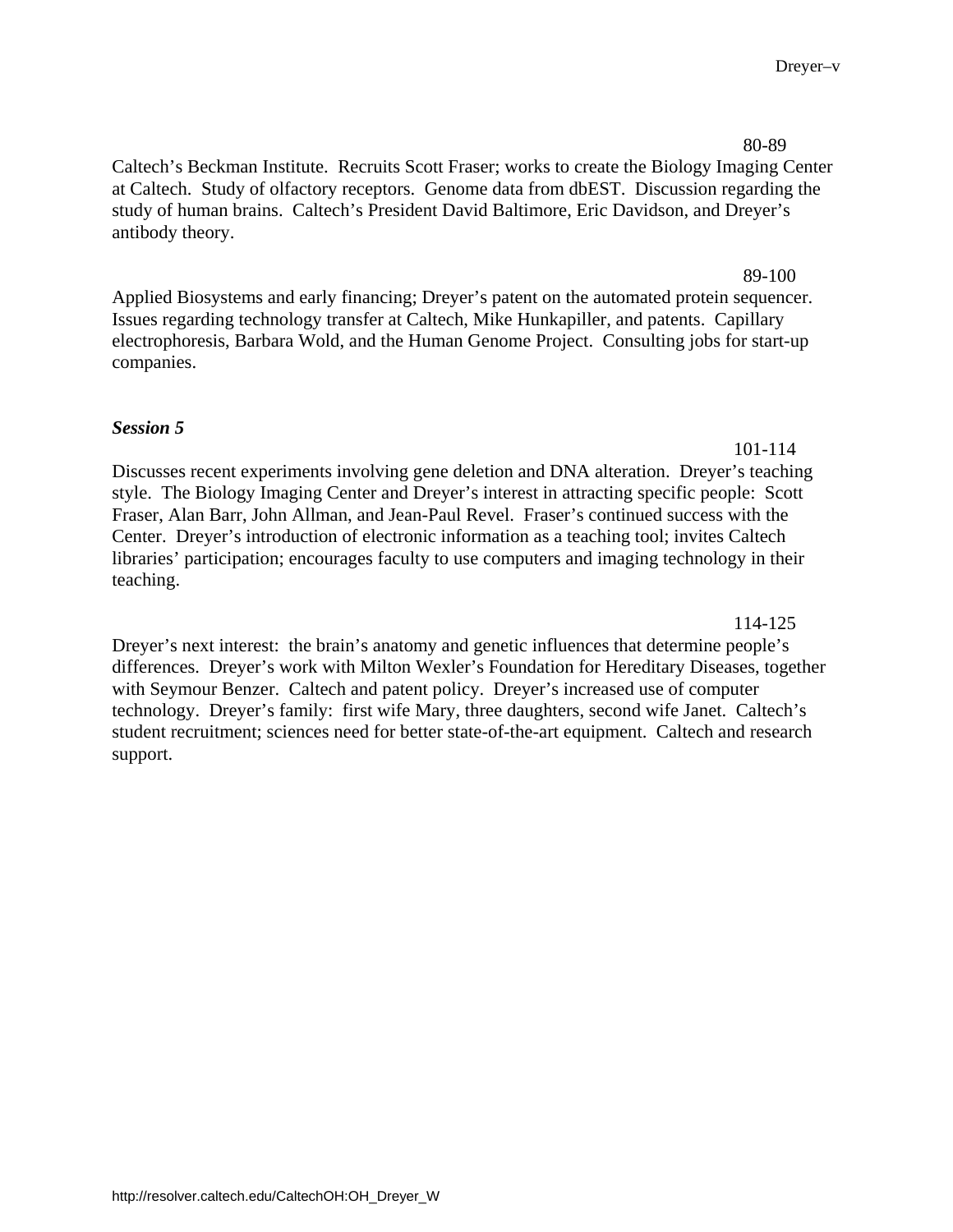# **CALIFORNIA INSTITUTE OF TECHNOLOGY ORAL HISTORY PROJECT**

## <span id="page-8-0"></span>**Interview with William J. Dreyer by Shirley K. Cohen**

**Pasadena, California** 

| Session 1 | February 18, 1999 |
|-----------|-------------------|
| Session 2 | February 19, 1999 |
| Session 3 | February 23, 1999 |
| Session 4 | February 26, 1999 |
| Session 5 | March 2, 1999     |

## **Begin Tape 1, Side 1**

COHEN: Thank you for coming, Professor Dreyer. You expressed some interest in giving us an introduction before we start the interview, so why don't you go ahead and do that.

DREYER: OK. Well, the introduction has to do with [the fact that] I've come to realize that scientists—and people in general—have very different ways of thinking. I was just at UCLA two days ago with people studying brain imaging, and only one or two of them understand this now—it's so new. They tended to want a uniform brain, with everyone having the same anatomy and thinking the same way. That isn't at all true; it's amazing how different people can be. And in particular, the book that I loaned you—*In the Mind's Eye,* by Thomas G. West [*In the Mind's Eye: Visual Thinkers, Gifted People with Dyslexia and Other Learning Difficulties, Computer Images and the Ironies of Creativity,* Amherst NY: Prometheus (1997)]—is about the only one I've ever seen that deals with the subject of people who have extreme visual imagery in the way they think. I wanted to preface all of this with this little story, because when you start asking me about schools and whatnot, it has a profound implication.

COHEN: But of course you didn't realize this when [your schooling] was going on.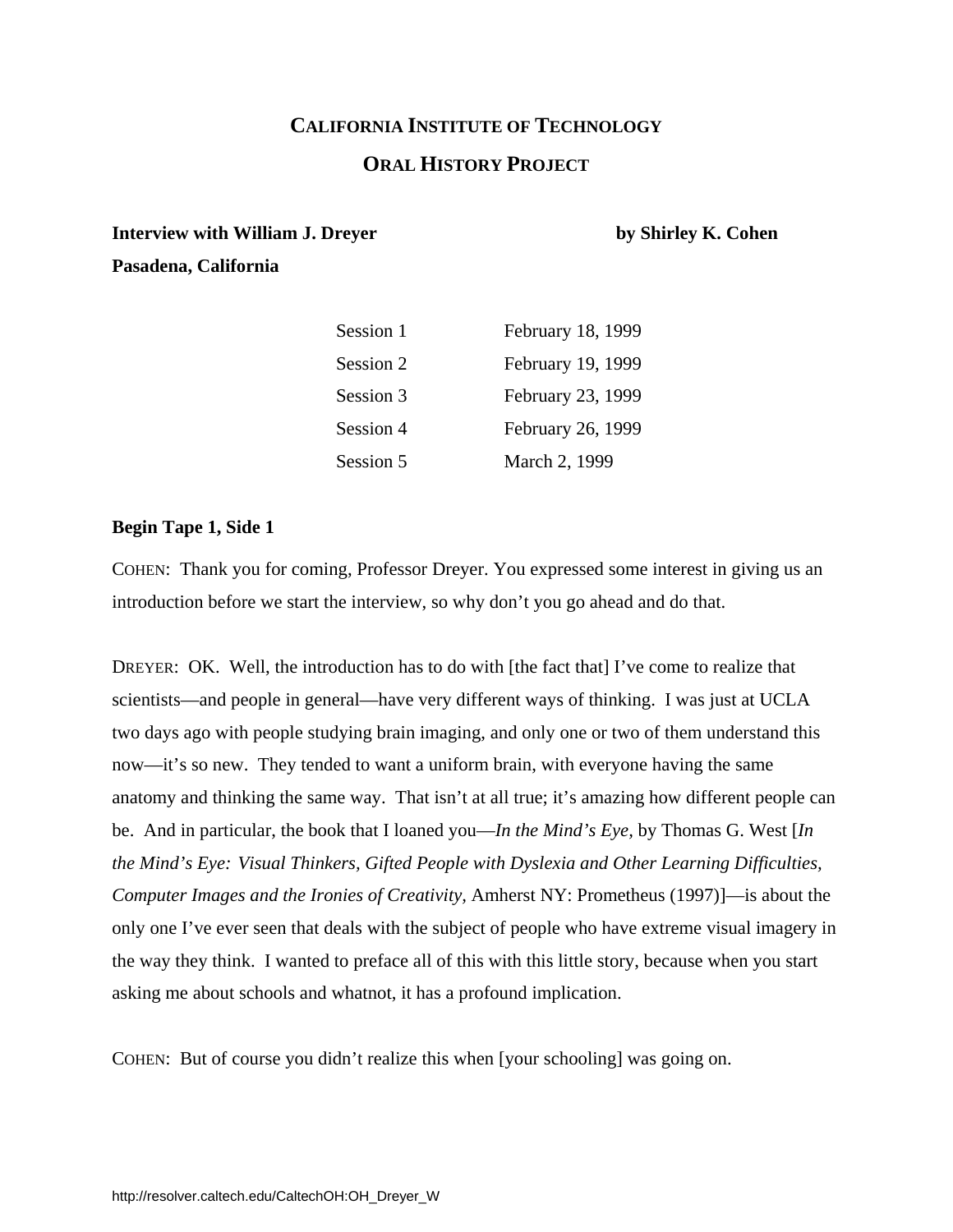DREYER: I knew I was different in the way that I thought, but I didn't realize why I was so dumb at spelling. I'm terrible, OK? And rote memory and arithmetic and so forth. The first time I realized how different different brains could be—by the way, I was interested in psychology among other things as a student—was when I bumped into Jim Olds at a dinner party back in the late sixties. Jim Olds was a professor here [Bing Professor of Behavioral Biology, 1969 – d. 1976]. He's famous for his pleasure center work. He was a professor here and so was I. A speaker talked about the way we think and compared it to holography. Jim was across the table from me. I said, "Oh, yes. When I'm inventing an instrument or whatever, I see it in my head and I rotate it and try it out and move the gears. If it doesn't work, I rebuild it in my head." And he looked at me and said, "I don't see a thing in my head with my eyes closed." We spent the rest of the evening, over wine and so forth, trying to figure out how two professors—both obviously gifted people at Caltech in the Biology Division—could possibly think at all, because we were so different. So then I took this up with Roger Sperry [Hixon Professor of Psychobiology 1954-1984, emeritus, d. 1994], and I realized that I had some amazing shortcomings as well as some amazing gifts. I took it up with some of the students, one of whom was Mike [Michael S.] Gazzaniga [Director, Center for Cognitive Neuroscience, Dartmouth], who is still around writing, and a few others that came out of Sperry's group of postdocs and grad students. And they typically said, "Oh, no. There's no difference. Everyone does this imaging. We're all the same." So I never could document this, and my wife [Janet Roman Dreyer] is the same way. It's called dyslexia, typically, because you have a strange inability to do stuff. If you are thinking in images, then a spreadsheet doesn't work; your brain doesn't compute well. If you're smart, you can do all kinds of things if you work hard on it. I can learn how to spell if I work hard at it, but it doesn't come naturally. The reason [is because] there's no image to it. Let me mention that [there were] other people at Caltech who never realized this about themselves. Dick Feynman [Richard Chace Tolman Professor of Theoretical Physics, d. 1988] was one. And Murray Gell-Mann [Robert Andrews Millikan Professor of Theoretical Physics, emeritus] doesn't realize that he's totally different from what Dick Feynman was, in the way he thinks algebraically. This is why I think it's interesting for Caltech to be aware of these differences that Tom West documents. Einstein thought in images, and Feynman did his work in physics in diagrams, as you well know. But other physicists just couldn't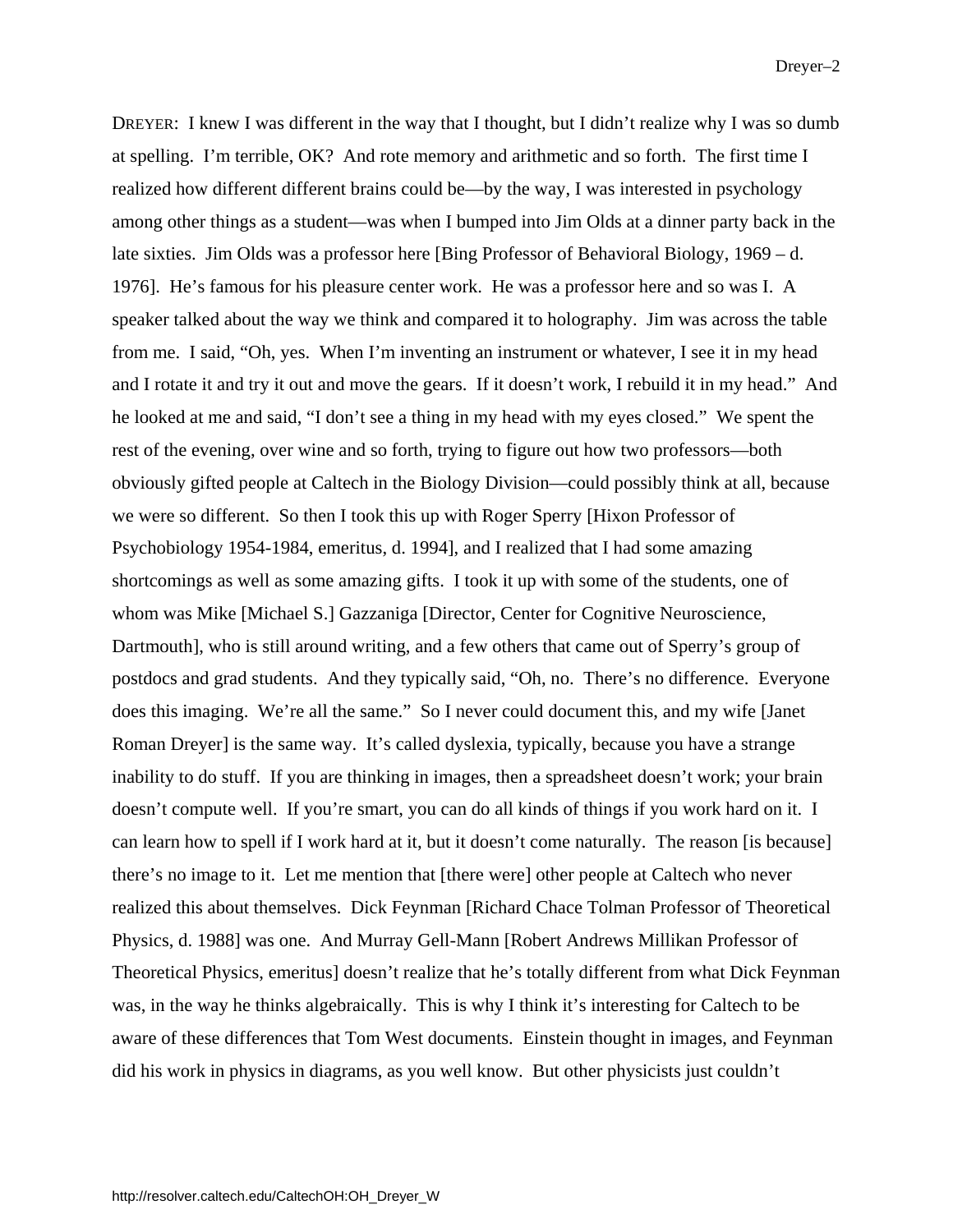<span id="page-10-0"></span>understand it. So I have some of those problems—with other biologists not being able to understand me—and I've come to understand a little bit more why. That's the preamble.

COHEN: OK. So let me now bring you in a more formal way to the beginning of this interview. Tell us about your family—your mother, your father. What did they do?

DREYER: OK. My father was Norwegian and I still have lots of cousins there and so forth. I was born a Norwegian citizen, really, I'd expect, because my father was just in this country as a Norwegian citizen. We went back when I was three months old and many times later. So I've had a lot of contact with Norway.

COHEN: Where were you born?

DREYER: I was born in Michigan. On the Norwegian side—in terms of where this brain came from, which is one of the things I warned you I've been thinking about—I'm sure they think this way. It's hereditary, by the way; I have three daughters who are dyslexic—I like the term "high visual imagers." They all see things in their heads in images, the way I do.

COHEN: Are you telling me this is a Norwegian trait?

DREYER: No, I'm saying it's genetic. However, what I'm saying is you might wonder how the genes of a book publisher such as my grandfather would produce someone who's not very good at the normal literary things. I write, and I write well, but I'm slow at it. But it turns out that the name of the [family] company was Dreyer's *Graphics*. So in fact the heritage is not one of literary but visual graphic skills.

COHEN: Now, this was your—

DREYER: Grandfather. His father started it. They did fine, highly technical graphics things. He also invented and patented a major method for printing. So in terms of the genetics, I think it's fairly reasonable [to think] that I got part of it from them.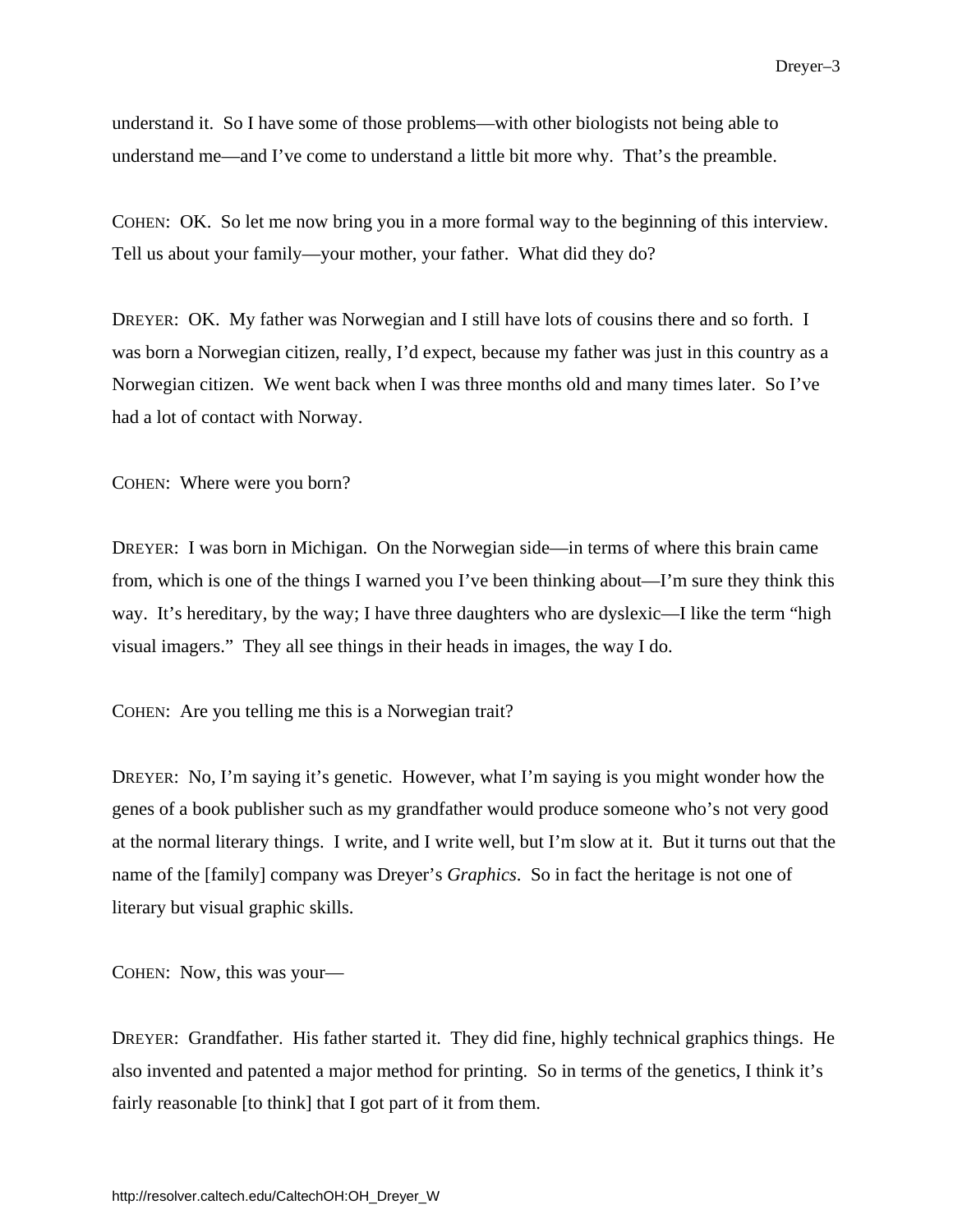COHEN: What was your father doing in this country?

DREYER: There were four sons. In the old Norwegian tradition, the eldest son inherits the farm. So he set out. And with four sons of a wealthy—my grandfather was wealthy—what my father did was to defect and come to this country. He started out in a low position in a paper company.

COHEN: Because he was not going to inherit the Dreyer company?

DREYER: Well, mainly he had the good sense not to get into the squabble—which did occur among the remaining three sons about who would control the company and all that. He came here to develop his own life, which he did. Why he went back, I'm not totally sure.

COHEN: Now, your mother is a Norwegian also?

DREYER: No, my mother is from Michigan. He met her in this country. Her father was a builder—farm community people. And again I can see this hereditary thing showing up. The very best builders and architects have this strange kind of ability to see the buildings they're designing. What they do is not fully appreciated, either. So there's the genetics, which does interest me a lot, as you will see. And not as a self-centered thing; I'm really interested in the whole subject of how human brains work and how genes build, sculpture living organisms.

COHEN: It's your profession, so to speak.

DREYER: In some ways I'm a guinea pig, which will come out in this discussion. That's why I wanted to bring up this kind of stuff.

COHEN: So then you went back to Norway, but then you came back here to go to school?

DREYER: They came back in less than a year—back to Kalamazoo, which is where I had been born, but then they moved to Wisconsin. He began to work [his way] up in the company; it was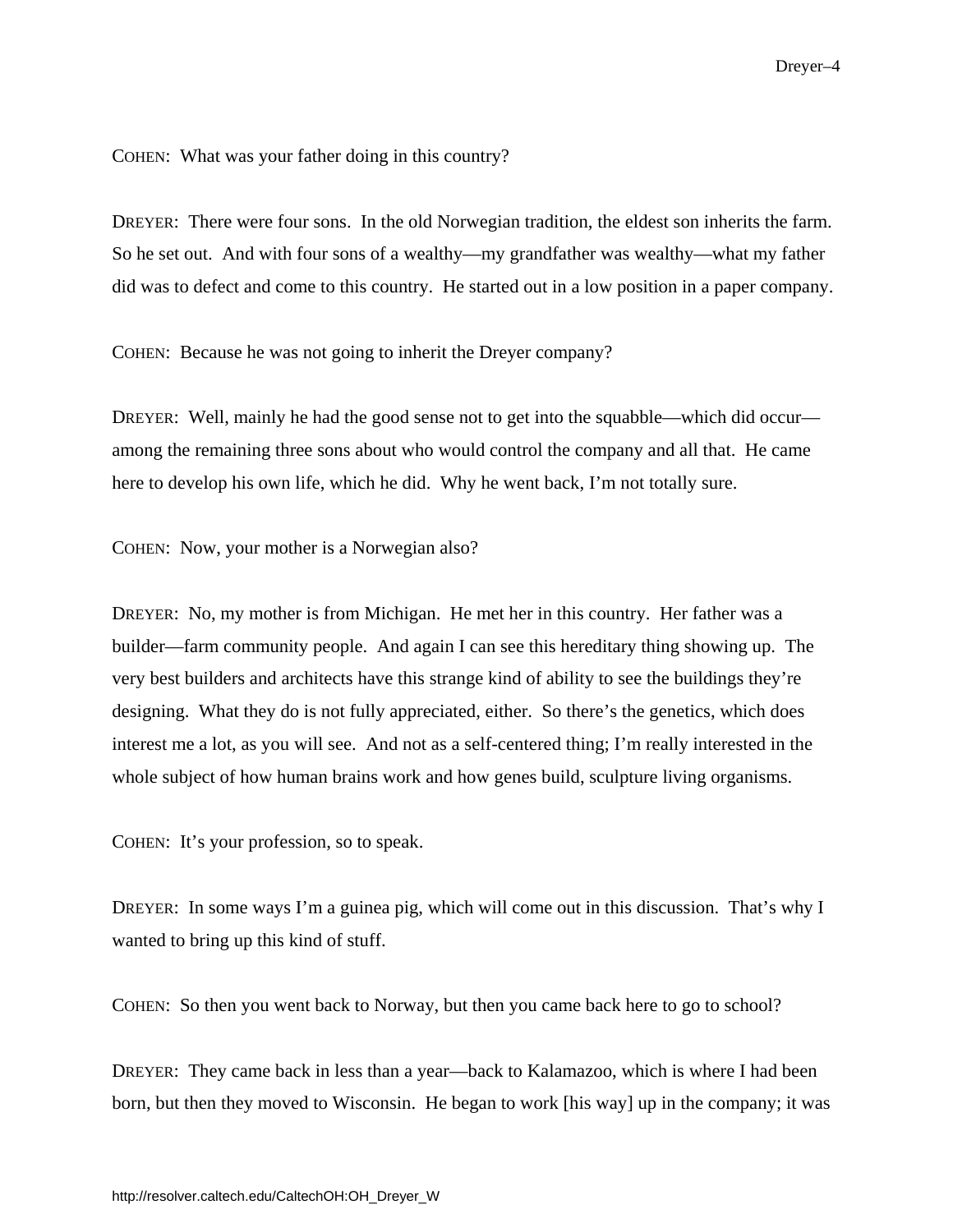a specialty paper company. [He was] a representative of the company, a salesman. And a regional [salesman] for big-deal butter companies and things like that. They moved to Wisconsin when I was three years old. One of the stories I remembered because of your wanting to do this interview and thinking about where scientists come from. I've been told that I was a born scientist. So here I was [at] three years old. I was told that if you threw salt on the tail of a robin—we had these little robin redbreasts that played around on our lawn collecting worms and whatnot—they couldn't fly. So what did I do?

COHEN: I have heard that.

DREYER: I went and got some salt. I decided I was going to test this. It was the first time I can remember doing experimental science—to approach this robin and throw salt on its tail. And it flew away, of course. And then, probably around the time of kindergarten, I got the Santa Claus story. So what did I do? I went and examined the chimney and examined Santa Claus and said to my parents, "No way." [Laughter] That was in Wauwatosa, Wisconsin—it's a suburb of Milwaukee.

COHEN: Were you the only child?

DREYER: I have a sister, who is two years younger.

COHEN: It sounds like your parents were very interested in your having a good education.

DREYER: Well, not really. My father was really brought up more as the son of a rich man. He did go to Germany for an education of some kind—I think it was highly technical and related to the company. My mother was a kindergarten teacher; she didn't go to college. There was no special interest in intellectual activities, in the way that someone who's brought up in a tradition of scholarly work would have. She treated me more like she would a kindergarten kid—to have fun and do what I wanted. She cut me loose, and so did my father.

COHEN: That was probably good.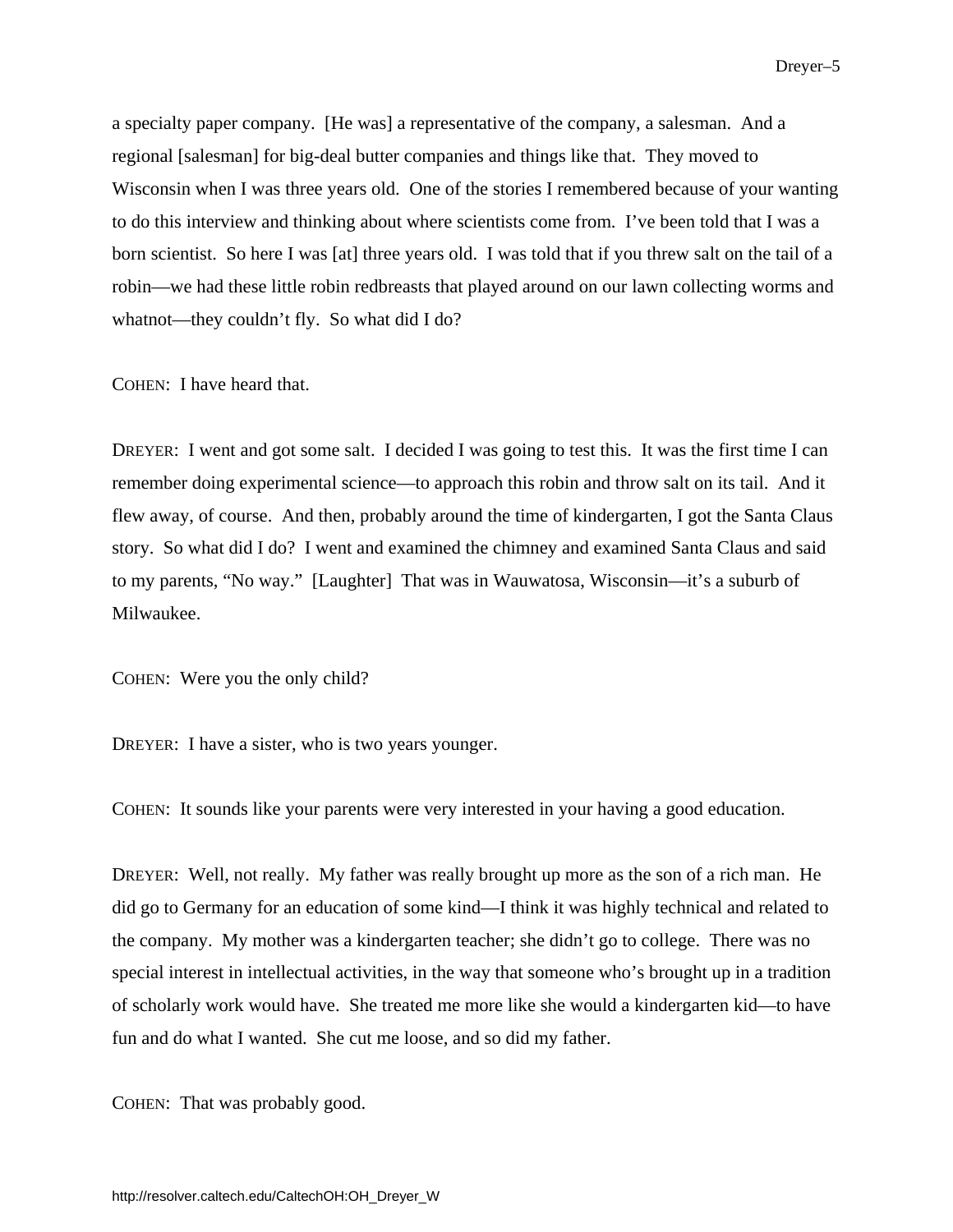Dreyer–6

DREYER: For me it turns out [that that was good], because I have dyslexia. It's the best thing you can possibly do for some kids. Because if you try to force the traditional reading and writing and arithmetic onto someone whose brain doesn't do that— It probably turned out quite well. I didn't have to constantly be told, "You failed, you failed, you failed." So—just perfectly normal grade school. But I can remember always being interested in scientific things, like shaking a jar of cream and having it [turn into] butter. And I was interested in building things. From a very young age, I had hobbies of all kinds that were scientific or mechanical. I'm talking about grade school. The kinds of things they taught in that particular system were just uninteresting to me. In history, you are asked to memorize a date. I don't do that. I want to understand the history. I do now; I'm very fond of the history channel. I'm very good at understanding and analyzing all kinds of things, but memorizing dates—the stuff they tried to teach me—was a trivial pursuit. I'd get out of school and have all kinds of hobbies. In about the second grade, I became fascinated with something, and I'm still fascinated. This came from the fact that my father's Norwegian. His hobbies included hunting birds, so he would go hunting for a brief period in Norway, and I'd get the wishbones from these birds—doves, geese, ptarmigan and turkeys. I collected these and was fascinated by how different they were and how they were made—the sculpture of the things. There was a science fair when I was about in second grade. I put the whole collection on a board and named them. I won first prize for this science project. But the interesting thing to me is that that fascination is still part of my latest paper; that is, how do genes shape, form, sculpture embryos, brains, and so forth.

COHEN: And your parents encouraged you?

DREYER: They just let me be free.

COHEN: I mean, he provided you with all the wishbones. That's encouragement.

DREYER: Absolutely. And they did not press. They weren't terribly interested in little Billy getting A's and B's or being the best in the class or whatever. So this is why I partly wonder how I wound up here. [Laughter]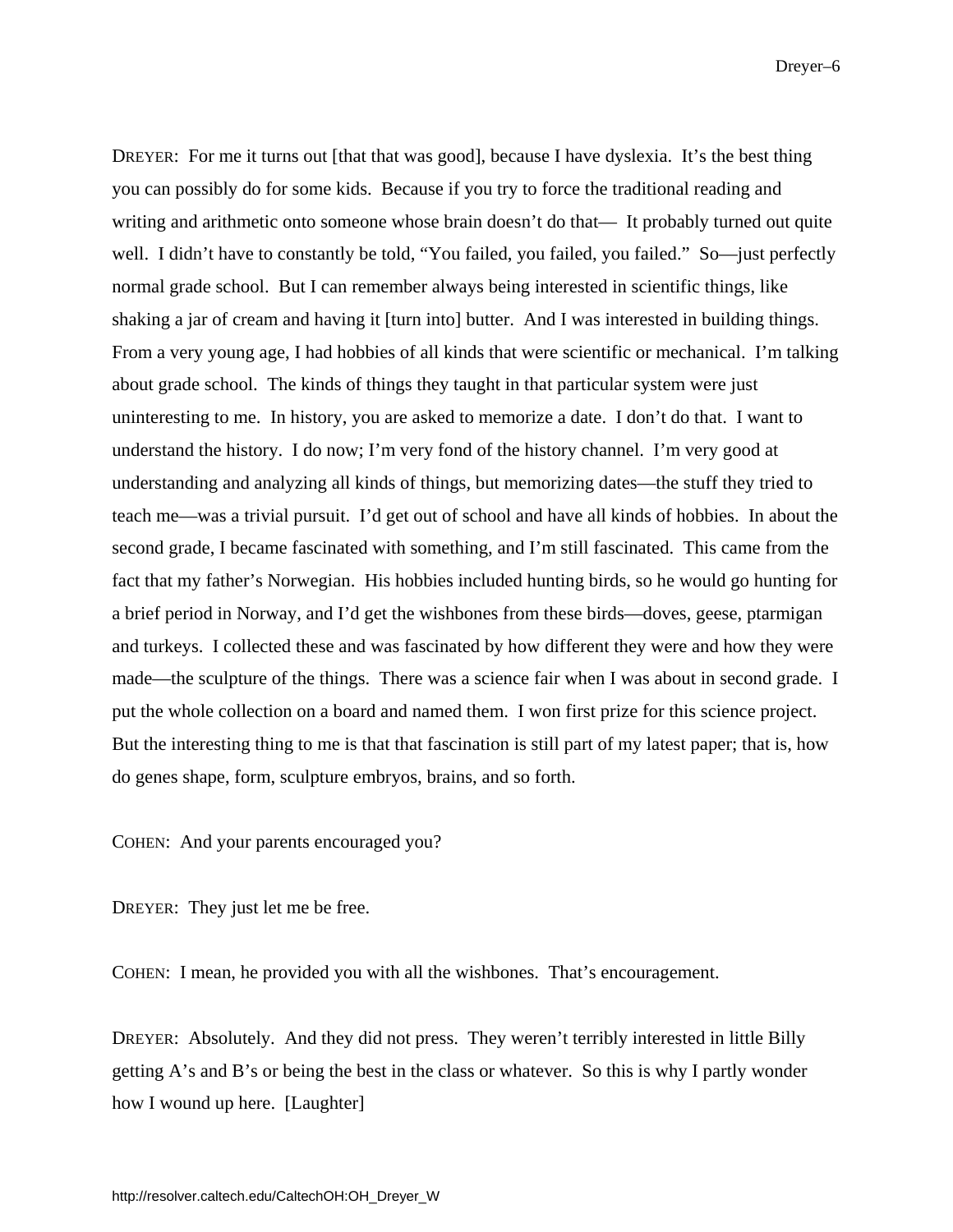COHEN: Where did you go to high school? In Wisconsin also?

DREYER: In Wauwatosa. Same story. I joined the science club. I loved it. We did all kinds of things, and on my own I built radios. I had a job repairing radios. Dick Feynman, I happened to read, also had a job repairing radios.

COHEN: What's interesting to me [is that] here you are, in a nonacademic family living in Wisconsin. How did you get to Reed College?

DREYER: Well, let me get you a little bit through high school. I never learned to do homework. Obviously, now I can look back and say it was because I was bright enough to get away with it. So in physics I got A's—but I didn't do any homework, I just understood it. In biology, when they asked me to memorize the Latin names of creatures, I always had a hard time, but after school I would raise plants with chemicals, look up the chemicals and learn about them, learn about plant hormones. I studied all this stuff that had nothing to do with what the teachers were asking. I recall one of the general science teachers saying, "You're a natural scientist. You're born to do it." But it didn't show. I never got any [high] grades—I wasn't the first in the class. I was into hobbies and all that stuff. OK—so that's basically high school.

COHEN: But you weren't miserable.

DREYER: No, not at all. I was a healthy, well-loved kid who got along with the other kids. However, I was very different. I didn't relate much to competitive sports. I could do them. No one ever beat up on me, because I was large and I could wrestle. That was somewhat of an intellectual sport in the early days. I could lick any of the big guys, so I never had any problem with being beaten up on. But one thing that did happen, that may be relevant: My dad died in 1938 in an accident with his hunting rifle—

COHEN: You would have been still in school then.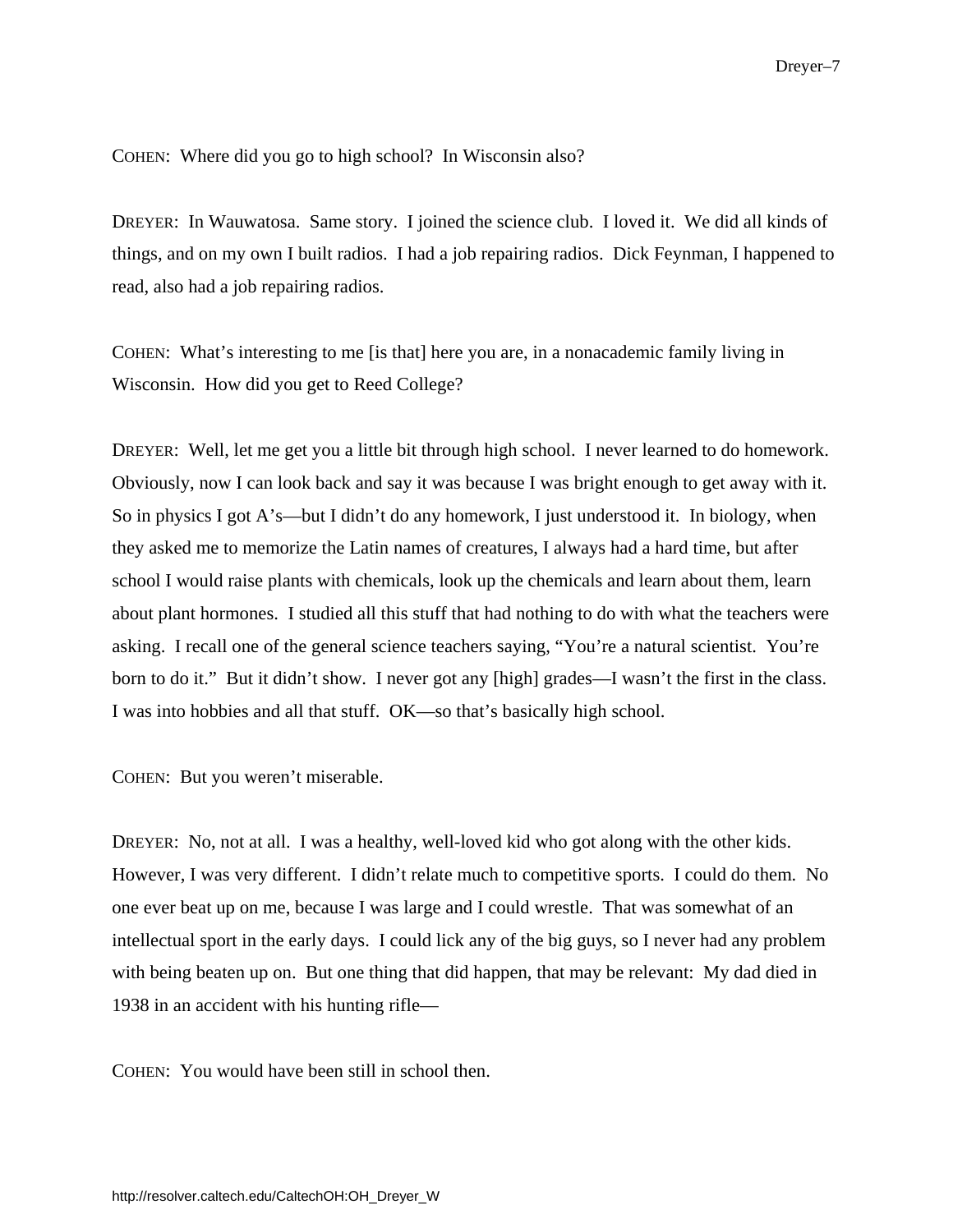DREYER: Oh, yes. I would have been finishing grade school. So then my mother, even more, gave me credit for being essentially an adult. Neither of them had any great prohibitions or standards that said you shouldn't—they didn't have any problem with me sharing a glass of wine now and again. Of course, for that reason, I never did drink. It was the same with sexuality. They never banned it. I was pretty normal.

COHEN: Your mother was financially secure?

DREYER: She had insurance. But I worked always, in the summer. We were comfortable, in a duplex in Wauwatosa. We went over to Norway to live in 1939. She felt that Grandfather could help raise his oldest grandson. I had been there several times—cabin class, by the way, on an ocean liner like the *Titanic*. And I'd always head for the tourist section, which was much more fun, as they showed in the movie *Titanic.*

COHEN: You went in '39. That wasn't a great year to be there.

DREYER: No. So in the late autumn of '39 they said, "You'd better get back to the United States." As we came back, I can remember the—

COHEN: War beginning?

DREYER: Yes. The Nazi submarines were sinking ships. They'd mark the sunken ships on the maps as we came back across the Atlantic.

COHEN: The rest of the family stayed there? I mean, the Norwegian family stayed there?

DREYER: Yes. I knew all these uncles. They became surrogate fathers for me—one of my many surrogate fathers. One of them was sent to Dachau, and I've always wondered whether they had an *nth* of Jewish heritage. What I'm told is that he was a leader in the Norwegian underground. He survived Dachau, but they didn't know enough about how to treat him and feed him and give him electrolytes and whatnot, so he died just a bag of bones. And an aunt was put in Grini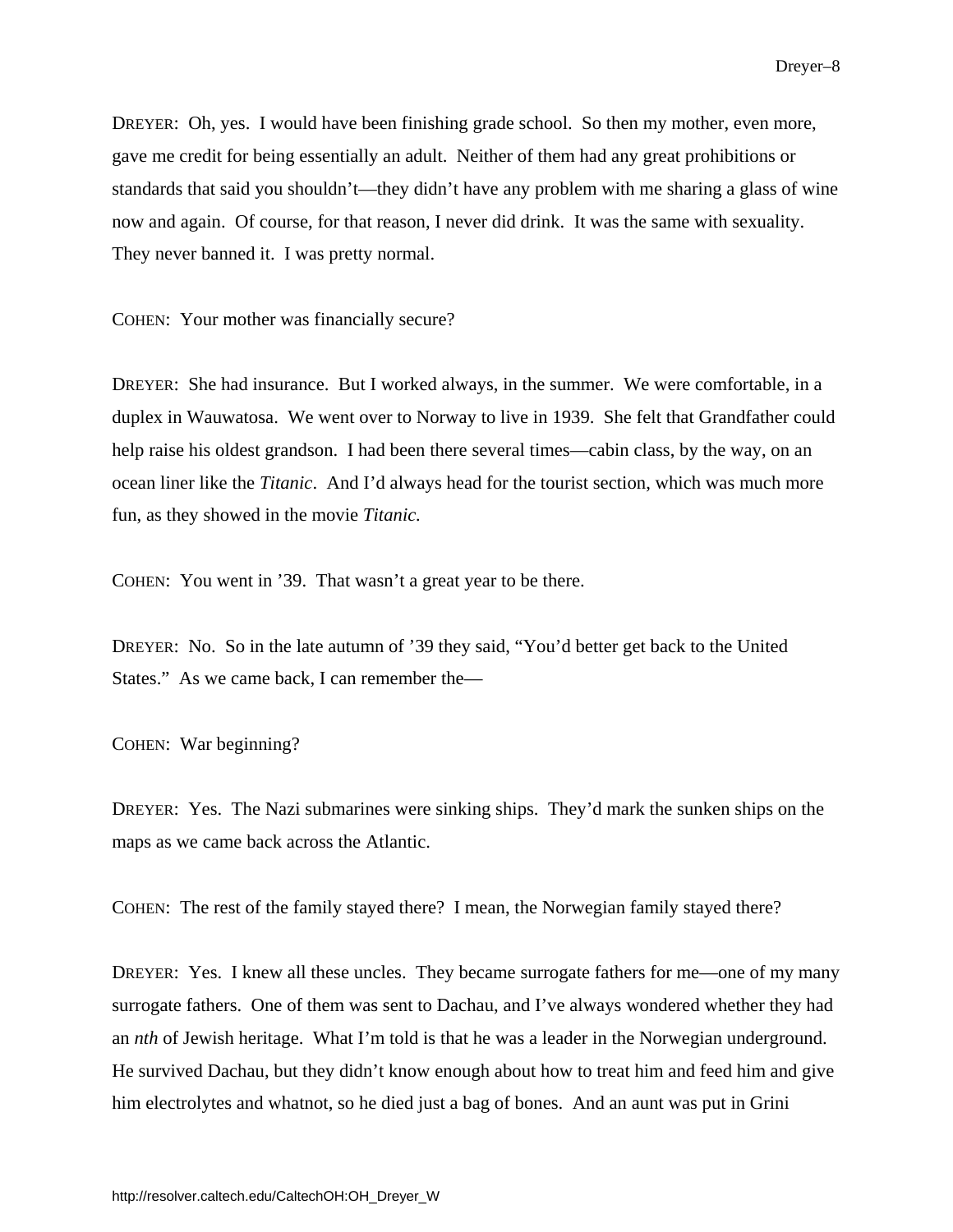<span id="page-16-0"></span>concentration camp in Norway. So the war brought us back. We had already said goodbye to everyone, painfully. So that gets me through high school, more or less, with a mother who treated me as if I could do whatever I wanted.

COHEN: It sounds like she depended on you, too.

DREYER: Yes. I helped.

COHEN: So then, how did you get to Reed College? I mean, I know what kind of place Reed is. And here you are in Wisconsin.

DREYER: OK. That's a very interesting question. We decided collectively that after I got out of high school—and having been to Norway a number of times, [where] I learned this culture of fishing and hiking and being free in the wild—they'd just let the young people learn how to deal with life in the mountains and everything without being over-sheltered. To this day, I still love the great outdoors. So we moved to Oregon.

COHEN: Why did your mother move to Oregon?

DREYER: Because of the physical beauty of the place. It was like Norway.

COHEN: I see. So she had no real ties to Wisconsin.

DREYER: No, she had no ties there. She liked the idea of a change. Of course, as a teenage guy I loved the idea, but my sister went bonkers leaving her friends. So I went to the University of Oregon. I could get in, with my mediocre high school grades.

COHEN: Did you move to Portland?

DREYER: We moved to Portland. And the natural thing was to go to the University of Oregon down in Eugene. One of the things I learned about myself is that I am slow at taking tests but I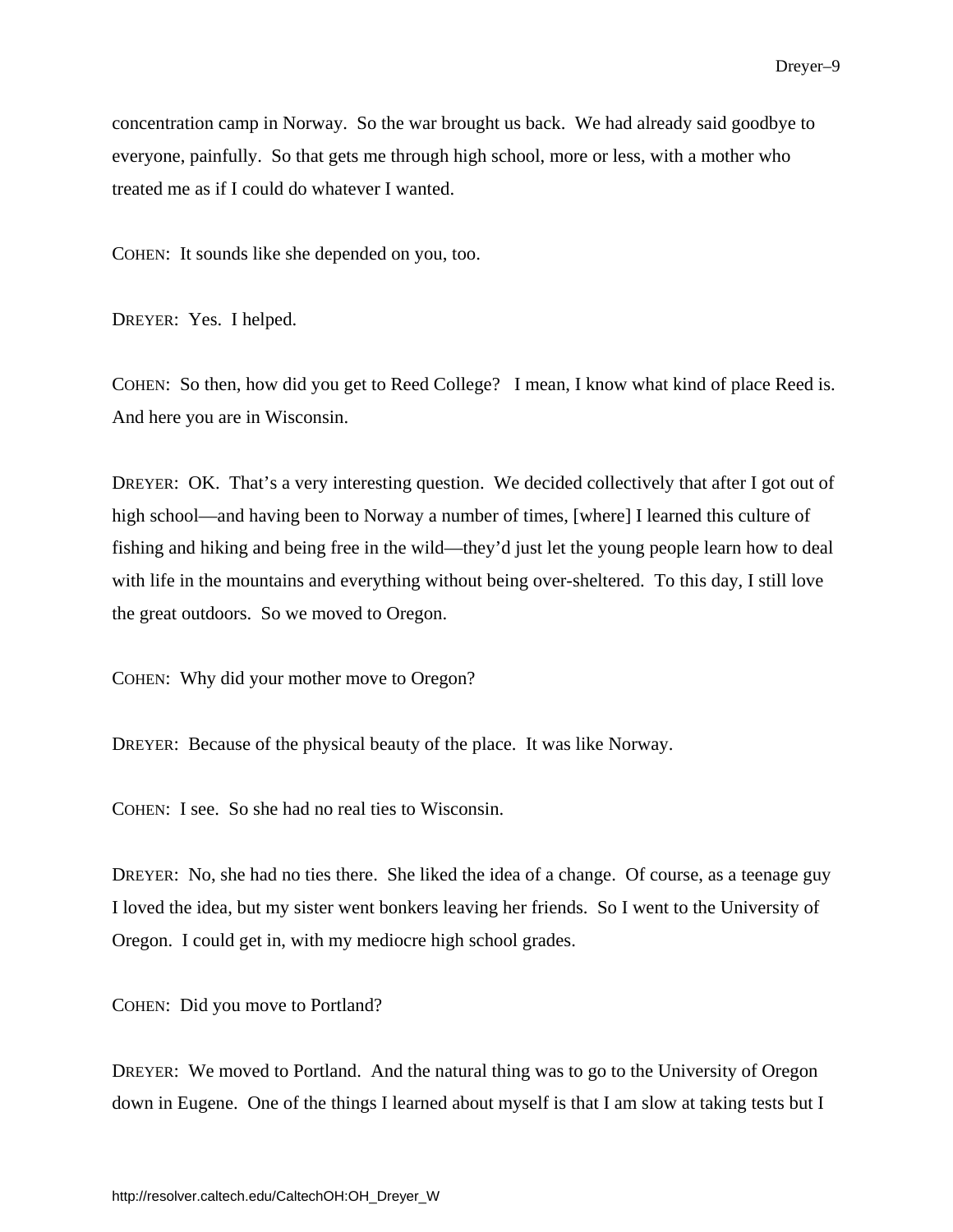Dreyer–10

get everything right when I do these ability tests: I might get sixty or seventy percent of the way through it and still get a high score. I was in the top [percentile] of those tests, and that told me I had some ability in the life sciences. And I was in a fraternity. The name of the game at the University of Oregon at that time was to have parties, which I did enjoy—drinking beer in the fraternity and singing songs. For some reason they asked me to head up the homecoming float design. And I did that with a sorority gal, and we won the float parade, which is kind of neat. That's my big accomplishment at the University of Oregon. I soon came to the realization that I did not fit into that environment.

### COHEN: How long were you there?

DREYER: One year. And we won a songfest. I got to use my deep voice to sing sort of a hymn that wowed them. It was fun—party, party, and all that. And the name of the game was to cheat. The fraternities all had piles of old tests. The profs would recycle every three years the same test, so you'd just go up and read that, and not study. I still didn't know how to study. I'd cram for the tests and memorize the answers and all that, yet I loved physics and did very well in it. I didn't need to cheat. It was the same story as high school; I just listened and understood it. And this man did not ask us to memorize equations; he wanted you to derive them and understand them. He was an influence, unquestionably, because of the fact that he appreciated characters like me. And he even knew Einstein's problems with that. One thing I do remember is that we had a test on relativity and light and waves and all these things. I took the test and when it came [back], after he had the grades, he said, "Bill Dreyer, would you please stand up?" He said, "What's the speed of light?" I said, "I don't know." And he said, "I know, because that's the only question you missed on the exam. And Einstein didn't remember it, either." So something like that can influence your life. He let me off the hook for this lousy rote memory, before I understood why. And I got an A in philosophy; for some reason I really enjoyed philosophy. And I nearly flunked French because of some memory difficulty.

COHEN: How about mathematics? I mean, you need mathematics to do physics.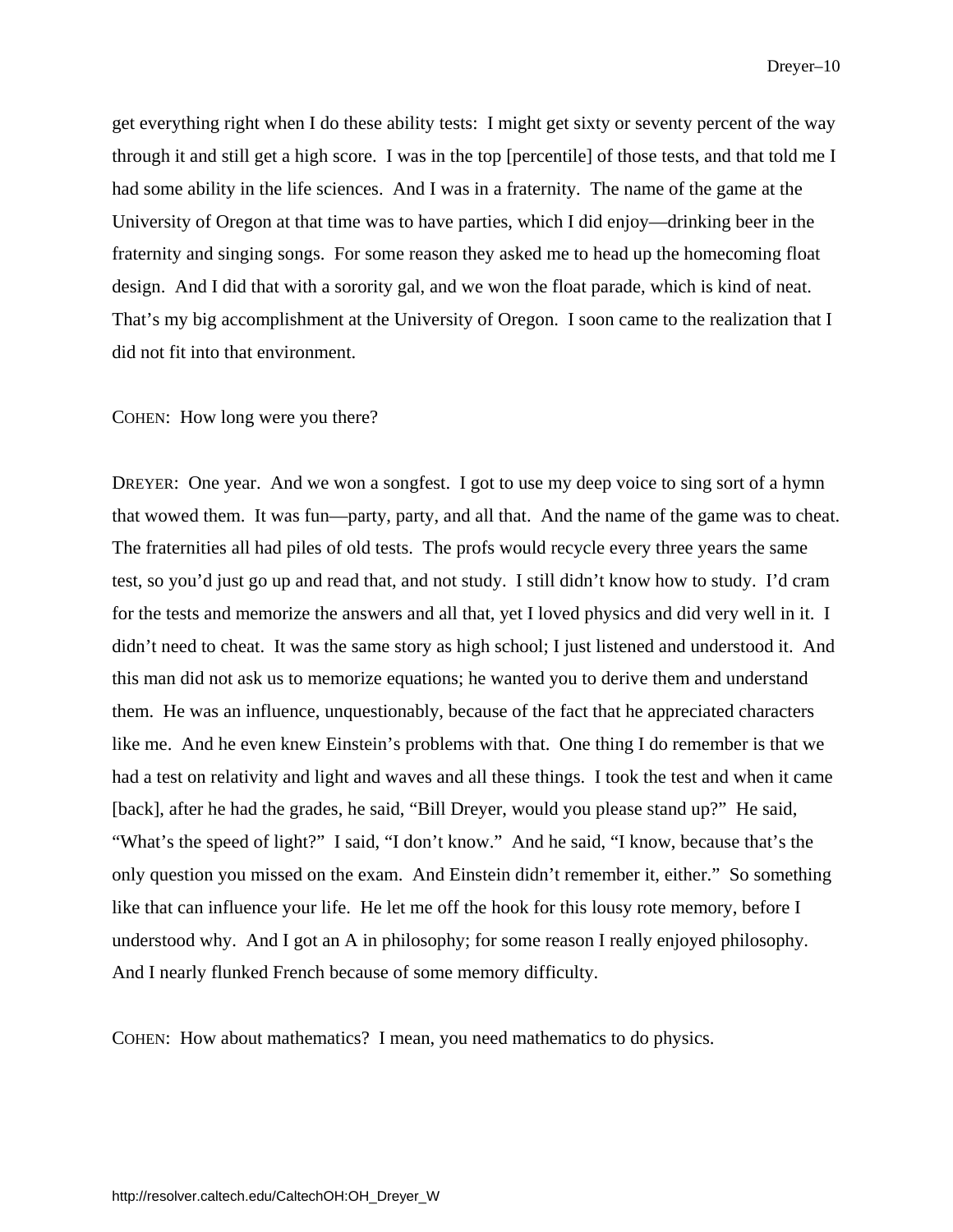DREYER: Well, I didn't have a lot—I'll come to that. So I wound up realizing that this really wasn't the right thing, that if I stayed in that fraternity I'd wind up a car salesman or something, because that's what all these guys do, even the bright ones. And I knew I didn't want to do that, especially after seeing the struggles and competition among my uncles and all of that. So I ran into—this was a major thing in my life—on a Friday night I went out dancing and drinking beer at a local pub. And a girl was there, a friend of my date's, who was very attractive. I got to talking [with her] and she told me about this kooky little college called Reed College. They had an honor principle. The professors had to stay out of the room during an exam. At the University of Oregon, they had proctors—of course, everyone cheated anyway. There are all kinds of ways of cheating. At the University of Oregon, I really didn't like these big classes. You were an anonymous person sitting in the lecture hall. You couldn't ask questions. "At Reed," she said, "what they do is they have occasional lectures but most of the classes are small, like this little table here that we're sitting at. And you read in advance and then get together and talk about it collectively, including the professor." That sounded absolutely awesome. The whole thing sounded great to me. No one had told me that Reed was supposed to be for very smart kids and that it was hard to get into. So I went out there the next day, slightly hungover. This would have been '48, probably. And I said to the director of admissions, whose name was Bob Cannon, "I heard about Reed last night, and I'd like to come here."

COHEN: Do you mean that you just took yourself from Eugene up to Portland the next day?

DREYER: No. Sorry. I was at home in Portland. That's where my mother lived. I was due to go back to Eugene the next Sunday. So he said, "Well, how are your grades?" And I told him what I just told you. And he said, "Oh. And you want to come here?" And I said, "Well, I heard about it last night, and it sounds great." And he said, "Well, how would you like to take some ability exams?" I said, "Fine." And these were tough. They were basically ability [tests], but included so-called verbal [tests], which I hadn't viewed myself as being good at. But [there were] logical questions and whatnot. And because the tests were tough, they gave me a long time, [and a lack of time] is always my downfall on the simpler tests.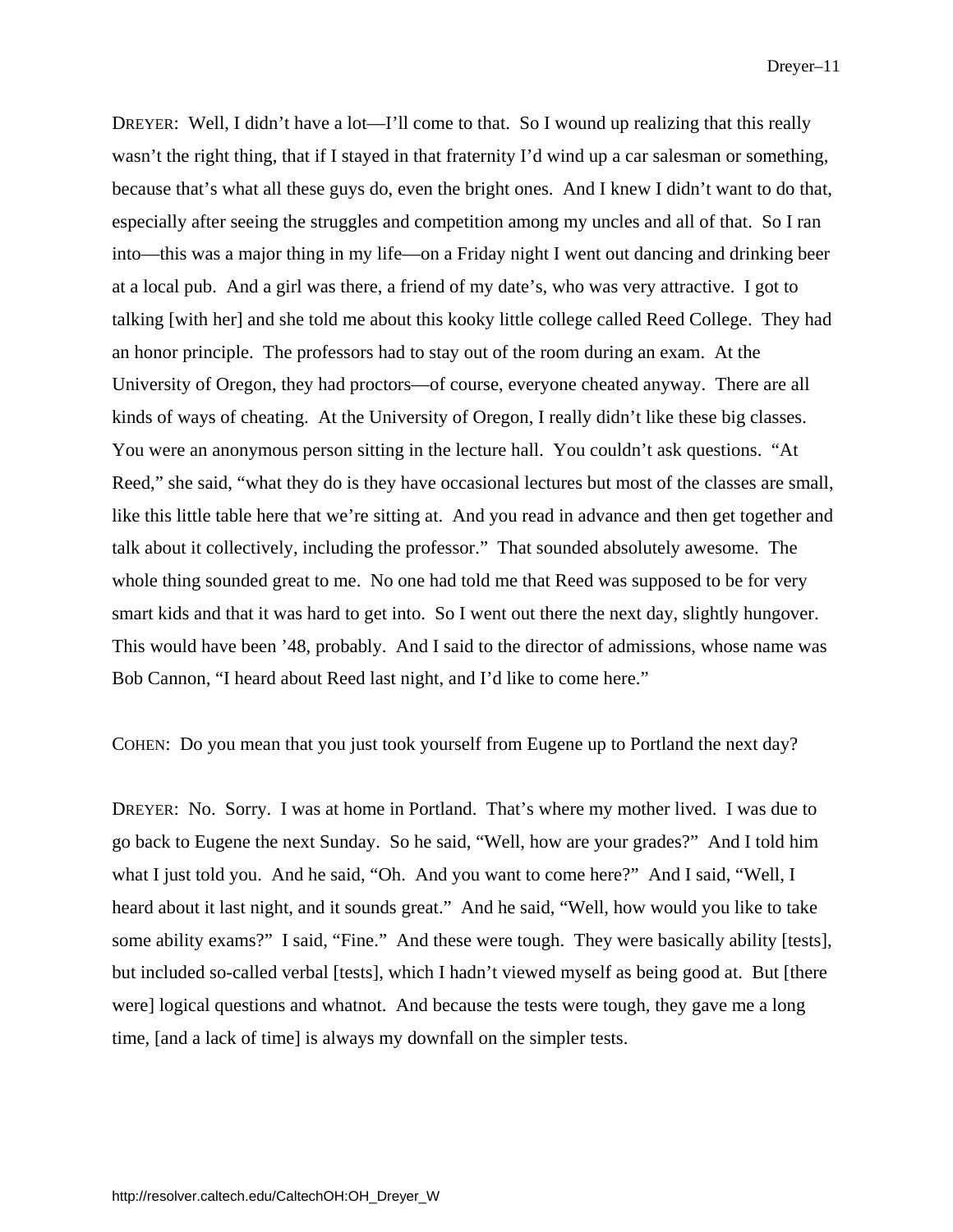COHEN: I find this very interesting. You went over there and they didn't say, "I want to see your record; I want to see all this stuff," and then dismiss you?

DREYER: Well, but wait. So I took the test and took it back to him. And he said, "Well, here are the grade sheets. Grade it." Well, I kept them for about thirty seconds and then handed them back to him. He said, "What's the matter? Don't you want to grade your own test?" I said, "I did. I just counted the wrong ones." And there weren't very many; there were only a few. I had gotten most of them right. He said, "My God. You've done better than anyone I've ever seen. You have applied. You can start Monday."

COHEN: He just made that decision?

DREYER: Yes.

COHEN: Well, that's a small private school—you can do that.

DREYER: So I started Monday.

COHEN: And you never went back to the University of Oregon?

DREYER: No. I went to collect my stuff that I had left at the fraternity, but that was it. I had to take two years of mathematics, overlapping. They had a special course. I do remember [Frank L.] Griffin was the one who had written those textbooks. I did better in the second year of math than I did in the first, and I realize now why. The reason was that this was three-dimensional geometry, graphical analysis. You do your math analysis and create the equations, intervals, and so forth graphically, and then you convert it into the intervals, the differential stuff, and all these things, which was basically looking at other tables. I did very well at that. Once I got into geometry and trigonometry and whatnot, it was just fine. And I could manage the other. I understand people like me—like Feynman and some of the other physicists—did theory graphically; they'd translate things *into* mathematics but they don't really work in algebra at first.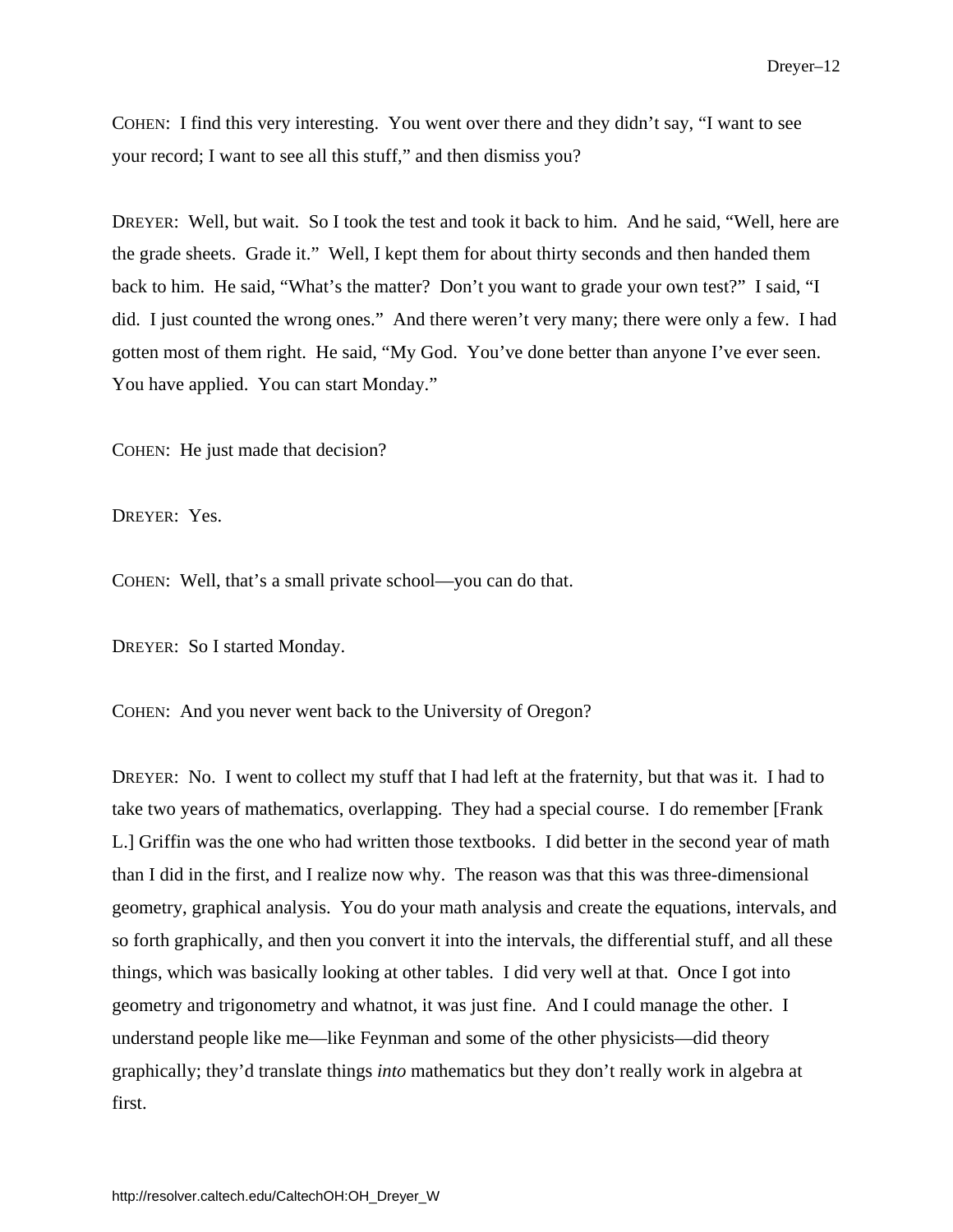COHEN: It's interesting. I've taught mathematics in high school, and most teachers do not like to teach things like geometry, because either students can do it or they can't do it.

DREYER: Also, many of the teachers have been brought up in this other mode, and they're good at it themselves.

COHEN: And students who work hard can be good at traditional math, while [with] this visual stuff, some kids can do it and some can't, and working hard at it doesn't help.

DREYER: Apparently, among extremely good mathematicians—famous ones—there are those two kinds. Just as I said, Murray Gell-Mann and Dick Feynman, both winning Nobel Prizes and generally in similar areas. One has one kind of brain, completely, and one was at the other extreme.

COHEN: So Reed was really the right place for you. You didn't get caught up in the drug culture and all those kinds of things?

DREYER: No. I drank and partied. I never did really learn to study through the whole experience there. But I did OK. They didn't give grades. Again, they gave me the freedom to really evolve and try. At first I thought I wanted to be a physicist, and then the labs bored me. I wound up being bumped to the head of an elite psychology class, because I had asked questions about Plato and whatnot that got me into that. I thought, "Well, philosophy might be fun—and psychology." I didn't know then what, if anything, I wanted to do. I certainly had no intention of becoming a professor. I was expecting to get a job. Maybe medicine, but I realized—

COHEN: But many of the people at Reed were going on to graduate school, certainly.

DREYER: Yes. But I didn't—

COHEN: You didn't think about it.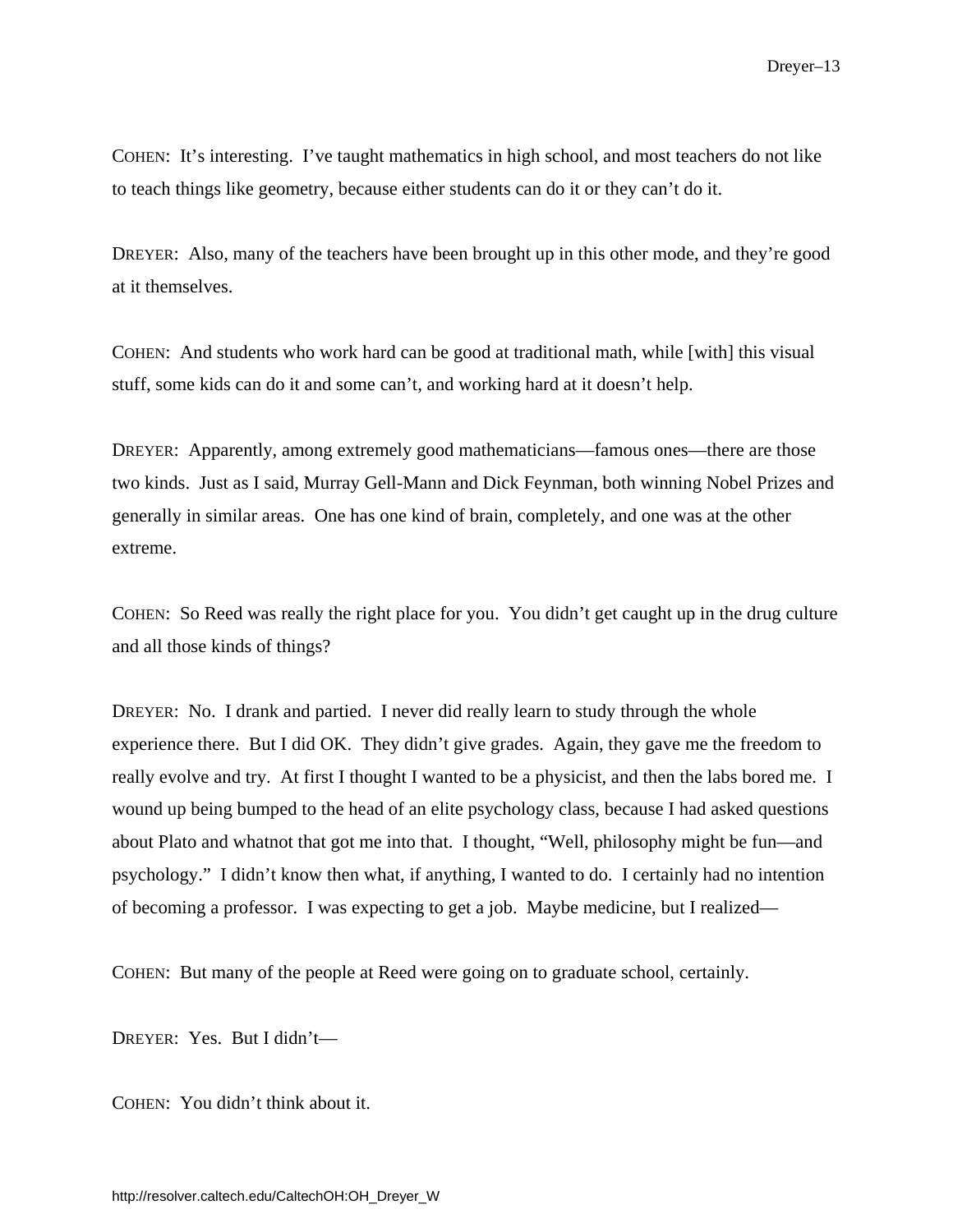Dreyer–14

DREYER: Yes. For some students there were suicides and all kinds of trouble, because they had been valedictorians and suddenly found themselves average. Well, hell, I found myself average and I was delighted. [Laughter] So I didn't have that kind of problem. And it was wonderful, because I would ask questions. On exams, if I answered a question and was marked wrong and I explained why it was right, they'd love it.

COHEN: So it was the right place for you.

DREYER: Yes. [There were] any number of times when I would correct the prof and all that. It was wonderful for me. The head of biology there, which also is one of the things I got interested in, was a butterfly taxonomist. He, or someone like him, taught a course in comparative anatomy that involved, among other things, a chick embryo, naming all the structures in a 16.5 day-old chick embryo and all of that, which, as it happens, I now know, because I wound up working with chick embryos. But I had no interest and no brain for doing that. What's relevant is that when I should have been studying math—I never got grades but almost certainly nearly failed it—I was staying up to cram for it, in a room in biology, and I found a book on experimental embryology. And I read that from cover to cover, when I should have been studying for this other exam. I became totally enthralled with how cells migrate together in sort of sheets, talking to each other as they shape the heart in an embryo. And they already knew that—these old guys—by putting carbon particles in and following the migration of cells in the embryos. They could see the carbon particles. And I just became totally enthralled. I wound up, because of the chemistry and physics I took, being a chem major. At that point I began to get turned on to the chemistry and physics of life, but that took until almost my senior year. That's when I started becoming a scholar.

COHEN: You finally found something you really cared about.

DREYER: Yes. This was an awesome mystery at that time: How does life work? It's a philosophical question, but it also is a question of chemistry and physics. Then the event that probably changed my life more than anything else happened. I had a lump in my right testicle.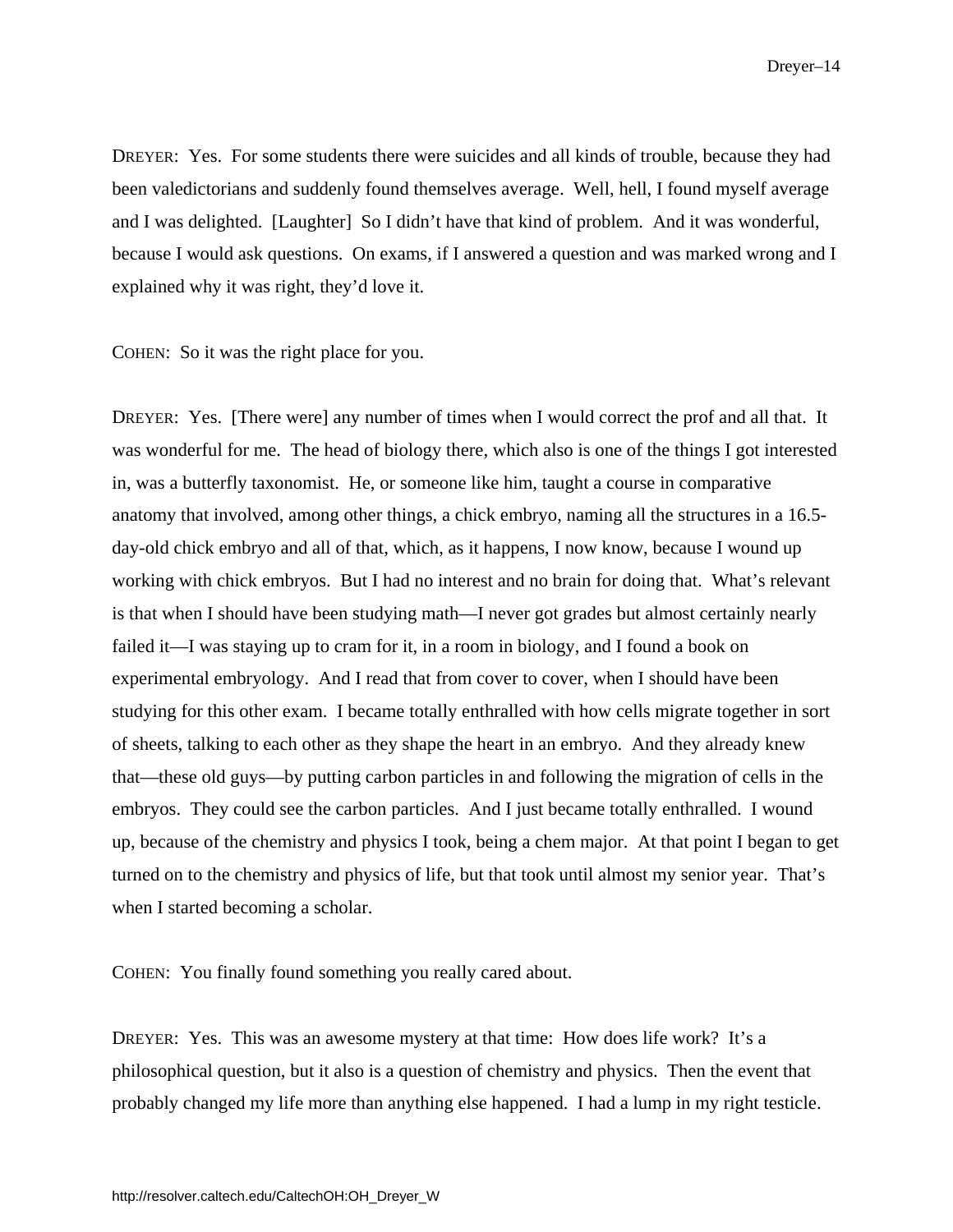This was the senior year, when you write your thesis; mine had to do with how you put amino acid molecules together, and I was excited about the thesis. I had a lump in my right testicle that changed in size over a period of two weeks. So I went in to see the school physician and said, "I really don't like this." He said, "Well, let's watch it. Why don't you come back next month?" I didn't say anything, but I did not like that.

COHEN: You didn't like that answer.

DREYER: Not at all. I was too smart and too knowledgeable. So I called a friend of mine who was a physician; we had been steelhead fishing together. He was another one of my surrogate fathers, who took me deer hunting and things like that. I told him what I thought. And he said, "I'll get you in to see the best guy in the region right now." He did, and this man looked at it and sized me up correctly. He said, "This is what I think it is. It's really serious. You have about one chance in ten of living a year with this embryonal carcinoma."

COHEN: "Embryonal" meaning that it was just starting?

DREYER: No, that's the name of the type of cancer. It makes little embryos, little parts of embryos, when it spreads. It's from the germ cells in the testes. And they can make any tissue. Women have this type of cancer also. It gets loose and gets into your brain or other organs. So I said, "Well, how can I stack the odds?" Because ten percent was not good. And he said, "Well, as soon as you're ready we can have your right testicle removed." And I said, "How about tomorrow morning?" So he arranged it. So then I asked, "What can I do next?" And he said, "Well, the drainage—the first place these cells would go to—is your whole lymphatic drainage area, through the thoracic duct up to the armpit." And that's a really major operation to remove all of those lymph nodes. But it increases the odds." So I said, "Let's do it." So I had that done.

COHEN: Do you mean that you had surgery to remove the lymph—

DREYER: All the lymph nodes. They basically remove your whole innards and set them on the table for eight hours or something and keep them under saline. I was, of course, unconscious.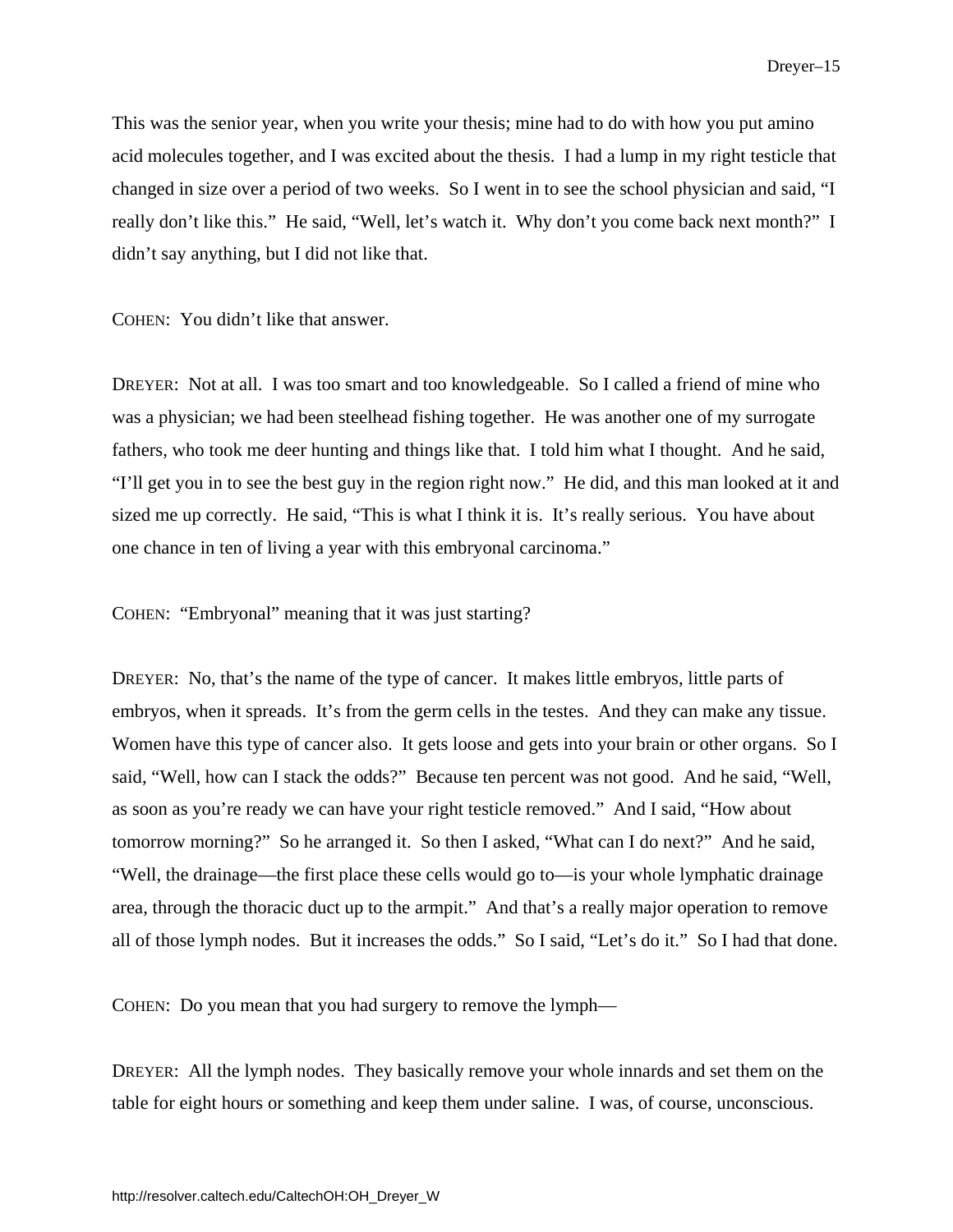But then they go in and they go through the whole duct. You'll see the scar going all the way up to my armpit here.

COHEN: From your groin to your armpit. They essentially open that up and take out all the lymph nodes.

DREYER: Yes. And I was going to have the operation at the Catholic hospital. Of course, I was reading Voltaire, which drove them nuts, because Catholics do not like some of these writings. It's on their banned list. A nun came in and said, "Oh, that operation is horrible. It's really painful to recover from," and so forth. "And Father O'Brien had that last year." And I said, "What happened?" "He died."

COHEN: How cheerful. [Laughter]

DREYER: Yes, really hopeful.

COHEN: Did they offer you the last rites?

DREYER: Just about. I'm going to back up a second. One of the things that happened when I was quite young—in Wauwatosa before my father died, and when I was in grade school—[was that] they sent me to a Methodist/Episcopal Sunday school. Neither one of my parents was particularly religious; they just kind of went along with it. I went to Sunday school, and I remember still that the Sunday school teacher would tell these biblical stories. And I went back home and said, "I can't handle this. [Laughter] They want me to believe...." I wouldn't have said it in these words, but [basically I said,] "This will not do." So they never made me go back. I just didn't buy that stuff. So naturally when the nuns tried to convert me, or whatever [laughter], I read my Voltaire instead.

COHEN: How long were you in the hospital recovering from this terrible thing? [Tape ends]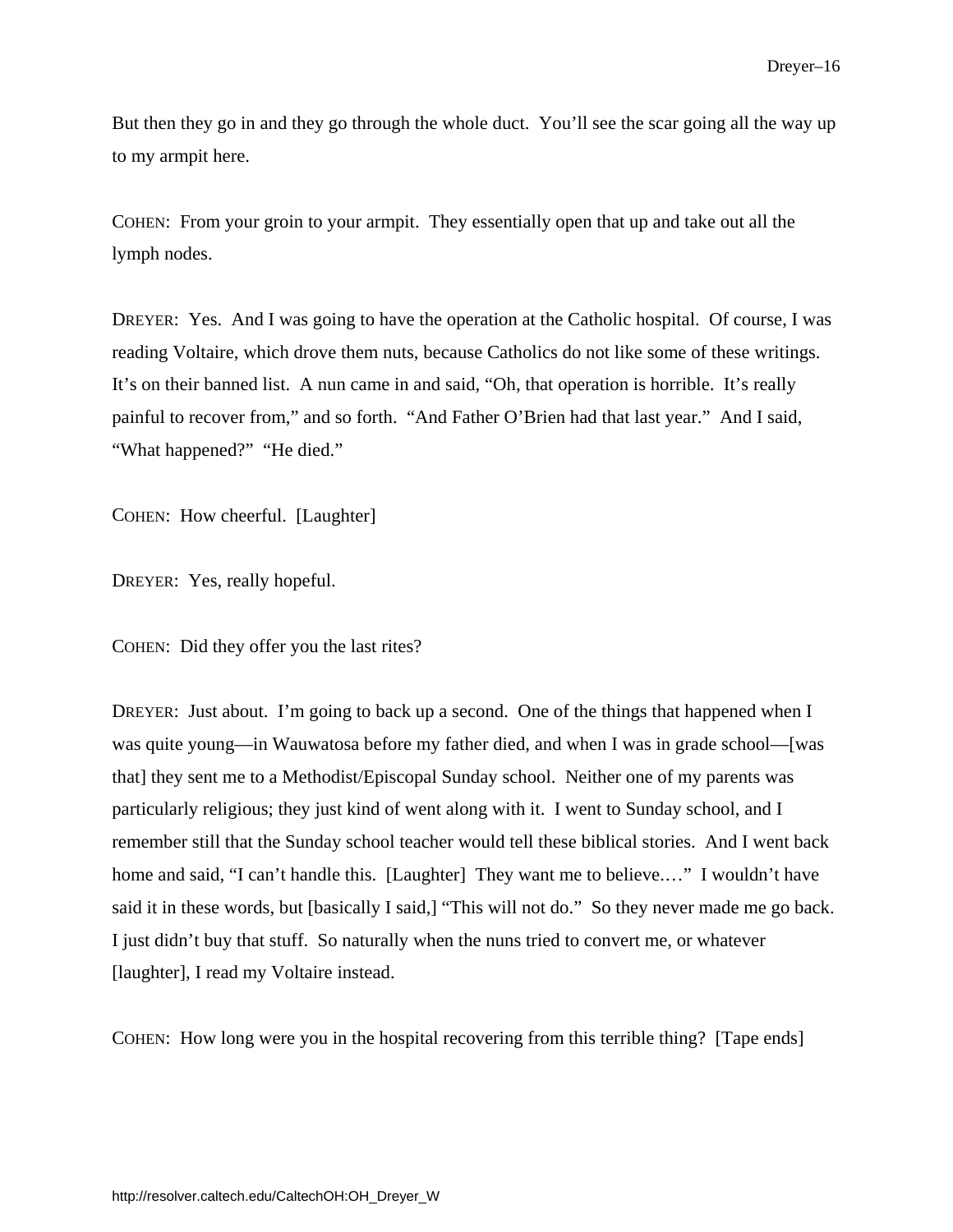## **Begin Tape 1, Side 2**

COHEN: OK, so you were recuperating. You had finished school. You had gotten your degree.

DREYER: Someone helped me write the shortest thesis Reed College has ever had. It was one or two pages, and then they signed me off, thinking I'd be dead. The draft board also signed me off, thinking I was going to die in a year, which was really great.

COHEN: That was something positive, right? Because that would have been, what, the Korean War? Where are we now?

DREYER: This would have been '52. I think it was still Korea. All I know is that I was very happy. I would have been inducted, because I was on a student deferral. And I never went back to tell them I didn't die. So I graduated. And to this day I really don't like wearing those gowns. Plus I have a size-eight head and those [mortarboards] always sit on top and bounce off. I have never had a fondness for this academic sort of snobbery, or whatever. I wasn't brought up that way. Nevertheless, I wore it. I struggled through graduating, and I got lots of support from graduate students and whatnot.

COHEN: I was just going to say that this operation was before you graduated. You went immediately.

DREYER: The first operation was right before graduation. I think the second one was more serious. It probably came right after graduation.

COHEN: And that was a decision you made with the doctor—that this was to beat the odds.

DREYER: Yes. If you have one chance in ten and you can do something about it, you might as well do it.

COHEN: Was this before chemotherapy was—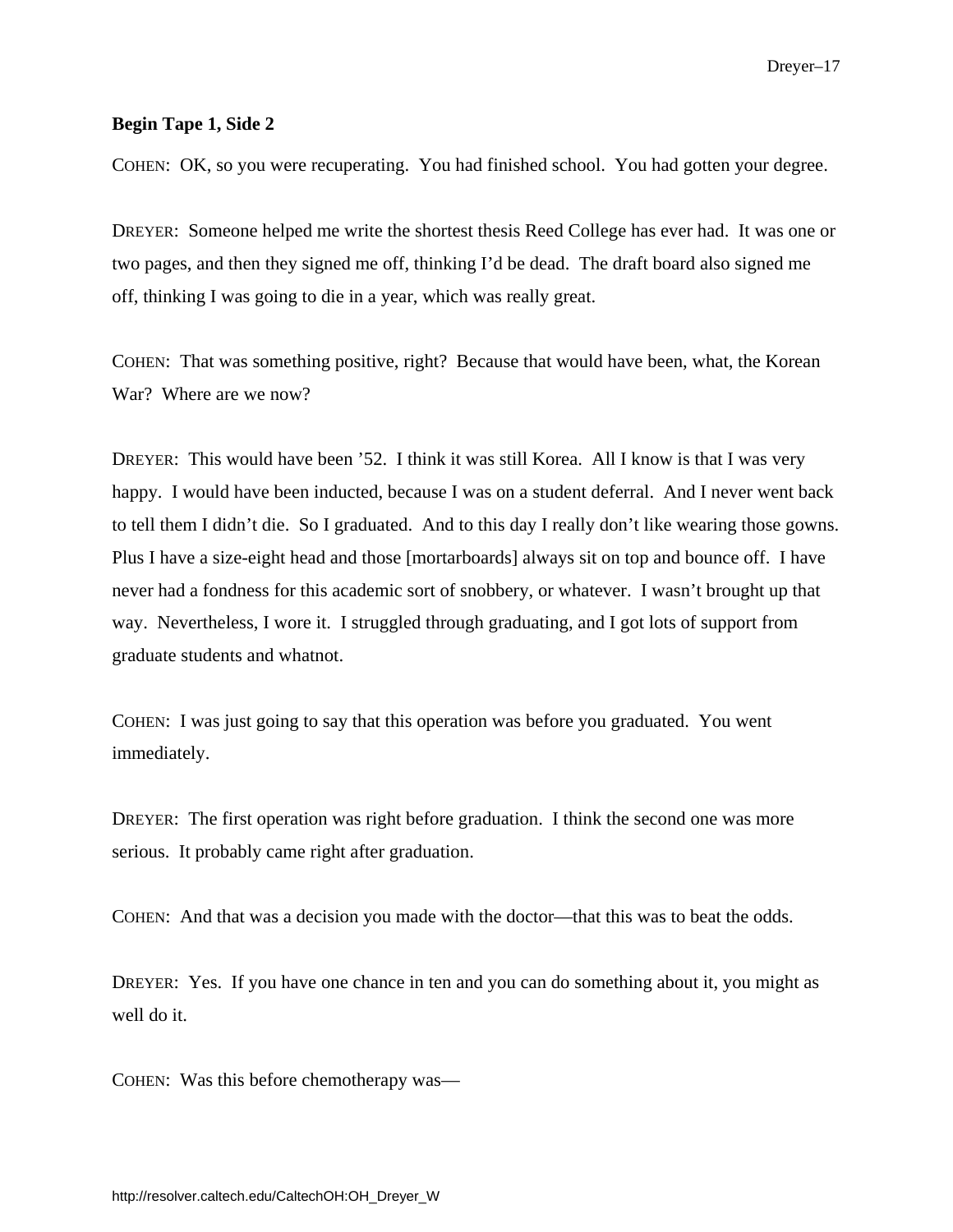DREYER: Now, for the same thing, there's an amazingly effective chemotherapy. It wasn't before *any* chemotherapy, but I'll get to that. Because then how we tried to stack the odds next was with X ray. So I had X-ray therapy for two or three months, just on the border of making me nauseated. That went on through the whole summer. And I went in [to Reed] and pretended to work.

COHEN: Now, was this the medical school of the university that you were involved with?

DREYER: No. This was the Catholic hospital. It was a very good hospital. The best physicians and the best surgeon for this elaborate operation, and so forth, were there. I've forgotten where the X-ray therapy was done, but it was wherever they had the machine. And I went in to Reed and tried to continue on my peptide synthesis project, which, by the way, had radioactive stuff and all. It was a very advanced kind of undergraduate place for getting into research.

COHEN: OK. So you finished, but then you had these medical problems to deal with.

DREYER: Well, plus I had never intended to go for a PhD.

COHEN: So then, what happened? I mean, something must have pushed you into this.

DREYER: I had been offered a job before this all happened—at Hanford, the atomic energy place.

COHEN: Right, in the state of Washington.

DREYER: With a very high salary for an undergraduate. They obviously respected the students from Reed. They knew we typically would be smart, like Caltech students. I went out for an interview. I could have done the work, but then this cancer thing came up. That really was an eye-opener. So I had to decide, "OK, what do you do? One chance in ten. Yes, you can try to stack the odds. What happens if you win? Do you really want to be a technician, working for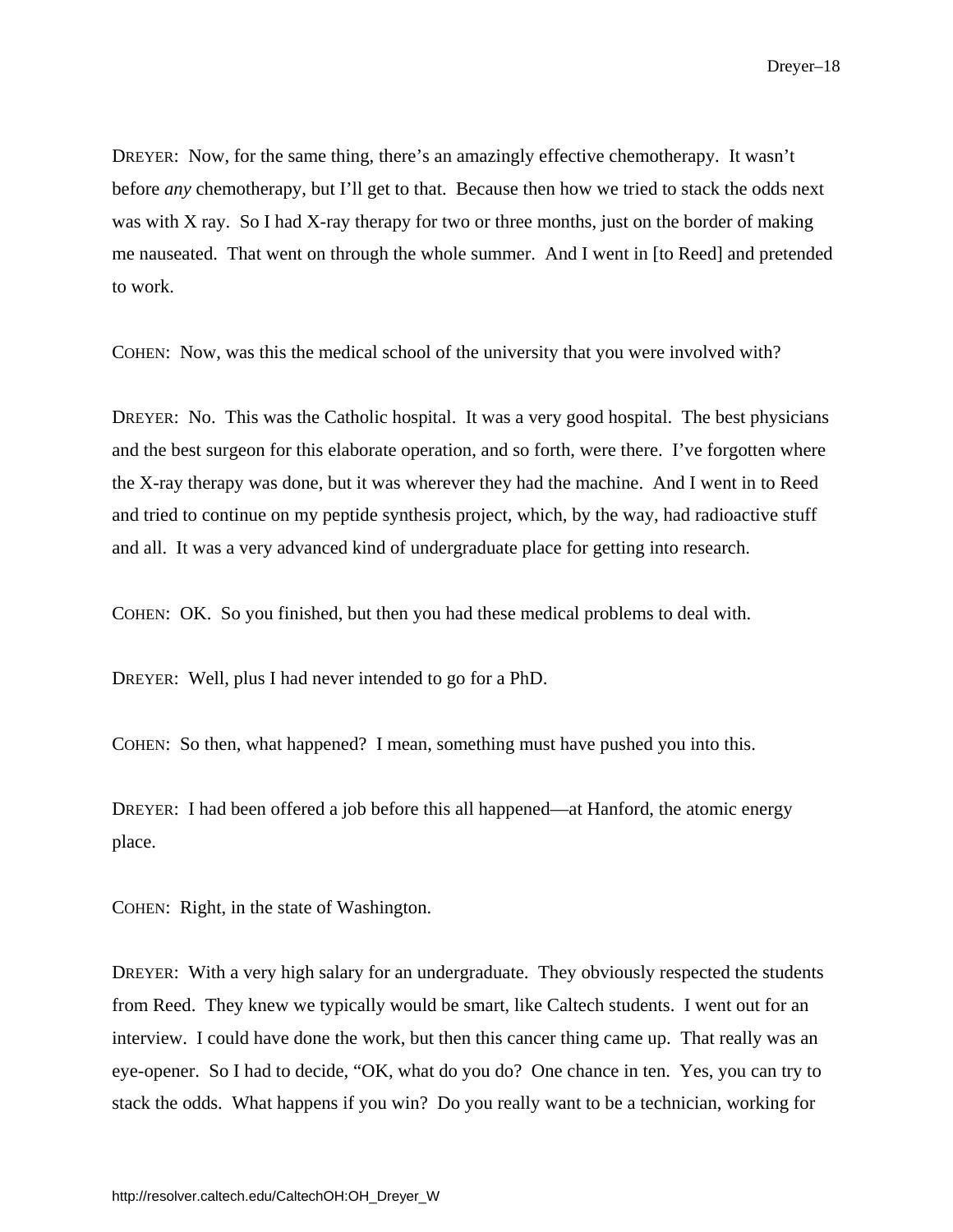Dreyer–19

someone for the rest of your life at Hanford? And then, if you really are as clever as Bob Cannon said you are, shouldn't you do something useful—more than you have so far—with that ability? It's a very rare, special ability. You really ought to do something with it somehow." That did affect my thoughts. And I was interested in this business of how you make this polypeptide bond, how you make proteins, and also in genetics. I had had exposure to a really good genetics teacher at Reed who taught *Neurospora* biochemical genetics. That was related to stuff Caltech scientists were just developing at this time. We even talked about enzymes very early in the game. That fascinated me, so I had gotten into that. As I say, finally, after all this bumbling around and lack of studying, I found something that really, really excited me. I read a book by the physicist Erwin Schrödinger called *What Is Life?* It's on the nature of life; he was fascinated by that. And there was a talk by Wendell Stanley, who worked on the tobacco mosaic virus—trying to figure out whether the genetic material was the protein of this virus or the nucleic acid. And that was utterly fascinating. I thought [the genetic material] had to be nucleic acid, but no one knew at that point. That talk had an influence. It was at Reed. They had invited him there.

COHEN: There's no graduate school at Reed of any kind, so this was all—

DREYER: Now they have some kind of graduate program. But to answer your question briefly, their emphasis is on undergraduate education, with very bright kids, and trying to do really good—what they did with me, in a sense.

COHEN: Yes. Let's just back up. We're talking about Reed. The tuition was no problem for your family?

DREYER: No. That was because [of] my grandfather.

COHEN: Because I know it's an expensive school.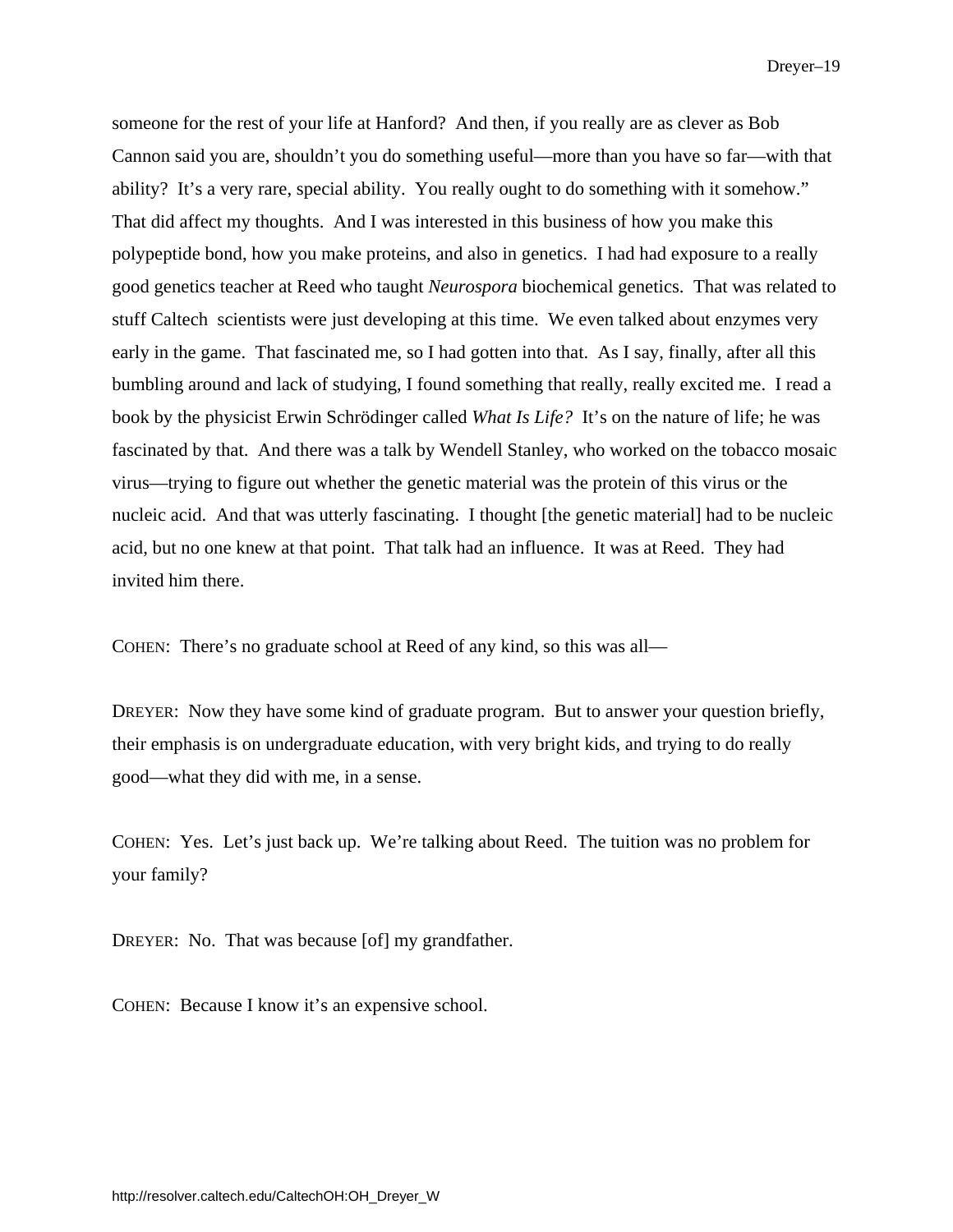DREYER: Yes. Even though we led a relatively middle-class modest life, my mother worked. She sold real estate, for example. And I had summer jobs in construction. We always contributed. The education wasn't even a problem, because of the Norway connection.

COHEN: I see. So the family in Norway took care of that.

DREYER: And when I needed something like that, they helped. And then there was some inheritance. My grandfather died. I don't remember the time. It doesn't matter. Fortunately, thanks to the Norwegian connection, I didn't have any problems.

COHEN: How long did it take you to recover?

DREYER: I was feeling pretty wiped out. I'm still talking about the summer, when I was undergoing radiation therapy. I was trying to figure out what to do. And just before all this happened, I married my girlfriend, who had come up to Reed. So I was now married and we had a child on the way. And here I am in the summer trying to figure out what to do. She was a nurse, so she could pretty much support me, if she had to. But that wasn't really the interesting thing. What was I really interested in at that point and how could I use this special ability? The University of Washington had a very good department in this whole subject—in biology, how you build proteins, how the proteins fold, and things like that. The head of the department [at Reed], Art [Arthur H.] Livermore, was dealing with this question of how you build these proteins, which is by starting with just one little peptide and these three amino acids—which was the next step from what I had been doing. And Frank Hungate was my thesis [advisor] at Reed.

COHEN: Did everybody have to write a senior thesis at Reed?

DREYER: Yes. And also I had a lot of humanities and philosophy and things like that that you wouldn't get here. So I trotted out to the University of Washington in sort of shabby shape, because of the radiation and recovering from all the surgery. And again I said, "I'd like to come to graduate school here." They asked how my grades were, and I said, "Well, we don't get them at Reed." And the number one person right then said, "Do you think you're smart enough?"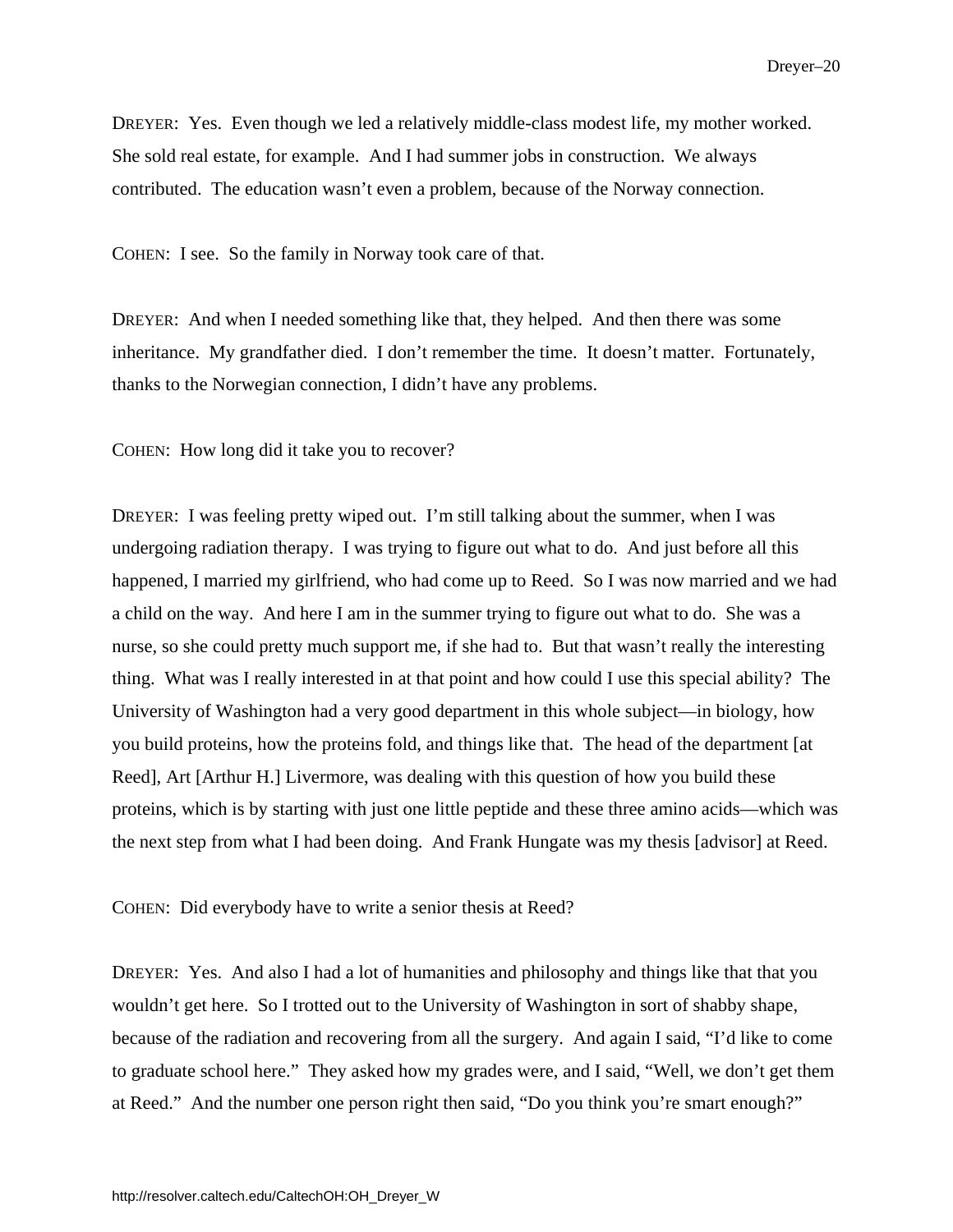Dreyer–21

And I said, "Yes, I do." That's all. He just asked me, because they didn't know, because I didn't have the grades to get into grad school. They probably let me in because they felt sorry for me.

COHEN: You never took the Graduate Record Exam or anything like that?

DREYER: No. But this [admissions test to get into Reed], of course, was very similar, had they looked at it. Maybe they did. I don't know; they might have. Nevertheless, they let me in. I didn't want to talk about that super-high score. I am now, because I think it's relevant to what you want to know, about where I come from.

COHEN: Yes, of course.

DREYER: It astonishes me. Oh, I'm flipping back now, for a moment. The verbal on that advanced test—I realized later; I wondered what had happened, how I could do that—had vocabulary, which people like myself are good at for some reason and logical relationships among words; and comprehension, which I'm superb at. You'd read a paragraph and they'd ask you tough questions. Well, I can do that. As long as I have time, I'll get it. So that's why I did so well on verbal, because it wasn't the usual kid stuff. OK. So they let me into the University of Washington. I wanted to work with the younger prof who was doing these things with proteins, but by then I guess they might have gotten some more information on me. The chairman of the [Biochemistry] Department, Hans Neurath, drafted me to work with him. He's a refugee from the Germans. He came over before the war—one of the intellectuals. He drafted me to work with him, and it turned out to be great. He was notorious among his students for being both grouchy and a slave driver, but I got along [with him] famously.

COHEN: Now, you started right in on research? You didn't have to do coursework?

DREYER: Oh, I had to do coursework. I became a scholar, an instant scholar. I studied. I did superbly well—even in organic chemistry, which is rote memory, which I'm terrible at. But three of us would get together, and I would listen and understand it. Someone else would take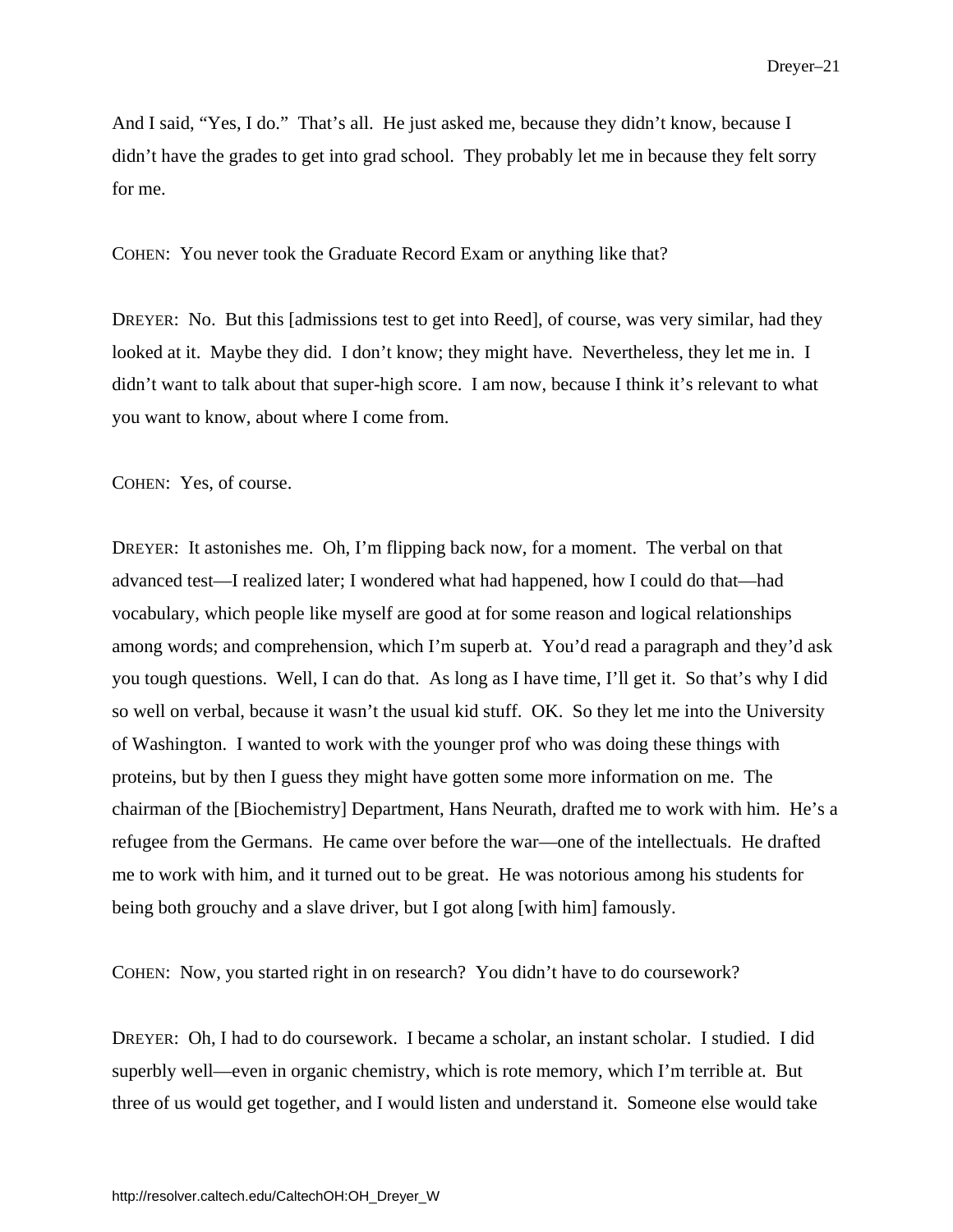notes and someone else would type it up, and we'd get together and study, and so I got through this organic chemistry thing. After that, I became very good at chemistry. I'd typically get better and better and better with more difficult things. When you get to where you have to do 3- D imagery to see how these molecules all work together and the quantum stuff and all that, that's what my head's built for. For rote memory, I'm not. So yes, I had a surprising number of courses there, but I started research, too.

COHEN: And then, after that [period of] feeling lousy and recuperating, that was the end of that?

DREYER: Yes. I never had any recurrence of the cancer.

COHEN: And with all that X-ray therapy, you still went on having even more children.

DREYER: Yes. Well, we're bilaterally symmetrical; one testicle's quite enough. I have three daughters now, and they're all high-visual—in other words, dyslexic.

One other thing we did there was to take qualifying exams. You could take a total of twelve, and you had to pass six of them. I immediately passed the first six, with flying colors. But I can remember—again, relating to the psychology of the brain—that there was one question on there that wasn't about understanding biochemistry. It was, "Who did this work?" I didn't know the answer. "Who worked with insulin?" and so forth and so on. I just couldn't do that. I didn't pay any attention. I didn't care. There was nothing interesting about who did it. I still passed, but it's another piece of the story, isn't it?

COHEN: How long were you [at the University of Washington]?

DREYER: Four years. I could have gotten—scientifically I had done very good work in three years and I could have graduated. Neurath—who is still alive; he has an office there and I saw him just a few months ago—viewed me as his best student, which is kind of fun. But at that time they had a requirement for two foreign languages. They started off being easy, like scientific French and German. But someone decided that if you got a doctor of philosophy degree you should have some serious language, so they kept upping the ante when you'd take the exams. I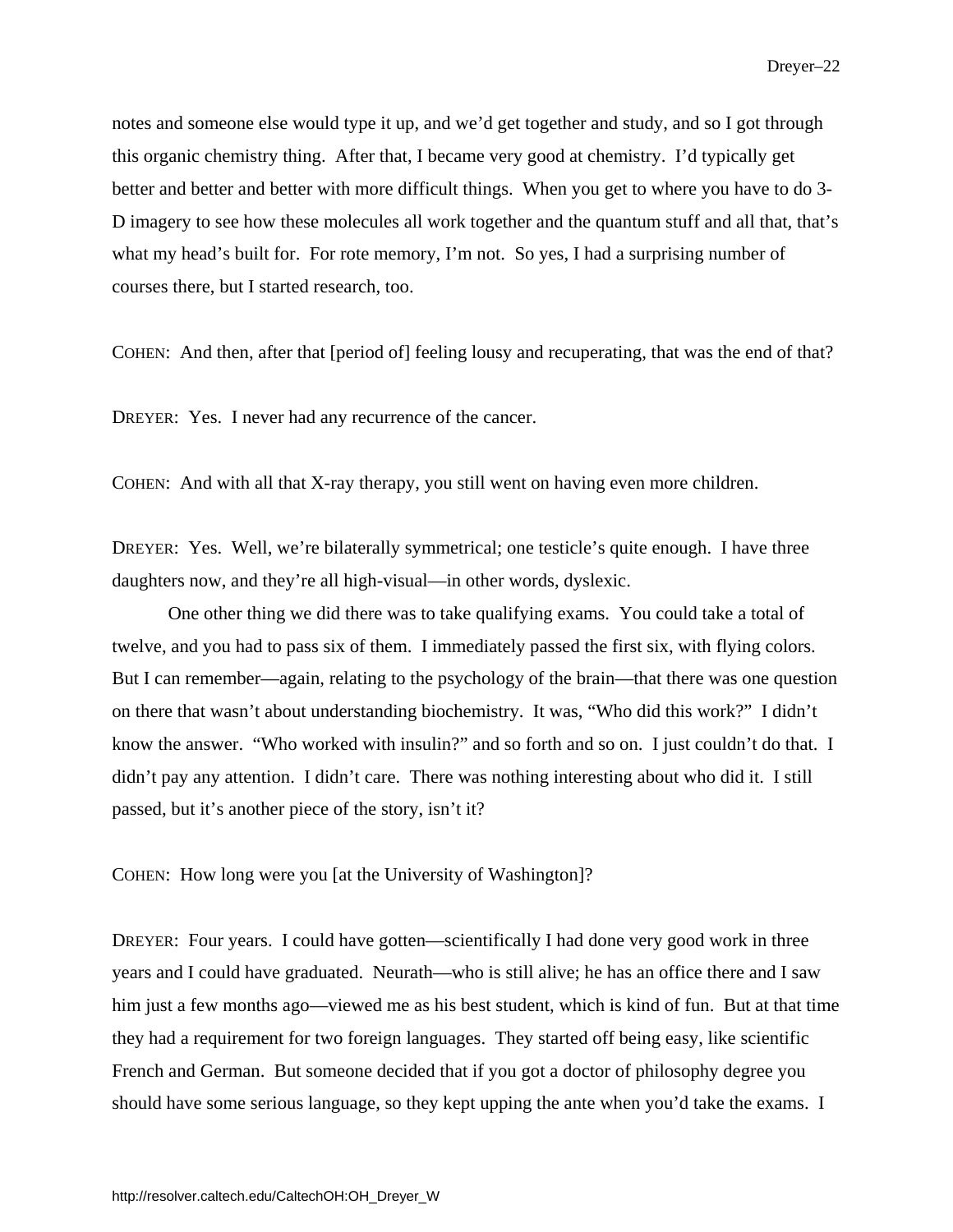had to pass a test in French that was on French political philosophy, which I did, but that's what took me the extra year. I was happy with doing science, perfectly happy. What really slowed me down were these damned languages, again.

COHEN: I've heard so many PhD stories [where] they do everything and then, all of a sudden, this language business comes up.

DREYER: And yet, as a kid when I was in Norway, I played together with other Norwegian kids, and they learned English and I learned Norwegian in four months, or whatever. At age four [this] was not a problem. But now that I'm a smart guy getting a PhD—yuck! So in the brain there's a profound change.

COHEN: By now you had your family already—a wife and children?

DREYER: I had a family, yes. She worked as a nurse. I helped take care of the kids. We bought  $a$ —

COHEN: You were in Seattle, which is a very nice city, also.

DREYER: Yes. And we bought a house in the university district. We managed to scrounge. I guess it was from this Norwegian connection. [We had] a modest amount for a down payment. We took over a very low-interest loan. And this house had a not-so-legal second-floor apartment, which we rented out to a couple. The rent they paid us more than paid for the payments on the house for about four years. So there seldom were real financial problems; I didn't need a huge subsidy to take care of that.

COHEN: So those were good years.

DREYER: Yes. Of course, then I totally became a scholar. I got good grades, learned a lot, loved the theory, and everything else.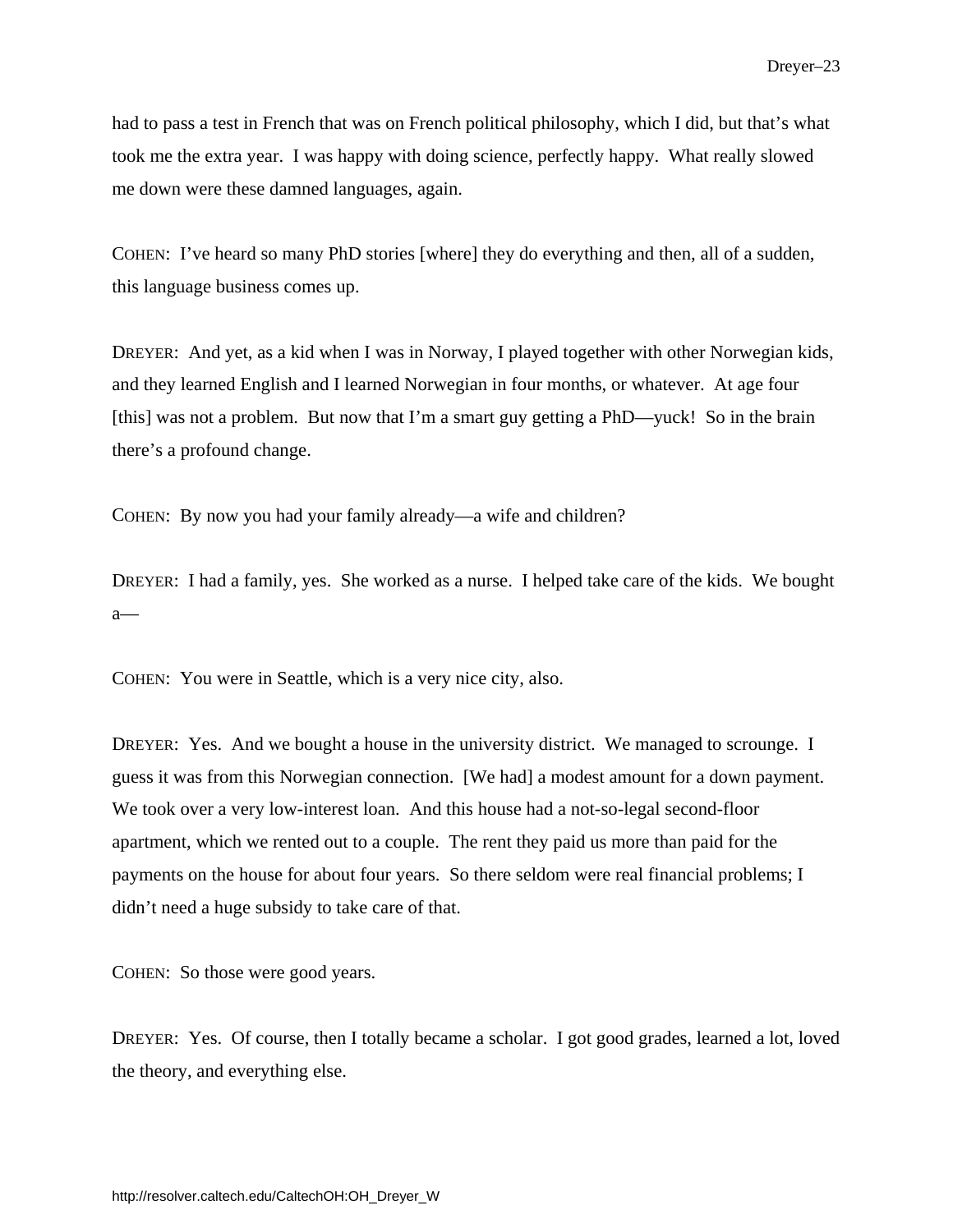COHEN: You then went to NIH [National Institutes of Health].

DREYER: Yes.

COHEN: We'll start that next time. OK.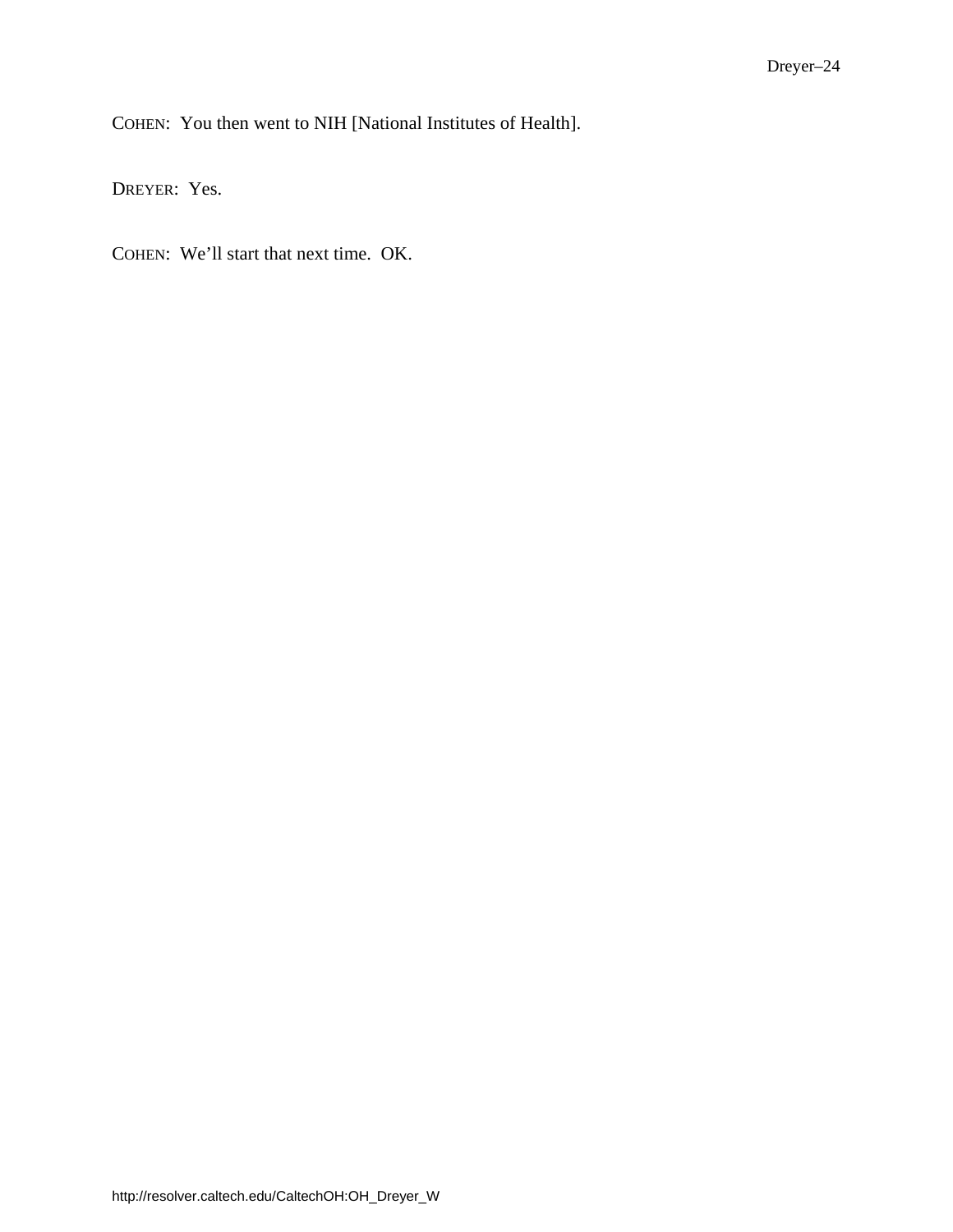# **WILLIAM J. DREYER SESSION 2 February 19, 1999**

### <span id="page-32-0"></span>**Begin Tape 2, Side 1**

COHEN: You had some thoughts after the interview last time.

DREYER: Well, if you're a professor here involved in teaching all these brilliant students, [there is the] question, "Where do creative scientists come from?" So I thought it might be appropriate to go back and mention a few things that had to do more with science, when I was brought up. And that would start with the fact that my father died in that accident, and my mother had the good sense to realize that it would help me a lot, in the summertime during vacations, to go visit her brother in Michigan and have a male [role model] and learn things that she couldn't begin to [teach me]. She realized what kind of guy I was, and she couldn't deal with that, but he could. [His name was] Ed Richards. As an aside, again going back—both sides of the family came from seafaring communities. Hers was Cornwall, in England.

COHEN: She still had family there?

DREYER: She still had family there. They went to sea a lot. And so did the Norway family, in history. And this goes back to the question of, where does this kind of brain come from? Perhaps this is the wrong place in the discussion, but if you're a Viking going to sea or climbing mountains or fishing even, and you don't have the ability in your head to create maps—before they had written language or maps—you'd die. So it was a powerful selective advantage for the visual abilities I have. I see maps, I see rivers, I see whatever, in my head. I'm willing to bet [that] that came from selectivity. Because [there are] parts of the world where you die if you don't have those abilities—literally, because it's critical if you don't have maps. Sorry: I'm going into a little bit of theory about all this, but it becomes important if you're thinking about the huge differences in brilliant scientists here at Caltech, which is part of what you're interested in. The first written language, it turns out, was for bean counting in Egypt.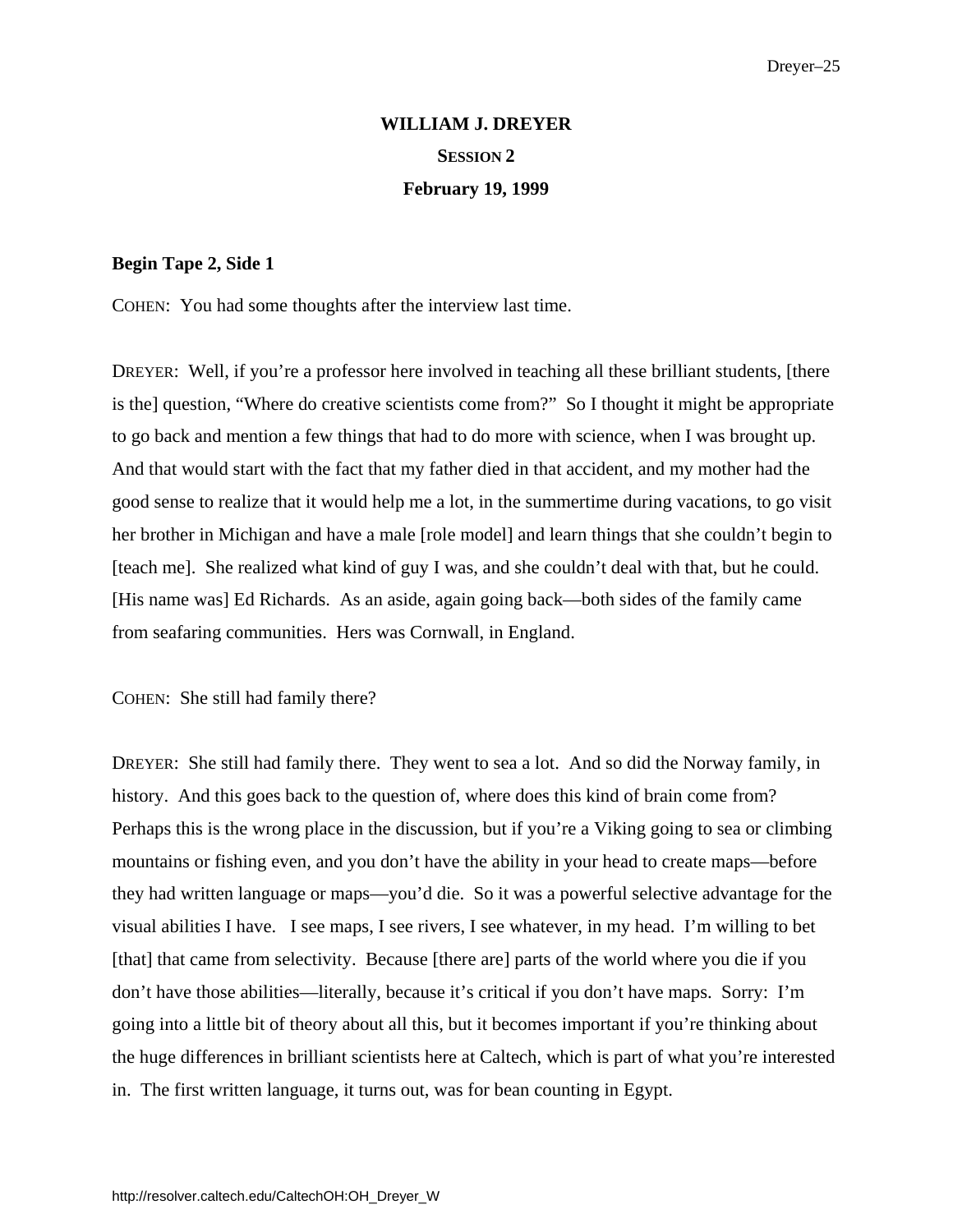Dreyer–26

COHEN: Bean counting?

DREYER: Meaning numbers and counting—basically to keep track of goods in societies where they had domesticated plants and animals, which is the Middle East. It wouldn't surprise me if there was a big selective advantage for those people who were literate and who could handle the—

COHEN: Mathematical concepts?

DREYER: Well, just arithmetic, really—the stuff I'm not terribly good at. And maybe they even lost some of the primitive qualities that led one to be able to do what wolves do—move around territories.

COHEN: Yes. Certainly the seafaring and the map and the visual make a lot of sense.

DREYER: Well, and it's again relevant to try and understand scientists and where different kinds come from. OK. So my uncle Ed had a city job. He was middle class. His job had to do with knowing all about heavy-duty equipment, like the [kind] that lifts freight at docks and warehouses. He handled all the parts that dealt with that as his job at this company. But he had a farm. It was his farm that I went to.

COHEN: Now, these were Depression years. This did not affect your family too much?

DREYER: Well, my dad had his accident in 1938, which would have been almost post-Depression. Our family didn't seem to suffer. I didn't even realize there was a Depression as a kid. It probably had to do with the combination of the fact that he was very good at what he did and that they still sold paper during the Depression. And the connection with a rich grandfather.

COHEN: A rich family.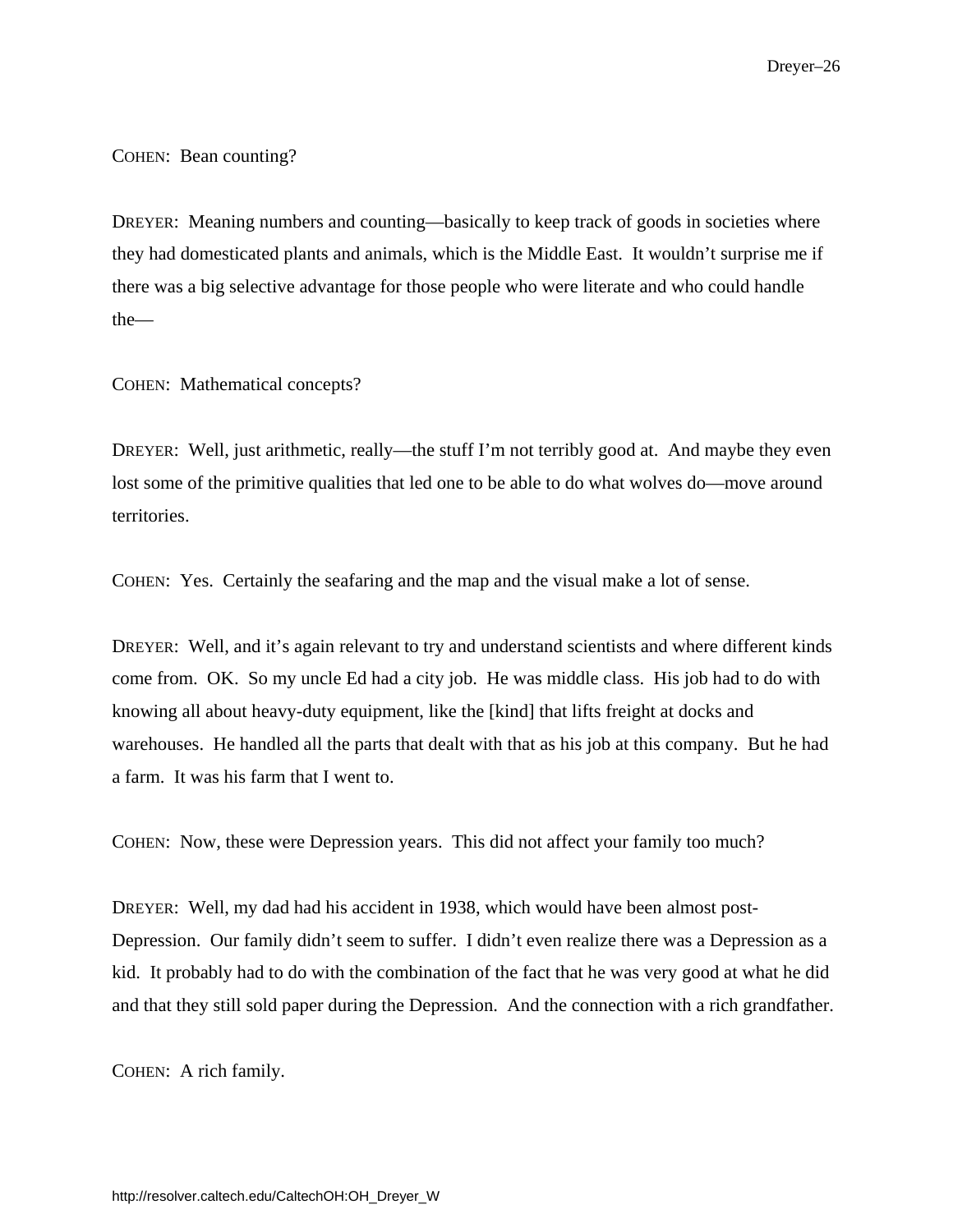DREYER: Very well off.

COHEN: So you spent your summers with your uncle.

DREYER: And he had an amazing number of hobbies, which he taught me. These included photography. I'd take pictures and movies. I'd make fancy things with a very special kind of movie equipment—special effects and all these things—as a young kid. And [I learned] how to develop film and that sort of thing. He collected weapons: guns and whatnot. He said [that] when I was old enough he'd give me a .22, which he did. He taught me how to use it safely.

COHEN: Did he have his own family?

DREYER: He had a daughter, who is still alive. She was maybe eight years older than I am, so it was not relevant, really.

COHEN: I see. So it sounds like it was nice for him to have a son, also.

DREYER: Yes. He didn't have a son. I haven't really asked Mary Jane how she felt about all that. But she was enough older so—

COHEN: It wouldn't matter.

DREYER: She was off in college. He was also interested in wood and woodworking. He would harvest black walnut—cut it himself. He did lathe work and built things. So I learned all that. He did mechanical things, fixing pumps and making his own watering system, and he loved to camp and fish. We would go on two-week trips up to northern Michigan, way out in the woods, photographing, boating, all that sort of thing. So this was really great, because [back at home I was] living with a mother and a sister. And Mother was really interested in finding a man for herself. She dated a number of different guys; so it was very good. It was a nice way to get away. I learned all those things. When I went to Norway—which was a fair number of years over the period right after my dad died—again, I had three uncles, and they taught me a variety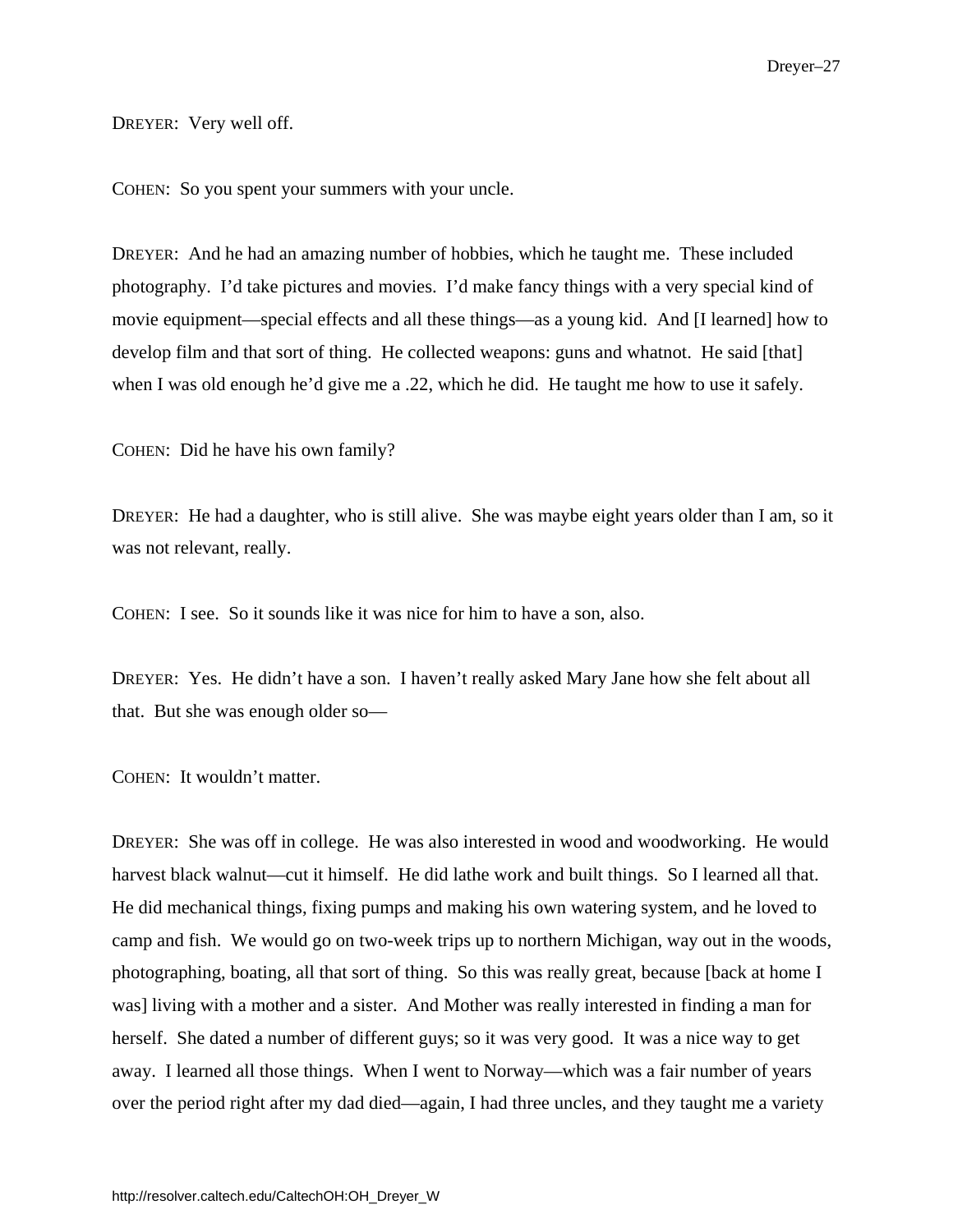of things. They were nothing like an intellectual family, literate and whatnot, living in the city. They were outdoor types, basically, brought up to play and hunt and fish and boat. One uncle in particular—Uncle Paul; this would have been after the war, now—was returning a large, fortyfour-foot sailboat down the coast, and he invited me to go along. That was quite an experience. It started out very calm; then we had this horrendous storm. It was a great adventure. I wasn't afraid, or whatever, because—

COHEN: Maybe you didn't know enough to be afraid.

DREYER: No. The boats are very hard to sink.

COHEN: And I gather you don't get seasick.

DREYER: No, I don't get seasick. And I enjoy adventure. So he provided those kinds of experiences.

COHEN: It sounds like you had a wonderful, wonderful childhood in many ways.

DREYER: Yes. Camping up in the mountains with backpacks, both before the war, when I was much younger, and after. Grandfather had a wonderful home; it was the home of a rich man who had servants who'd cook whatever he wanted. And he doted on his oldest grandson, so I was pampered. And he also had a hobby of science, because in the house he had steam engines and a telescope, which he gave me—a big-sized telescope. He gave me some exposure.

COHEN: Now, all these people—this family of yours was fluent in English?

DREYER: Oh, yes. All the Norwegians spoke English. I mean, they were bright people. And they traveled. They spoke multiple languages. They just weren't intellectuals in the normal sense. I guess my grandmother was more that kind of a person. [My grandfather had] a large factory. He was very fond of art, and they printed volumes on art, and he collected. He had [works by] Edvard Munch, who is a famous Norwegian artist; he collected his paintings, and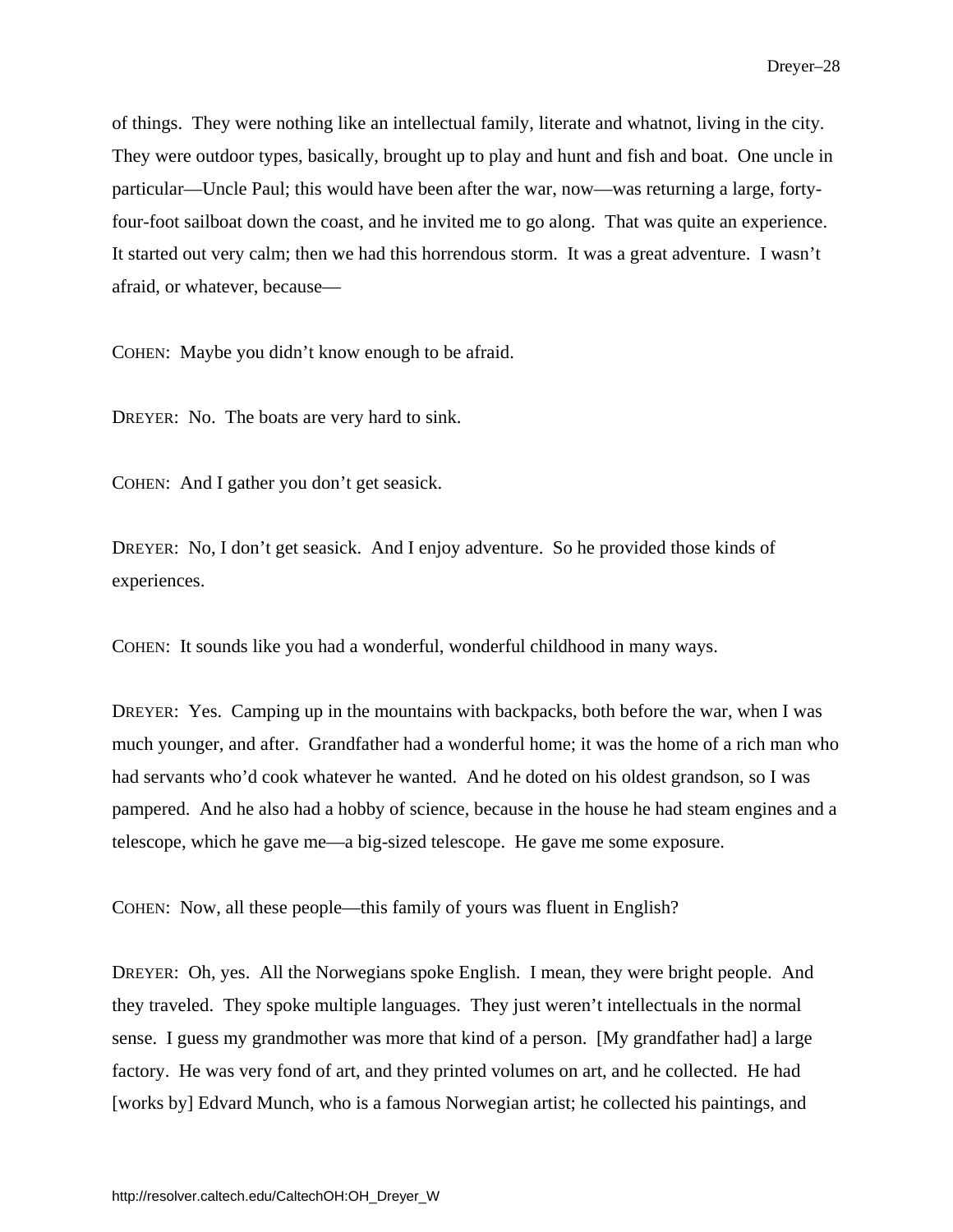they became worth millions. They also did—when photography became publishable, and etchings and all that sort of thing—books that were scenic, about mountains or whatever, and books on the arts. High-quality sorts of things. And I got to learn quite a bit about the way that was done—how the machines worked. So I had exposure to technical science through that.

And then [there was] another surrogate father. We lived in a duplex in a suburb of Wauwatosa, and the man below us was the head of Children's Hospital, a medical doctor. He sort of took me in also as one of his sons. He had a son who was a good friend of mine. But he clearly liked me and appreciated that I had some very special qualities. And I was more stable. His own son was a bit wild. He had a farm also. I'd go out with him to his gentleman's farm. But there was nothing [in all of this] that made me think of being a professor. I did think of going into medicine, because I was interested in those matters. But it became clear that my brain wasn't right for that; I probably wouldn't have made it. No way was I going to wind up enjoying memorizing all this stuff that you really had to do. So that [medical ambition] kind of faded away. I nibbled at it at Reed.

I was going to mention something about Reed College. First of all, I realized that the name of the man who did the N*eurospora* work was Frank Hungate. And with Art Livermore, whom I [mentioned] yesterday, I learned a lot of chemistry and how to make radioisotopes and handle them well. I had become interested in [these questions after reading] *What Is Life?* I was clearly a philosopher by bent, and I still am in many ways. And then this Wendell Stanley lecture was very provocative. It clearly led me to be interested in Art Livermore's lab. At that time, I guess, it was really leading-edge research in these areas, with radioisotopes, showing where these amino acids went, using paper chromatography and separation techniques. Those were the state of the art. Part of it, also, was undoubtedly because they were close to the Hanford atomic energy [installation]. Undoubtedly they had grants. They probably cultivated students like me, who would then work at Hanford, which is why they gave me an offer, I realize.

I clearly had, throughout all of this, the ability to invent with great ease, because I'd see things in my head. As a kid, I made little gizmos to deliver food to birds out in a tree. All these things I did. But as an undergraduate I wanted to know, what is life and how does it work? The question was very clear, and even some of the theory, but the methods were [not there]. So even there I worked on finding a better way to do electrophoresis, building a little instrument. Then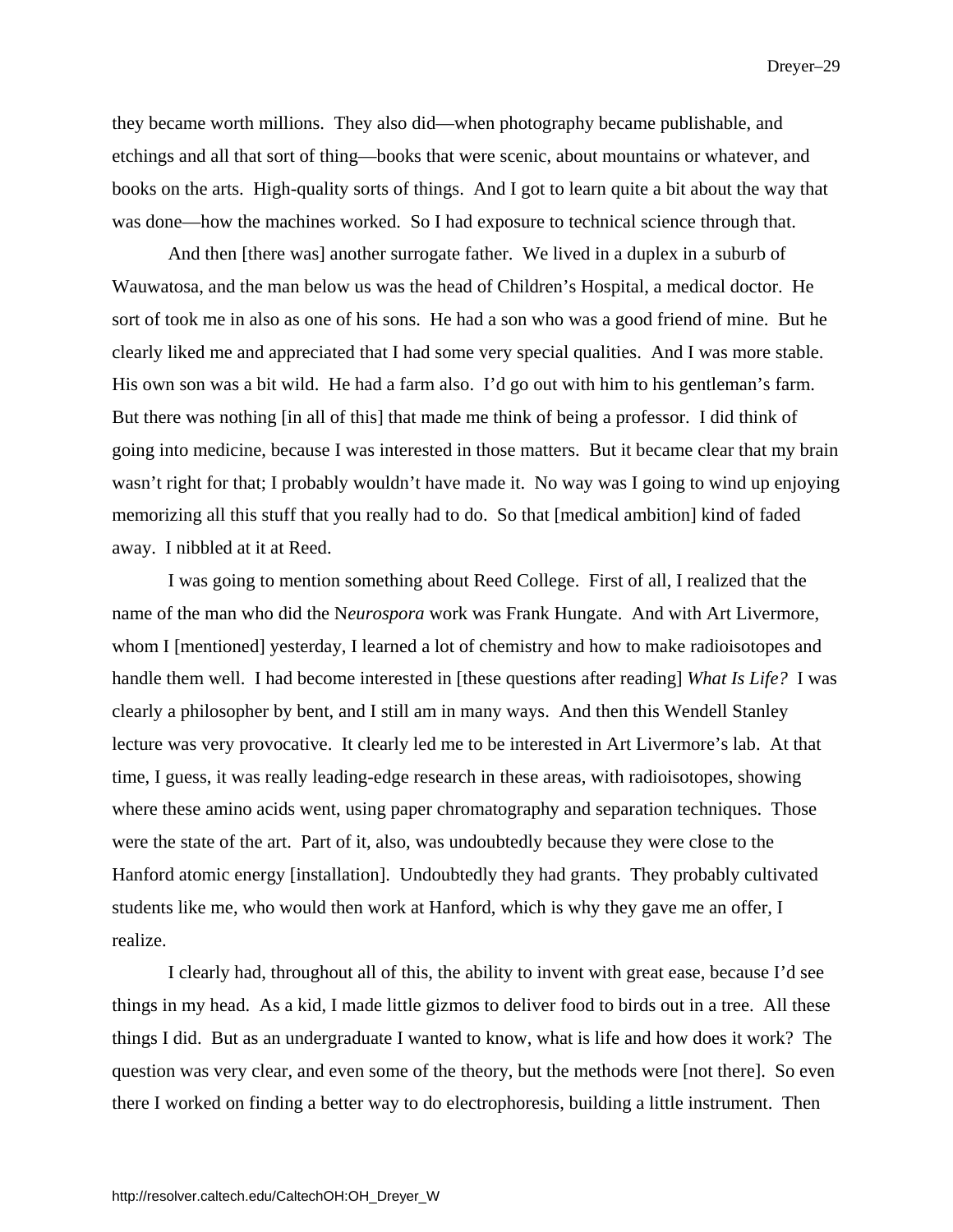when I went on to grad school—they didn't mention it much, but I realize that when Hans Neurath drafted me, it would have been after they found out—

COHEN: That you were able to do this kind of thing?

DREYER: That I was their top student. He didn't do that until I was starting to get the top grades and qualify and all that stuff. And even then—clearly, I would have been more successful in many ways with theory than with experiments. As a new grad student, I went into Neurath's lab, read all the things, and put together a diagram of theory about how all this stuff was supposed to work—how the proenzymes [interact?], and what bonds, and all this stuff. I started working on it, and it was good enough so that they put postdoctoral fellows on it, which kind of miffed me a bit. He had a very high-tech lab. He had the best, newest ultracentrifuges, electrophoretic equipment, contacts with Beckman Instruments. And I helped advance the state of the art there. We made this elaborate optical-auditory equipment. They are still methods used, even today. And I had a chance to use them all.

COHEN: How many students, postdocs, did Neurath have?

DREYER: He had quite a few technicians. I had the benefit of having technicians work for me from the start. He probably had four or five grad students and postdocs.

COHEN: I see. But not like the stables of people we have here at Caltech.

DREYER: No. But for then, he had—

COHEN: For then that was a lot.

DREYER: He was well supported.

COHEN: You didn't have to worry about—?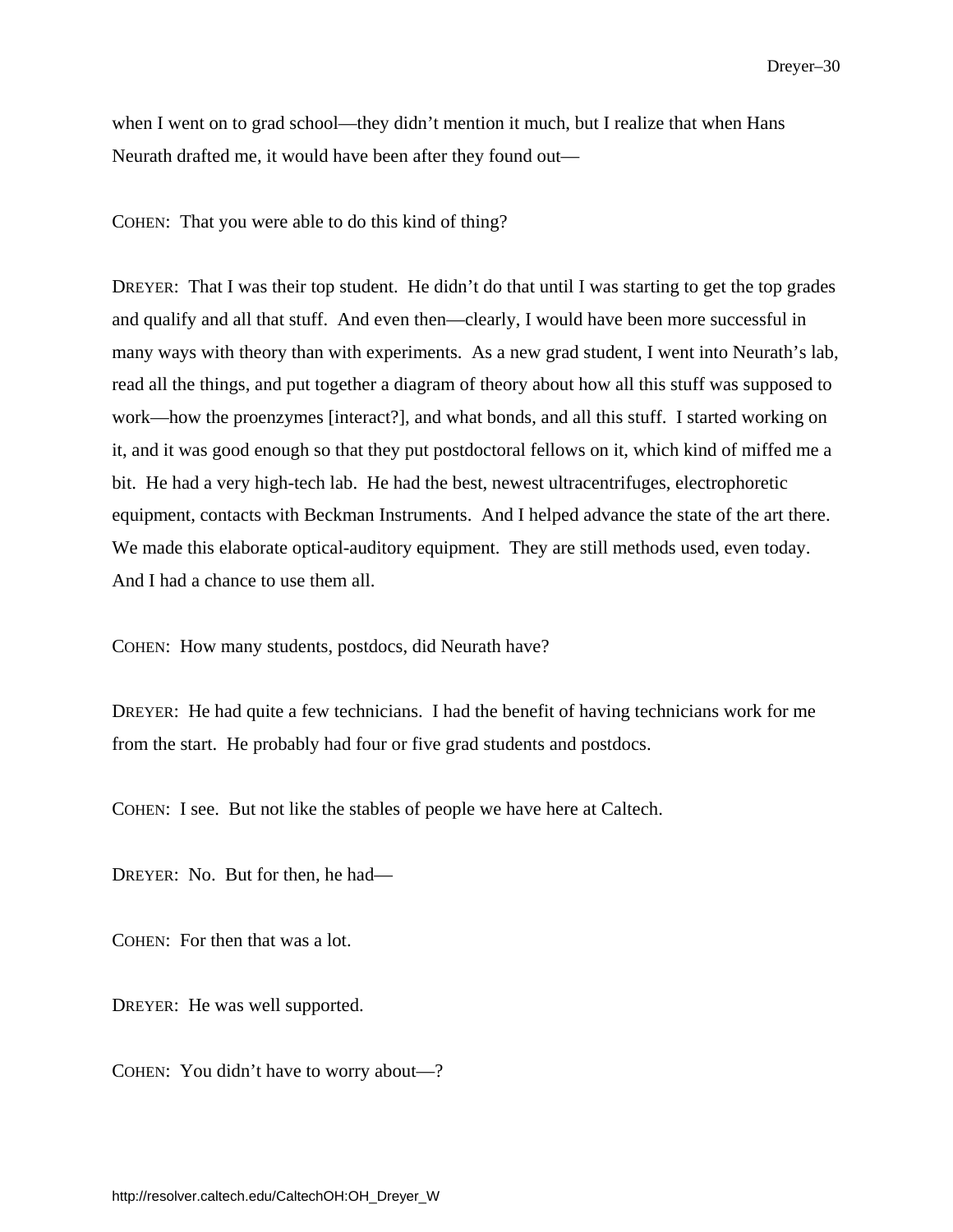DREYER: I had my students write my grants for me. He just said, "Go do the work." He wrote my papers. [It was a] great place for a dyslexic. I've learned since then how to overcome—you know, how to become rather good at that, but not easily. But he spoiled me. He did give me a dictating instrument. As you've noticed, I don't seem to have a particular problem dictating. That's a very old thing in human evolution: speech and verbal transmission of history. This business of the bean counters, I'm talking about—written language—it's brand new.

So there, again, there were instruments that I invented, as it were, for fast-flow analysis. It made some very nice science possible there. That becomes recurrent—this ability to, when I need something, invent the instruments you need to do it.

COHEN: Yes. Well, I'm going to spend considerable time on your lab here. So you then had a postdoc at NIH. How did that come about? That's where we were going to start.

DREYER: Well, basically I had the chance to go wherever I wanted. In that era, too, things were getting quite well supported. And because of my work on these proteolytic enzymes, as they are called, I was offered a postdoc at the Rockefeller Institute working on enzymes—a very high salary, with all kinds of perks and things. But by then… It's one of my faults, in many ways; I tend to get bored with something once I understand it. I also like to leapfrog. I don't like to just compete head-on with other scientists. I could see that a French group was going to do what I would do next in this field. And there was no way I wanted to go on with it. Basically, it would waste my time. By then I had the knowledge that I could probably do whatever I wanted. What was the point of doing what someone else was doing? I mean, I went into all this because I didn't want to waste my life. So the question was still there of how life works; that is, how you get an active enzyme out of an inactive one. I began to learn about these bigger molecules. And there was a guy at the National Institutes of Health—Christian B. Anfinsen—who had theories about how you make a protein. By the way, this was post-Sputnik, and the government was pouring money into medical research at the National Institutes of Health. And DeWitt Stetten [associate director of research at the National Institute of Arthritis and Metabolic Diseases, NIH] had been able to help identify extraordinary talent at the various labs. One of the things that he wrote and told me was that, when you are trying to recruit—as we are now in the Biology Division—when there's someone really extraordinary, it's just obvious. You're at a seminar and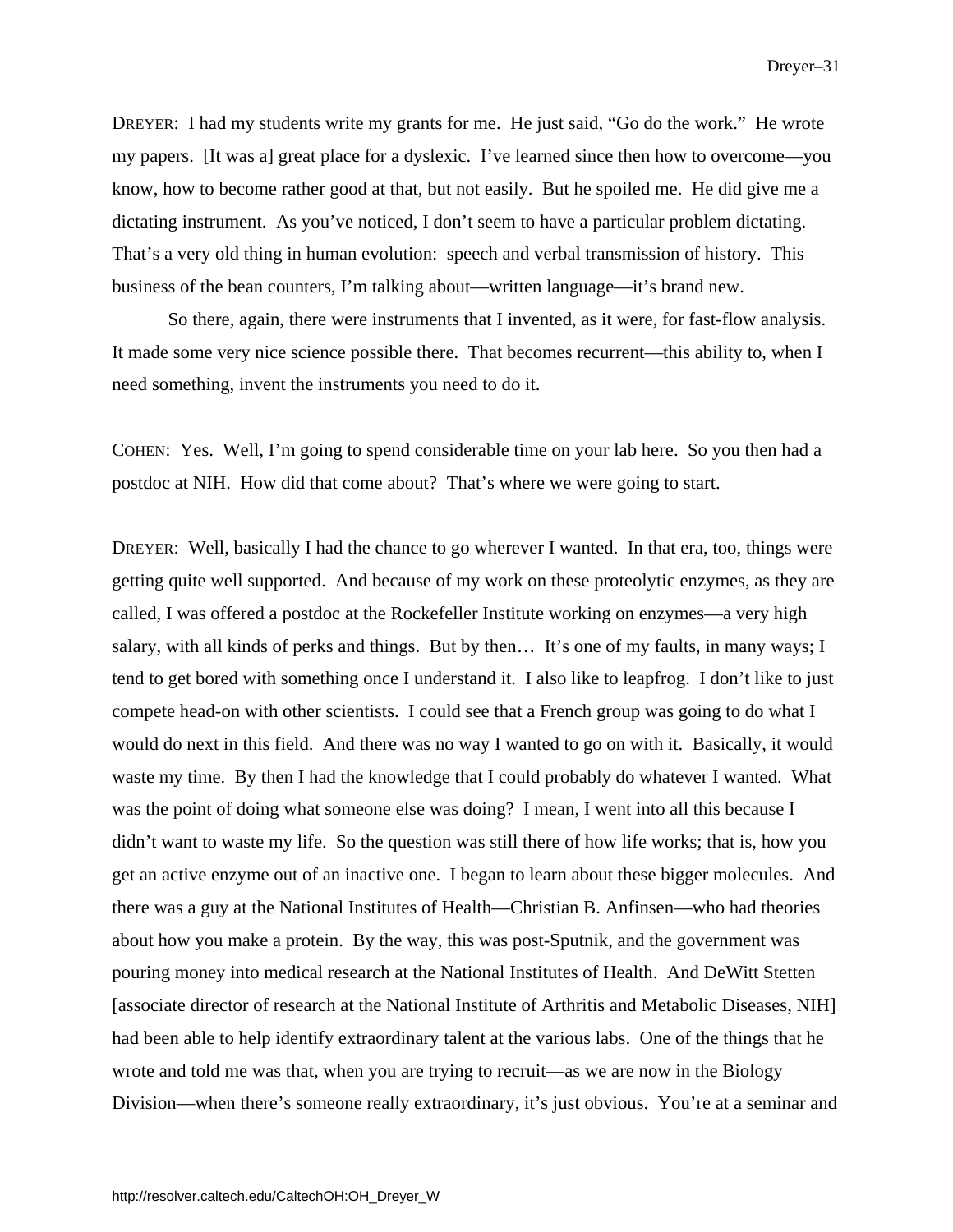you know it. And that's what they had done at NIH. That's what I wish they would do here at Caltech.

COHEN: So you went there and you gave a seminar.

DREYER: OK. So Anfinsen was one of these people. Stetten had set up this wonderful place. It wasn't just Anfinsen. But Anfinsen had a theory about how you make proteins. I didn't believe it, but I went to visit him and I enjoyed the way he thought and the interaction. In fact, he was excited about this subject. So I applied for a National Polio Foundation postdoc and got that. It was about half of what I would have gotten at Rockefeller. And I went to NIH.

COHEN: So you moved to Bethesda or to Washington?

DREYER: Bethesda, which is just outside Washington. We lived in Rockville. We sold the house in Seattle and we used the profits from that to buy a house in suburbia—in Rockville, Maryland. The Anfinsen lab was extraordinary as a place to go. And even though my theories as to how you build these things were quite different, he tolerated that. He loved to stir the pot. He had these brilliant people; what they had by the late fifties, or early sixties, was a research associate program at NIH. And it was very hard to get into; they took the very best graduates from the very best medical schools who also had research interests, who clearly had shown evidence of research ability. And if they could get into this program, they escaped the draft for physicians; there was a physicians' draft. And I got to play with these guys. There weren't any women that I can remember, as a matter of fact, at that time—there are plenty now. It was a really great place to be, and thanks to the nature of Anfinsen I got to develop my own program right away. I made a pact with him that I would help him with one of the things he wanted to study, and that was the evolution of proteins. But then I completely changed fields. Without Max Delbrück, I learned phage work. What I was after, and what others were [after] at that time, including Max Delbrück—Seymour Benzer [James G. Boswell Professor of Neuroscience, emeritus] was trying to do some of these things. And Sydney Brenner, who was a very famous scientist, was trying to do [it] in England. I wasn't trying to compete; I was just very interested. This was a topic—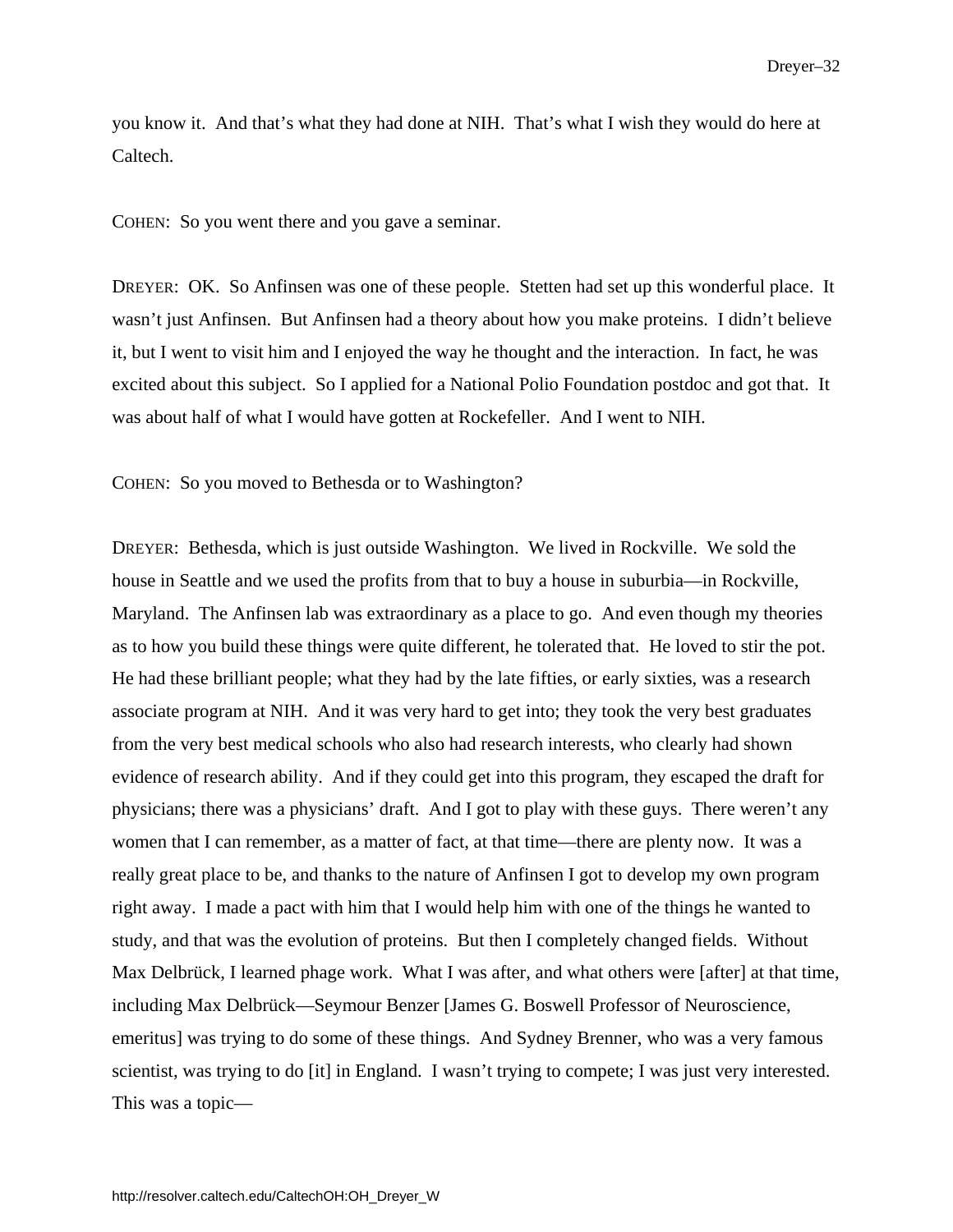COHEN: Was the Cold Spring Harbor business going on already? Were people gathering for the summer?

DREYER: Oh, yes. But there happened to be someone at NIH who did phage work. So I could go up a few floors and learn how to do it. And basically what I wanted to do was to find a protein made by the genes of this virus, where you could do the genetics and correlate the genes with the protein. And I knew the protein work from both Neurath, when I worked there, and from Anfinsen's lab. So if I could get the genes and get a protein small enough to work with, then I could crack the genetic code and find out how the code works—because no one knew at that time. That was part of this whole theme: What's the nature of life? So, thanks to that background, I could do things that were amazingly novel for those who didn't have that background. I found a way that the phage coded for a very small protein. These other [people] were working with huge things [molecules?] that were hard to study. I dinged around with one of these big ones where you had [gene?] genetics, but it was just intractable to do any of this code-breaking. And typically of me, my best friends don't believe the stuff that I said I would do. I felt that this phage, the virus, coded for some [form?] of lysis [words unclear]. That made a lot of sense: to get it out of the bacterium after it made copies of itself. And that turned out to be right. I also wound up being involved with a really cool assay for mutations, by just exposing the plates to chloroform, which turns the bacteria into a substrate so that the enzyme just makes halos around the plaques. That allowed [word unclear] and, based on protein chemistry, made what are called conditional lethals. If you raise the temperature, the enzyme can't work. So it couldn't get out if you'd lower the temperature. It can't [lyse?], so it's temperature-sensitive, things like this. So these things then allow the genetic map [of the protein] to be made. Phage lysis is what it's called.

So I went to Cold Spring Harbor, which you mentioned, and there was one of the people who was a Delbrück phage group member, named George Streisinger. [I] basically talked him into helping make the genetic map using this phage lysis [word unclear]. And, again, one of the things that's happened to me [is that] when you have something really exciting and someone who has never had anything like that happen, you get into this strange personality thing—taking credit, wanting to be famous, maybe get a Nobel Prize, and things like that. Some of that came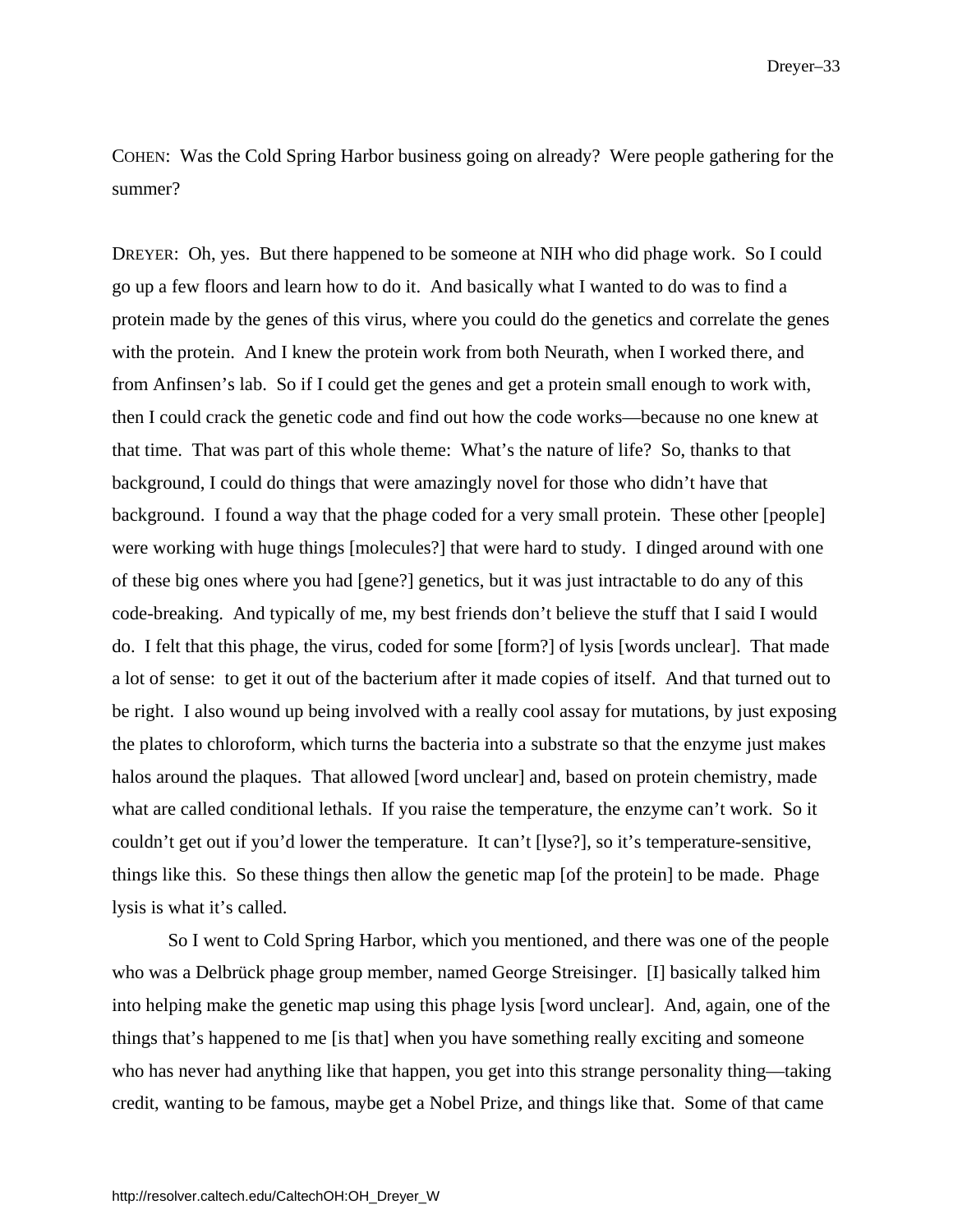up with George Streisinger and Anfinsen, so there were some interactions. [Streisinger] was especially jealous of Anfinsen publishing some things of mine and George's. So this is the negative side of things, but mostly it was fun. So we wound up getting a genetic map and starting the process of cracking the code.

COHEN: Now, where was this work being done?

DREYER: That was at NIH, in Anfinsen's lab. I mean, they promptly made me a permanent research scientist and wanted me to stay around, I know.

So that work got a lot of attention, because it was better than any of the others that [words unclear] working on and clearly would have cracked the code. Marshall Nirenberg was just a couple floors above, [and he] asked me to help him do an amino-acid analysis of a funny protein strata that he'd gotten with his biochemistry and test tube whatnot. I did it, and it came out to be all phenylalanine, one amino acid. What he had been able to do was basically use an artificial template in a test tube that had a certain code, and it made a protein that was just phenylalanine, and that was the break that cracked the genetic code. So I helped him do that, which was the thing I had been trying to do, too. I wasn't downhearted or anything. It was just fun stuff that was a hobby.

COHEN: He was a much more established scientist than you.

DREYER: Well, not a lot. I mean, I was young, but by that time we were both research scientists at NIH. He kind of bumbled into it. His wasn't as planned as my project was. It was one of these things [where] anyone who was interested in life wanted to know how the code worked. I don't know what spurred him to do it. So that's the work that clearly got the attention of Bob [Robert L.] Sinsheimer [professor of biophysics 1957-1977; chairman of the Biology Division 1968-1977] at Caltech.

COHEN: When you did this work with Nirenberg, did you publish something together?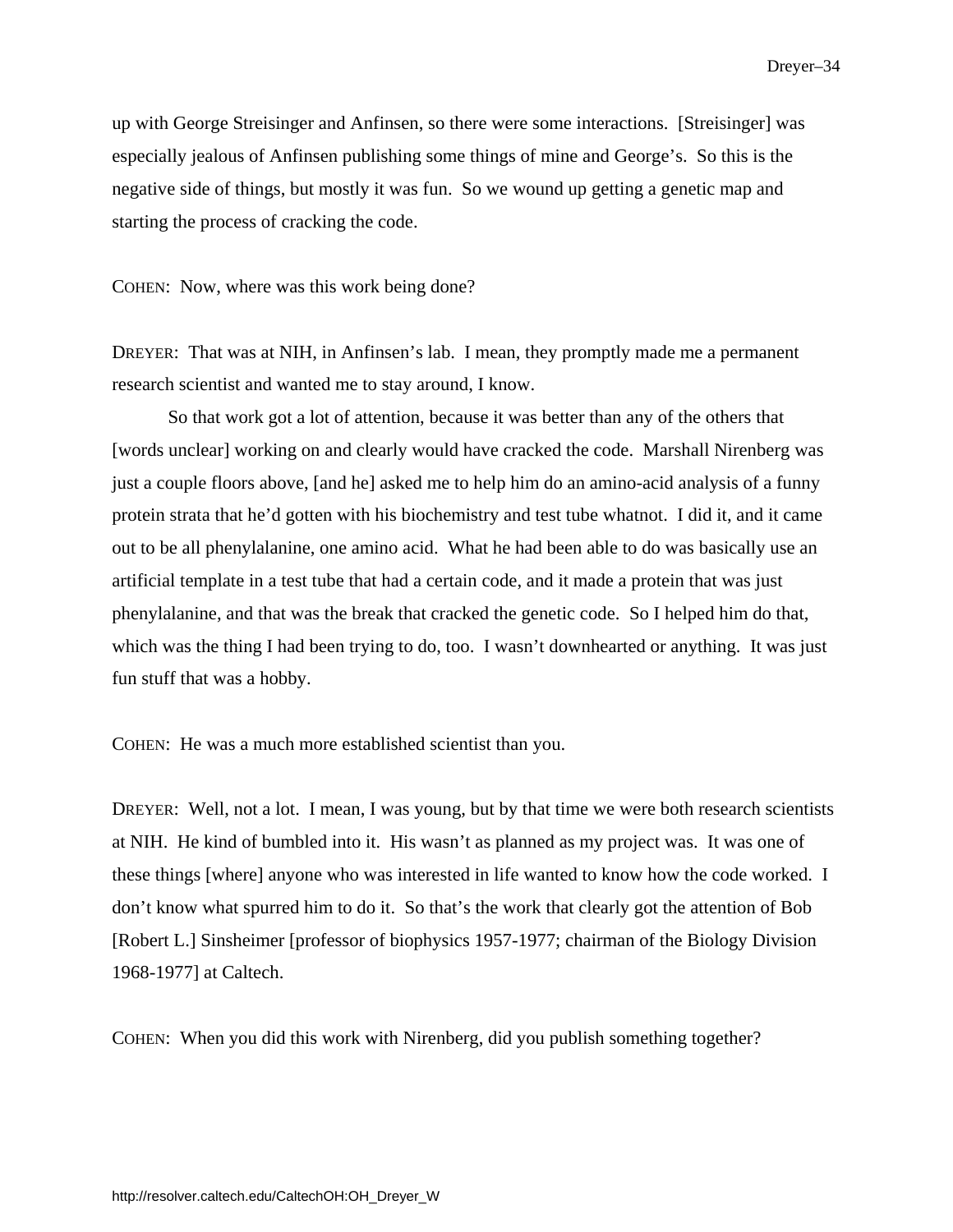DREYER: No. I just did [him] a favor. I didn't contribute, really. I was just helping him find out what he had. In no way did I contribute to that. He could have done it. Well, others could have done it. This happened to be the best method around for what he needed. I could do radioactivity and show it. I told you [that NIH] was a place with a lot of talent. [It was] a really exciting place to be.

COHEN: And people cooperated with each other, which is interesting, too—from what you're telling me.

DREYER: Well, I've always had people cooperate with me. It's my nature. At the University of Washington I'd wander around. At NIH I wandered around. And here, at Caltech. And that may be partly a matter of just expecting people to be interested and cooperate, and they do. I'm not in science for some of these other reasons. I just have never been that way.

By then I had given a talk in Moscow. It was the first genetics thing they had ever had in the Soviet Union. [James D.] Watson was the chair of my section. And clearly people realized that this approach was going to lead to cracking codes. Nirenberg was there also. I realized that he really had the answers already. He had the critical problems solved, but nevertheless there was a Brookhaven symposium where I presented this work. This would have been about 1959 or 1960. I had been at—I think it was—a Brookhaven meeting and presented, as a little bit of a publication, this assay I told you about. And amazingly, Bob Sinsheimer and others here were determined to get me to come out and give a seminar. By then I had been asked to go all kinds of places. But I loved NIH. So he kept at it. Finally, I agreed to come out to Caltech and give a talk. One of the other things—again, this theme I want to keep pointing out—was that we were again limited by equipment at NIH. I had helped develop the equipment that Nirenberg used the methods and whatnot. Anfinsen didn't—he said he always liked test tubes. But he totally tolerated my instrument-developing activities. I was active in trying to build instruments and invent them. It was very tricky, because they wouldn't let you work with private companies, unless you took vacation time, which I did. I worked with one private guy to get something I wanted. Again, I could always invent it, but you've got to find a way to make it. And sometimes in private industry it's easier to get whatever you want.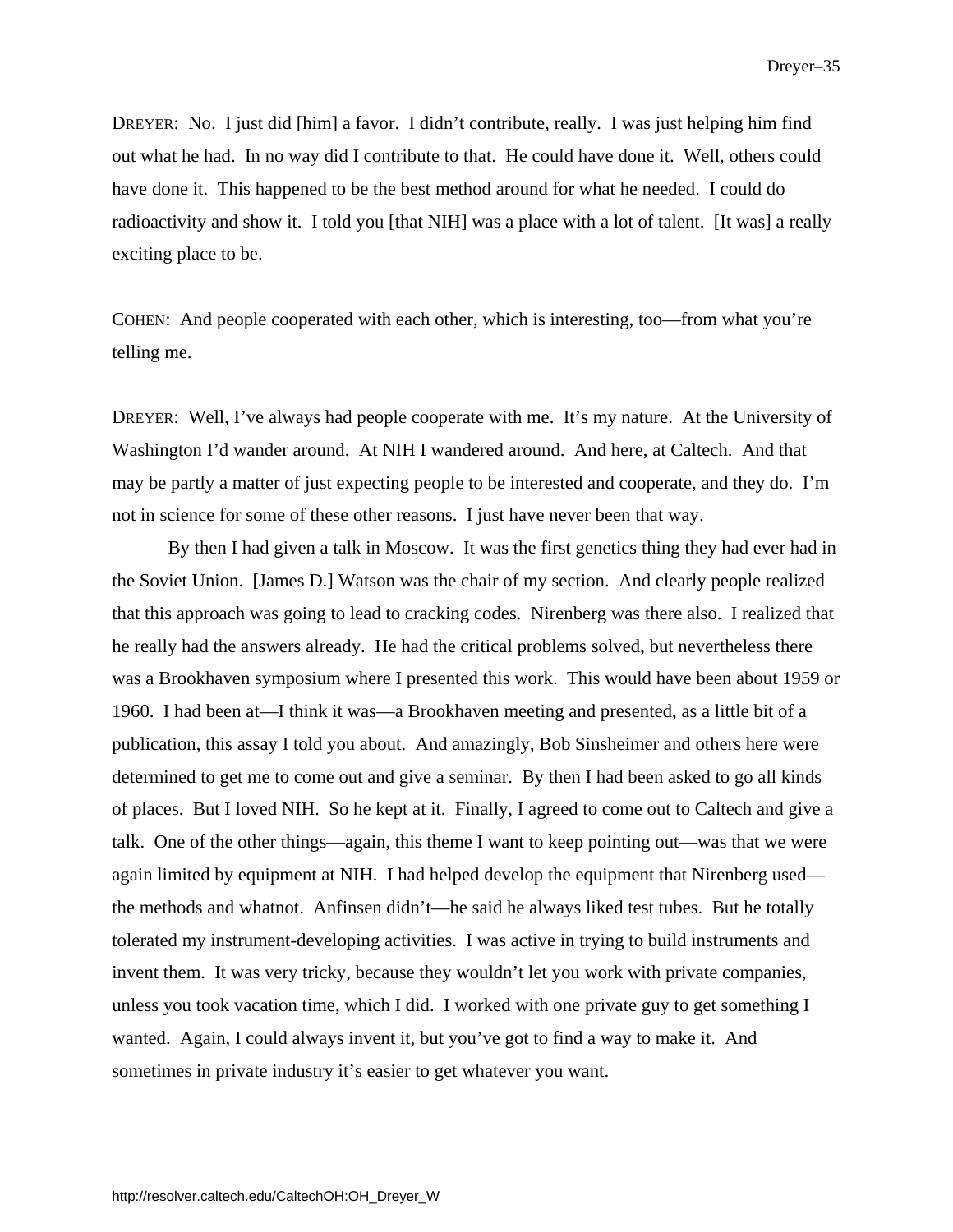COHEN: Now, is this because NIH didn't want to fund any equipment buying? I mean, what was the problem?

DREYER: No. For decades money just dropped on me.

COHEN: So then, what would have been the objection to building the equipment?

DREYER: Well, at NIH we could, but there was often a waiting line. There was a lot of demand for the shops.

COHEN: Oh, I see. So it was just getting in the shop and getting the proper technicians to do the work.

DREYER: Getting the right skills and the right people. It was a good place to be, but it took time. Whereas when I met someone who was very interested from the private sector, and who wanted to do it rapidly and give me the equipment—Warren Gilson was one of these people. I had to take time off to be able to talk with this guy, or possibly get in trouble with the rules of—

COHEN: I see. What company was this, now?

DREYER: Gilson's. He was the boss [of Gilson, Inc.].

COHEN: Well, I suppose there's a conflict of interest. You were in a government lab.

DREYER: Well, yes. Now they realize that to keep people they have to change their rules. But what was so neat about getting to know Warren Gilson was the arrangement we had, which did include some royalties on things I invented for him. We just shook hands. We never had any worry about contracts, talking to lawyers, and all that junk. But I got the equipment, and when I needed something different that was better, I'd call him up and say, "Hey, Warren. What would you think about so-and-so?" Three weeks later [it] would arrive gratis. That happened here at Caltech, too; I kept it up for a long time. And then you get a whole team immediately working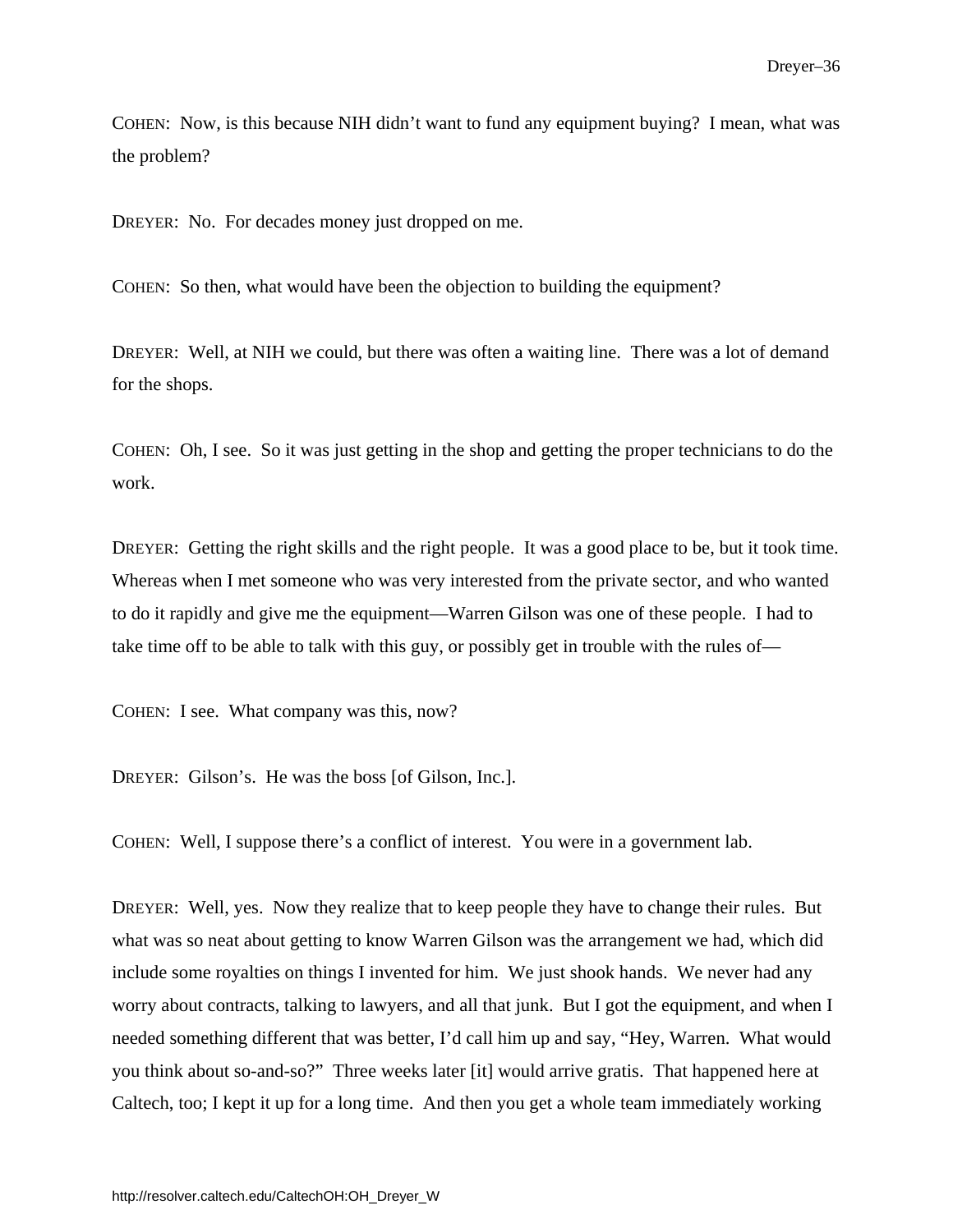for you. And he benefits, of course, because I use this stuff to do leading-edge work, and [I] publish it. But that annoyed me, because I really wanted equipment to do my job. So what happened was I realized that you needed automated equipment to do this stuff. Machinery was just not up to the job, even with this little protein. It was horrendous, trying to do what you needed to do. We could do it; we had invented some methods that made it a lot faster and a lot easier—some not even published. But a man named Charles Sibley—Sibley was a visiting prof who came to Anfinsen's lab, and he was famous for evolution of birds. I don't know if he's still alive [d. April 1998]; I'd like to go back and see if he is. He came to Anfinsen's lab both for the protein chemistry and molecular evolution stuff. Anfinsen wrote a book [*The Molecular Basis of Evolution* (1959)]—the first book ever on the evolution of proteins, molecular evolution, which I helped proofread, reading as he wrote the chapters. So I became quite knowledgeable about that. Sibley came there for that reason, too. But Sibley wanted to do his study on lysozymes. [It was] the same thing—small molecules you get from eggs. It's basically a penicillin-like thing that does the same job for [word unclear] and for the egg white and birds and [word unclear] as penicillin. So he came there wanting to compare birds and study their [family] trees by sequencing the [word unclear]. Well, the methods were really primitive for what he wanted to do and for what I wanted to do. So we wound up with a document that basically was a proposal to build a set of automated instruments to make all this much more reasonable.

So I finally agreed to come to Caltech and give a seminar, in which I of course told about this phage work, but I also mentioned the new project… [Tape ends]

#### **Begin Tape 2, Side 2**

DREYER: OK. So what happened next? Here I was in my early thirties. In 1961 I got a letter from Caltech offering me a full professorship and what was then a high salary of \$18,500. I had been raised way up in NIH, fifteen, sixteen [thousand] or something like that. Here I was this young squirt with a full professorship offer, and I didn't want to do it. For obvious reasons, I liked NIH—I didn't have to worry about grants. But they [Caltech] had promised they had a grant and that I wouldn't have to write grants and that they would put me on a program project. The big deal thing at that time was that they [NIH?] were giving away money to different places they felt were top notch, hoping they could help spend their money. It was a different world.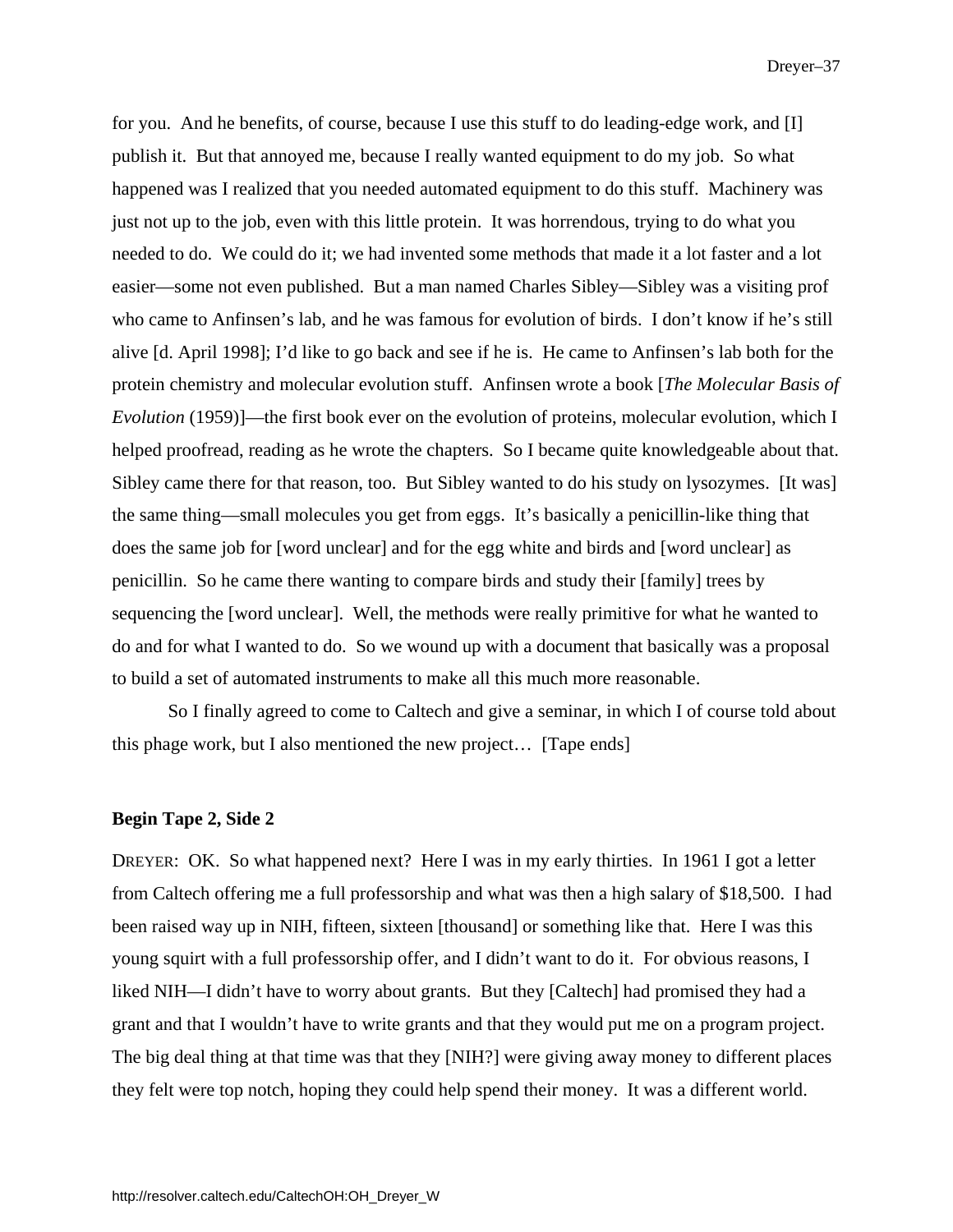And partly because of this desire to build instruments. And also I talked with DeWitt Stetten, this guy I said I admired for his ability to pick really gifted people. I showed him the letter. By then he was my boss. I had moved in with the microbiology lab he had set up. He said, "They've made you an offer you can't refuse. You've got to go." I wasn't trying to get him to match anything, because [my salary] was pretty close to that already.

COHEN: Well, Caltech was a place that had *the* reputation at this time.

DREYER: But I didn't feel that I belonged here, because I was dyslexic. I knew that I wasn't a good writer. I knew I did very good science, and I knew I was great at a research institute. But academic life I really had reservations about.

COHEN: Had you ever taught before? Coming to Caltech means that, if you are a professor, you have to teach.

DREYER: Yes. But what I taught here is more or less the same as I did there. We would have group sessions with discussions of advanced topics. And amazingly I got away with doing that kind of advanced teaching, which included postdocs, grad students, eventually some undergrads, and professors. I've gotten away with that through my whole time here. Lecture courses—as you know, I left the University of Washington because I thought that was a terrible way to teach.

COHEN: OK. So you made the decision to come. How about your wife? Was she happy to come here?

DREYER: Oh, sure. We came in '63. She didn't really care one way or the other. We liked the West Coast, the mountains and the ocean. The smog, by the way, was horrible.

COHEN: Those were the bad years.

DREYER: Yes. It was really horrible. But I'm not very sensitive to it. Swimming in a chlorinated pool does more harm. So I accepted [Caltech's offer]. I still am not sure which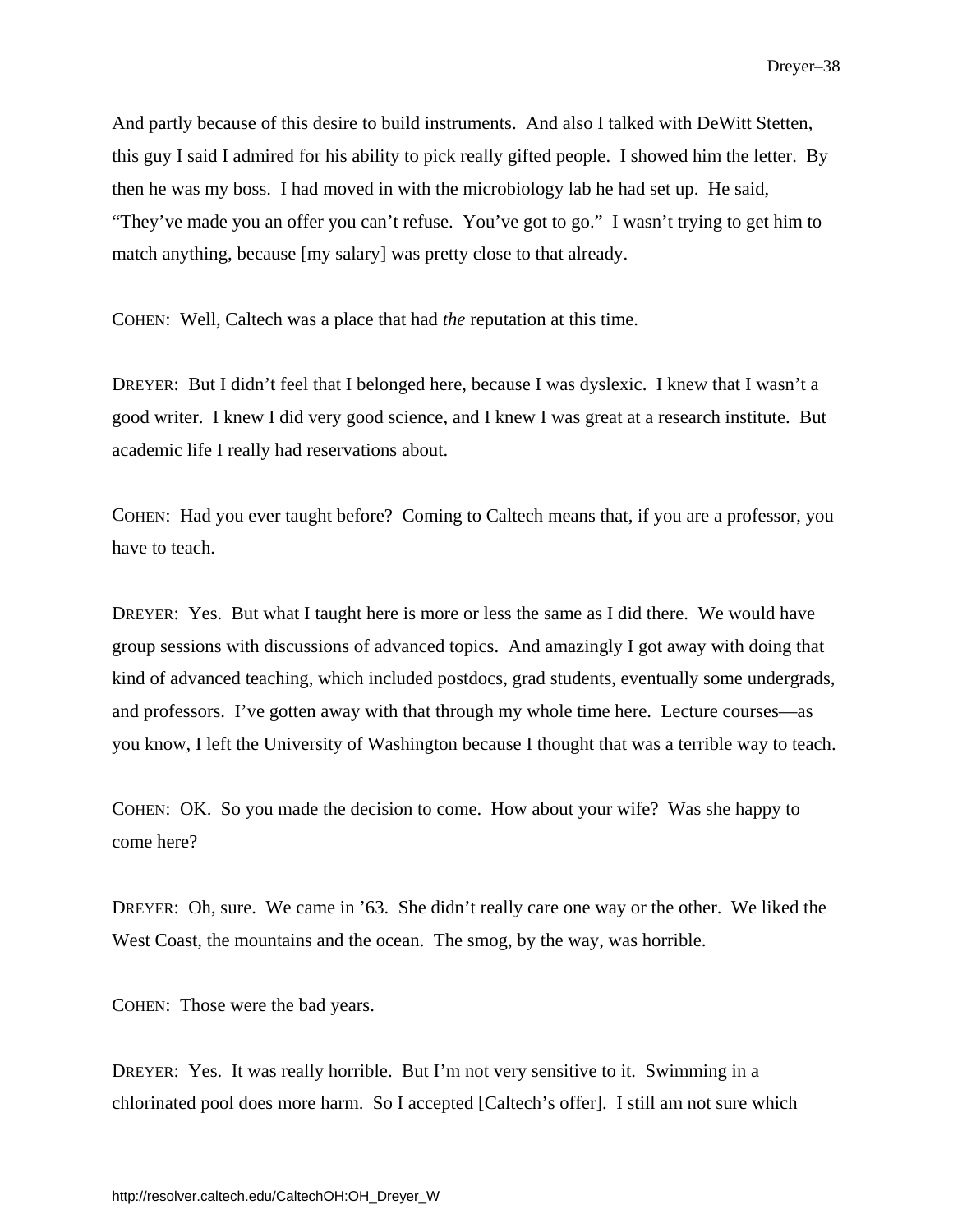would have been the better place for me to be, frankly. But this is certainly not that bad. And a major part of it was the instrumentation. The shops here were great—many different kinds of shops. And JPL [Jet Propulsion Laboratory]. And the one that had built the telescopes—central engineering. And shops in chemistry and in biology. So that was a major part of my decision my desire to build the tools that I could use to find out about how life works.

COHEN: This is the early sixties. Who was the chair of the Biology Division at that time?

DREYER: I think Ray Owen [professor of biology, emeritus; division chair 1961-1968] was the chair. And, by the way, before we leave NIH—I warned you of my habit of moving on to a new kind of very challenging project once I find the answer, or others do, in an area of science where I'm into it because I'm curious and want to know. And I had already started doing that. Caltech didn't know; they thought I was a phage geneticist, because I was doing this leading-edge [science]. Clearly, they were impressed by this squirt who suddenly left Neurath's lab and was with the top of the whole field of phage. They undoubtedly made this ridiculous offer based on the phage work. They did not realize that I thought it was all over and not worth pursuing at that point. So what I did was I wound [things] up at NIH. Speaking of interactions and all that, I was at a coffee shop and bumped into this MD at the National Cancer Institute named Mike Potter. He studied cancer, and he had these mice with multiple myeloma. Like humans, they secreted proteins into their urine; they're called Bence-Jones proteins. And they had proteins in their bloodstream that were homogeneous and spiked. I understood all of what that meant. And he thought these were the key to cancer. But I looked at it, and what the myeloma cell basically did, before it turned into a cancer, it was basically a cell in the immune system that made antibodies.<sup>1</sup> And I realized that these were homogeneous antibodies. They were monoclonal antibodies, before you could make them to order. And that was controversial. A lot of people in immunology didn't believe that at all. I'd go to meetings and say this—blah, blah, blah—but it was true.<sup>2</sup> And that a lot of protein chemists like myself use these tools to map these molecules and start looking at them and use some of the new techniques I helped invent for protein

 $\overline{a}$ 

 $<sup>1</sup>$  Bill realized then what we now know to be true, that the protein in the urine is the product of the myeloma cancer.</sup> Each myeloma is one antibody-producing cell that has transformed into a tumor and is producing a single antibody. –JRD.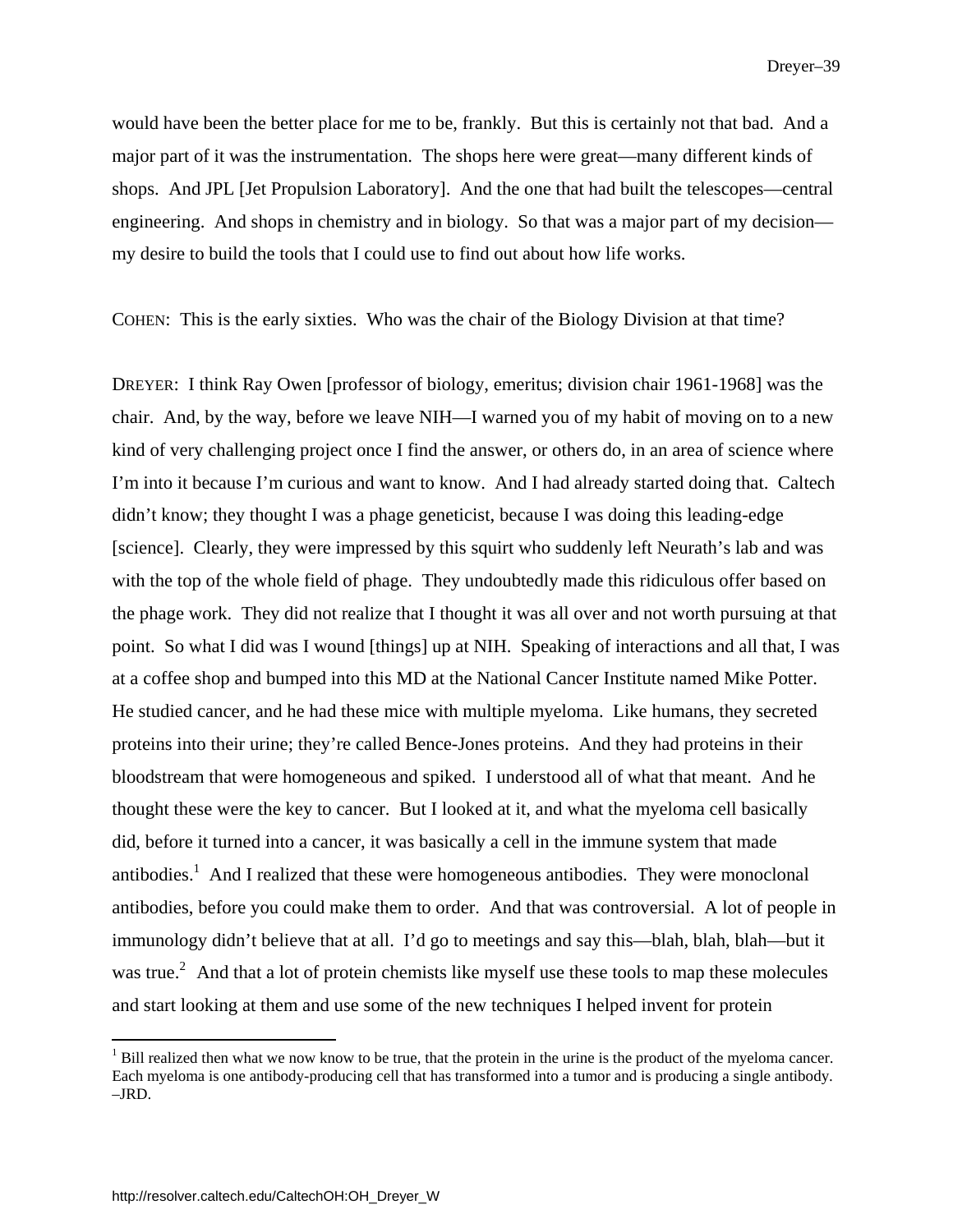sequencing to study these molecules and ask, "How do genes make them? How can you make a million different cells with a million different antibodies from genes?" And nobody knew.

COHEN: Now, was anybody working on that sort of thing here at Caltech?

DREYER: No.

COHEN: And they didn't even know you were working on it—well, they must have—

DREYER: No, they didn't—not when they gave me that offer. So they set up equipment for me to do the phage work. I went along with it, but I really didn't want—

COHEN: That wasn't your interest anymore.

DREYER: But I felt I had to. So we began to get very provocative, extremely curious answers, combining immunological techniques with protein chemical techniques, and so forth. Electrophoresis I had done as an undergrad, [words unclear], and things like that—putting it all together. And it was beginning to take shape as a most extraordinary project. We turned people at Rockefeller on to it. So that's the main thing I had been doing back then by that time. You see, I came in '63 but the offer was made in '61. So I felt obliged to go on and do some of the phage work, but I never even got off the ground there, really. People were angry with me for not caring. Like Francis Crick, who wanted to prove one of his theories with my enzyme, and I wasn't moving fast enough with that for him. He threatened to do it himself, but— [Laughter]

COHEN: [Laughter] But he wasn't here. Where was he?

DREYER: He'd come by. What he did—what they did, also—was scour the world for ideas, which is a good thing to do. So he'd make a circuit. He was in England. OK. So I brought along Claude Bennett, who was one of these superb MDs. J. Claude Bennett. And he and I,

 $\frac{1}{2}$  $2$  Having a large amount of a monoclonal protein was the key to being able to map these molecules.  $-JRD$ .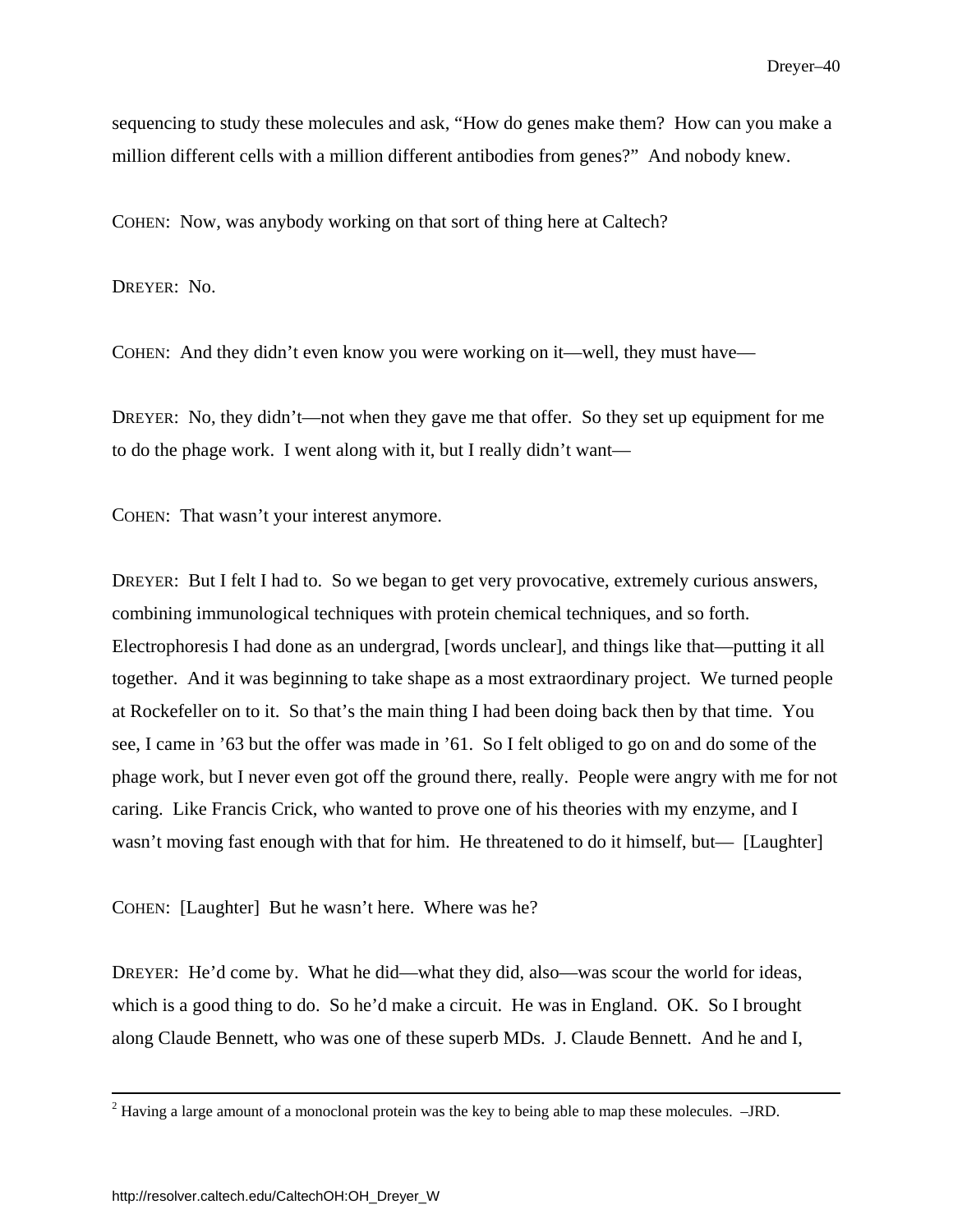because of the phage work, were asked to write for the *Annual Review of Biochemistry* a paper on the genetic code, which we did ["Genetic Coding for Protein Structure," *Ann. Rev. Biochem.* 33, 205 (1964)]. Thanks to Claude, it was well written. We worked as a good team. But really he was interested in immunology, as I was. That was the project we both wanted to pursue. There was a guy who was a Caltech graduate who went to medical school at Johns Hopkins for three years and he had applied to Caltech for grad school—Lee [Leroy E.] Hood. So Lee Hood came to the lab, probably in '63.

### COHEN: As a grad student?

DREYER: As a grad student, and also to finish his fourth year in medical school. He never had, really, an MD.

COHEN: He didn't do any clinical work.

DREYER: He didn't do clinical. His fourth year was [in] my lab. And he was, like all first-year grad students, kind of a klutz, working very hard. He was very motivated, and a very competitive guy, but he didn't get an awful lot done that first year. But we carried on with these peptide mapping methods and improving all these things. One of the things, by the way, that happened at NIH—Beckman Instruments made the ultracentrifuges we used to prepare a lot of these things. And remember, I had worked with ultracentrifuges before. And we had problems with the rotors heating up in the vacuum. [Beckman] clearly hadn't been working on these; their really big interest, I expect, was the atomic [word unclear], separation of things; same tools I used for chromatography [words unclear]. And I said, "Look, if you have trouble with heat transfer in the vacuum, why do you make it like a thermos bottle—silvered? Why don't you make these rotors black?" On my advice they began doing that. It obviously helped them a lot, and they asked me—I didn't have any patents or anything like that; I just said it was crazy not to do that—to consult for them when I came out to Caltech.

COHEN: This was Beckman Instruments?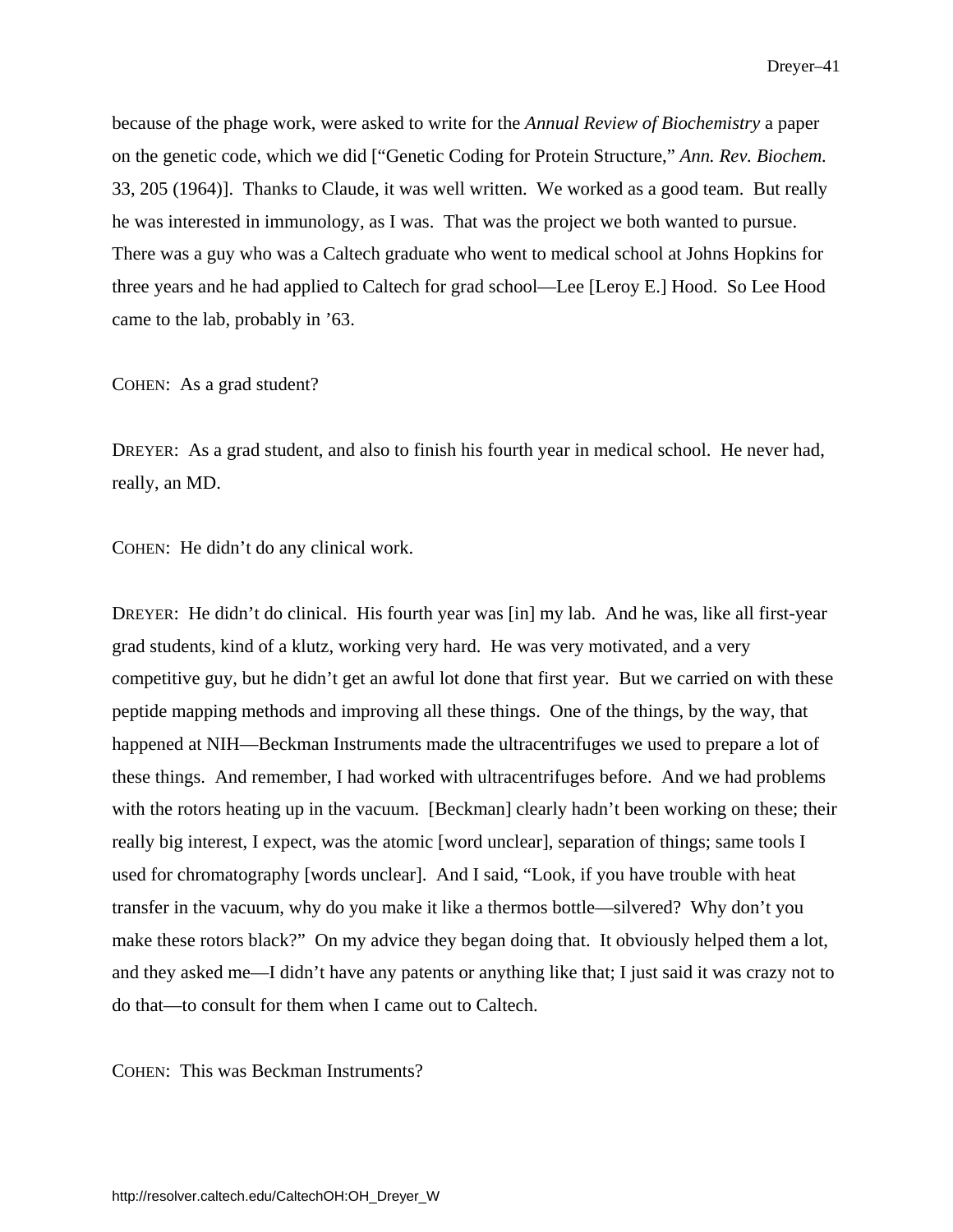DREYER: Yes. The Spinco division. Spinco, as in centrifuges. So I said, "All right. I'll consult for you. But what I want is an automated amino-acid analyzer—not one where you have to have a technician working all day long counting dots. I want to make it so it puts its own samples in and a computer analyzes the data." Surprisingly, they agreed to do that. So, again, I had this ability, and by then I knew it, and I dreamed up how to do this, and told them. But the people there—a lot of engineers don't have this spatial ability. They make diagrams with rulers and squares and all this sort of thing, and they draw it out and analyze it and all that. I'd show them ideas for how valves could do this stuff, and they didn't get it. It was a real strain.

 I love to fly, and I was a member of a flying club. I flew myself up to Palo Alto, which then was quite a nice thing to be able to do.

COHEN: Now, that's where Spinco is?

DREYER: That's where it was. It still is, I guess. They had made a contract with Caltech to deliver the prototype here for such-and-so-many bucks—a reasonable price. And everyone knew I was consulting on the design; I've always kept things that way. And I didn't take any money for it, except just maybe a little consulting fee for travel. I really wanted the instrument. But that dragged out for a couple years. They just weren't able—they weren't moving on it. They did market research, as big companies do. One of the people they interviewed was John Racs. He's still here, by the way.

COHEN: He's a technician?

DREYER: Hungarian. He has the patience of Job and he was counting these dots and running these hand instruments. I hired him because he had that kind of patience. They asked him whether he wanted an automated instrument, and of course he said, "I don't need it." And that's what happened.

COHEN: [Laughter] He had plenty of time.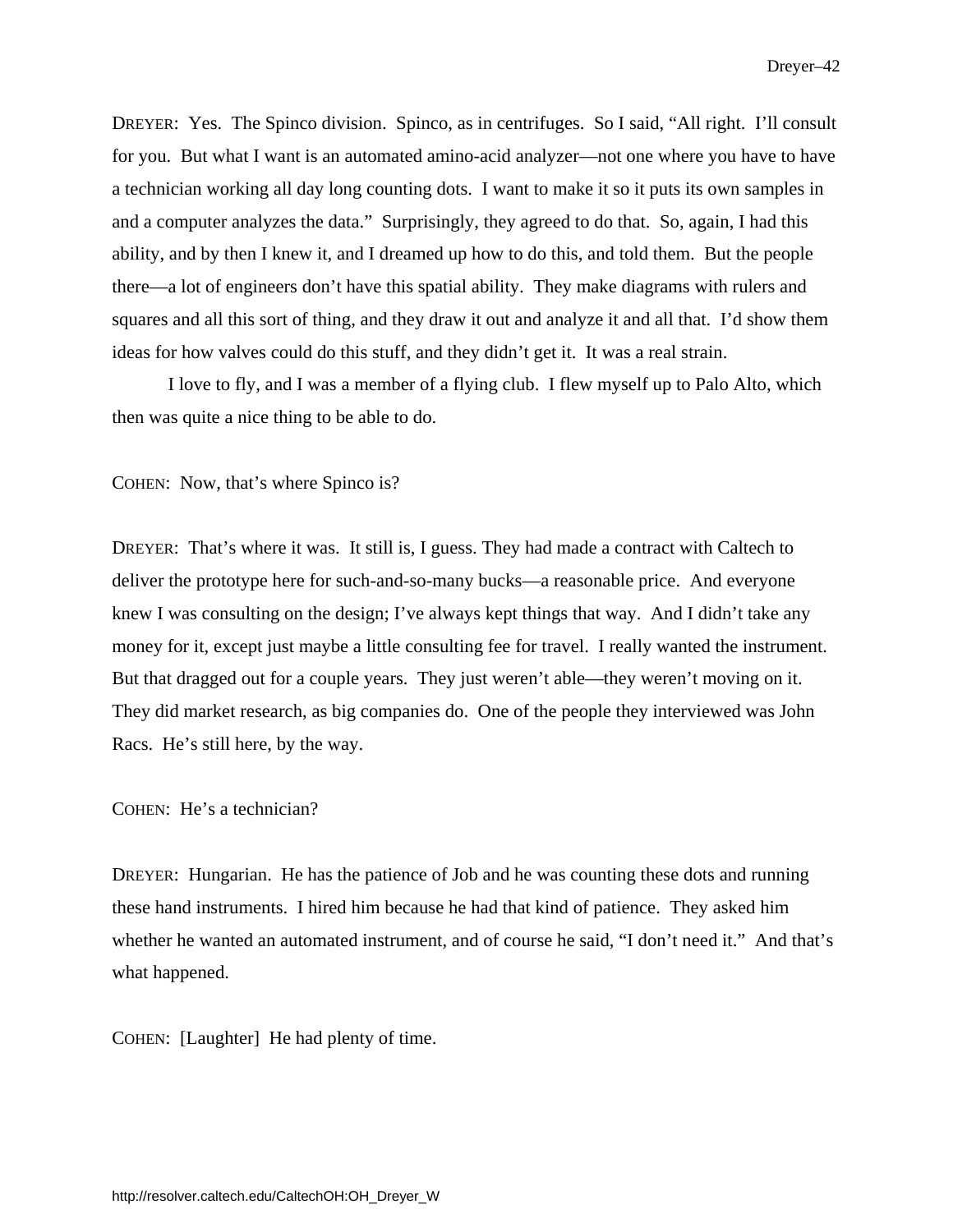DREYER: Yes. That's what he gets paid to do. And they weren't even sure that there was any need for it. So I finally got fed up and spent a long weekend in here, taking parts from various things I had around the lab that were really designed for something else. And I built the working breadboard instrument, with a fraction collector and little hummingbird-like things that went down in there and would just activate pneumatic cylinders and things. It wasn't classy, but it showed the feasibility of the concept. It was very workable. And I did that in just three days or less. I called up Arnold Beckman and Paul [name unclear], who was chairman or something like that. I said, "Look, how about coming out and having a look at this instrument? Because I'm frustrated with your Spinco." And they did. And I showed it to them, and I got the instrument. They understood. I said, "Look, if the competition, like TechniCon, comes out with something that will do this, you'll never sell another amino-acid analyzer." And they did it. So that was one of the first things—

COHEN: That was one of the first things that you did here.

DREYER: Yes. This all had to do with Charles Sibley and his dream. You asked what I meant by better equipment—what was slowing us down. This really was slowing us down. And we hooked it up to the computing center. I'm not good with writing software; I refuse to learn—but graphically I could do it. I designed the software, and thanks to being at Caltech, there's a programmer there. And lots of money, again, was not the problem. She wrote the software, and it was a leading-edge instrument that was copied by others to make a lot of new things.

COHEN: So you had your instrument. This would have been…?

DREYER: This was '65 or '66.

COHEN: Let's see. I have written down here [something about] a microchemical facility.

DREYER: This was its first instrument. I also had some very high voltage—10,000-volt electrophoretic equipment that would have been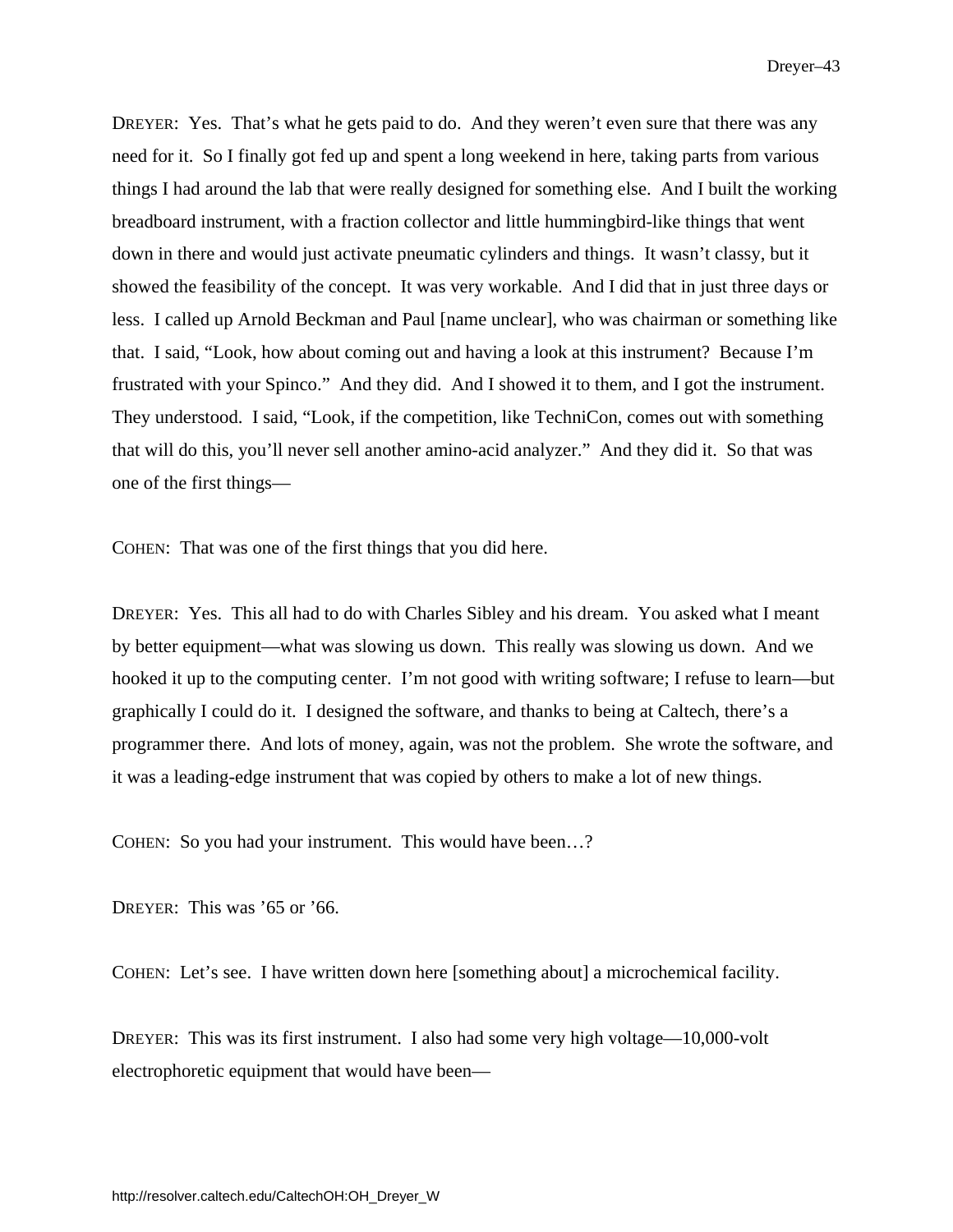COHEN: Where did you have all this stuff? Where were you located?

DREYER: In Church [Norman W. Church Laboratory for Chemical Biology]. I just got out of there a year and a half ago. I wanted to close down my chemistry. But we'd better go back, because I learned something else by '65. I told you—this is the side of the instrument development after I came here, and the high-voltage equipment.

COHEN: Now, what was the high-voltage equipment?

DREYER: That was separating the amino acids very rapidly—again, for the ability to sequence very quickly. There was mass spectrometry, with a postdoc who came from Fred Sanger's lab. Sanger won the Nobel Prize twice [1958 and 1980]. Anfinsen won it once, by the way [1972]. But he and Bill [William R.] Gray and I helped dream up instruments that were leading-edge.

COHEN: Now, Bill Gray wasn't a professor?

DREYER: He was a postdoc; his name is on one or two of these things. And he and Claude Bennett and I—and I had technicians—kept on with this myeloma project in collaboration with the guys at NIH. And that led me to become increasingly convinced of a radical thing that had to do with the genetics of the way you made these. The data were overwhelming by then, from what I could see. Lee [Hood] didn't get it quite, just because he didn't have the experience. Plus, he's never been—he's a different kind of person. He's superb as a scientist, and he's superb as an administrator and fund-raiser, but he wasn't a risk taker, or an imaginative innovator, or whatever. And I am to a fault, so we make a good pair. We still do, to this day. OK. So Claude Bennett and I wrote a paper. ["The Molecular Basis of Antibody Formation: A Paradox," *Proc. Nat. Acad. Sci.*, USA, 55, 826 (1965)] That caused a furor, because what it said was that good old Caltech—George Beadle, I guess—[and the] one-gene, one-enzyme [leading to] one protein [theory] was wrong. [The paper] was radical. It said that you take a gene here and a gene here and you have little genetic machines that cut and splice those genes, like you would a film, and paste them together and make a new gene. And that gene is now the gene for that particular cell. And that's how you remember how to make that antibody, with this end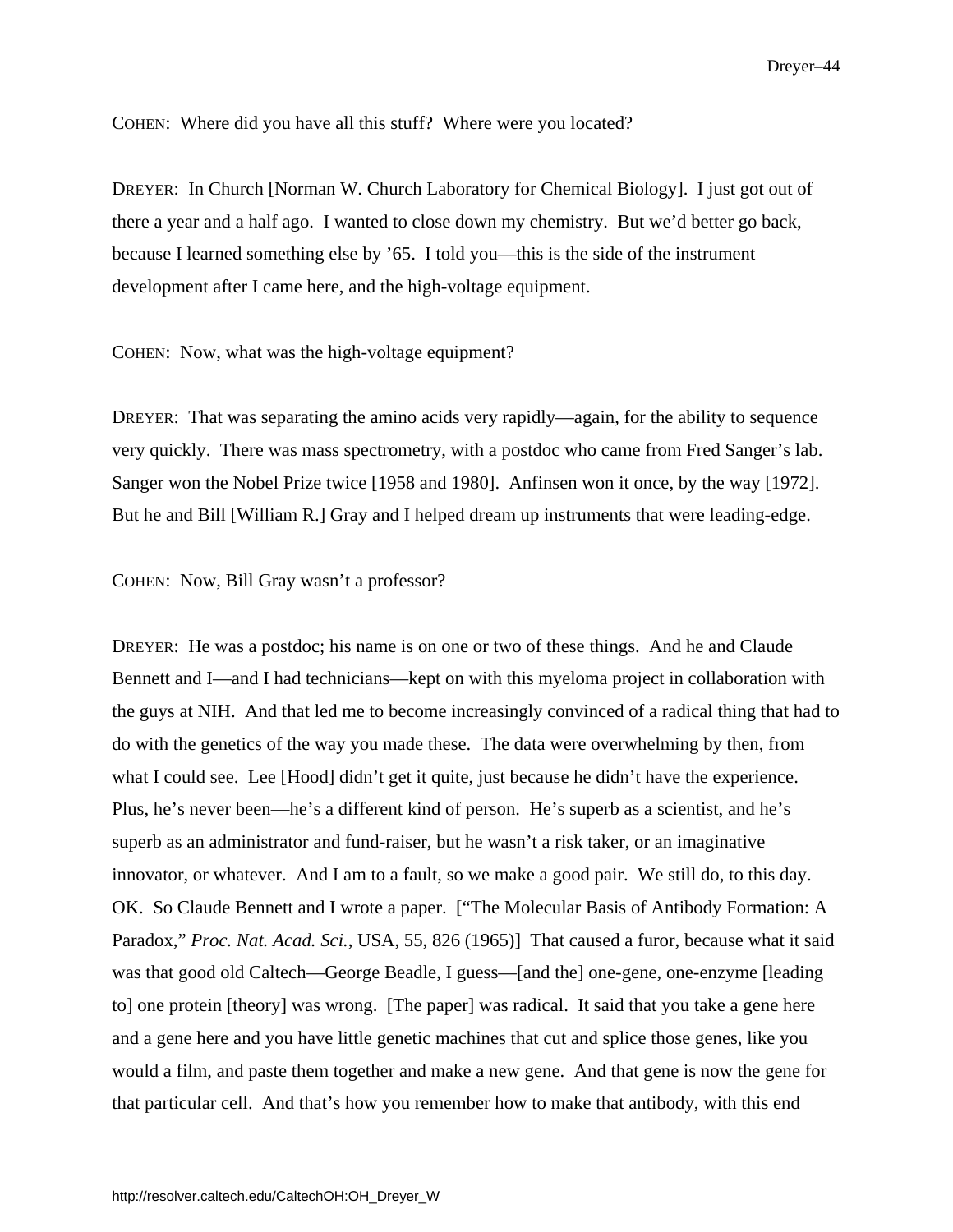made from that gene and this end made from the other. And that's what a monoclonal antibody is—it's made from a cell that has had its genes spliced.

COHEN: And nobody had talked about splicing genes before?

DREYER: No. In fact, they didn't for twelve more years. They still don't today. I'll come to that.

COHEN: How did *you* arrive at this?

DREYER: We had the data. We had all this evidence, starting back when I was at NIH, which I could understand because of my background. The fact is, the people in the field of immunology, including Ray Owen, the division chairman, didn't get it. They just didn't see how this could possibly be true. I had to ask myself why that was so, and part of it is the old [Thomas S.] Kuhn story [about what happens] when someone from the outside comes in to a field where everybody believes a different set of beliefs, like a religion. [Thomas S. Kuhn, *The Structure of Scientific Revolutions*, 1962.] Of course, from the outside it seems like nonsense. And you have a paradigm shift. I was the guy from the outside who said, "This is crazy. This is the way it is, really." So why was it so hard for Ray Owen and others to understand this? It violated the paradigm; it said you really do alter the genes as you make cells different in your body. I want to come back to that, because the old paradigm may just now, as we head into the next century, be about to change. The dogma is still there. Very few people believe [that genes can be spliced and rejoined to make new sequences], even today, except in the immune system.

COHEN: You're saying this is true for other systems also?

DREYER: Yes.

COHEN: Which has not been accepted.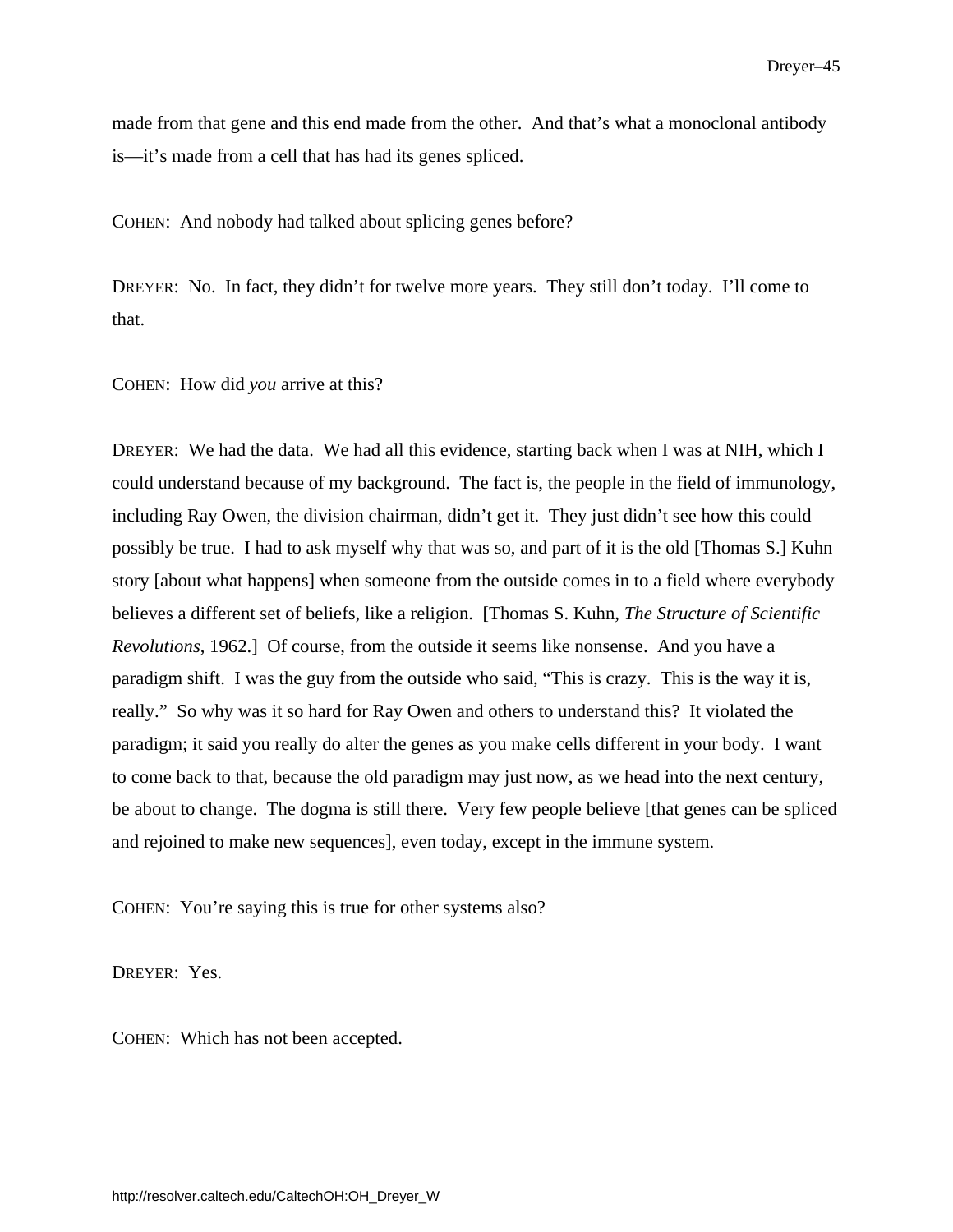DREYER: That's true, it has not been accepted, but my latest paper concludes that, and it's probably right. The dogma that all the genes in adult cells are the same as in the egg or sperm has been around for a very long time, but I am sure that it is wrong. So the fact that my theories about antibodies bucked the existing paradigm is one reason they were not readily understood or accepted. The other is that [getting it] depended on understanding the results of a variety of different technical procedures from different fields, some of which the biochemists did not understand and some of which the immunologists did not understand. You had to understand double diffusion assays, which tested for whether proteins were similar or not. You had to understand protein chemistry and what peptide mapping told you. Peptide maps gave a whole bunch of spots that were always the same—representing the constant regions of the antibody molecule—and other spots that were always different—representing the variable regions. You had to understand molecular evolution. You had to put together data from many disciplines. I felt that the fact that antibodies are the products of gene rearrangement was all very clear in the data, so why was it so hard to understand? This is one of the things that's really interesting. Why could I see it and most of my colleagues could not? Again, part of it is clearly this issue I've been talking about. I have a strange brain that thinks in images. Everything I'm trying to say, I realize, is pretty much images. And some brains don't do images; they can't see it. So I actually suffered in salary pretty much, because Ray [Owen] would get feedback from other scientists that they had this kook in the department. [Laughter] And he didn't understand at the time—I don't know what he'd say today. But that was fun, because I knew I was right.

COHEN: Now, you and Bennett: Were you alone in the wilderness, or did other people see it?

DREYER: We were alone. Even Lee [Hood] didn't see it at that time. Within a year he got it, but there was no one else.

COHEN: Now, did you ever do an experiment? Well, you said you had the data, so you must have been doing—

DREYER: Yes, we had the data. It was there, if you read it. I did do one paper. It basically was when there was a seventieth birthday celebration, I guess, for Anfinsen, and they asked a bunch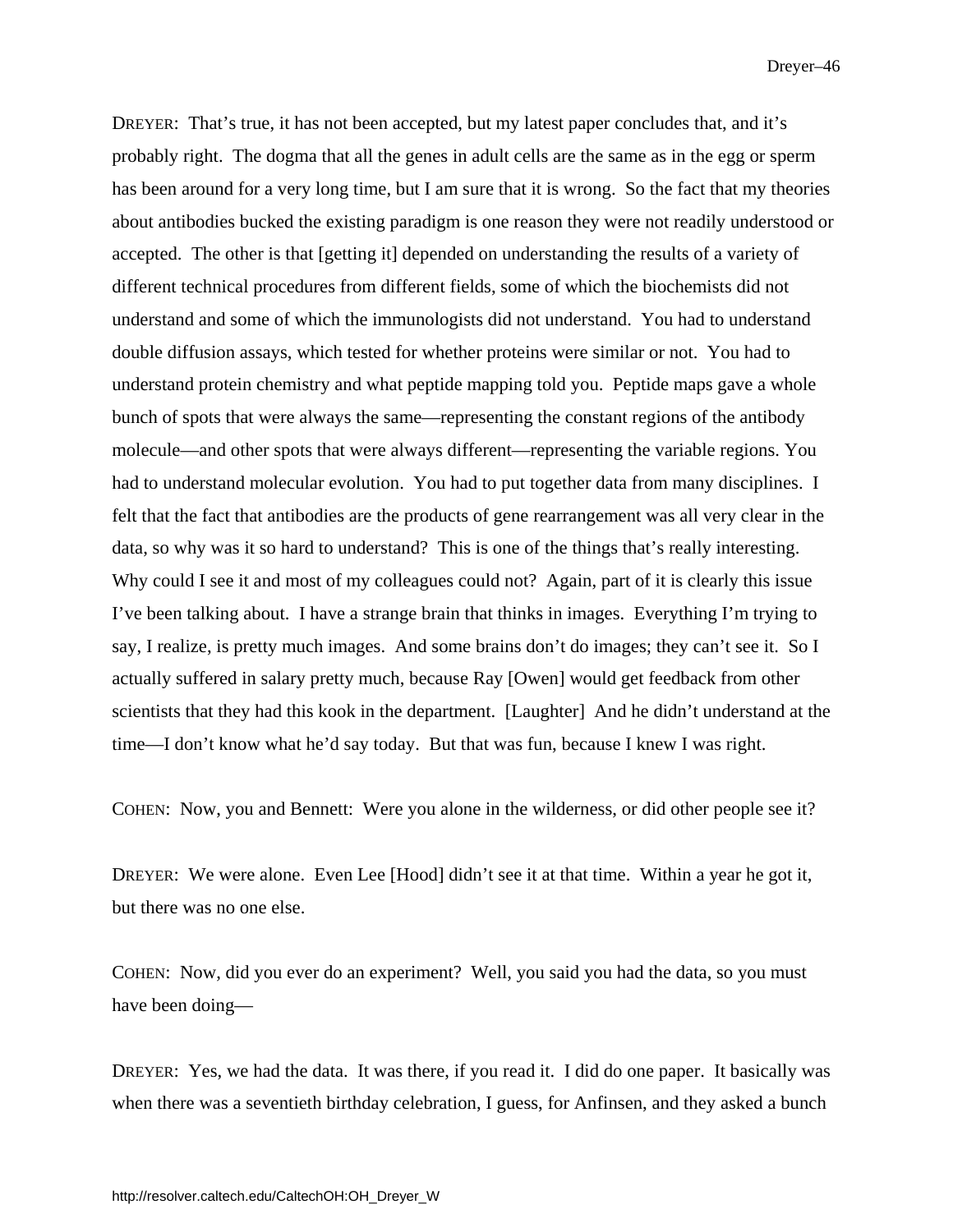of us to write something out. I took the occasion to explain how much we knew and why we knew it.

COHEN: But it just plain wasn't accepted?

DREYER: No, not for twelve years. And, again, I wasn't unhappy about that, because I knew it was right. Somehow or other, it's fun to know that you know something that nobody else knows and can't understand and whatnot.

COHEN: But would you give a paper when you would go to a meeting or something?

DREYER: Sure. And I'd wind up at international meetings, of course, because this was nonstop. One of them that happened early was in Israel, which was kind of neat—to visit there and tour around at the Weizmann Institute. As it happened, one of the main people at the Anfinsen lab, Michael Sela, was by then the head of the Weizmann Institute. That was an amazingly talented group of people. This was immunologists—the midwinter conference on immunology. And I gave a talk on it. They just had a very hard time understanding it. There's nothing hard to understand, today.

COHEN: No. I feel like I understand it.

DREYER: Yes. That's what I mean. It's an amazing psychological phenomenon. But they just had been taught that it couldn't be true. And they also missed the knowledge of the molecular genetics of protein chemistry and all these other things that I had brought to the party. So there was a partial excuse. They were so interested, though, that we were supposed to be playing in the afternoon but whoever led it said, "Is anyone interested in having a special session with Dreyer and asking questions about all this?" And the whole place showed up. One guy, whose name I don't know, got it, understood what I was saying, and got up and helped me try to explain this to 300 people, or whatever it was. And it was just amazing. It wasn't that we couldn't communicate. It was just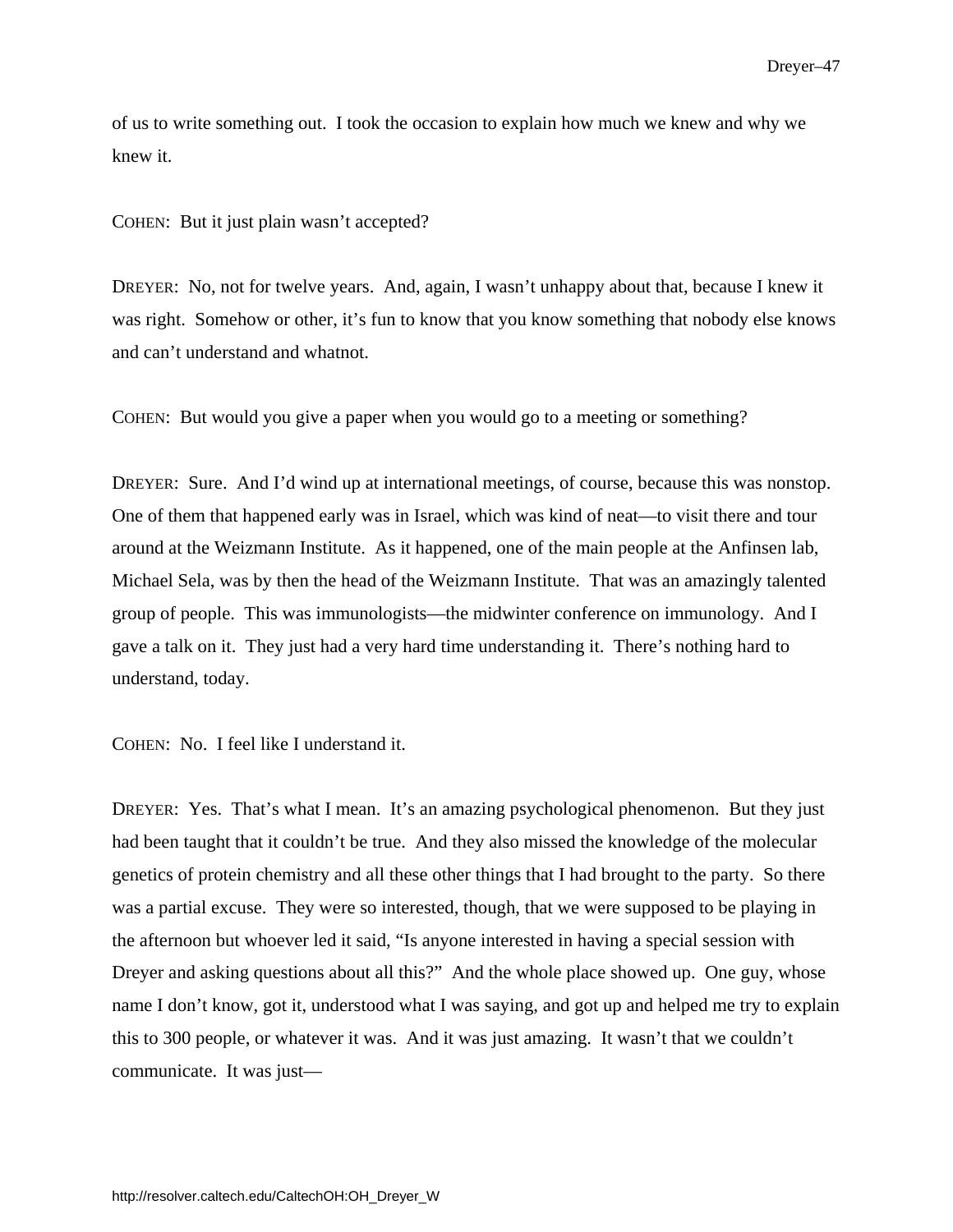COHEN: Going against what everybody felt was true.

DREYER: And those two factors. It relied on background knowledge that most people didn't have. It was a unique combination of protein chemistry through molecular genetics that nobody in immunology who worked in phage [word unclear] genetic code [word unclear]. No one had read Anfinsen's book on molecular evolution.

COHEN: So the people were just in their narrow—

DREYER: Yes. So it's really interesting to me, independent of the fact that I happened to be the object of it all. But it was fun. And then Gerry Edelman—this is, again, the same old theme that I've been harping on—Gerry Edelman was at the Cold Spring Harbor meeting in 1967, which was held for this topic. Francis Crick was there, and César Milstein, the guy who invented monoclonal antibodies and eventually won the Nobel Prize [1984]. And Milstein told me that he was doing the experiments that led to his monoclonal antibody discovery [and that they] were being done to prove me wrong. He's a great guy. A lot of these top guys were at this [meeting]. They'd somehow, again, collected a nucleus like Anfinsen's, like the NIH was doing. And each of these had published papers saying that you make these antibodies by just recombining a couple of genes. That's all in the literature. This is after all these data were available. Lee Hood by then was just getting his PhD, I guess [1968]. And we set it up so he gave a talk and I gave a talk. He covered some of it—some of the work he'd done for his thesis—that helped support this. And I gave a talk in which I had some fun—going farther, way out—but pulling it all together and talking about how you do similar things to build brains, and whatnot. We'll come back to that. But the amazing thing is that [out of] all these people, none of them—as you read the discussions—got it. They didn't get it.

COHEN: They weren't ready to give up the other idea.

DREYER: It's an amazing story, to me. So that's '65, basically, going on until '67—the antibodies. And, of course, by then I really didn't want to fool with phage lysis anymore.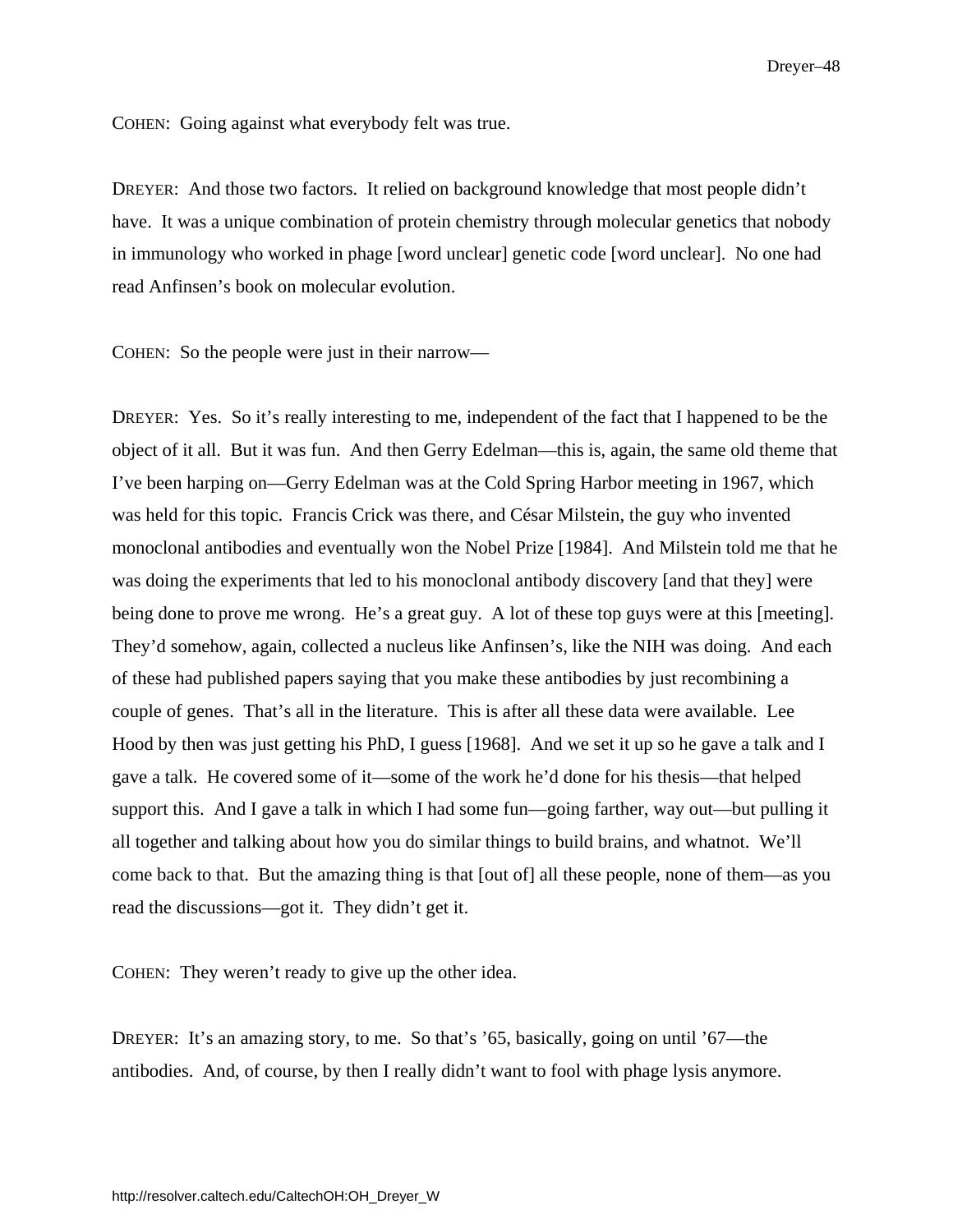COHEN: So you went on with this other work.

DREYER: Yes. But Lee Hood was indoctrinated by me into the importance of instrumentation and methodology when our theories clearly were way beyond what we could do experiments for. He bought into that, too.

COHEN: Building the right instruments?

DREYER: He didn't have the inventive ability, but he was very interested. So he went to NIH for a postdoc.

COHEN: And then he came back here?

DREYER: He sort of was a partial postdoc, being that he had an MD. But after his PhD he went to NIH. He came back here [1970, as an assistant professor], and eventually he became division chairman [1980-1989].

COHEN: OK. Maybe this is a good place to stop. [Tape turned off]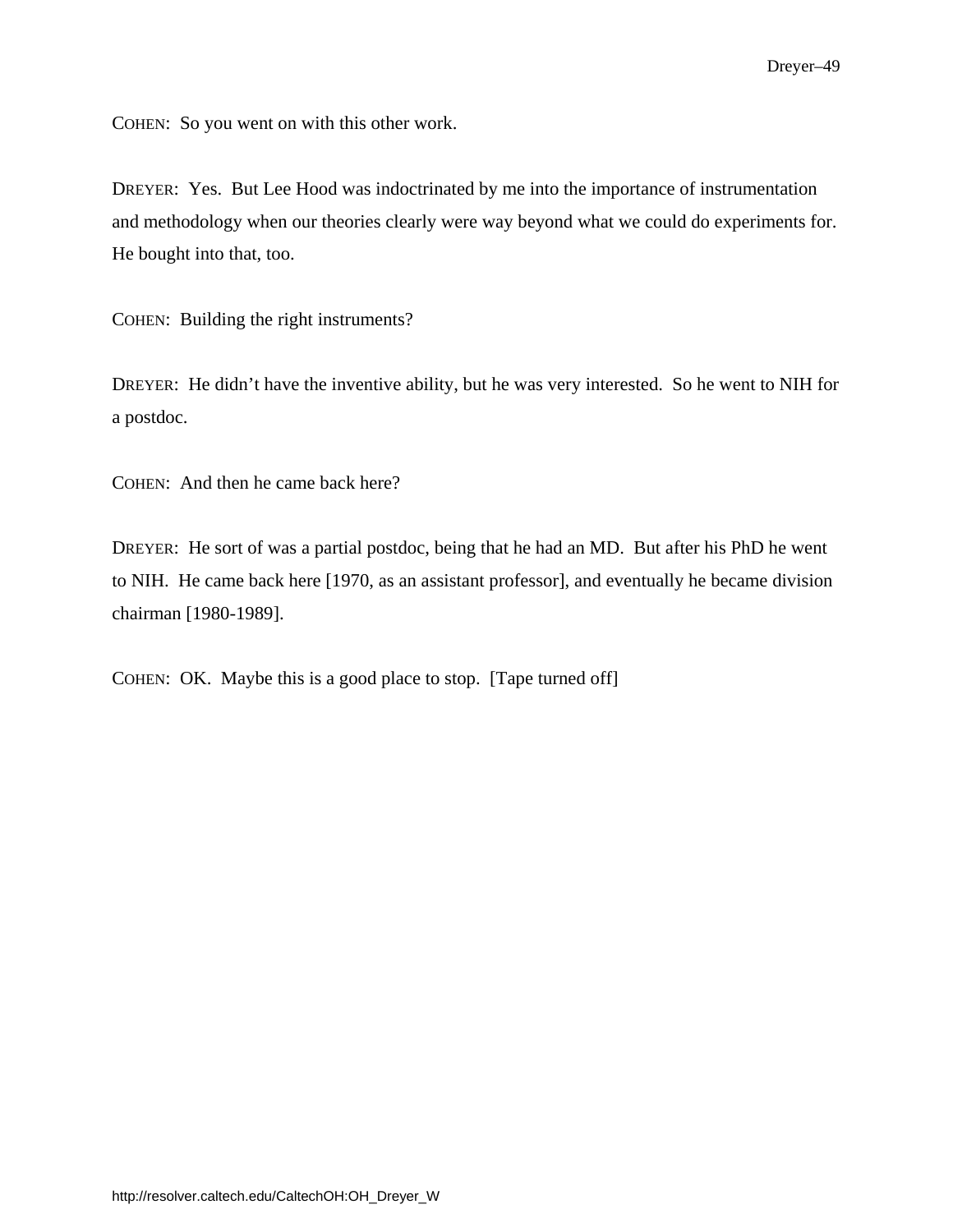# **WILLIAM DREYER SESSION 3 February 23, 1999**

## **Begin Tape 3, Side 1**

COHEN: I was looking at this paper, this review article, on a microchemical facility for the analysis and synthesis of genes and proteins. This certainly brought fame and fortune for a lot of people, I think.

DREYER: Including me.

COHEN: Including you. So maybe you'd like to just talk about the whole thing.

DREYER: Well, what I have been telling you so far is that I had a conviction to build instruments and tools and methods—microchemical things and things like this. It started way back. And I think it would be a good time to recapitulate some things I said before. I was not at all a scholar for my first three years at Reed College—and high school and grade school and everything else—because I never did study. I did cram, so that's how I could learn my mathematics and keep good grades. I really enjoyed physics and philosophy, but I wasn't a scholar, and I hadn't figured out what I wanted to do with my life. I didn't have any particular desire to be a professor or anything else. However, I did tell you that when I got to my junior year, probably, I became fascinated with something I wasn't supposed to be studying, which was memorizing the chick embryo. This was experimental embryology—that is, how the cells know how to come together and magically construct a brain or a heart or a body or make identical twins totally identical and all of that. And [I was] so fascinated [that] I stayed up all night and read that experimental embryology book. I did a terrible job on the test, I have no doubt at all. So I became really fascinated with the philosophical questions of how does it all work? How do we build ourselves? Around the same time, I had a course from Frank Hungate, who was not very popular with his department chairman. The department chairman was an old-time biologist, but Frank Hungate was into things that were going on at Caltech at that time.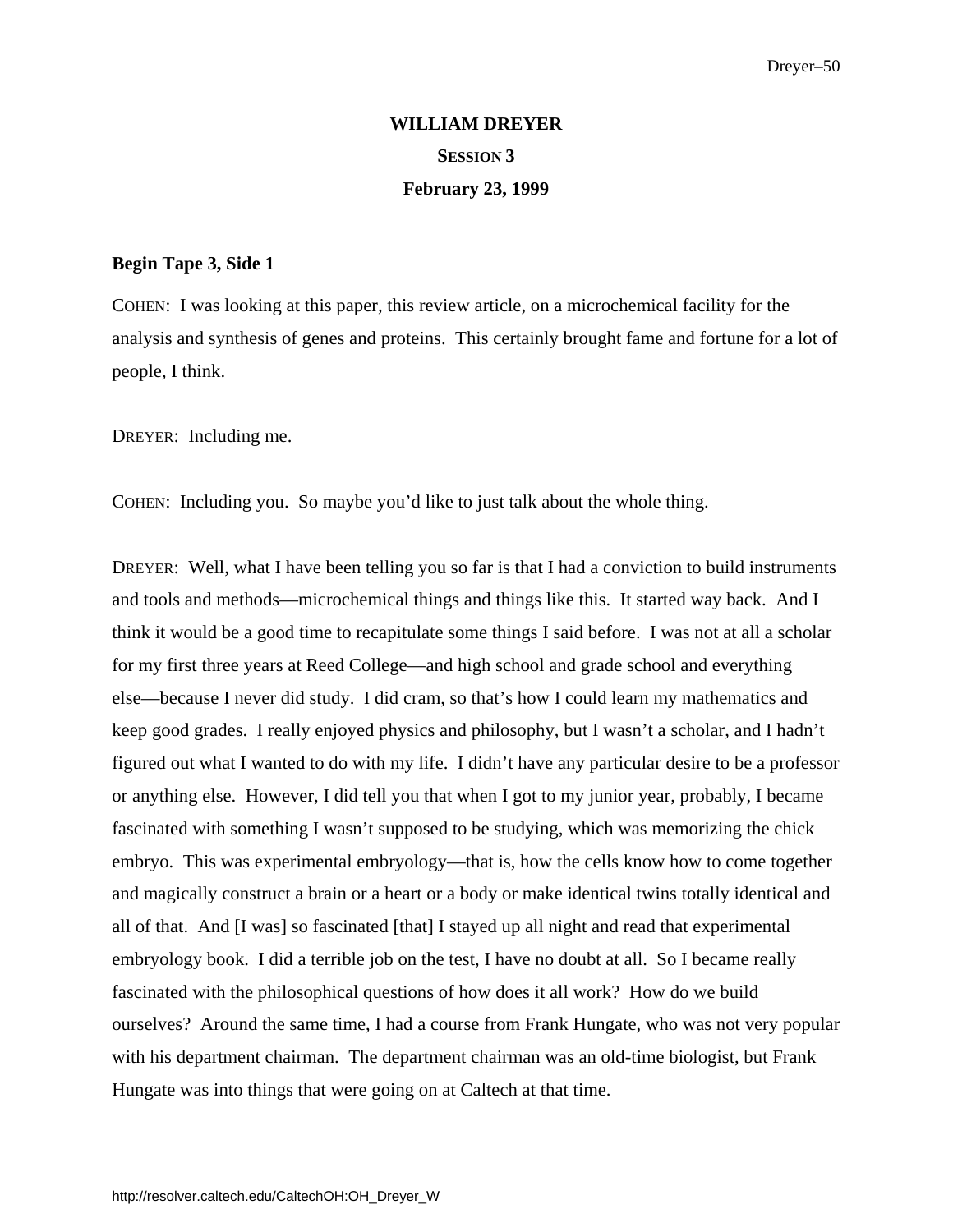#### COHEN: Where did that connection come from?

DREYER: That came from the study of *Neurospora*, which was work done here: one gene, one enzyme, and so forth. So I learned about that and actually had a laboratory where you could look at these little round black spores and learn about genetics. This is now called molecular biology. You could just see it starting—this was just the very beginning. And then, thirdly, right around the start of my senior year or during it, I read the book [by Erwin Schrödinger], *What Is Life?* It was a philosophical question. Nobody had a clue. The philosophers, of course, would be into these very mystical whatevers about what life's about. But Wendell Stanley, who was at Berkeley, had a whole institute to study the tobacco mosaic virus. He came [to Reed] and gave a talk. And I found that absolutely enthralling, because it's a very simple "live" organism that's only protein and nucleic acid, and they didn't know—and he didn't know—which carried the hereditary material. They didn't have a clue, really, as to how it reproduced itself, yet it did, very quickly, destroy the tobacco plant. And they used advanced instrumentation—it's the only way they could get as far as they did—including an ultracentrifuge that was being designed at a start-up company called Spinco. And I certainly became aware of the critical importance of these tools. I chose to do my thesis basically on that question, starting with the very earliest steps of how you make a protein, which, in this case, was a molecule called glutathione. It's only three amino acids. [That was] the first step in my deciding that what I really wanted to understand was life, at the level of physics and chemistry. And that commitment remains today. That's really what the thread is, through all the electrochemical things. [The idea] isn't just to build instruments; it's to get more tools to find out what it's all about.

And then I also told you that with the cancer and one chance in ten of living another year—and knowing that I had abilities that were unsurpassed, basically—I could hazard a chance as needed to do something, provided I became a scholar. I did. I talked my way into the University of Washington, where they were studying the next step: How a protein folds—and how it's made—to get to the genetics of it. And we used the ultracentrifuge back there, too. I helped in various ways to invent—when I needed a change in the work being developed—the tools we needed to just eke out knowledge one step farther. So those would be called microchemical instruments, those things I was using all the way through. You can use whatever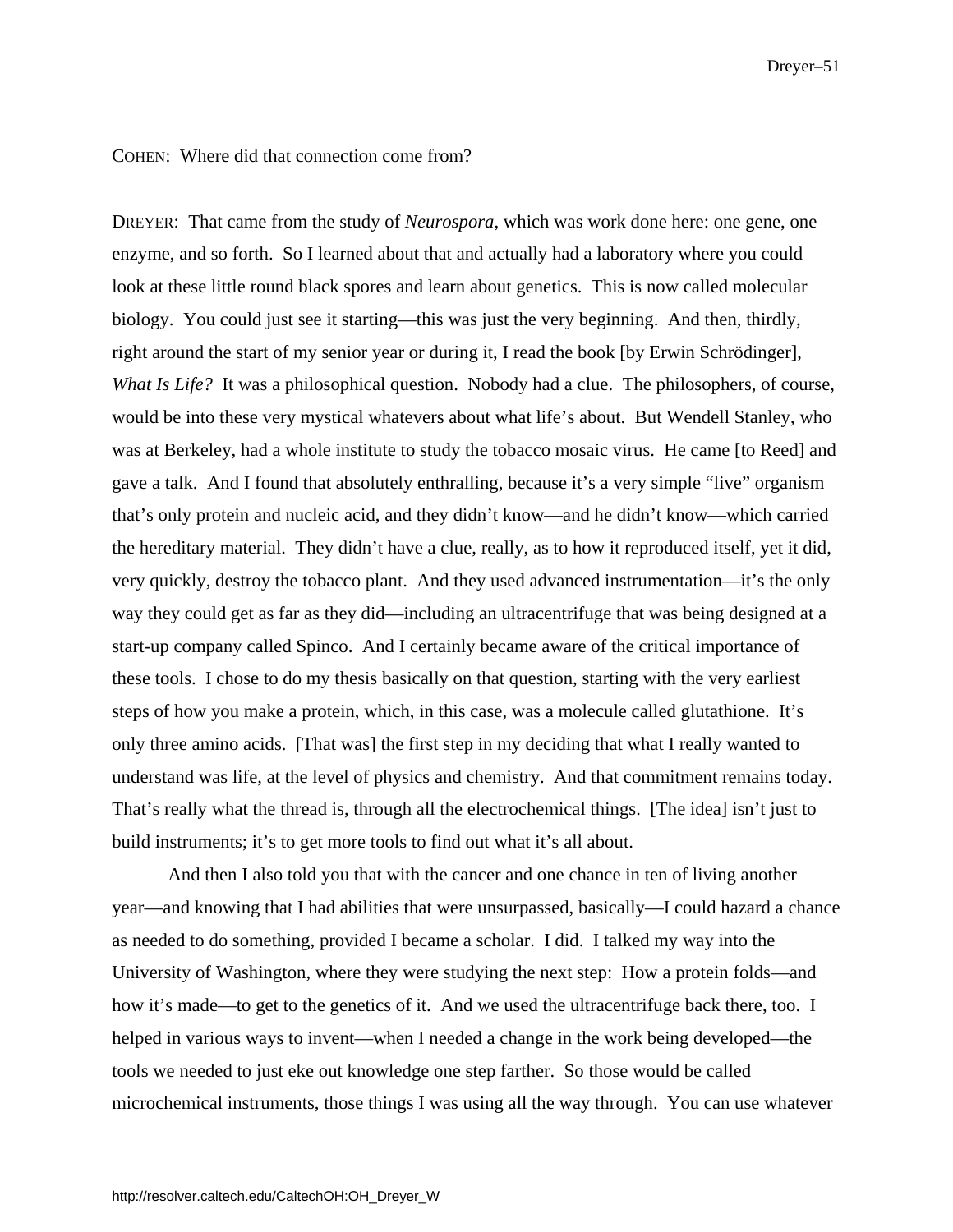word you want, but they're the tools, the methods, and the automated instruments—the various tools you need to eke out the knowledge of the chemical-physical basis of life.

COHEN: Now, would you get a patent on each of these instruments as you did them?

DREYER: No. For the things I did as an undergrad, it might have led to patents if I had bothered. But I didn't. I was developing new ways to separate things related to what I was working on, and clearly had the ability. And I'll say it again: The reason I could invent [something] when I needed a tool [was because I] had the confidence that I could do anything or build anything— [that] was critical. With this confidence—call it arrogance or whatever—it was just plain experience. I know, just because I can build it in my head. I see it in 3-D Technicolor.

COHEN: So in some sense it never would bother you that somebody else would use these instruments and you wouldn't get first chance to use them.

DREYER: Oh, it was quite the opposite. One of the things I'm most proud about—and we'll come to that—is that, as we go through all this, tens of thousands of laboratories have used these various tools. It's by far and away the most impact I've had on science.

But what happens is that, if others want to use the tools that you've invented, they have to nag you to death to make something for them that you don't want to be doing. Or they have to be able to buy it. If [it's] a commercial firm—[it was] usually venture companies, as you'll see, that I got involved with—they're going to take the risk to build an instrument. As Applied Biosystems did with the instrument I invented—just me, not Lee Hood or anyone else. They developed this protein-sequencing machine. They needed a patent. The guys that funded that machine had filed for those patents; they needed patents. Because they don't want to invest hundreds of thousands—

COHEN: That's right. And not get a return.

DREYER: I came to appreciate that if you want to get funding to do your work, [the best place] probably is the private sector. So patents are sort of a necessary by-product.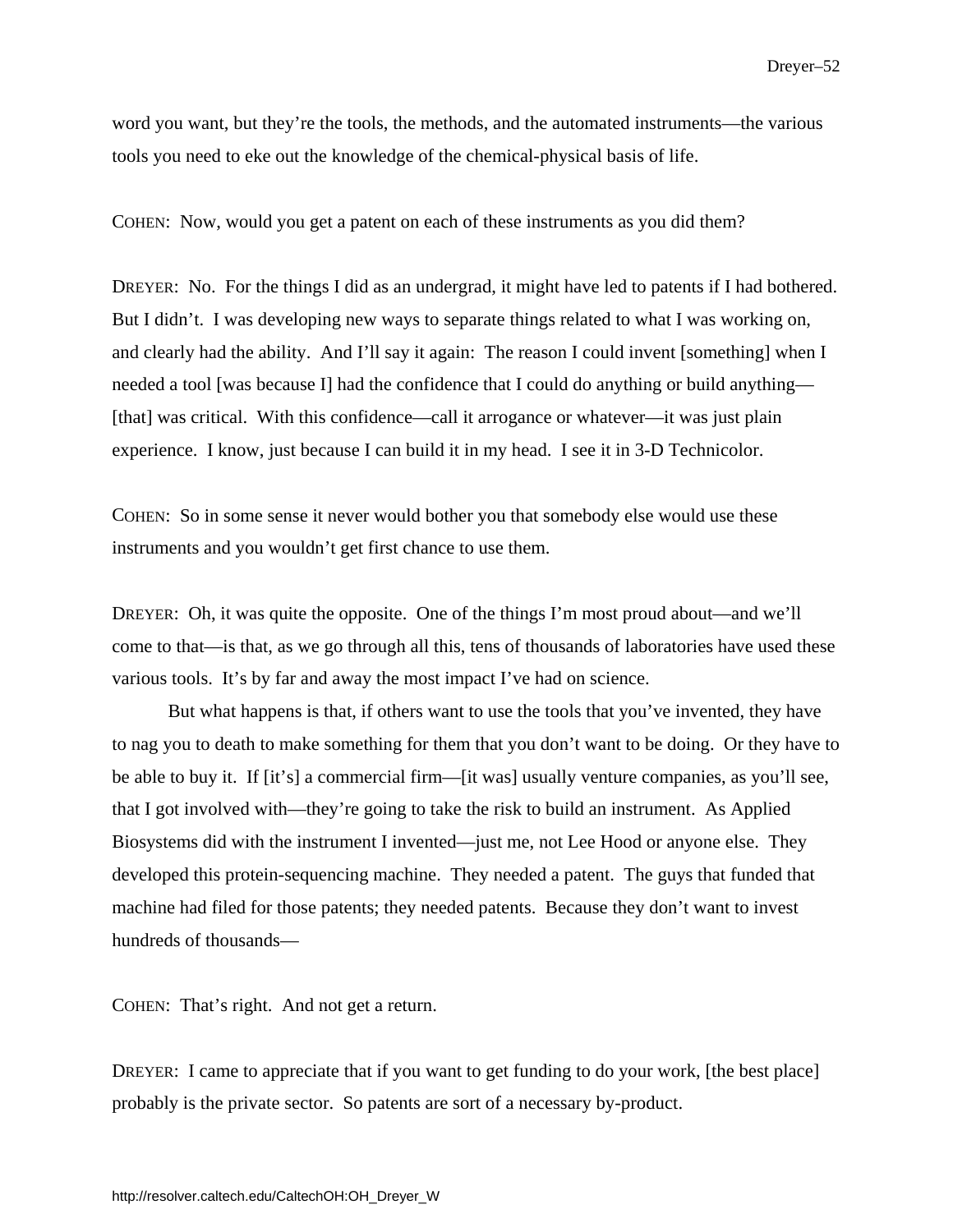COHEN: OK. Now, did Caltech at this time have a policy that you signed over before you started?

DREYER: Let me move on through this other thing. So I did a lot as a graduate student. And then I went to Anfinsen's lab [at NIH]. He, again, was a great guy. He was just respected by everyone, mostly because he knew he had the most gifted people in the world in his lab. And he cut everybody loose. He didn't try to tell them what to do. He stirred up discussions and tolerated dissidents and verbal explosions. It was an open environment. But one thing he did not have was the ability to invent; he didn't like it. Charles Sibley and I and others there knew [what] we needed. [Sibley] wanted to study the evolution of birds, and he needed protein sequencing and other methods so he wouldn't spend his whole life [words unclear]. We had invented some things and methods that were really important—new methods to do protein chemistry. And this peptide MAP [multiple antigenic peptides] thing that I told you Gilson made. There probably were 10,000 labs that used that and the amino-acid separation. This had a huge impact on being able to do good science. It also provided the tools and some of the knowledge that I needed to crack that antibody problem. I did build some things [at NIH], but I really wanted to go on and continue this quest to understand what life is—the genes and proteins—how it gets made. And that was frustrating at NIH. So when I came here, I told them. Maybe that's partly why they gave me that full professorship at that young age. But clearly Bob Sinsheimer and some of the others must have felt that was an outstanding thing for Caltech. I did. So as soon as I got here, I started doing things—

COHEN: Building this equipment.

DREYER: Right. By the way, speaking of credit, one of the things I did as a graduate student [at the University of Washington] was show that you could unfold a kind of trypsin, a crooked [?] enzyme, leaving the [cell itself?] intact, and you could show, with one of these new inventions that—minor detail—but with the fast-flow things you did, that it could refold itself, as soon as you got rid of the thing that made it unfold, and make an active enzyme. So the molecule itself had the intelligence to know how to fold itself back up. Well, I helped encourage Chris Anfinsen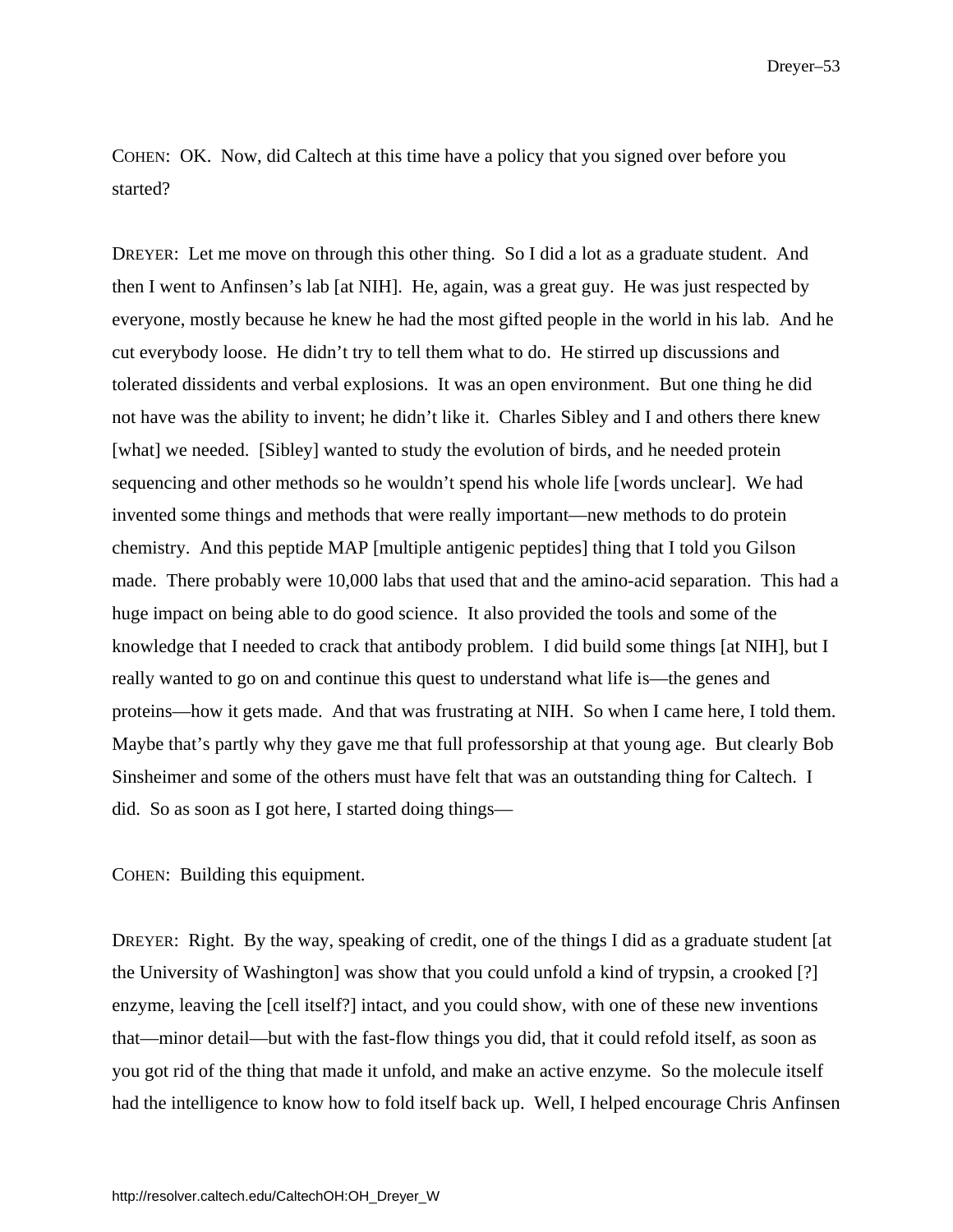and those guys, but I wanted to move on to the next step. And probably that's what he won his Nobel Prize for—going on and doing much better work [words unclear] and showing that you could refold proteins. So there again, there are these prizes that I wasn't really after.

COHEN: You planted the seeds.

DREYER: Yes, but [the prize] wasn't what I was after. OK. So at Caltech, then, I really set a course to start building this kind of instrumentation. Bill Gray was probably encouraged to come work with me by Fred Sanger, a two-time Nobel Prize winner, because he had developed methods. He [Sanger] had sequenced penicillin and by methods that were really tough, and I was improving on those methods. So Bill Gray came here. He had done his PhD with Fred Sanger. Between what he'd learned from Fred Sanger and from me, we developed—I'm not even sure it was in his paper—a really good way to do this microsequencing with fluorescence. He was very, very important in getting the data that led to this paper. This was '65, when I had published this paper with Claude Bennett that revolutionized, ultimately, immunology. That's what that paper talks about. It mentions all the data that we had that led to the conclusion that this had to be the way it worked. It was all there, but others couldn't see it. And, to recapitulate, we could do that because of the new tools we had. The methods I had helped develop let us get data and understand the implications of the data. The other standard non-biochemical immunologists [like] Ray Owen had no way of understanding. So he had serious problems, and so did his cronies. And I got as far as 1967, telling you about the meeting at Cold Spring Harbor about all this. And one of the things I did: If you want a protégé to take off and get fired up and work hard, you let the protégé take credit. And that's Lee Hood. He was a very gifted student, very competitive, and very hard-working. He sleeps only three or four hours at night. He's a very interesting, different character. These guys—even Thomas Edison—had cat naps. I do that. It may have to do with the energy required for this enormous computing power of a silicongraphics-like brain.

COHEN: [Laughter] Needs more downtime, huh?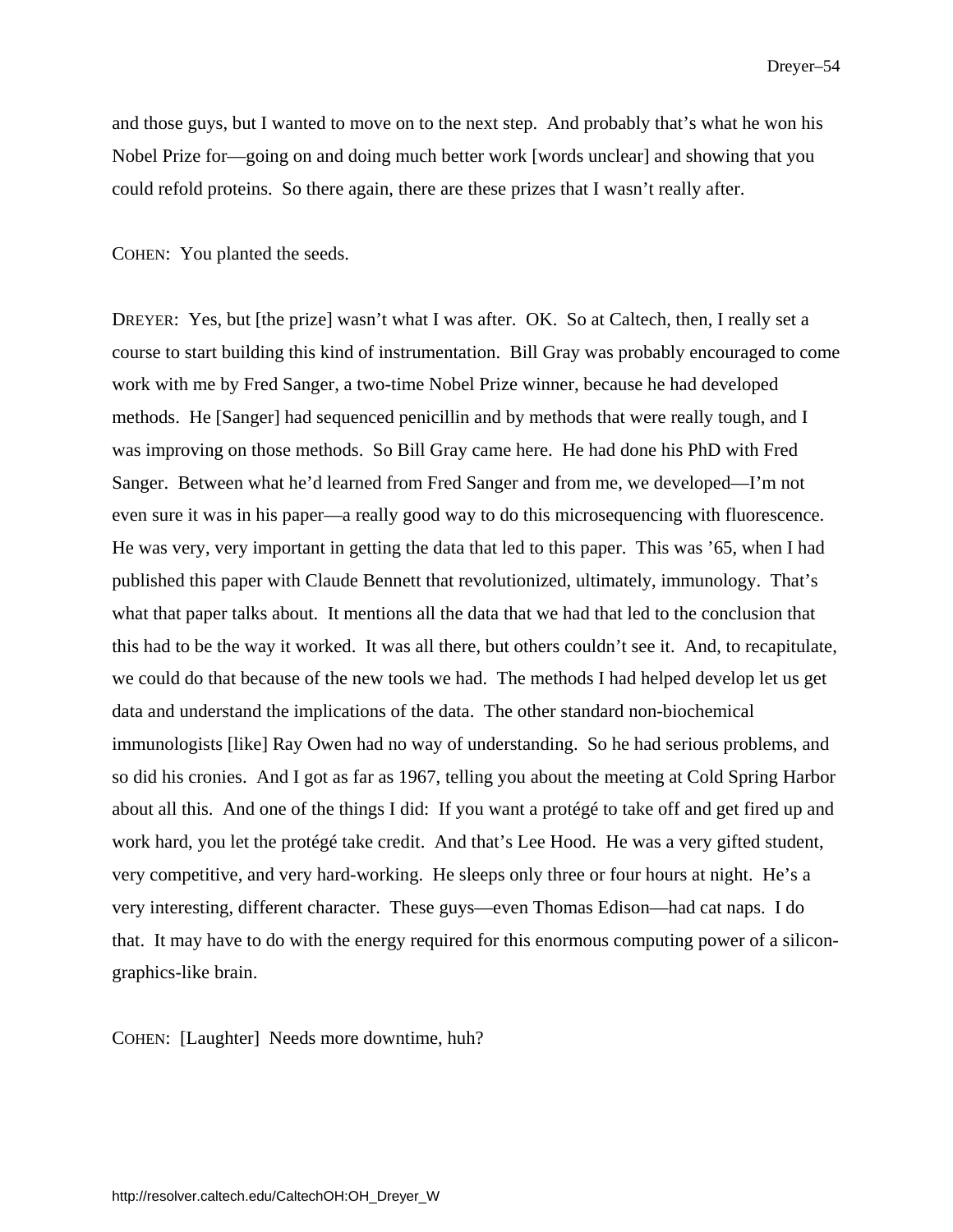DREYER: I don't know—it's funny. So, at Cold Spring Harbor I set it up so that Lee Hood gave the talk about the main data. And I gave a talk about where I really thought this all led, beyond immunology. And I included in there some work of Roger Sperry's that was very controversial, about how neurons know exactly where to go. [Dreyer, W. J., W. R. Gray, and L. Hood, "The Genetic, Molecular, and Cellular Basis of Antibody Formation: Some Facts and a Unifying Hypothesis," *Cold Spring Harbor Symp. Quant. Biol.*, 32: 353-67 (1967)]. I knew that was controversial. I knew it was counter to winning prizes and things like that. Gerry Edelman was there. Everyone knew there'd be Nobel Prizes; it was just dynamite, exciting; it still is. But he wanted the Nobel Prize. He and I wound up on the circuit with one or two others—Mel [Melvin J.] Cohen in San Diego and I think David Baltimore. We would go on these circuits like Mutt and Jeff with Gerry and Mel Cohen just not understanding what the hell I was talking about, even though it was there. Anyone could see it today. Once you know that it's true, you have an easier time seeing what [that 1967 paper] says. Roger had that problem, too. He was one of those people that I could always relate to and understand. I immediately understood what he was trying to say. When he got his Nobel Prize [1981], they explicitly ruled out the stuff I had written about. They thought it was so crazy they didn't mention it, because it was not believed. They gave him his Nobel Prize [for his split-brain work]. But I mention that [1967] paper now because what I was really trying to do was to understand how genes build brains. This is not the right time to insert this, but a paper just came out in the journal *Neuron* that references that paper, and basically it says [that] the new data support it. [Chun, Jerold, and D. G. Schatz, "Rearranging Views on Neurogenesis: Neuronal Death in the Absence of DNA End-Joining Proteins," *Neuron*, 22: 7-10, Jan. 1999]

COHEN: Now, you were just concerned with genes and the brain? Or were you concerned about the rest of the body?

DREYER: Everything. I used the brain because you had the most powerful evidence that there was very high precision for putting cells together, as there had to be in the heart. I had read an experiment on embryology, but Roger had produced really good evidence—it was clear and should have been accepted right away—that genes program our construction with extraordinary precision. This is well into my first few years at Caltech now, when we were doing this stuff.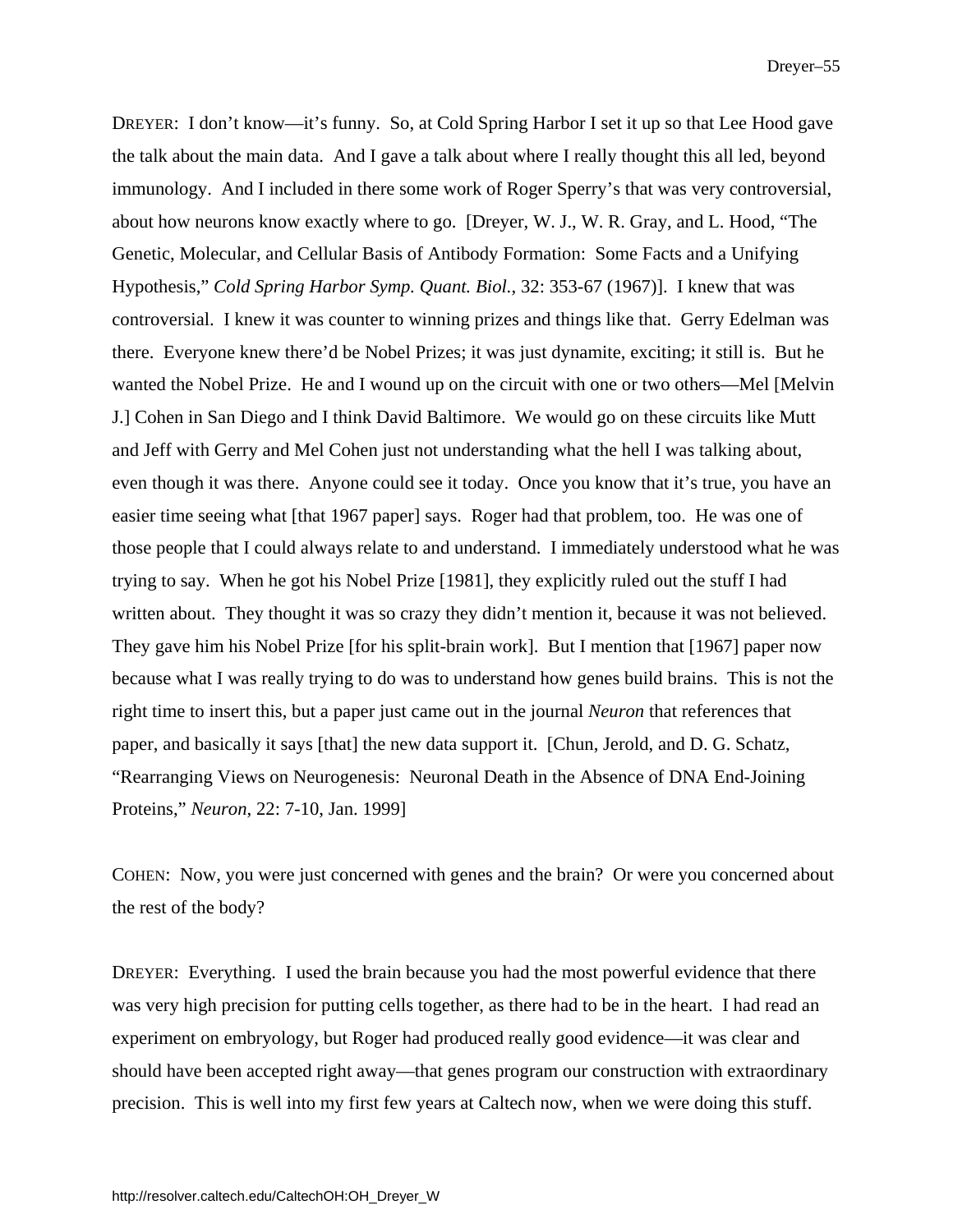But what's happened in the past months is that I may very well be right, even though no one's accepted it. Because of the new data we have. But what it's about is saying, again, that genes are actually changed as you make [words unclear] and that molecules are put on the surface [of the cell] that act as the construction code—where to put this building block, very precise structure. So that's where I'm going to go with all this. And to be honest—

COHEN: Is this your telephone metaphor…? What is the analogy you use?

DREYER: Area code and telephone number.

COHEN: Area code. That's what you're talking about?

DREYER: Yes. Well, it's a metaphor—there probably could be better ones. But the construction code—whatever it is—is easier for a lay person to understand. When you want to build a castle or a steel girder building, each little steel girder has to be marked so that you know exactly how to place it in the whole structure. That's what this is about—and how you use the same marks again and again. When someone says, "North," you can use the same marks as when you say, "South." You can have a combinatorial code—that's what it's called. So this, too, to be honest—I can't imagine there won't be a Nobel Prize in this area.

COHEN: Now, are you saying that this is not accepted yet or that it's starting to be accepted?

DREYER: I think we're going to start to see—and what this Tom West thinks is going to happen is that this is just the start of a whole paradigm shift in biology, a major, major shift. And that shift will be from the view that the DNA in all cells is the same to the view that the DNA is programmed to be different—edited and spliced—in order to put these codes on it and have the brain cell know that it belongs here and not there, and so forth. That paradigm shift hasn't happened yet, but it's very close. In this *Neuron* paper that just came out in January, they point out that that was written twelve years before the antibody [theory] was even accepted and it's thirty years before this new evidence [words unclear] that basically says that if you block the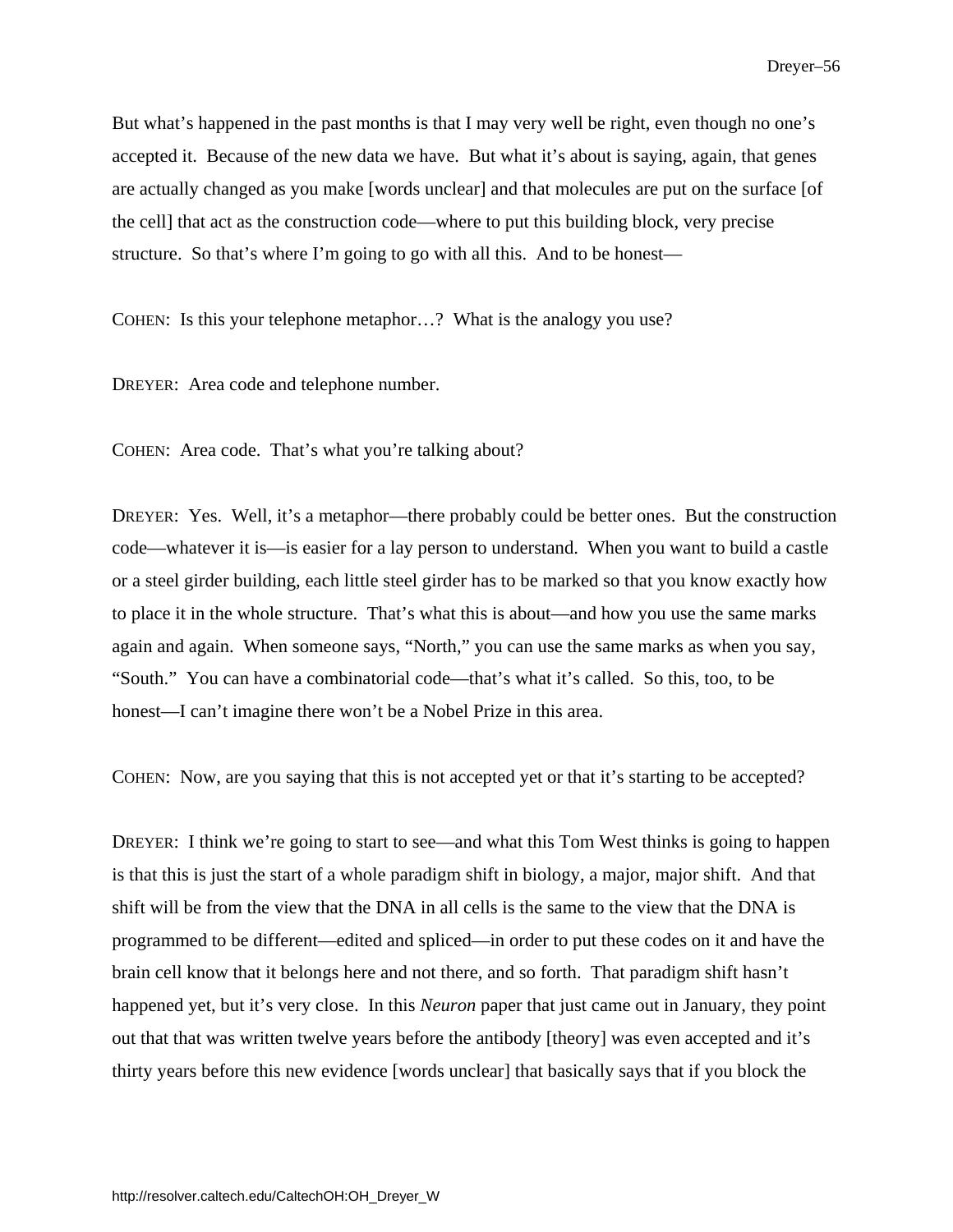splicing of DNA, you can't make the brain, and you can't make antibody cells. It's the same thing. You have to splice DNA, it looks like, for both of them. That's what I was talking about.

So it's an exciting time. I think people are going to start taking this seriously. They haven't. Nobody's taken it seriously, except a few, so it's been lonesome out there. But Dick Feynman was somebody I could tell those theories to, and he immediately understood them again, as I said, we could communicate. We'd go out to the desert together and stuff like that. He was interested in biology.

So what happened with the antibody thing: Lee Hood wanted to win the Nobel Prize for sure. He worked like hell. He had [to do] more and more work on antibodies to build up his image in the field. And he did—he did superb work. This is a wonderful thing, that people are this way. And I already said that Gerry Edelman worked like mad on it. The pedestrian thing to do was the structure of an antibody. He won the Nobel Prize for that [1972]. [Susumu] Tonegawa is the one who actually did do what everyone knew—including me from the start you needed to do. But you couldn't, because you didn't have the methods; you needed to wait twelve or thirteen years before the tools [became available]. Paul Berg was involved [words unclear]. And then Lee Hood couldn't do it. But Tonegawa was also aggressive and wanted the prize. He was the smartest of all: You couldn't use those tools yet in this country—they were banned—but he went to Switzerland.

COHEN: Explain to me what the tools are.

DREYER: The tools you needed to clone the genes in sequence, the parts of the antibody region, to find out if they really were cut and spliced and changed from what [words unclear].

COHEN: So why weren't the tools here?

DREYER: Because there was a lot of concern by all of us. There were meetings with Bob Sinsheimer, who was maybe still chair of the Biology Division—I can't place the exact date. This would have been—

COHEN: In '77?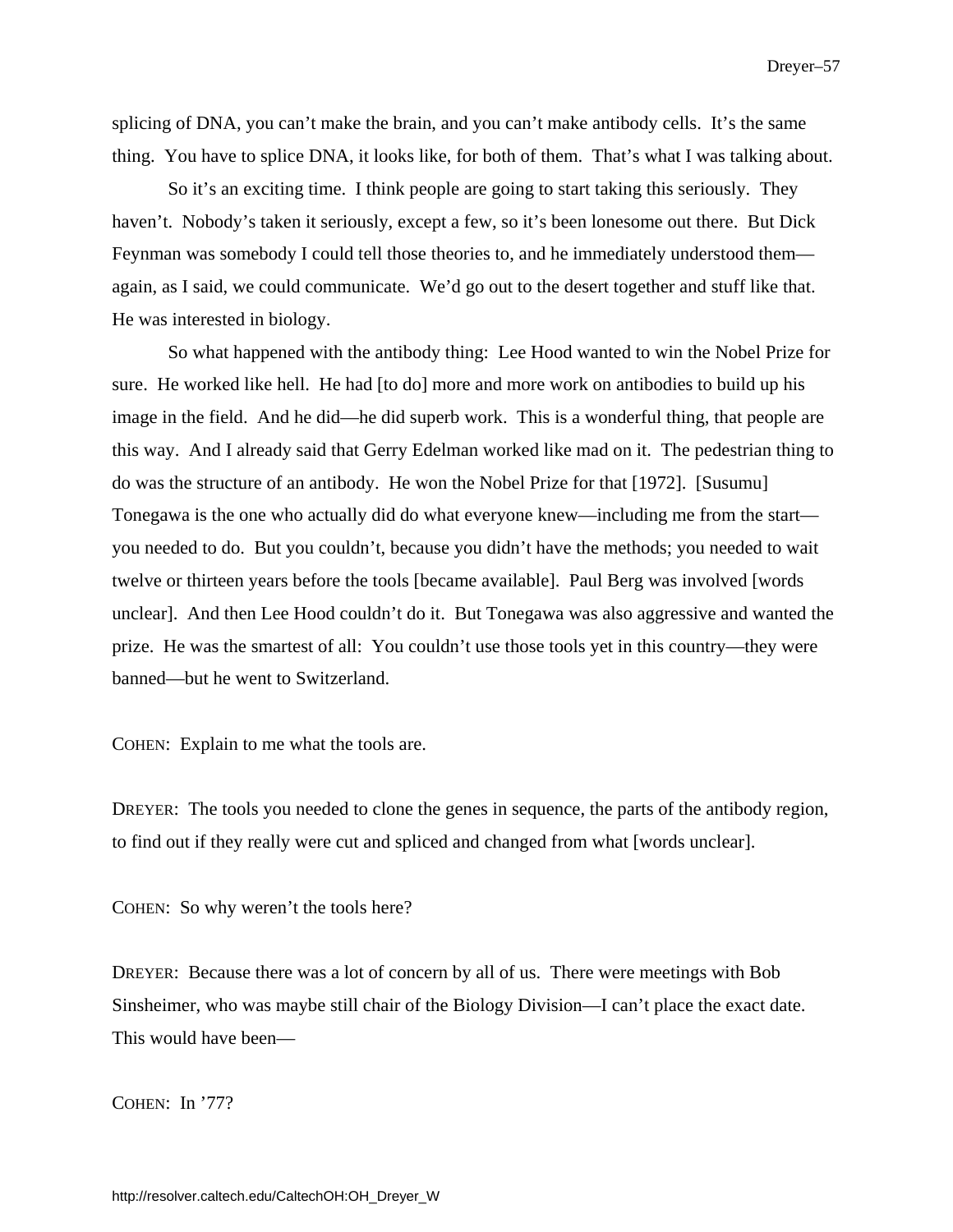DREYER: In '77 or somewhere in that range. And there was concern that you might introduce a cancerlike virus into people and things like this. They didn't know enough about the potential dangers of manipulating all these genes. So they called for a study—a one-year moratorium, or something like that—of these techniques. They were basically splicing together cancer viruses—

COHEN: Oh, you mean the "create a monster" kind of thing?

DREYER: Well, or create cancer—create a virus that spreads, create an AIDS virus. They still might. I, and probably others like me, if we wanted to, could work on germ warfare. We probably could create a stealth monster virus that would get past the immune system.

COHEN: I see. So there was a fear of developing something like this and its getting out of control.

DREYER: That's right.

COHEN: But they didn't have these qualms in Switzerland?

DREYER: Well, if they did, they didn't have laws against it. Here they had NIH rules or something equivalent to law, that no one could do that. You had to wait until the study was completed. But Tonegawa went there, and he did it and proved me right.

And, again, I really wasn't interested in spending the rest of my life working on that. So you've already heard that I invented a robot to do amino-acid analysis, with a computer tied in through a cable all the way to the mainframe—a time-sharing computer. Lee Hood used to stay up all night long, manually pipetting chemicals into test tubes and whatnot to eke out data on this sequence stuff by hand. It was important to develop automated instruments to do this stuff methods that would make [our work] a lot easier, because he worked very hard to collect data that he then could use and I could use.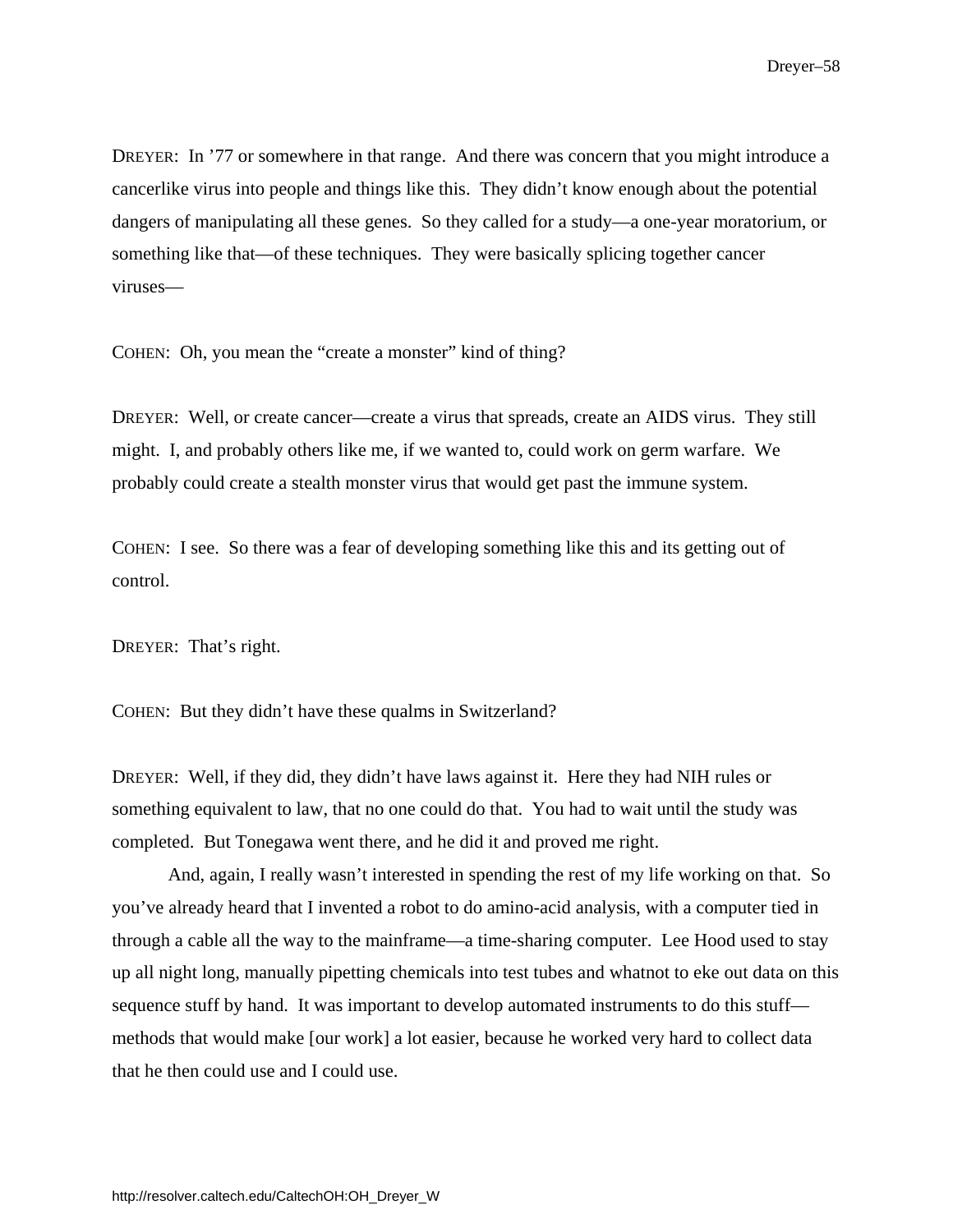Bill Gray and I were developing more tools. He and I worked with JPL on a really neat trick for sequencing proteins in a mass spectrometer. Basically they were the end of the protein chain—chopping [them?] up [in] the mass spectrometer into differing lengths of pieces. And that worked. It was really nice. It was too cumbersome to use routinely, but I could bet that Fred Sanger, his mentor, paid a lot of attention to what Bill was doing. That approach was what Sanger then used for nucleic acids. Basically the idea was to label the ends and chop them into pieces. We really needed to do amino-acid analysis better than what I was doing, with very high-voltage separations, [which] was fast but not very quantitative. Around this time, a man named Per Edman in Australia published an instrument that automated the sequencing [words unclear]. It required something like ten milligrams or more of protein, which is a lot, but it would do [the sequencing] automatically. The proteins we were working on were cancer cells, or myeloma, or monoclonal [antibodies], or whatever you want to call them. We could get that amount of protein, so [that instrument] could work—it could do our jobs for us. And we had a lot more we wanted to learn about these things. And so did Lee. He went to NIH and did his postdoc somewhere around [that time]—probably after I started this. Because he then, at NIH, bought one of these instruments that evolved from Edman's. I, again, wanted to build one and had the confidence that I could in fact just design whatever I needed, using [Edman's] paper. That's all I had for an engineering diagram or anything else, because he wouldn't come to this country. He was ticked off because—

COHEN: Was he a Communist over there?

DREYER: A leftist, or whatever. And that happens. He wouldn't come here. So I decided to heck with it, and I built one with the help of the people in central engineering. I needed money, and there was a fund to do just that. And I didn't see any reason why it shouldn't be a justifiable thing for me to get.

COHEN: Now, the fund was here at Caltech?

DREYER: Yes. I think it was Sloan money. I think it still exists. And I knew I'd never get a grant—although I was well supported then. There was a big block grant that Maxine Singer and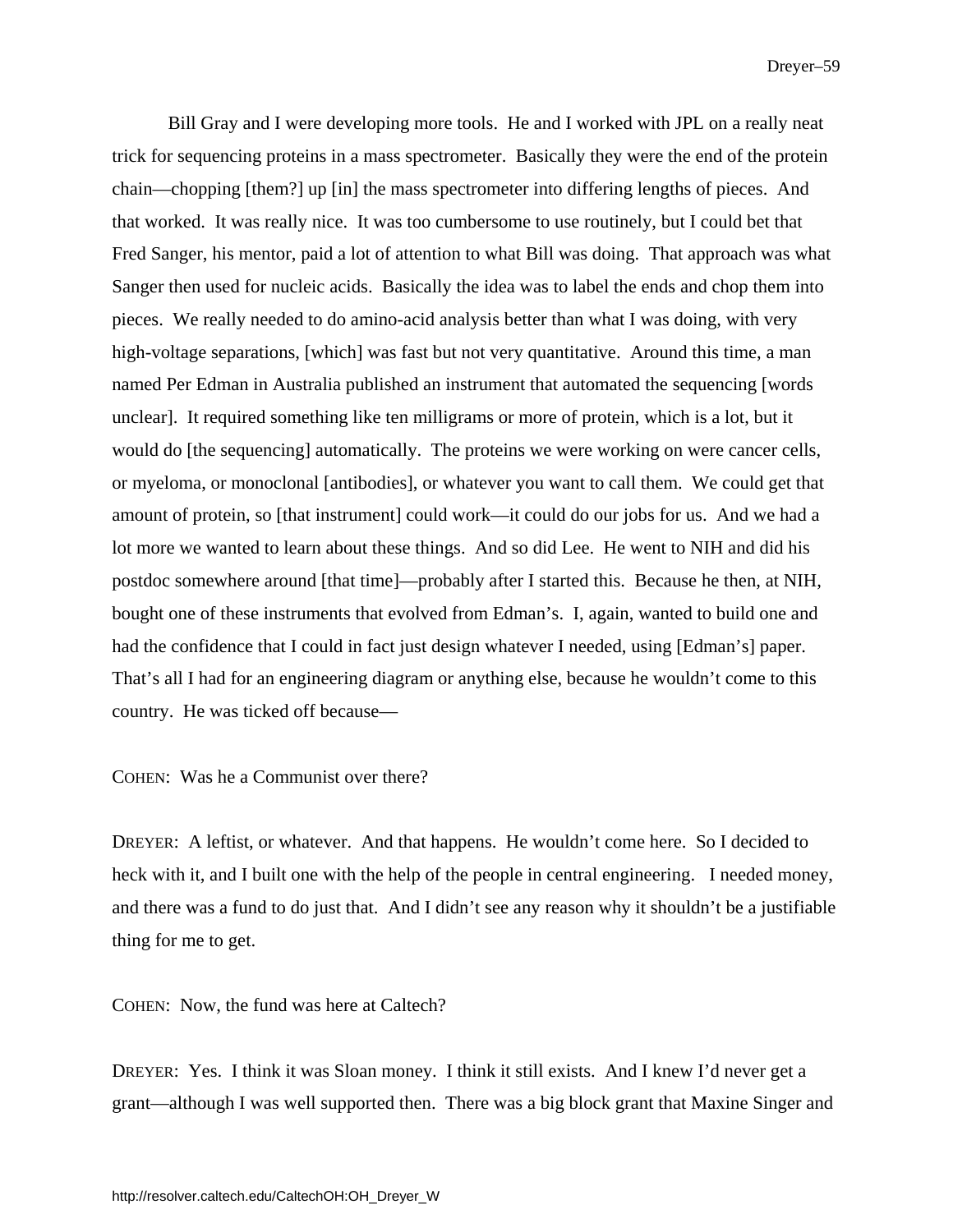I shared through our most productive scientific years. We never had to write grants or think about it. She was at NIH when I was at NIH, in a building right next to me. She stayed. It was just an awesome place to be.

So I went to Ray Owen, who was chairman [of the Biology Division], and he wasn't about to give me any money.

COHEN: He didn't think you should build this instrument?

DREYER: He was already ticked off about this theory, which he thought was bullshit—he couldn't understand it. And he was getting harangued by his colleagues, who said, "How could you let him publish such junk?" He had been head of immunology, and all the immunologists would get on his case and whatnot. So he wasn't excited about it. And so when I went to him and wanted money—even as little as \$15,000, which is unbelievably small to build an automated instrument—I couldn't get it. That was probably in '67 when I went looking [for jobs]. I [had] all kinds of possibilities for a job. I went to Buffalo. There was a center there that wanted me to come.

COHEN: You mean you were just so disgusted with—?

DREYER: Yes. No way was I going to stay in a place where I was blocked from building instruments—when they had the money. If they didn't have it, that was different. I wanted to carry on with what I told you I had a commitment to from undergraduate days. To carry on with this whole dream of eventually understanding life—how genes make creatures, that stuff. So I don't remember the details, but I got the \$15,000.

COHEN: You mean, when he heard you were having other offers for jobs?

DREYER: I suspect that people like Bob Sinsheimer and others said, "You can't let him go." I was serious. I was really fed up with the chairman. [Laughter] He didn't believe my theories.

COHEN: And he wouldn't give you any money.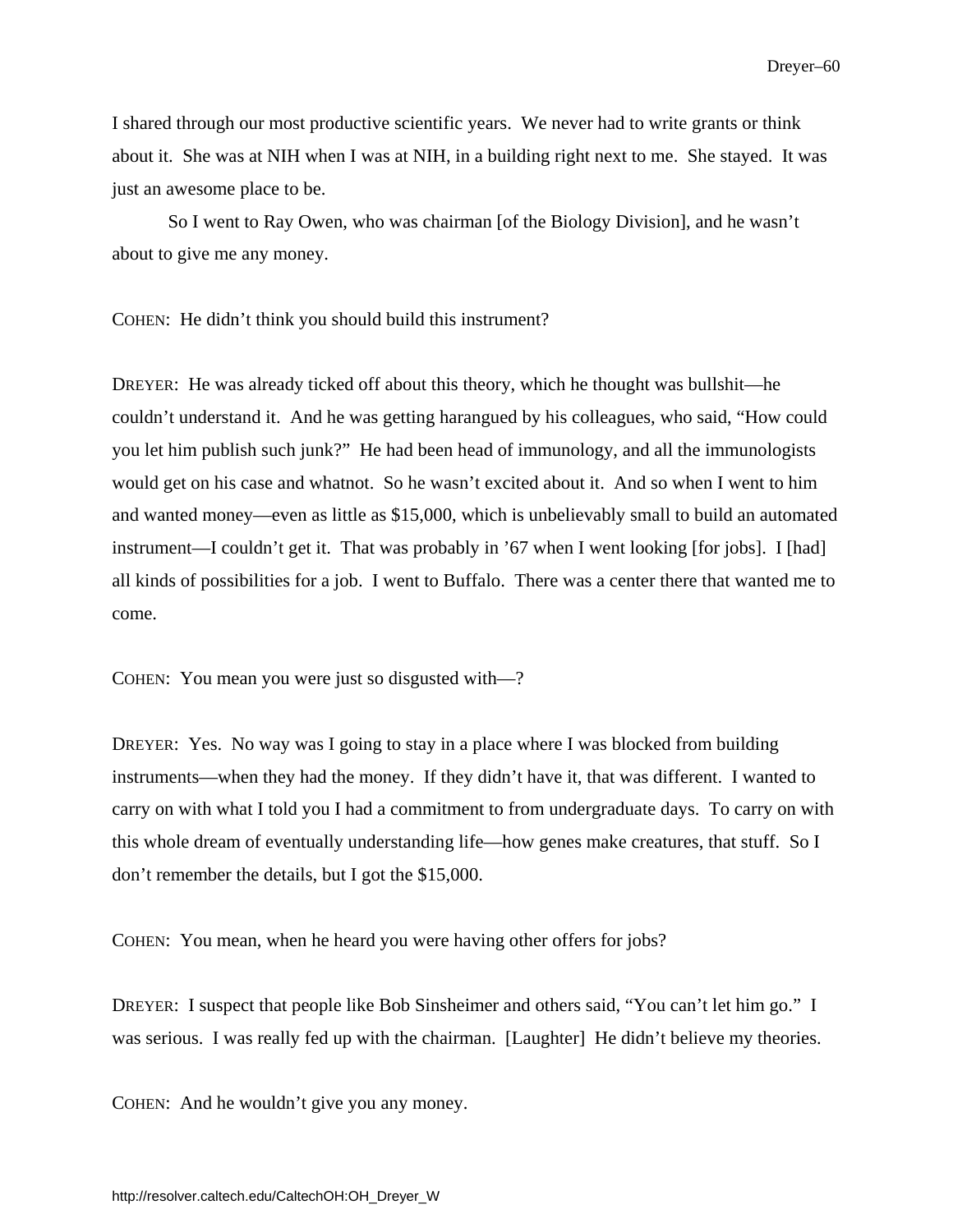DREYER: He didn't give me raises. You know. I'm not going to hang around there if I have all kinds of offers from elsewhere.

COHEN: Sure. So you got your money and you built the instrument.

DREYER: So I got my money. That instrument actually got built. I have a nice picture of it, along with the team. And this will come up later. One thing I know about doing that sort of thing is you have to have a creative and authoritative and strong leader who can make decisions, because there are many, many things where it really doesn't matter. But you can't have a committee of twenty people sitting around debating which kind of solenoid to use. Someone has to say, "Use this one." So I did that. I was a strong leader. And they were great. They were just wonderful in following [words unclear]. We got an instrument built, and it worked. And then Beckman Instruments came down and I just openly showed them how to do it. I gave them the advice they needed to build one.

COHEN: So they proceeded to build this thing?

DREYER: Yes. They didn't have one that year, but they had my machine. So they copied what they could and improved it in a lot of different ways. And I automated it by some funny rotating switches—thirty-point switches that rotated around. I hooked them together in a way that was bizarre, but it worked. I followed my brain. And the fun thing to think about is that that turns out to be a lot like the way our brain works. John Hopfield [Roscoe G. Dickinson Professor of Chemistry and Biology, emeritus] and I share some views on how the brain works. It has to do with cycles and simultaneity and timing delays and all that stuff that I used to make these switches.

COHEN: Now, were all these instruments in one place?

DREYER: Yes. We had a facility in Church. And we had high-voltage things that Bill Gray helped bring from England.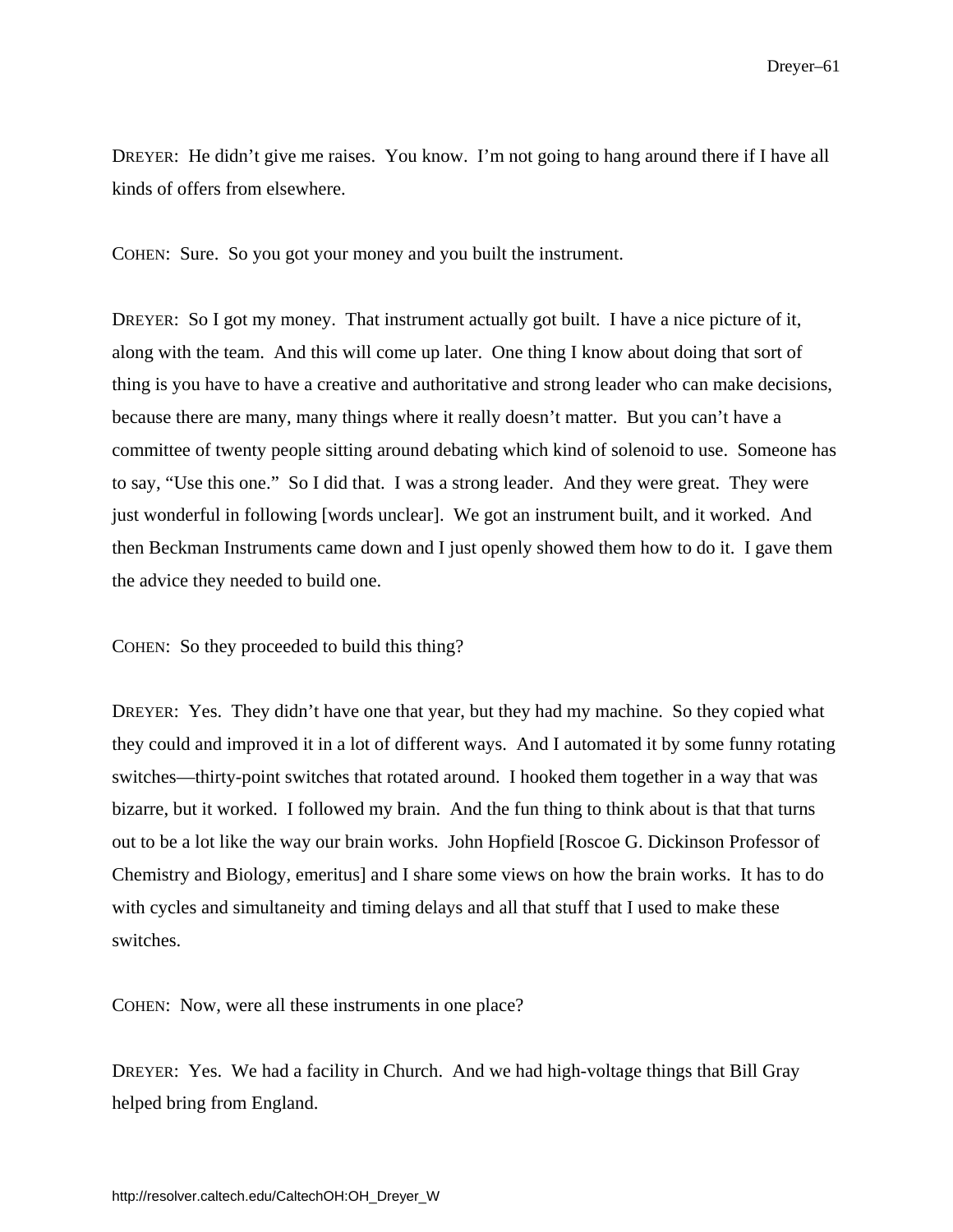COHEN: So then, were there students working on it?

DREYER: Oh, yes. Sure. But I never have been totally enthusiastic about graduate students.

COHEN: Why is that?

DREYER: Postdocs are so great, because they—

COHEN: They're motivated.

DREYER: Yes. You can look through the whole world to find a Bill Gray or a Claude Bennett. Lee Hood was halfway in between. He knew what he wanted to do. There have been students, and some good ones, but not a huge number.

COHEN: So you really prefer the postdoctoral students.

DREYER: Yes. [Tape ends]

## **Begin Tape 3, Side 2**

DREYER: So we've gotten as far as having built a sequencing machine. I tried not to reinvent Edman's machine, because why invent it if he's already done it? And I tried to glean as much from his paper as I could—just this ordinary paper—and invent what I had to to make sure that I could get what I needed to make it work.

So I wanted to move on from immunology and get started with this thing I published in '67, how you put other cells together. And that had to do, again, with the limitations of the tools. That means both the methods and tools, fluorescence, and all that stuff. One of the things that I could do was study—how do I say this? There are neurons in the brain that form the nose and give you the ability to smell ten thousand different odors. That reminded me of the complexity of the immune system. Each neuron detected one odor; we knew that from the genetic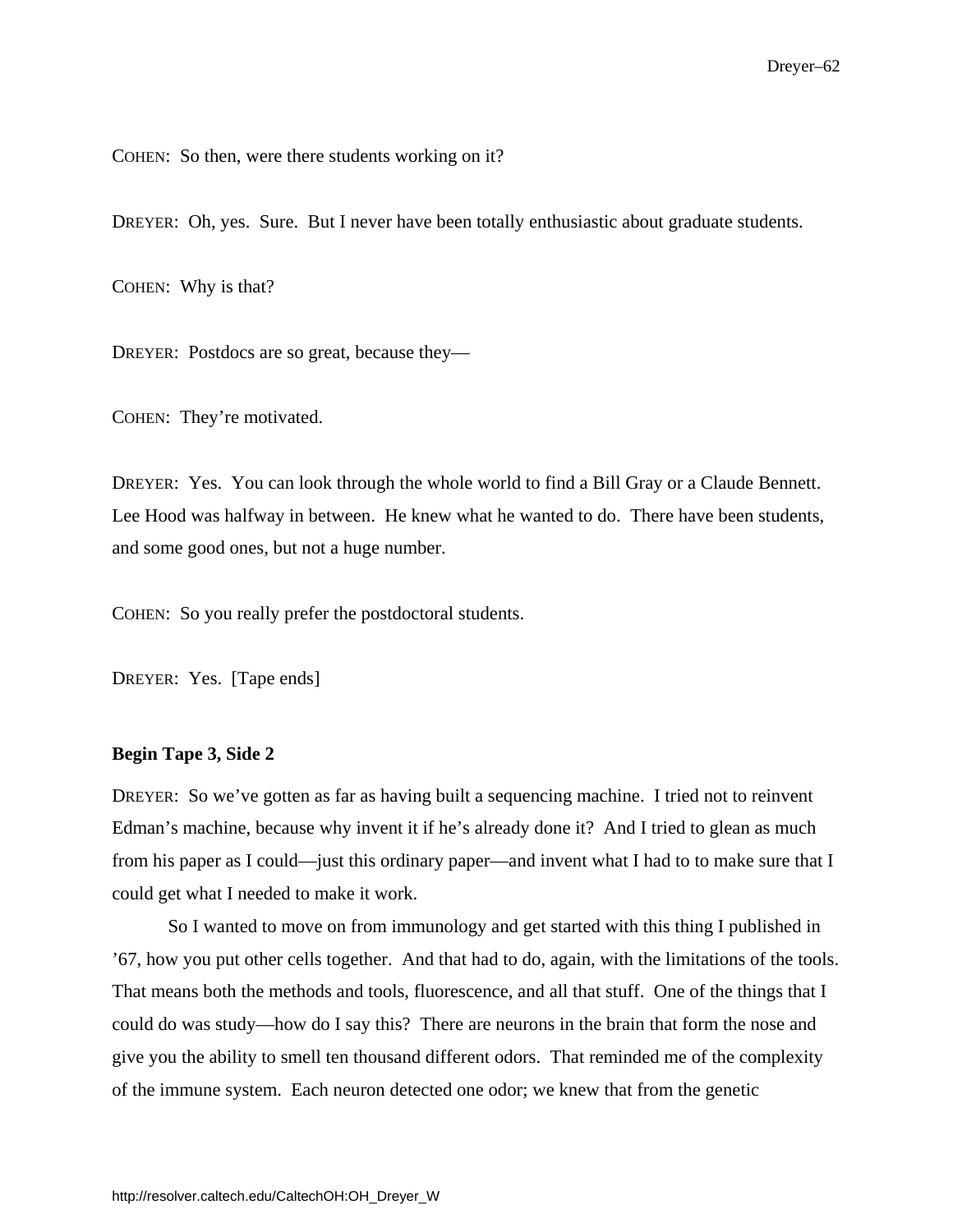[expression]—from people who can't smell something. So that [the olfactory system] sounded like an outstanding way to go to study the possibility of genes being switched to tell one cell what to do, versus the next cell. But [in those days] you couldn't begin to think of getting [a sufficient supply of] molecules [to study]. They were just too scarce. But a very similar kind of neuron in the brain—it turns out it really is a similar molecule; I didn't know that—it's the rhodopsin in your eyes. There you could get hundreds of milligrams. And that was enough.

COHEN: How do you get that material?

DREYER: You buy the retinas from [Armour?] or you go to a slaughterhouse and you get eyeballs of cows and you dissect out the retina. The first time I and my friends did that, we threw the retina away—[it was a gossamer?] white thing—and collected the pigment. [Laughter] But we learned quickly.

So you'd get these [gossamer?] things and you'd study the protein rhodopsin. I've gotten citation index awards for the method, including some of this high-voltage stuff, but it's at huge numbers of labs here, so they reference that. Usually they reference the company that makes it, but even then you get [cited]. But we've gotten an award for our work on rhodopsin. We did fundamental work on how you—

COHEN: Were you still working with Bill Gray at this time or had you gone on to someone else? Because a postdoc stays three years and moves on, usually.

DREYER: Yes. I think he stayed five. He came in '63, then he moved on to Salt Lake City. He didn't shine after that. It's too bad. Once he was out on his own, he didn't have the synergy. David Papermaster was the one who came. And Hermann Kuhn, a German postdoc.

COHEN: Now, who was funding you on all this?

DREYER: Again, I was funded at this point by a block grant the division had gotten. NIH was giving away money and letting the division decide. And thanks to Sinsheimer, I think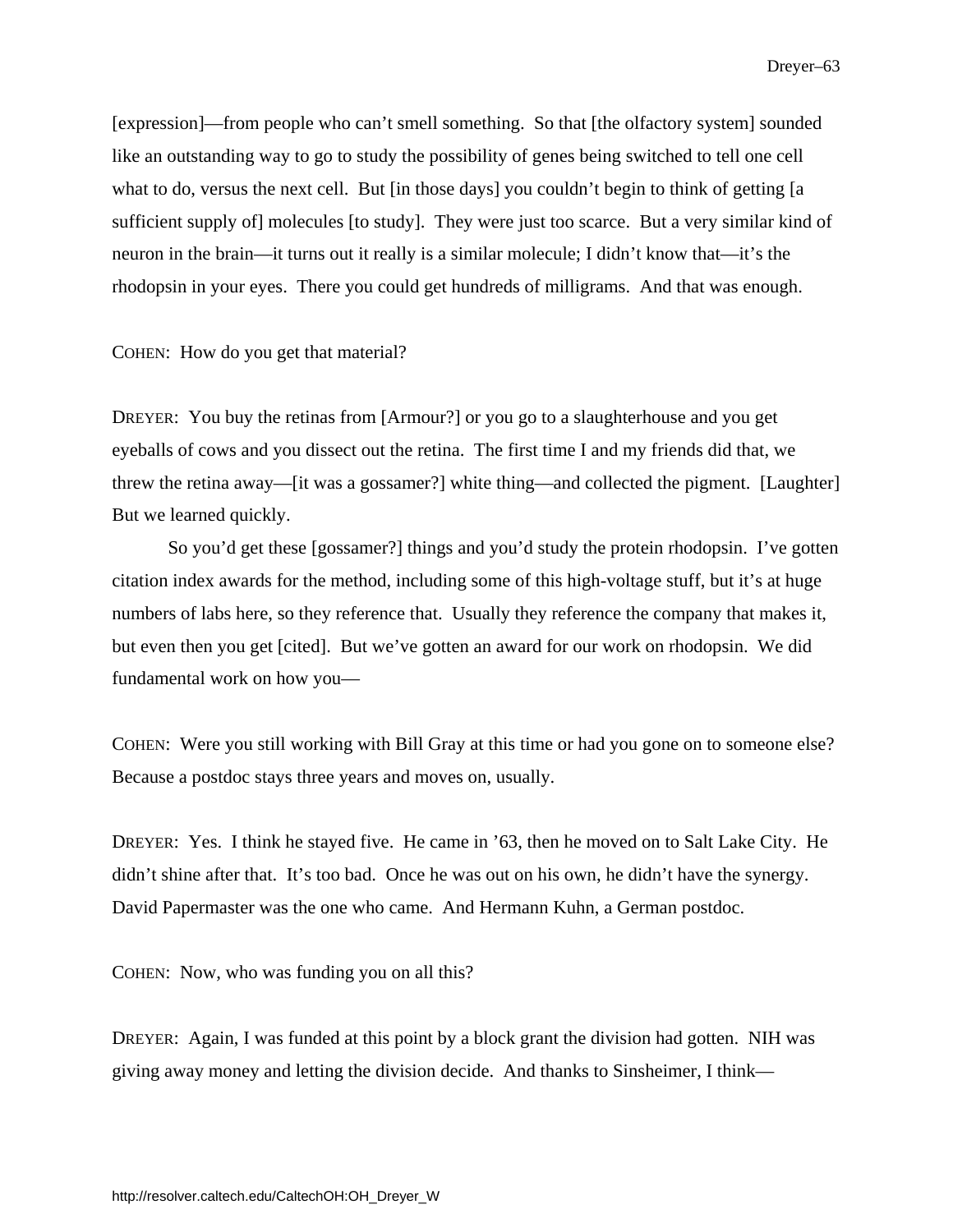COHEN: Who appreciated you.

DREYER: Yes. He said, "Do whatever you want."

COHEN: Those were easy days.

DREYER: Well, and I think he had become chairman at that point [1968]. That made life very easy for me.

COHEN: You got on well with him.

DREYER: Yes. He appreciated and understood a lot more than [words unclear] I had worked with. He appreciated what I was trying to do, and the goals and everything else—he had the same dream. And I respected him. He was a very smart guy—a physicist. And you know that people in physics are smart. [Laughter]

COHEN: They just know everything. [Laughter]

DREYER: So we studied this molecule and we in fact found out some very fundamental things about how you adapt to light [words unclear] and things like that. So it was a productive thing. I was not really doing what I wanted to do, but nevertheless [I was] producing something that was important in the lab and for the postdocs. And these people went on and continued working with [vision?]. The instrument I had built, the sequencer, was 1,000 times—or 10,000 times—less sensitive than what I really needed. So I undertook to dream up something that could be 10,000 times better, and did that. And then I tried to get money.

COHEN: To build this. This was not \$15,000?

DREYER: This was not \$15,000. And NIH and NSF [National Science Foundation] turned me down. I had done prototype work, cheaply, to convince myself that—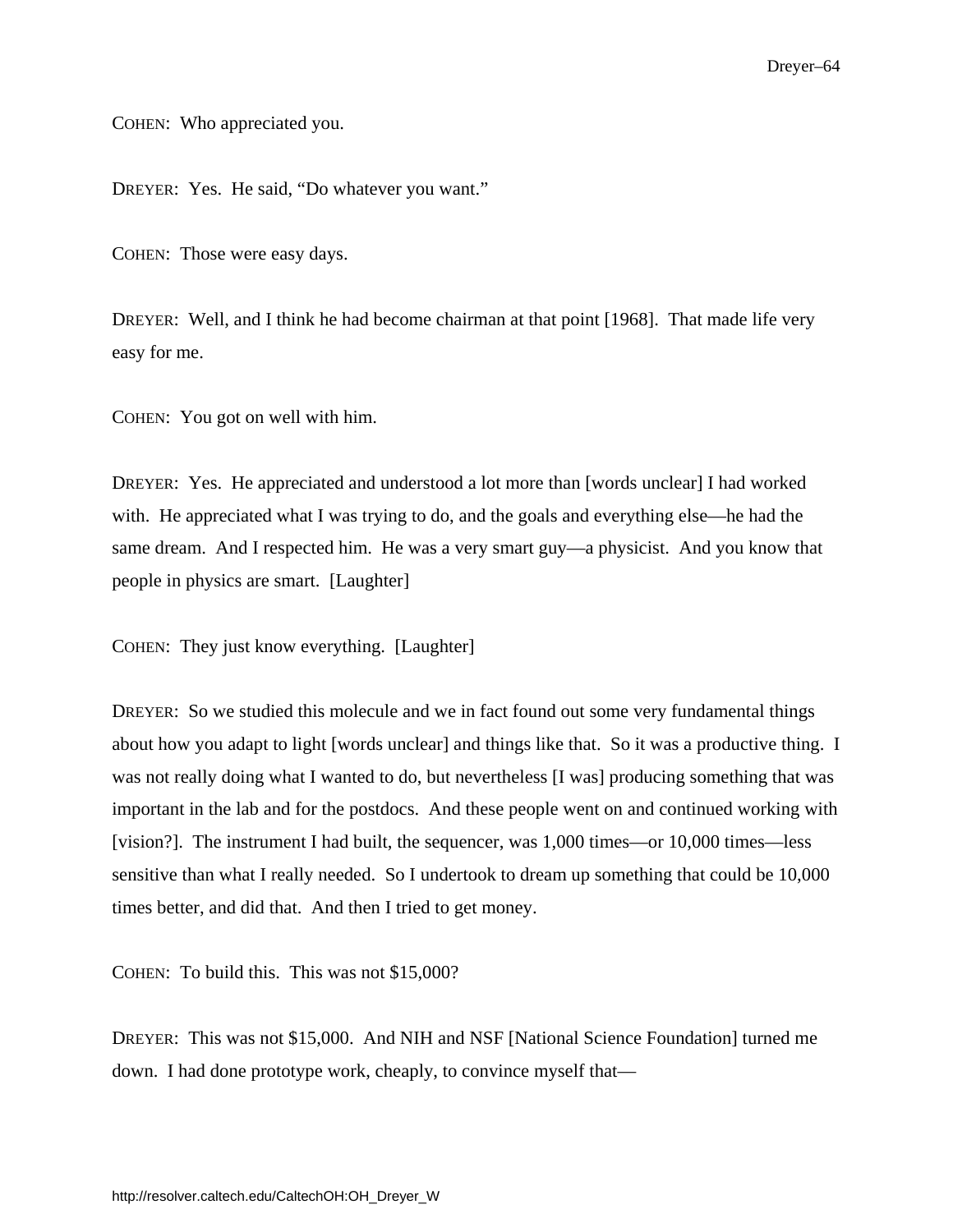COHEN: It could be done?

DREYER: It was really poor-quality data, but it was the right track. And about this time [1970] Lee came back from NIH. And he, of course, was extremely interested at the thought of a new and better sequencer, for the same reasons I was.

COHEN: So he came back from NIH?

DREYER: Yes. And I, of course, was delighted to have him back and share this dream. I know that he didn't have a dream of understanding all about how the embryo goes together, but the dream of the instrument we did share. And he and I together tried to get funding for this job. And we couldn't.

COHEN: What kind of money were you looking for?

DREYER: \$100,000 to \$300,000. You couldn't do it on \$25,000. And by then inflation hit. \$15,000 was—you couldn't build much with the shops. We had a period of high inflation. So that's when I visited [Spinco at] Palo Alto. I think I was still consulting with Spinco. They wouldn't touch it. They did a study and didn't believe that it would be helpful. By then, this nice small company had been bought by the big giant, Beckman Instruments [1955]. And that's when the creativity tends to disappear, when little companies get bought out. So I was up there—having found that I could not talk the Spinco division of Beckman into building it, or even doing a prototype—and we also visited a place that had supplied me with [words unclear]. That's where I met a venture capitalist. They are willing to take the risks. Everything I do is risky; you have to be willing to fail.

COHEN: What was the name of this small company you went to?

DREYER: This was Chromatronics [name unverified]. They said, "OK, we'll put up \$200,000." This was one man. He could make the decision. The capital gains taxes had been reduced; they were really quite low and regular taxes were very high. So why not send it to the appropriate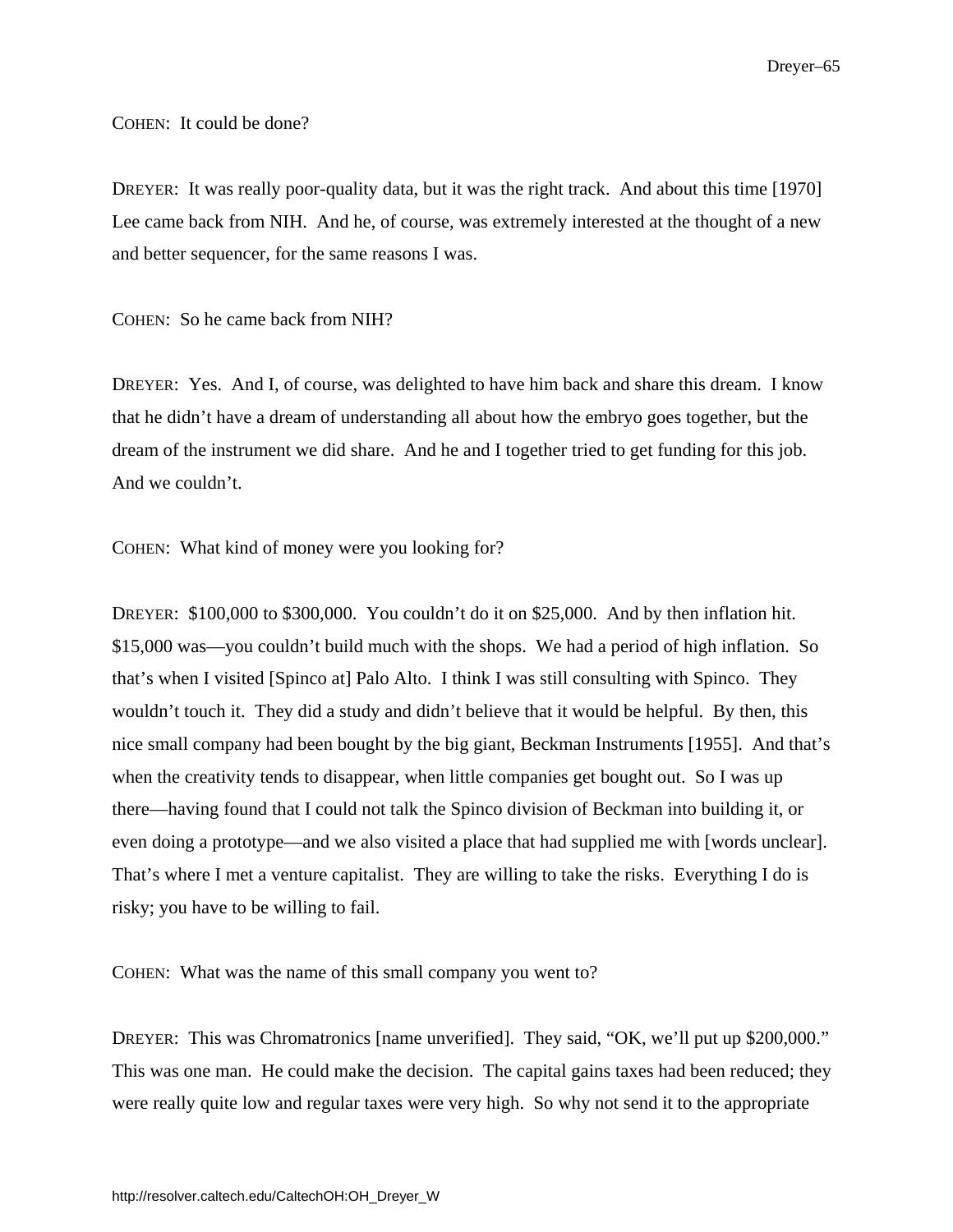person who's interested in science, enough to cough up \$200,000. That was a lot of money more like a million, actually. If you do win, you win big, because of taxes. So he funded it for Chromatronics to start a prototype, which they did. The terms were [that] they would file the patent so that they [would] wind up with it. I didn't have to bother with it. And I'd get royalties for making the instrument, which is typically five percent of the gross sales. They did. They built a prototype. But then they were bought by—this I know I said before.

COHEN: I don't remember.

DREYER: They were bought by another big company [word unclear], and they decided that—

COHEN: They didn't want to go with it?

DREYER: This wasn't going to be a useful instrument; nobody would want it; stuff like that. So they gave me the prototype, with permission from all parties—[including] the division chairman here. And all they needed were the patent rights that had been filed and whatever. I brought [the prototype] down here to begin to try to— Oh, yes. I forgot. Part of the deal with Chromatronics—it was like a pact with the devil—was that I would help them build an instrument to compete with Beckman Instruments. And I said, "Look, in my life I don't do that." I always want to see a project go on for the next generation as long as I can, [I want to] have the experience to build something far better. I don't want to fool around competing with a giant like that [Beckman Instruments]. It's crazy. But I did help them do that. So this machine was made to be able to do both things.

COHEN: So you brought the prototype down here? And it was working?

DREYER: No, we were trying to develop it. It wasn't working. It had glitches in it, and all. This was the early days of microprocessors. They would freak out with high voltages, and stuff like that—technical stuff. But somehow the opportunity arose to get Durham Instruments [name unverified] involved. And I said, "Great." I knew the president. I always seem to get along best with the president of Caltech, the president of companies, Arnold Beckman.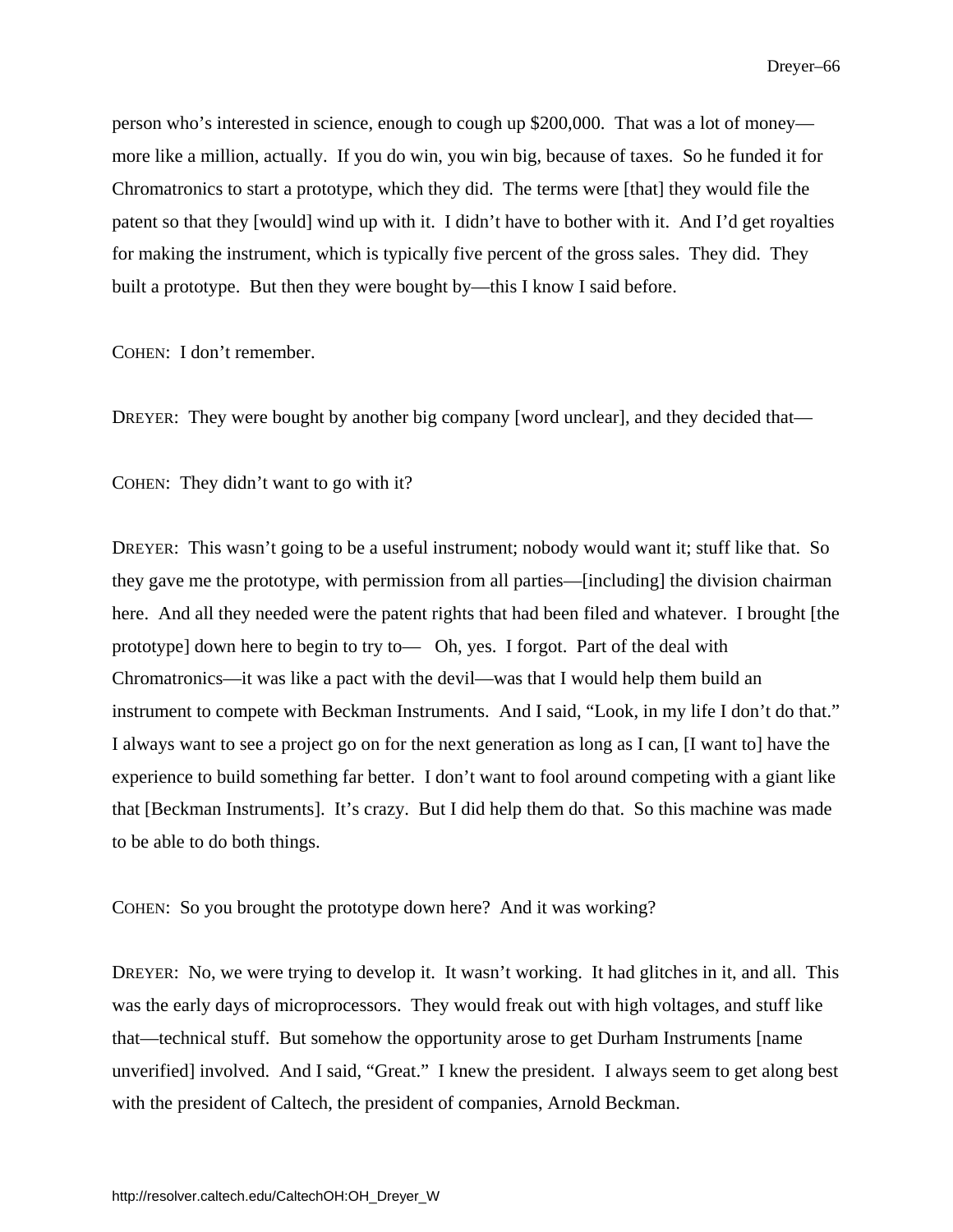COHEN: Well, they're not answering to anybody.

DREYER: Yes. And they're also very smart, so they understand.

COHEN: Where is this Durham company?

DREYER: That was also in Silicon Valley. This stuff—it's bound to bore you—

COHEN: Oh, I don't find it boring at all.

DREYER: But this is critical. This is an instrument that's 10,000 times more sensitive than the commercial one, which by now Lee Hood's bought, NIH has bought from Beckman Instruments. Because this [the commercial one?] did help, right away, immediately. They started making [word unclear]. Edman, of course, had published a paper, but they couldn't make it work. OK. So Durham, who was the head of his own company, thought it was great and was willing to take it over. And his lawyers set up a contract that basically said that Caltech also knew that I was working on my own time for this and that they [Durham] would file the patents in the US and foreign countries, everything. It's expensive.

COHEN: So Durham was filing all the patents?

DREYER: Durham did that, with Caltech's acknowledgment. And I was getting some money from Durham to help nibble away at this thing. So they got started, and filed all these patents. And they made a commitment in writing to me, which I learned— By the way, along the way I had also consulted for two or three more companies. One had to do with new types of medical assays. That was a division of [word unclear], helping them do some fluorescent things. That led to a better pregnancy test. So along the way there were other things I was doing as a consultant.

So here we are at Durham. They made good progress, and they had good engineers. They built a better amino-acid analyzer than the one that I had built, or Beckman Instruments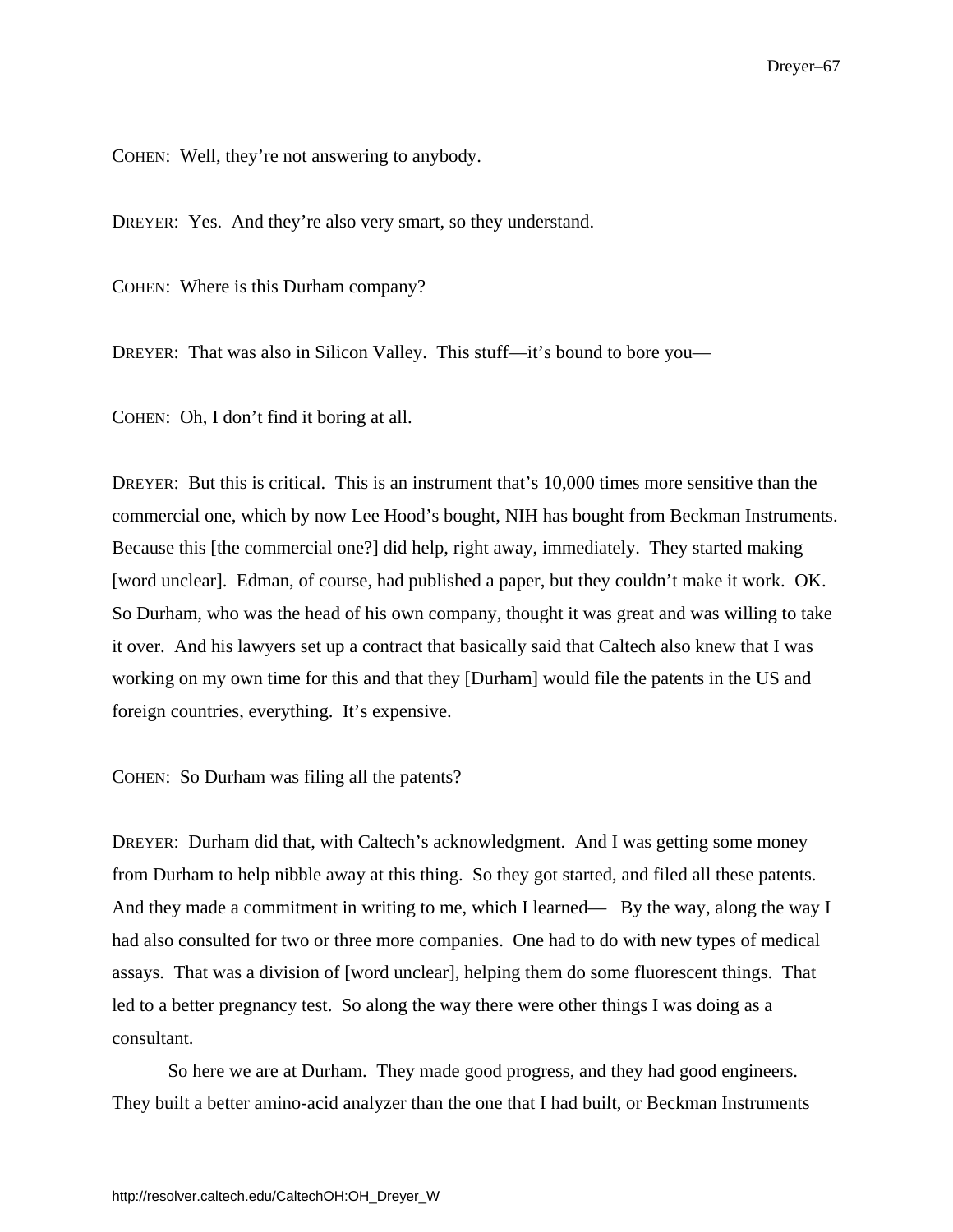had built. And I think it probably began to take over from the one I helped invent; it was a better model. So I naturally had a great respect for this Durham guy. They were making good progress on this 10,000-volt better sequencing machine. They were bought. After patents were filed, the patent lawyer helped me with one of the things that I had done in another outfit to do with these medical tests. He licensed some of the patents that are in there and paid me \$6,000 a year, which was quite a bit in the beginning, but forever. And they never used it. So I was stuck with my patent license, and unable to use them for exciting medical tests. So, because of that experience Russ [Russell R.] Palmer helped me write something for this Durham company.

#### COHEN: Who is Palmer?

DREYER: He was my patent advisor. He never wrote a patent for me, but he taught me about it. He's a patent lawyer in Pasadena: Christie, Parker & Hale. He wrote this agreement that basically held [Durham] to a timeline. I met with [words unclear] prototype of the—we call it a gas-phase sequencer. It's not all gas but [words unclear]. And when they would start building the models to ship, and when they would ship them, and so forth. Again, I wasn't given any upfront money at all, but I would get a royalty and they would take care of all the [patents]. I hate patents but nevertheless appreciate that they're important. OK. So [Durham] got bought—same old story: a big company, committees, no vision. They couldn't see it, or didn't want to, or whatever. It was just astonishing. They didn't know that this was the key to all kinds of stuff. They had funded me to have someone here, too, to help with the prototype. Then they got bought. Bill Dreyer, private consultant, gets the rights to these patents. [The company that bought Durham was] delighted about that, because they wanted to get off the hook for all these commitments that were in writing. They didn't want to have to do that. So I said, "Sure, I'll take the patents for all of them."

COHEN: So you became your own company.

DREYER: I didn't call it a company, as you will see. So at that point, we had enough exact details on how to kludge together prototypes. And at that point, the patents were filed and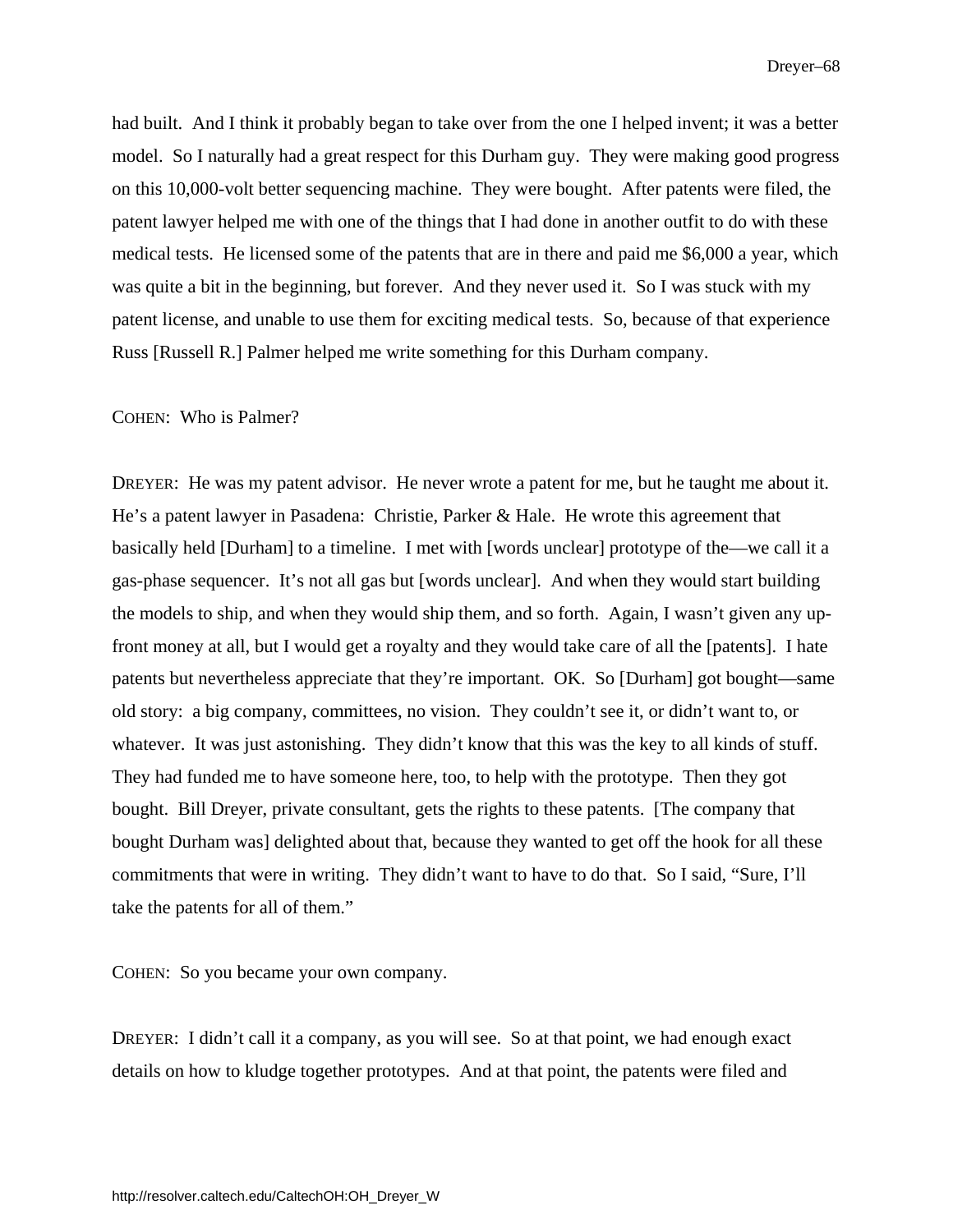everything else. I think I finally got an insignificant amount of funding from NSF to help support that. But they wouldn't get patent rights, because [the patents were] already filed.

So we did some work with this kludge here. We were using radioisotopes. We showed that it could really so micro, micro things. [It did] extraordinarily sensitive sequencing, with a proof of the concept, and goes way out on the [amino acid] chain—sixty, seventy amino acids. It was a real winner. So at that point—again, in order to make it work on a shoestring, basically—I used some tactics for the way you program and whatnot. Commando tactics, let's put it that way. But it worked. I did that with a technician helping. Her name was Suzanna Horvath. She's still here. Most people who worked in my lab tended to move over after they got tired of [me], but Suzanna is still there. John Racs—the one who did the amino-acid analysis—they were both from Hungary. She could hardly speak English at the time. She has a PhD in organic chemistry. That made her good for this sequencing. She knew that with a chemistry PhD she could handle the chemistry required to modify this first instrument and the peptide synthesizer and others—once you have this first one, which I'll come to. So she continued to work on that. At that point, I decided that I wasn't going to be able to get an instrument from Durham [and that] I'd build one here. How did I fund it? I don't know. Lee got funded. By then, he was back.

COHEN: And he knew how to raise money.

DREYER: Yes. He knew how to raise money. And he had a strong interest, including his own ego. He wanted credit for this stuff, and that was fine, especially if you raise money to build it. So there, again, I went to Central Engineering. There was a guy named Mike [Michael W.] Hunkapiller. His big thing was to develop the same thing—better sequencers. [He started that] as a postdoc with a PhD in chemistry from here. But his approach was to search the world for a commercial instrument and then tweak it, modify it, with a valve—a woman had invented a special valve that he needed—and tweak it to make it better, significantly better than the commercial instrument, so he could publish on that and get famous for it. He was very proud of that. In the meantime, I was building this gas-phase instrument. I think it probably was Lee himself, and some other people, who didn't believe that I could do what I said I was going to do. And I even used a programmer the shops had made for one of the things Mike had made,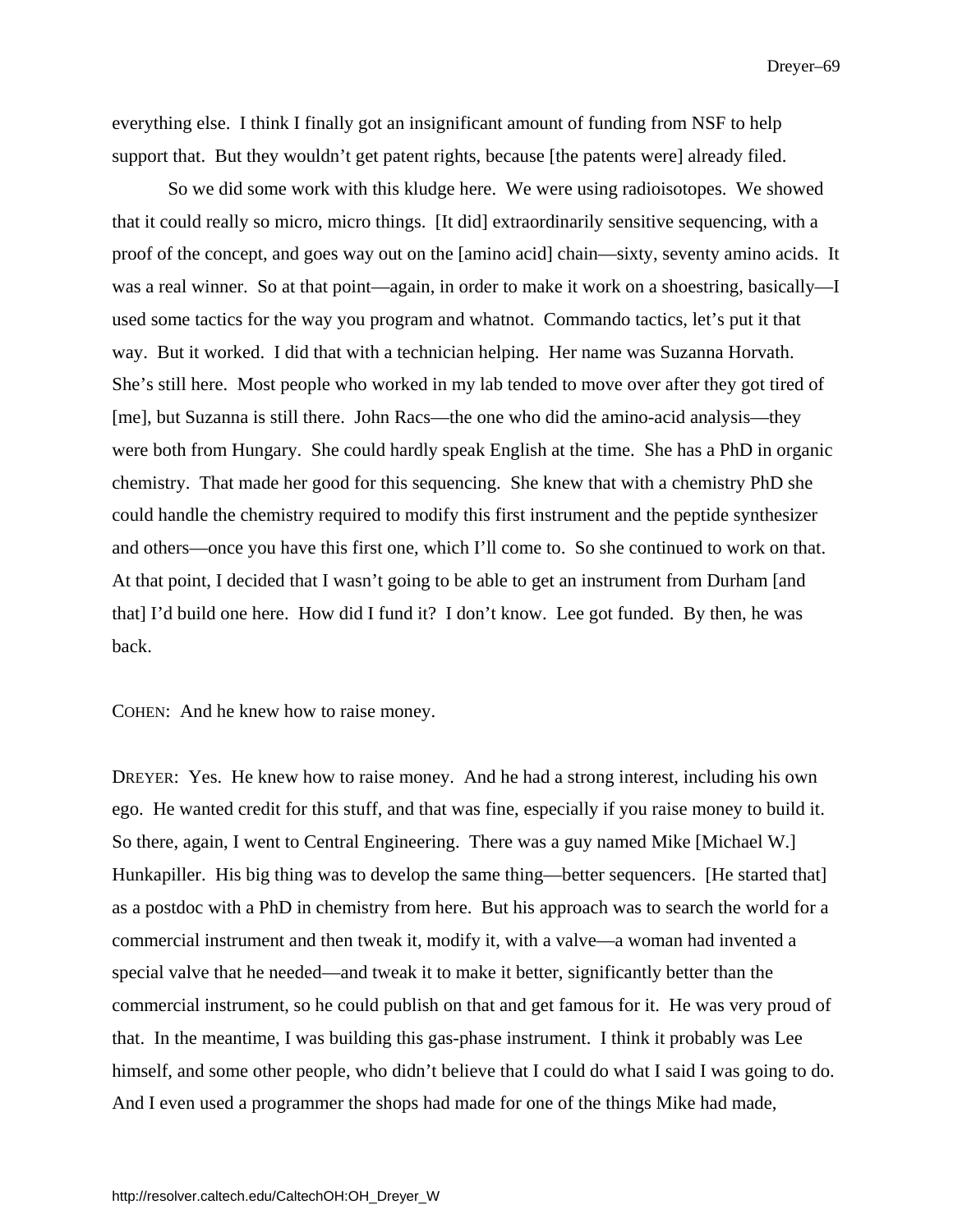because it was cheap and already available. So I used that. I used the valve the woman in Germany had made—the basic design. But I miniaturized it way down, by convincing the guy at the shop [that] they really could make a tiny little valve. So this thing then started developing out real data that showed that it *was* [word unclear]. And it was still getting better. In the meantime, part of the whole idea was to have a mass spectrometer. And Aron Kuppermann [professor of chemical physics] worked with me on a mass spectrometer that was so sensitive that it could analyze derivatives. And we built that; there's a patent on that and also a publication with Aron Kuppermann. [Dreyer, W. J., A. Kuppermann, et al., "Automatic Mass-Spectrometric Analysis: Preliminary Report on Development of a Novel Mass-Spectrometric System for Biomedical Applications," *Clin. Chem.*, 20, 988 (1975)] And what Aron and I knew was that a mass spectrometer can be so sensitive that it can count individual ions. This was a radically new design and, again, I dreamed it up to do this by basically putting an electronic film in the focal plane. It was so sensitive it could count almost every ion. And that thing was working on the level of atomal—just hugely sensitive.

COHEN: Now, this was being built at JPL?

DREYER: Yes, with the people up there. So it's clear that this thing was indeed ready. The big one, the prototype, had been used to design the small one that actually got built, with the help of people at JPL, and it really did work. It was just awesome. So all we needed then was a way to get the samples in, either from the DNA-sequencing [words unclear] the protein sequencing, and already there were robotic devices that would do almost the whole job. They just needed this interface. It must have been the early eighties by then. The gas-phase sequencer was clearly working. And the results were being analyzed, again, by a robotic thing that automatically took the samples, but it ran on gas chromatography [words unclear] high-pressure [words unclear]. And it was just dynamite for delivering the goods. The mass spec [spectrometer] now just needed [the interface]. Again, I had scrounged trying to raise money; I had gone to the National Cancer Institute and gotten \$100,000 from them to help with the mass spec. But I couldn't get the kind of money we really needed. But the dream of that, and the sensitivity of the instrument—I could use that in the presentation to Monsanto with the help of Lee himself. They coughed up about \$250,000, just to make this little interface thing. And we really knew how to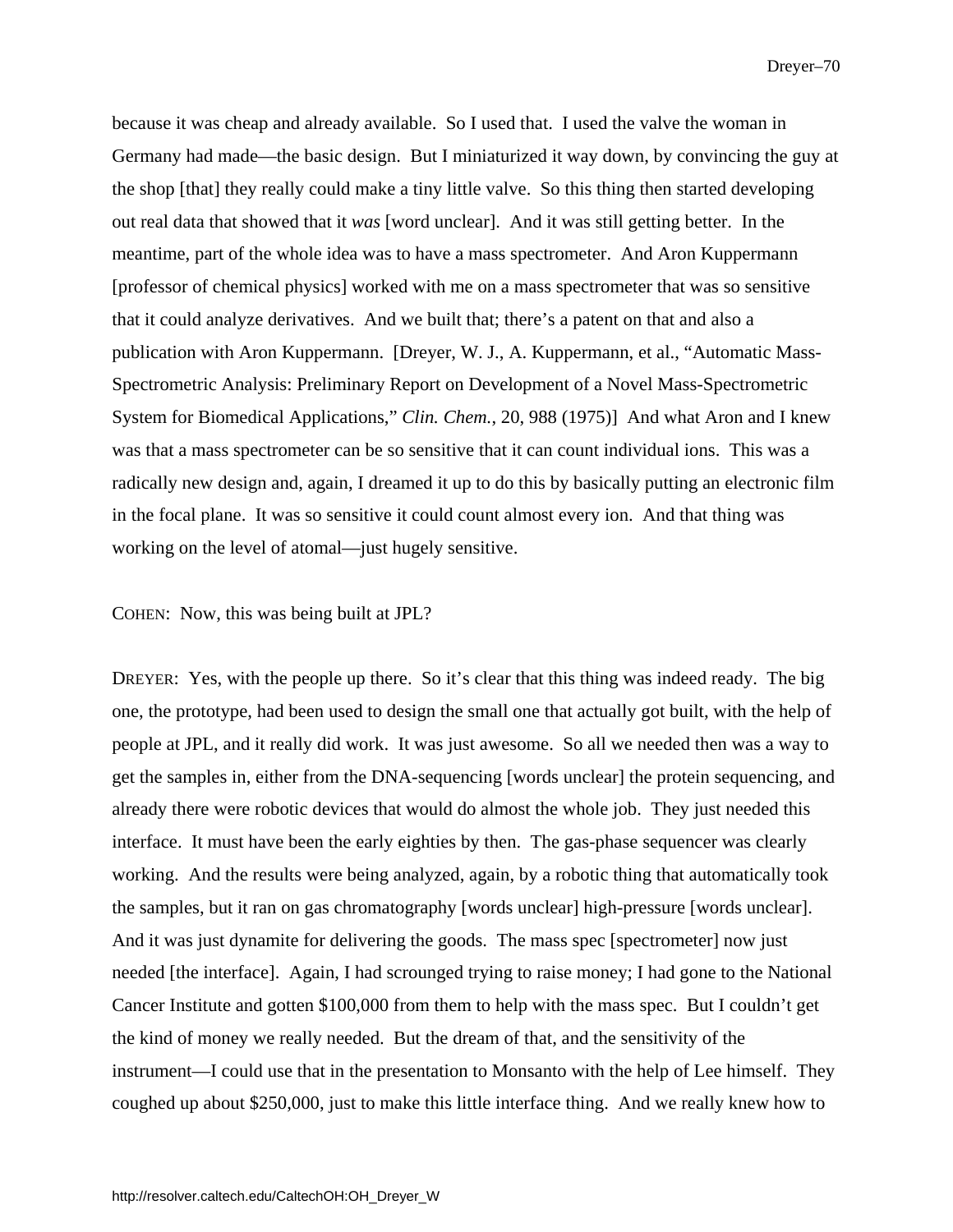do it. It was just bringing stuff done somewhere else, but it was a new way to do it. And it was getting droplets of liquid or even particles. If you imagine a spaceship that has air pressure in it, and you want to get it out into outer space and have it sort of [words unclear], and if there's water there, or liquid, it vaporizes [words unclear] stuff you want to look at keeps going to a target. That's what it needed.

COHEN: And that had not been built anywhere yet?

DREYER: Well, it almost had, yes. I mean, it hadn't been automated. But the conventional way to do mass spectrometry is to take this metal probe and pull it out and put something on the tip. Then you push the probe back in and it's heated and—

COHEN: It vaporizes, yes.

DREYER: So we had this money, and started up there. And I got my second major cancer, which was colon cancer. There I had a forty percent chance of living, so the odds were really good then.

COHEN: How old were you then?

DREYER: Twenty-eight from eighty-two.

COHEN: Twenty-eight from eighty-two. You want me to subtract twenty-eight years from eighty-two?

DREYER: You don't expect a dyslexic to do that.

COHEN: [Laughter] OK. Fifty-four. Did you have symptoms or was it a routine examination?

DREYER: I saw blood in my feces. I got myself in right away. Same thing—I said I wanted it out. But this one was a very major operation, because it was close to the sphincter. I also got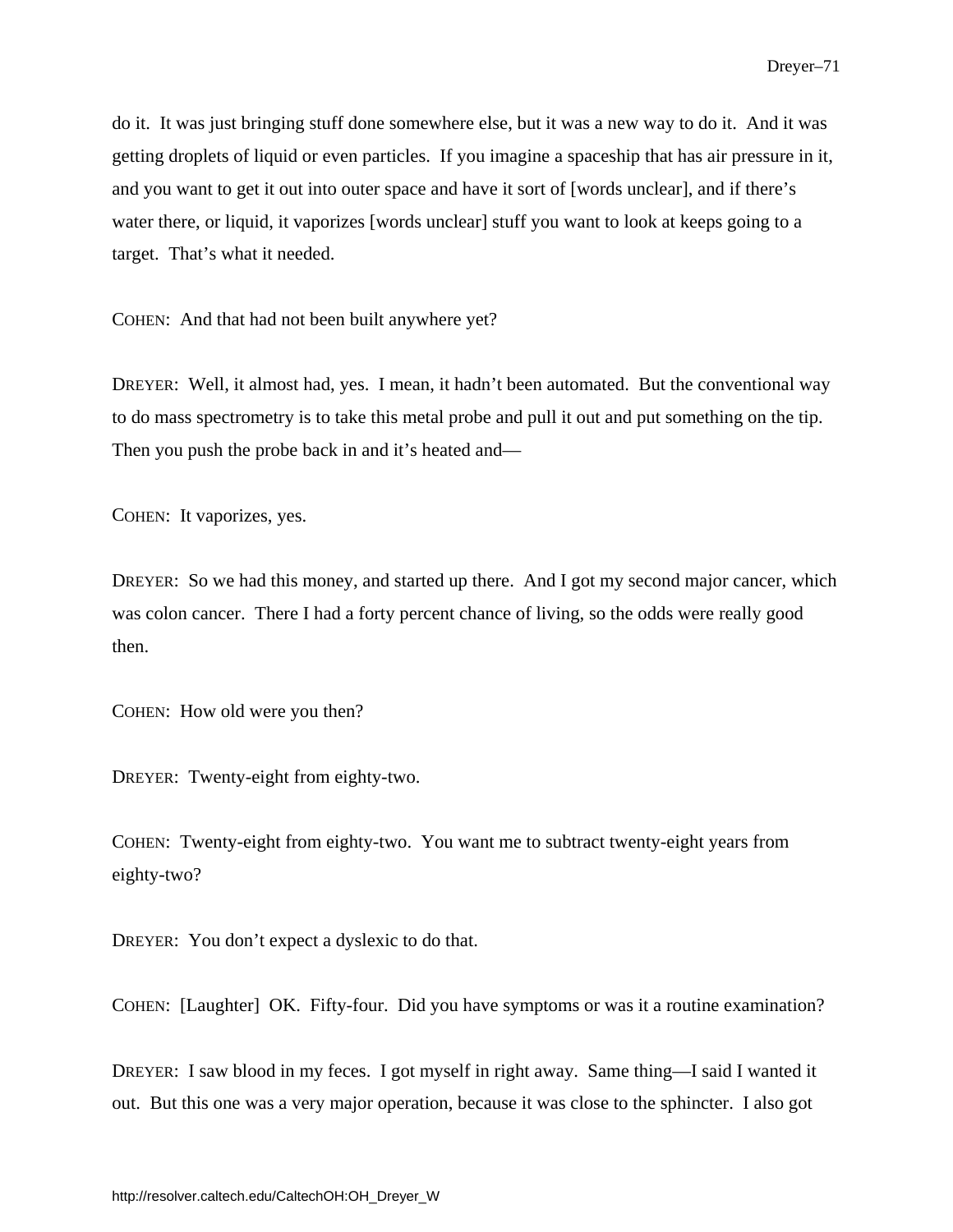myself up to Seattle, because I knew about AIDS and hepatitis, and they had no way to test the blood [supply in 1982; Seattle's blood supply would be safer]. And also, there was a very good surgeon up there, and he had worked on some of my medical stuff. So I went up to Seattle—the Fred Hutchinson Cancer Research Center. And I knew the Helstroms, who are cancer specialists and scientists, so I also had people who respected me [words unclear]. By the way, I've always had respect for and been able to work with MDs. That's part of why I thought it was such utter nonsense to worry about having nurses and doctors and medical schools here at Caltech. It's so easy to find the very best in the world.

COHEN: I have a question I'm curious about. Why did you feel that if they weren't testing the blood here that they'd test it there?

DREYER: They didn't have anywhere near the number of AIDS people [in Seattle].

COHEN: I see. So it was just a question of where the blood was coming from.

DREYER: Yes. They didn't have the drug users. They didn't have the [same] level of homosexuals. Seattle was a much safer place at that time—who knows now? So I went up there. But one of the things the physician said was that the tumor was very close to the sphincter. They thought they'd be able to save that, meaning you could still have normal bowel movements. And I said, "Look, please, if you think it's too close possibly, save the patient, not the sphincter." So I had a colostomy, which means I wear this little pouch here, which is no big problem. Every day or two, I use a tube to irrigate it. I run it in there and it's basically like an enema. It takes me about an hour. And I can read or work at the computer while I do it.

COHEN: You've lived with this all these years?

DREYER: Well, since then. It's really not a problem. In some ways I'm better off. If I'm in my airplane and have diarrhea when I fly, I can put on—it's just a little patch. And I go between these irrigations at home usually without a problem. If I have diarrhea, I can have a bag on there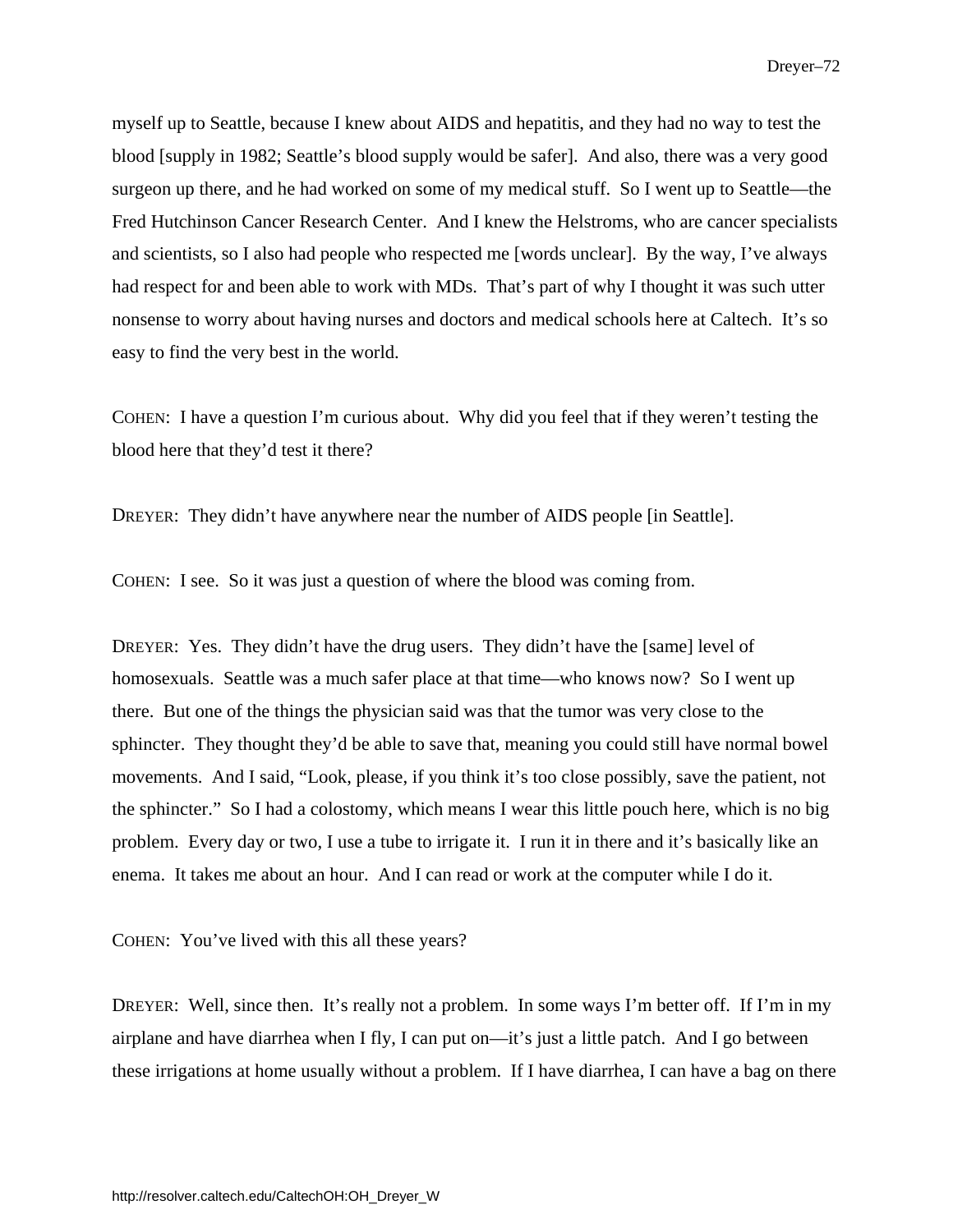so I won't have any problems. You guys—in a plane without a toilet, you've got troubles. [Laughter]

COHEN: A silver lining to every cloud, huh? OK.

DREYER: You're getting this on tape? All right. You asked for it; I'm telling you. So the point of bringing that up is that that operation wiped me out for over a year. You've heard about these hospital staph [staphylococcus] bugs? I had one of those that formed a pocket. And it releases twenty different toxins that reduce your mental acuity. I wound up finding a specialist in infectious diseases at USC. She gave me the right prescription to get rid of this. But I couldn't function at a full level—no way. So here's the \$250,000, and old Mike Hunkapiller really wanted to get credit for this spec job, and for the gas-phase [sequencer], so he took over that while I was wiped out. And I kind of thought—he was very good at just modifying something. You don't have to invent it. He designed a machine [words unclear] which mechanizes the whole [words unclear]. So, in the meantime, that instrument—the mass spec part—continued with [words unclear] to the point where it could do what I really wanted, which was to take, in this case, a single bacterium [words unclear] and put that in there and zap it with a laser and then analyze the whole bunch on the fly—*bang, bang, bang, bang*. That's what I wanted to do with both the DNA sequencer and the protein sequencer, because the sensitivity, speed, and automation just would have been mind-boggling. But at that point, I wasn't willing to do battle fund-raising day and night and whatnot, so I just let it go. That's one of the sad things, because I know it could still do that. It's just a wondrous way to go. But we've got enough now. The things we did do worked.

Then what happened was it came time to publish this gas-phase sequencer. We put together a publication, and I did have Lee Hood on there, obviously. He really hadn't known much about what was going on himself, and Mike Hunkapiller had had an awful lot to do with it. And [there was] another postdoc, Rod Hewick, whom I recruited from England. So we sent the first paper off. I guess my name was last, probably. Whose was first? Probably Rod. [Hewick, R. M., M. W. Hunkapiller, L. E. Hood, and W. J. Dreyer, "A Gas-Liquid Solid Phase Peptide and Protein Sequenator," *J. Biol. Chem.* 256, 7990-7997 (1981)] But shortly after that, I came on to—I don't know how—I guess Rod showed me a paper that Mike Hunkapiller and Lee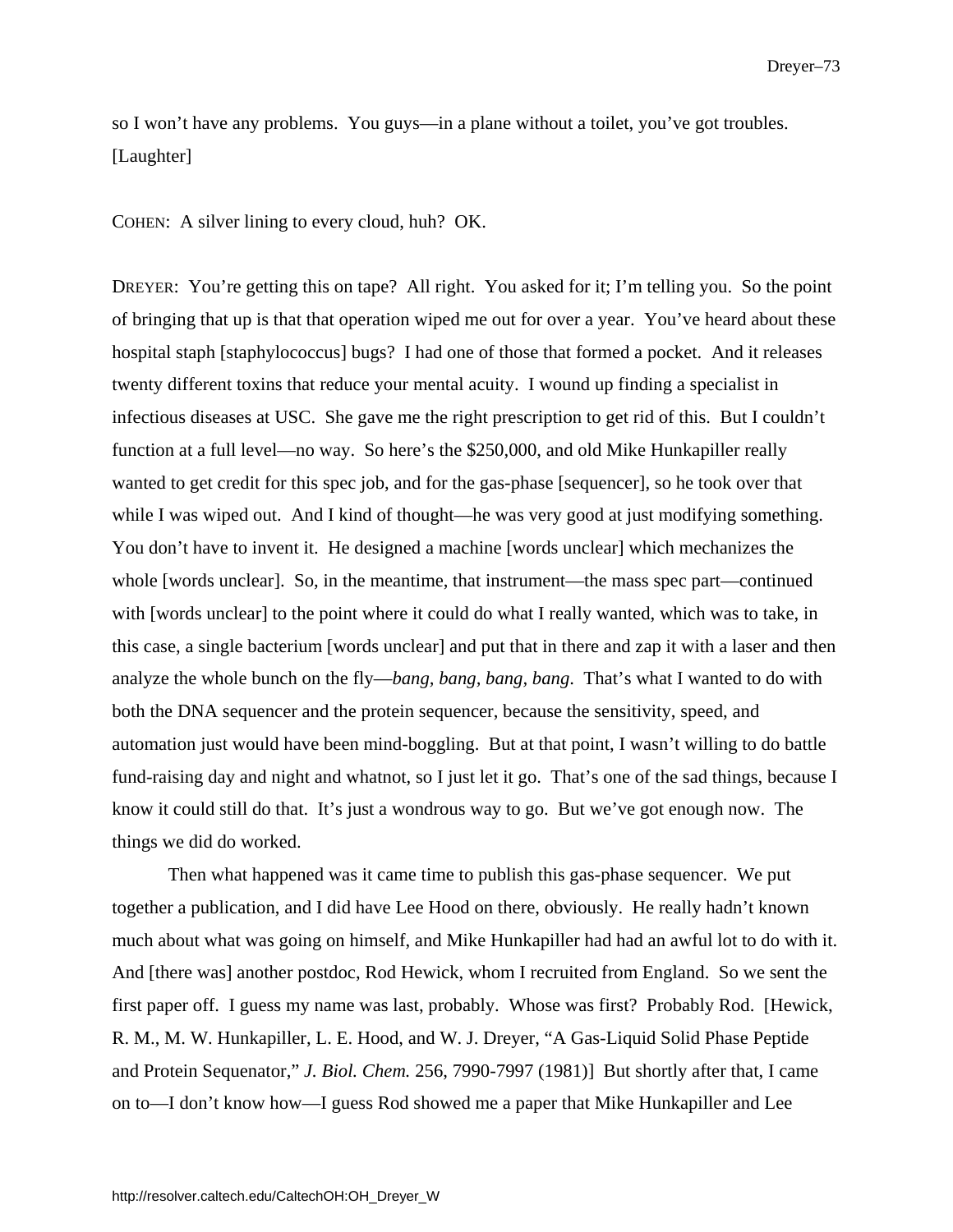Hood's names were on, period. [Hunkapiller, M. W., and L. E. Hood, "New Protein Sequenator with Increased Sensitivity," *Science*, Feb. 1, 1980, 207 (4430), 523-25] On our instrument. And Rod's name wasn't on it. I wrote on that paper, "This will not do." I actually kept a copy of it. For a reason I can't understand, Mike Hunkapiller would not let Rod Hewick's name be on this thing—for [an instrument] that's in my lab, built by me and Rod! We're the ones who talked to the engineering shop—he didn't have any involvement. It was just crazy, literally. He wanted credit, to be famous. OK. So that's sort of the negative side. One of the things that happened next was that Hunkapiller was going to wind up helping start a company for the instrument he had modified. But suddenly it became apparent, after they started talking to these people that [my machine] was going to totally wipe them out. So Lee introduced me to the guys who were going to start Applied Biosystems—it was not yet Applied Biosystems.

COHEN: And you became part of this enterprise?

DREYER: Yes. Lee and I and Mike were going to then work for the company to help build the instrument and make them [available] on the market. We each got stock in the company. I had the sole patent—the dominant patent. That's the first one. They'd keep trying to sneak patents in with tweaky little things to get credit, which helps, but it was my patent, my rights, everything else. So I had to say yes, and I did. I couldn't get Caltech—I thought it was really appropriate that they have an equity interest free [words unclear]. Jack [John D.] Roberts [Institute Professor of Chemistry, emeritus]—I think he was the provost then [provost 1980-1983]. Who was the guy who was the business man—

COHEN: [David W.] Morrisroe [then vice-president for business and finance]?

DREYER: Yes, Morrisroe. Morrisroe would be at these meetings. Morrisroe and others would not allow Caltech to accept, on principle. It's vast millions of dollars. There are several companies like that that have been [words unclear]. Caltech would have a huge increase in their endowment, no question—Amgen. We did—Rod Hewick and I—sequence the [word unclear] for Amgen. We had a minute amount of material, and we had this prototype. And just as a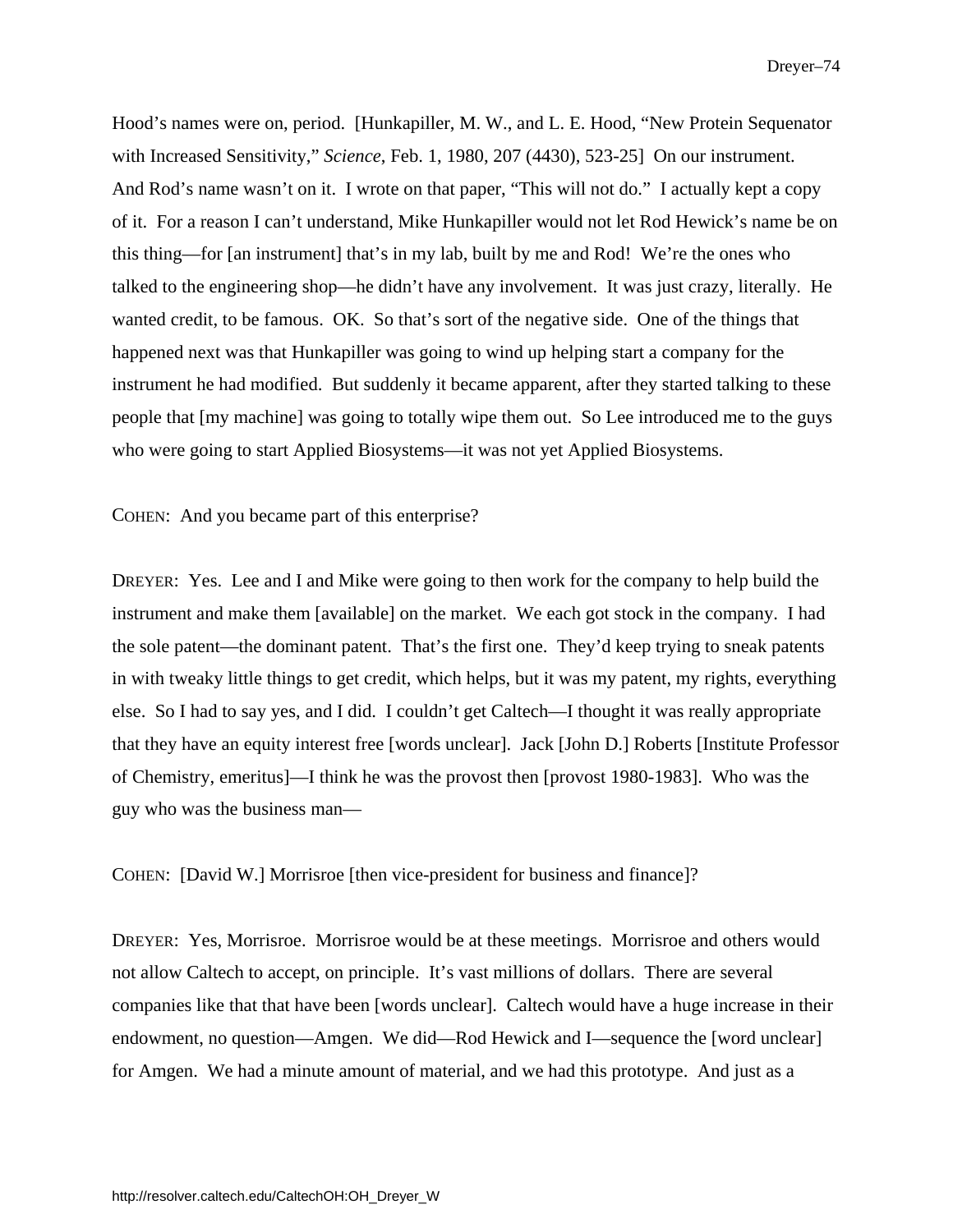favor, [we] sequenced that for them. That started Amgen. They, too, were willing to give Caltech stock.

COHEN: But at that time Caltech wasn't accepting it?

DREYER: They refused. It wasn't just because I had gotten them [sense unclear]. It was partly that. They knew that's what got them started. Once you had the sequence of these things, at that time you could then clone the gene, patent the gene. And they'd make billions, literally. Amgen's a very good [company]. Their stock would be worth [word unclear]. Whatever they gave Caltech for this.

COHEN: Were you involved with this, then?

DREYER: No. I didn't need to [be].

COHEN: OK. Well, should we stop now and pick up with these companies next time? [Tape turned off]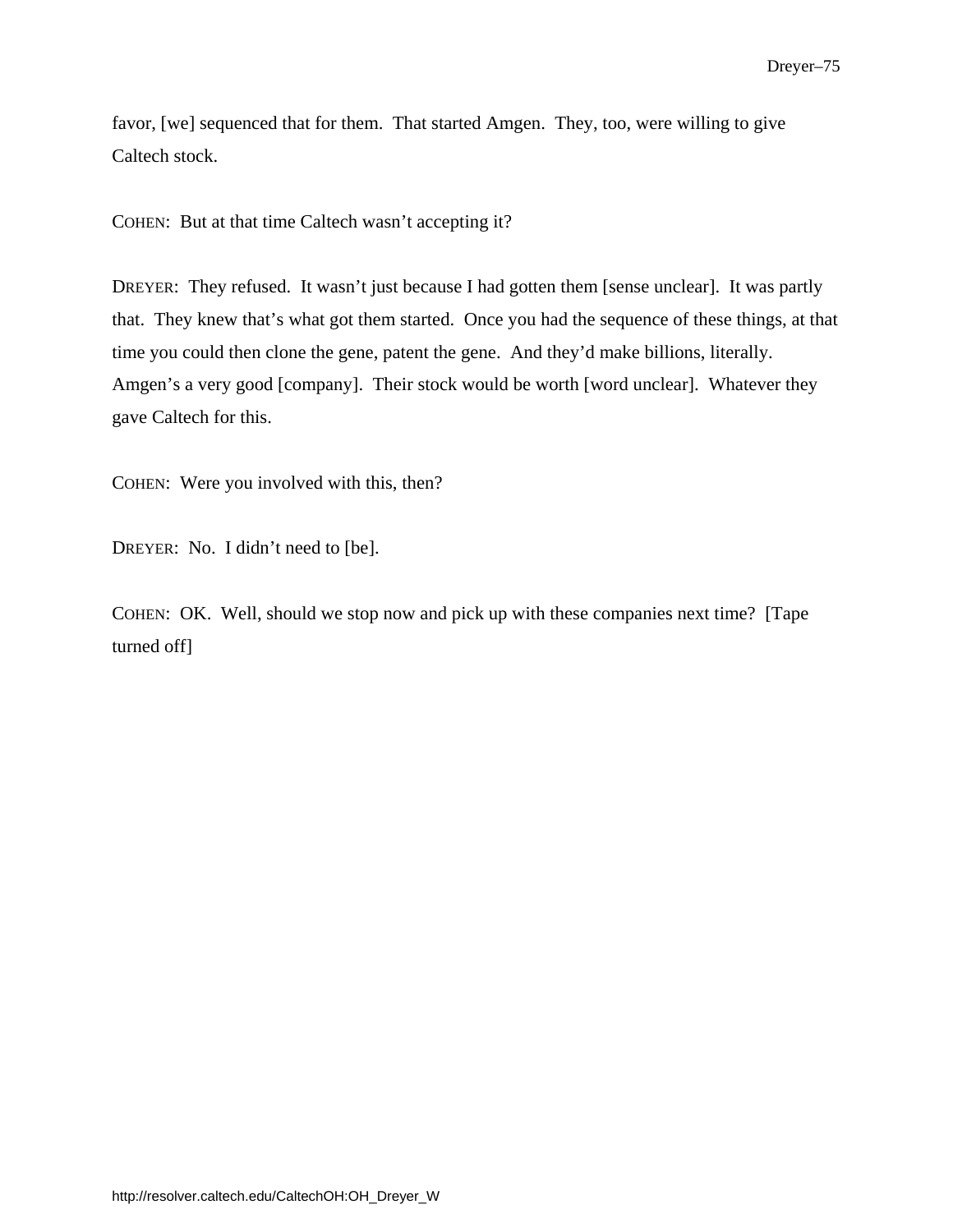# **WILLIAM DREYER SESSION 4 February 26, 1999**

## **Begin Tape 4, Side 1**

DREYER: Well, throughout this talking, rambling, we've been doing, you've asked me to explain the instrument program, developing tools. And I've told you that that wasn't really what I was after. I was after the answers to the questions that, I guess, started when I was in third grade—I think it was third grade—when I was fascinated by the sculpting of the bones of the birds, my wishbone collection. I also told you that that fascination continued in various ways, including at Reed College, on the question of how these cells migrate and [make up] hearts and bones and whatnot. They're called neural crest cells, by the way. They basically come pouring out of the center of the embryo when it's very small, and they're programmed to build all kinds of things, including teeth and bones and hearts and parts of the neural system—lots of stuff. And nobody knew about those things or knew how they did what they did. Also I mentioned Roger Sperry, and that he was here right near me in the same [building]. [His office] was just above [mine] when I came here in 1963. I was really fascinated by Roger and his students. He published a paper in [1961]. [Probably: "Cerebral Organization and Behavior," *Science* 133:1749-1757 (1961)] Basically he laid out the view that I also had—I also saw what he saw. And that was the whole story about how precise the molecules must be—how [precise] neurons [must be] in order to produce brains and vision and things of that sort. He didn't know anything about genetics or molecules or whatever, but I did. And I still agreed with him totally. No one else did to speak of—I mean, very few.

 And I also said that I had put his work into my '67 paper at Cold Spring Harbor. That was a piece of work that could have been included in a Nobel Prize. But I wouldn't give myself a Nobel Prize for that—these crazy ideas that were the same as Roger's were in this paper.

COHEN: To this day, has it been accepted?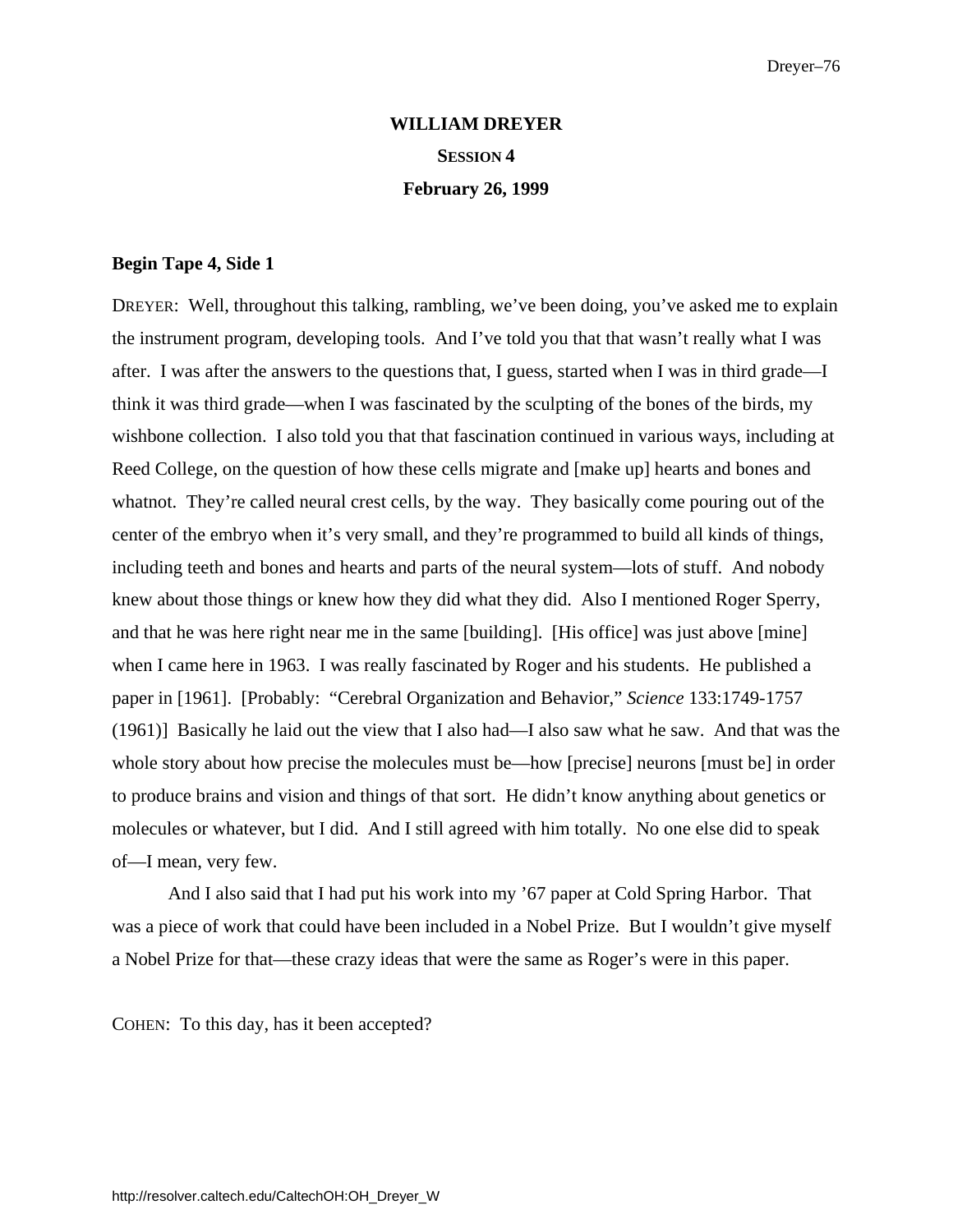DREYER: I think it will be accepted, as the details [come out] of having very specific molecules on neurons to tell them precisely where to go. That has not been accepted.

COHEN: Do you mean the fact that there are messenger molecules on a neuron to give it directions?

DREYER: That there are address molecules that give broad help. It's part of a thing I haven't told you much about. I had a whole project on finding those. I did find a lot, and so have a lot of others. But the fine details of how you really home in on the way Roger and I think/thought/believed was true have never been discovered.

COHEN: Now, this had nothing to do with—you know, toward the end of his life, Sperry became very involved with religious ideas of one kind and another.

DREYER: I never understood that. He clearly was going downhill in various ways. What happened is that he gave the problem to me and other biochemists and so forth. He says that in his [1961] article. He also told me in person. He said, "Look, this is not my kind of thing." He essentially turned it over to me, like in *Doctor Zhivago.* If you saw that movie, the old lech—the old guy who seduces Lara—when he's through with Lara, he gives her to Zhivago. Sperry, when he was through with this, gave me the problem. [Laughter] In that [1961] article, he says, in effect, "I'm going to turn that over to you guys." But also, he, in that article, refers back to prior people, all the way back to the last century, who said the same kinds of things. And I also saw what they saw. Charles Darwin knew the same thing. He wrote a whole book on the expression of emotions in man. And I think you can understand these things better than the people who couldn't understand Sperry or me. What Darwin saw was that dogs and primates and humans have very similar expressions to express when they're hostile—snarls. Dogs even smile—or my dog does. There are a lot of nonverbal expressions that are read by us, because they're the same. They're basically very close. And that meant to him that all the pathways for [expressing] emotion are wired in the brain, and the wires coming out of the brain go through the face and cause the smiles and expressions—all hardwired, in a sense.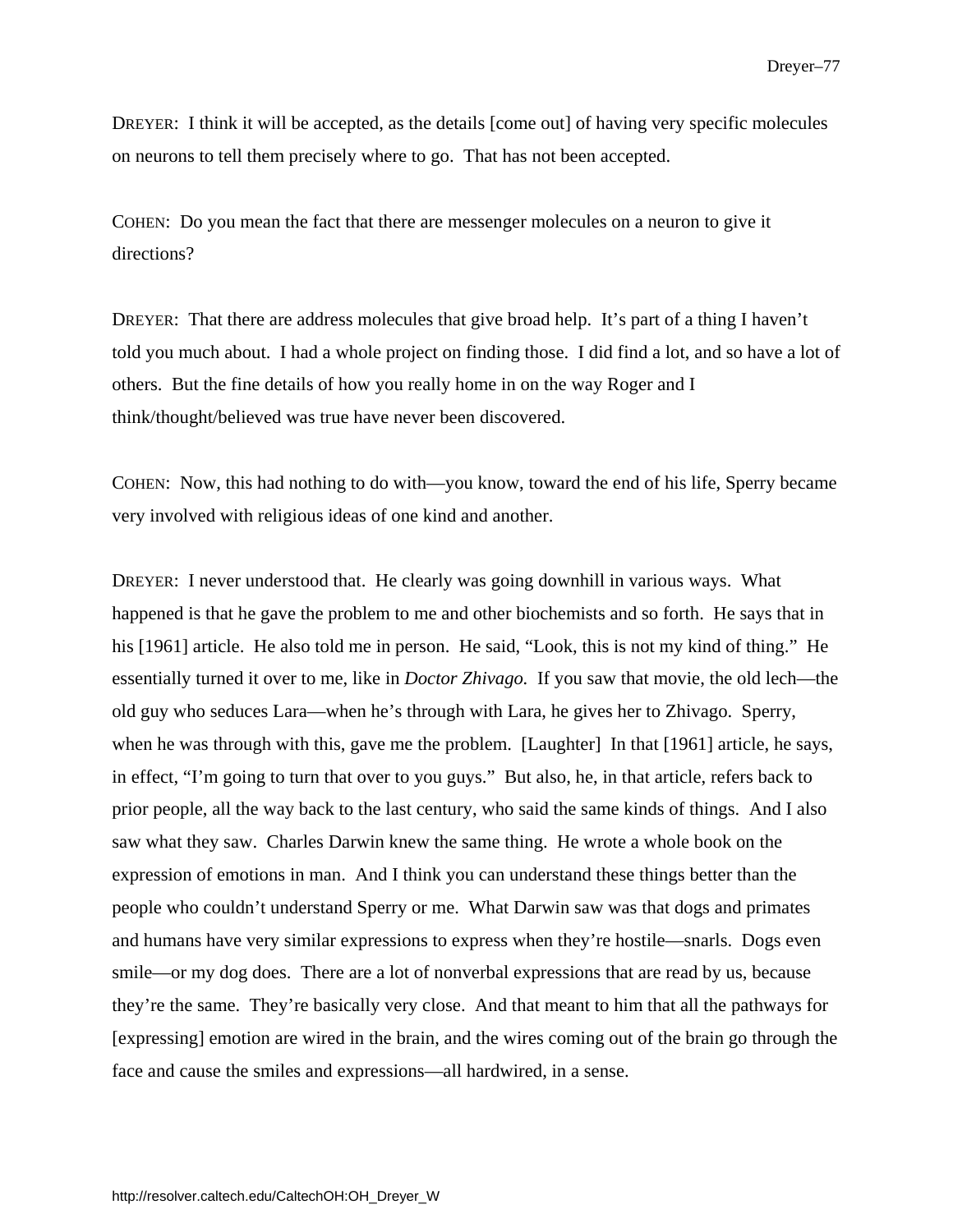COHEN: Not environment in any way?

DREYER: Well, no. Never say, "Not environment," because environment's powerful, and it changes, especially with our huge cerebral cortex. We can modify and take out the damnedest things that aren't really what our genes are telling us to do. But Darwin, over a hundred years ago, sent people around all over the world, asking them to check on the expressions of emotions. And that book is wonderful. Do they smile—these Stone Age tribes and whatnot? Do they indicate the same thing we do with a smile? Do they frown? Can you read their expressions in the same way? [He] thought that if it's environment that makes these expressions, there would be differences somewhere, because theirs is a hugely different environment. There weren't. Darwin knew, just by looking at and observing creatures. And dogs, by the way—domesticated animals—were one of the things he was fascinated by, as am I. When I look at my sheepdog and what he was born to do, he's profoundly different from a retriever, and so forth. The genes program this propensity. I could probably train my dog to be a killer dog, or a retriever, but it would be hard. And that's what Darwin knew and Roger Sperry knew. And that's what I knew, just by looking at what's around us.

I was invited— One of the people I told you about at NIH—who was one of these super-bright, neat people—was an MD named John Haas, and he became a very good friend. John became the chief of medicine at Harvard, Mass General Hospital. I'm trying to place the date—it probably was the late seventies or around that time. A friend of his named Fishman [name unverified] was trying to set up a meeting [at Harvard] about developmental neurobiology, and he and John were talking. And John said, "Well, try and get Bill Dreyer there, because he'll sure stir things up, because his views are"—as based on this Cold Spring Harbor paper—"really different, and we should talk about them. It might help. If anyone can solve the problem, Bill can." That's what Fishman told me. It's probably typical of John Haas to say that. So I accepted. I was intrigued. And I tried to give them what he asked for. I prepared a talk [in] which I did in fact show slides of Darwin's work, and Sperry's—the figure of Sperry's that I included in my Cold Spring Harbor paper, the one that's in his 1961 paper. And I knew they wouldn't accept Sperry's work, or Darwin's or mine, but I gave a talk. The general idea of one of the things Darwin shows in that book is that—I think I probably used two slides showing this old guy, with his funny smile and snarl and frown and stuff, and then what Darwin actually used.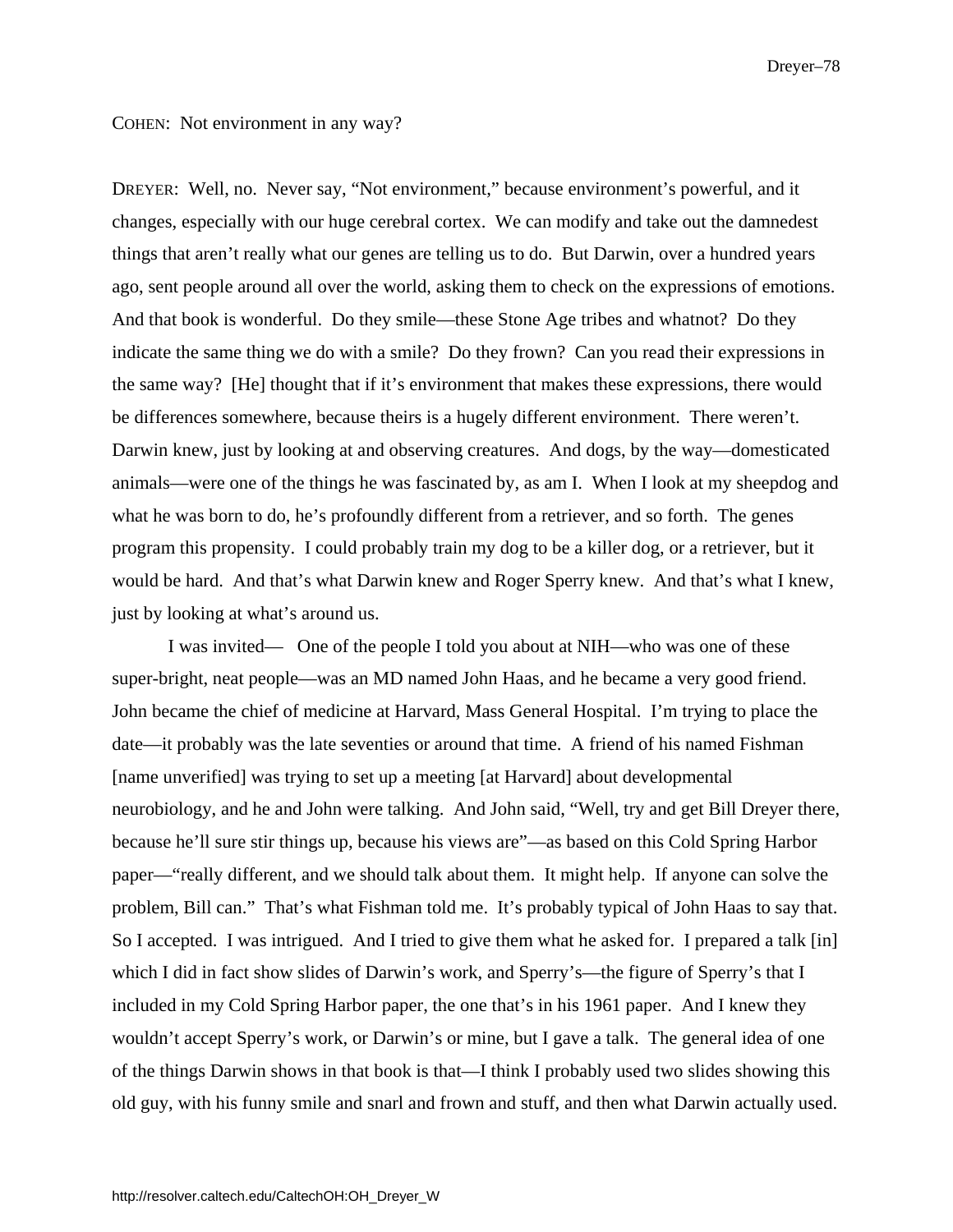I guess he was the first to use photographs in a book of science; I was surprised to read that. He showed a picture [of a man] with electrodes, [which were] causing this guy to have a very readable expression, but it was just by signals to the neurons that wired the muscles to the face. And joking, I said, "See, it's all hardwired." And I got a big laugh out of the audience, because hardwiring was a big no-no to them. But they knew I was talking about this business of [word unclear], as was Sperry, as was—in a sense—Darwin. An older, very famous scientist, Ramon y Cajal, was another one. He was, back in the late 1800s, studying neurons. Sperry refers to his writings. Only a few people in history have studied the brain and its parts. Again, this is the Tom West [visual thinking]. He hasn't studied biologists yet, but I'm willing to bet that they are the extreme high-image types, dyslexics. Darwin absolutely was. I have done a little Tom Westtype study of Darwin. He couldn't spell worth a darn. It's documented. They couldn't figure out how Darwin could be so bright, when he had such terrible spelling. He was a disaster in school—all the symptoms that Tom writes about. I don't know about Sperry. But I've learned that when I can see the same things as someone else that easily, they almost certainly have a funny brain.

So these people [at Harvard] couldn't see that at all. Nevertheless, that was what I was after. And that explains to you what the real issue, the real challenge, for the past hundred years has been. It's to figure out how the genes do this [hardwire the brain]. And as of yesterday, we have the data that say that the theory I published in August is right. [William J. Dreyer, "The Area Code Hypothesis Revisited: Olfactory Receptors and Other Related Transmembrane Receptors May Function as the Last Digits in a Cell Surface Code for Assembling Embryos," *Proc. Nat. Acad. Sci.*, 96:16, 9072-9077, Aug. 4, 1998] And that's exciting. In order to get the data for the theory, I had to use all the things I told you about—all the tools that I was working to develop so that you could do this. And one important aspect of that was the starting of Applied Biosystems to actually produce these tools and sell them all over the world, by the tens of thousands or something, so that people could do the Human Genome Project. I haven't told you much about the Hereditary Disease Foundation either.

COHEN: No. We'll get to that, because I'm interested in that.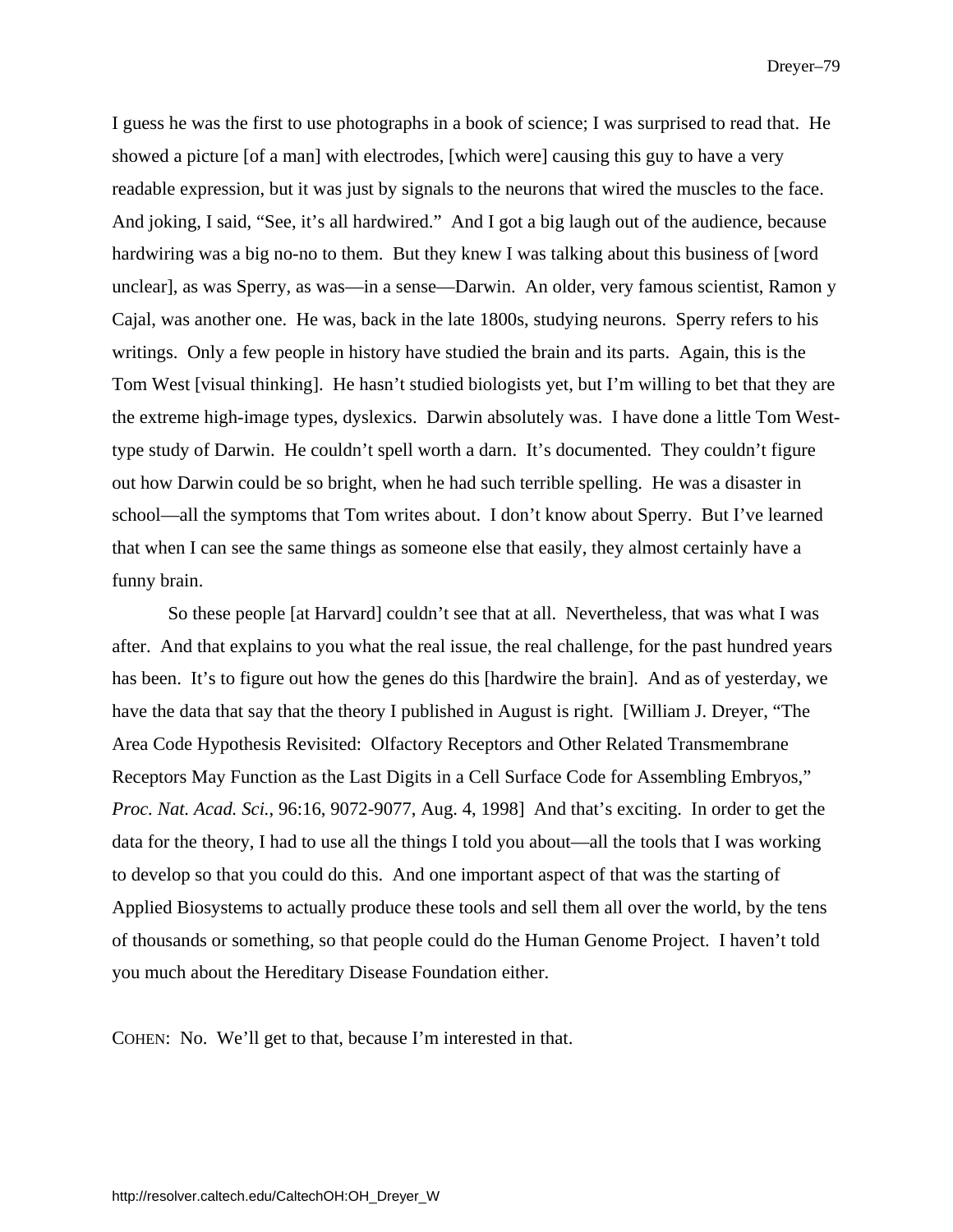DREYER: Milton Wexler knew an awful lot of the Hollywood types and helped make a film for propaganda to help get the human genome initiative going. He and his daughter lobbied in Washington. He is a major character in the whole business. And a lot of this stuff has happened because of this guy, whose birthday party was just a couple of months ago.

COHEN: Was his party down in MOCA [Museum of Contemporary Art]?

DREYER: Yes, it was. How did you know? Did I tell you?

COHEN: No. A friend of mine was there.

DREYER: That was a fun party, mostly because I had known him. I helped start the [Hereditary Disease] Foundation. He embarrassed me by saying how important I was. Milton and others knew that I could invent these instruments and had that nature. I contributed to that, along with Lee. And he asked if I wanted to play a role in the genome thing. And I said, "No. Let Lee do that. That's his kind of thing." Because you had to be an executive and want to get involved with committees and be a librarian, putting stuff into databases. None of that was my bag. I didn't want the glory of that, for that thing. But I said, "When the database and the library are open for business, I'm going to drop this other wet chemistry and take up genomics and use the library." And I did that, about a year and a half ago. Something like a year and a half ago, it was good enough to get started. And I actually offered to close down my wet chemistry labs in Church, on the condition that I move over to the Beckman Institute. And that was agreed to by our division chairman. When the time came to move, by the way, I had to create a giant roar and behave like a lion and refuse to do anything until I got an office in Beckman Institute. He reneged on his promise, but I got it.

COHEN: But that's up to Harry Gray [Arnold O. Beckman Professor of Chemistry; director, Beckman Institute], isn't it?

DREYER: Well, Harry helped me get there. I'm not going to tell you the story of this, but Harry knew that I was responsible for starting the Biology Imaging Center—because I also knew that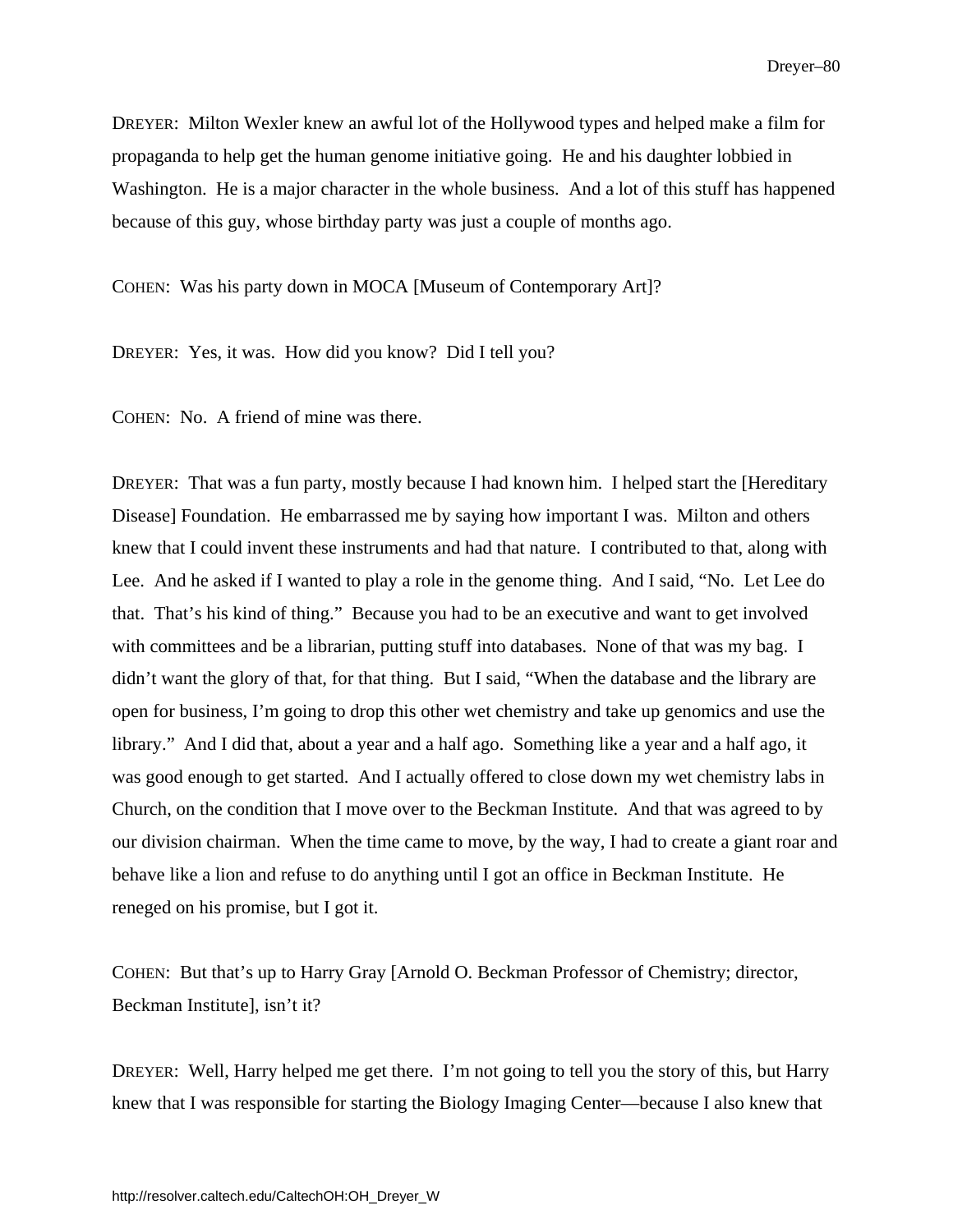was another set of tools that was really important for the institute. And recruiting Scott Fraser [Anna L. Rosen Professor of Biology; principal investigator, Biological Imaging Center]; I started recruiting him twenty years ago and I got him over here to start the Imaging Center.

So, in order to pull together the data that led to the theory, the general idea of it is that there were published papers, very reasonable, that showed that the neurons that come from your nose for smelling things do have very specific molecules, like I had published and believed, and Sperry and Cajal and these few people—

COHEN: And these molecules are different from any other molecules?

DREYER: Well, no, they're not. That's what I'll get to. They're ubiquitous. They're all over the place. They were thought to be just for smelling, but they not only did the smelling in the nose—the other end of them that had to wire up to the brain had a far more difficult job. They had to target those particular ones that had smell receptor number 666, say, to one out of a thousand spots on the front of the brain, the olfactory bulb. Now, that's what Sperry wanted. That's what I wanted. But people believed that these were just for smelling. They still do. But I thought, "Wow, that's what I'm after." So I started trying to come up with theories. What on earth could the target be for these things? They look like what I've been after. But if they go up and recognize something in the brain, what can it be? And I know an awful lot about cell surfaces—these address things that are more general. So I had the background to be able to say, "I don't think there's anything [word unclear], yet they do it." They home in on a target with very high precision—a GPS [global-positioning satellite], or something. So if I made the assumption that the target is in fact cells they like to interact with, it's called homophilic interaction. Then things started to come together. As I told you, Dick Feynman and the other theoretical physicists can't really write the equations down for something; they make the best darned guess they can and see if it starts explaining things. And that's what happened with this. So it looked as though in fact you could explain how these axons come together. They are called vesicles. There's more to it than that. They like their neighbors almost as much as themselves; that's called heterophilic interactions.

COHEN: They like everything around them?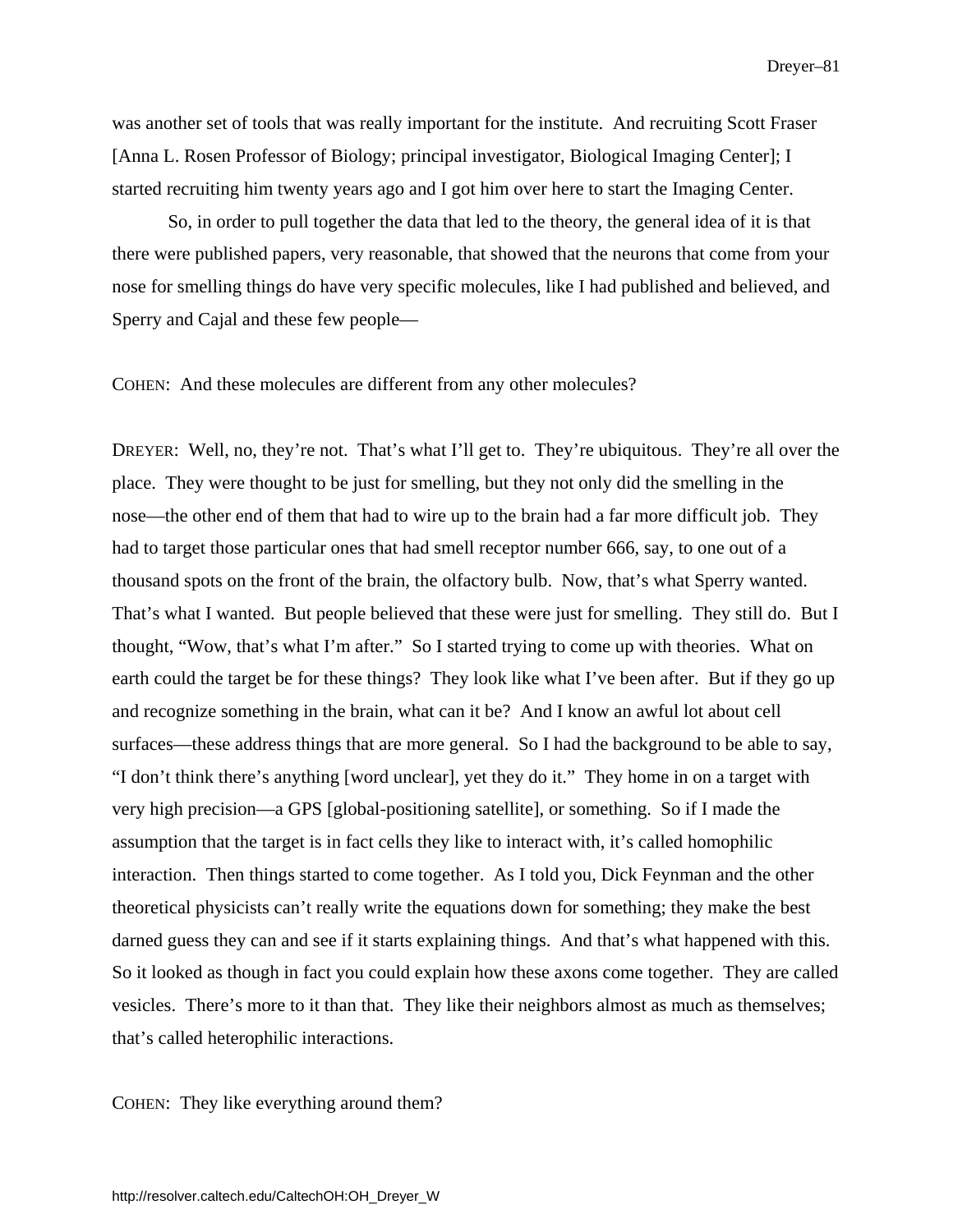DREYER: Well, they can find their exact target partly because they like the neighbor and then they move over to the really exact one, but a gradient receptor [word unclear] switch. It answers questions Sperry was asking, but in a much different way than what the dogma is now. People talk about gradients of very nonspecific things doing this one-in-a-thousand or one-in-a-million targeting. Even though I helped find those molecules, I didn't buy it. The stuff going on in Scott Fraser's lab, which is basically where I am now—we'd look at these very nonspecific things. He's great. He'll let both things happen. He's excited about what's going on.

COHEN: So he thinks there's something to this story?

DREYER: Oh, yes. Oh, yes. He's one of a small number of people. And I think all of them are high-visual [thinkers]. It's very interesting. John Allman [Hixon Professor of Psychobiology and professor of biology] has already put it in his neat new book [*Evolving Brains* (New York: Freeman, 1999)]. And Mark [Masakazu] Konishi [Bing Professor of Behavioral Biology] is sort of that way. He's the one who, after reading it two or three times—and, I think, letting John read it—had the courage to submit it [reference unclear].

So you have this neat mechanism—that I only briefly described, but I think you'll understand; it's not that hard—as to how these things crawl out and find one out of a thousand targets. There are other cells that come to form that part of the brain, which also follow each other. They sort of tailgate—like an elephant hanging on the tail of the one in front—as if they know whom to follow. So I assume they have the same molecules there to take them to the target. And they come from a place that's just one small part of the ventricular and subventricular zone that earlier in development makes all the rest of the brain. It's more or less way back in the brain, toward the center. Actually, we keep making [these cells] throughout life, because your nose is exposed to all kinds of nasty things, so you basically need to make new neurons. And they travel out. And earlier in time, cells are generated to make other parts [of the body]. Well, are you going to have an entirely different mechanism to do it for those other parts, when you have this most elegant way to do the part I've told you about? No way. So I just began making the assumption that the other parts of the body might use the very same molecules and codes to tell the cell how to sculpt the heart or whatever. I had already started learning to do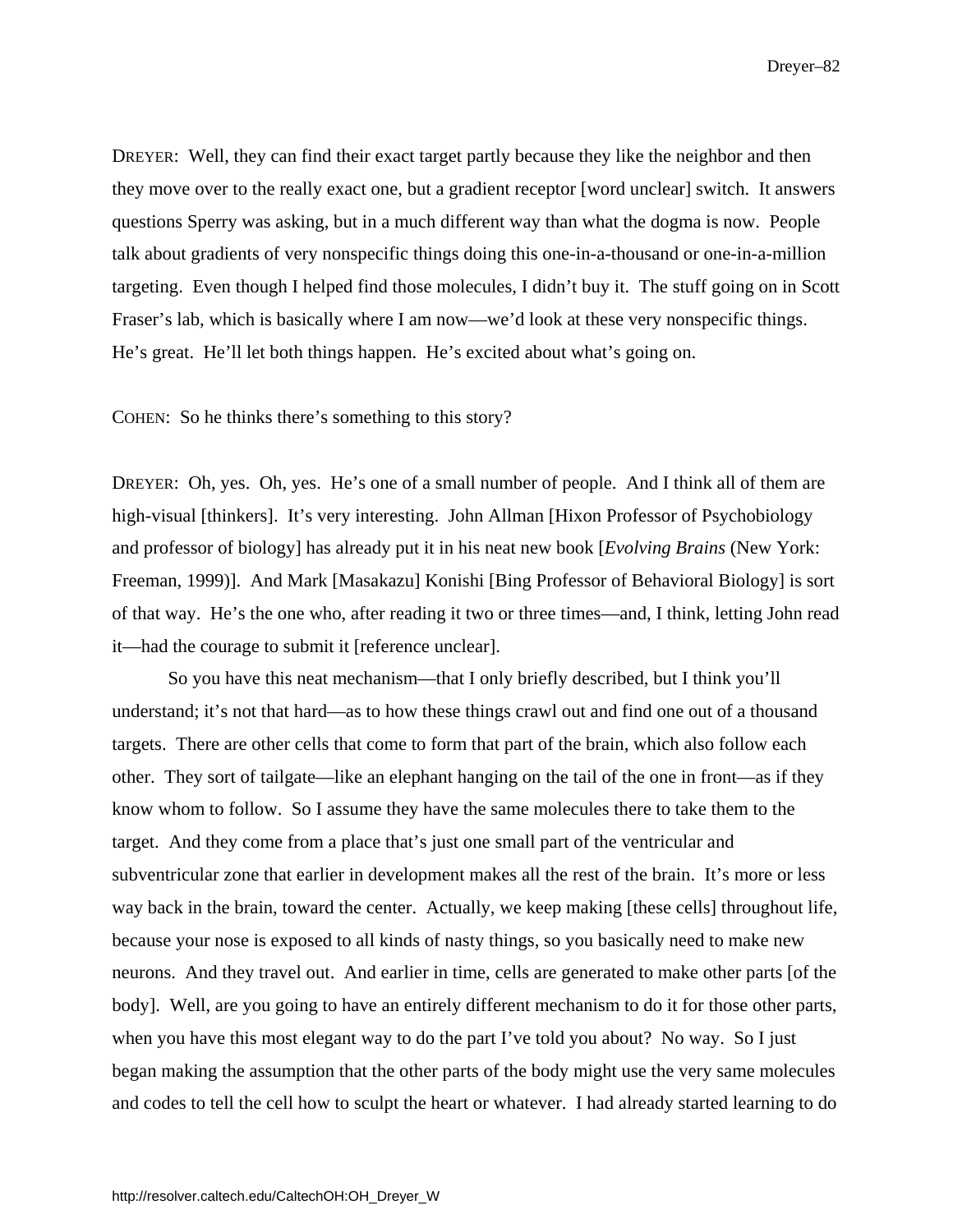the genome [sequence searches on] the computer and all that, to read the genome data that went into what's called the dbEST—database of expressed sequence tags. This is a way to find out what different organs of the body actually make. They make the RNA and the connective proteins. They take this RNA from, say, the prostate or from breast or heart, or the embryo or all kinds of places. There's a big program—there are millions of them by now; then, there weren't that many here—to tell what these different organs are making. So the first thing I did was I thought, well, there's no way a prostate has anything to do with the nose. So I went into that.

COHEN: This was a huge database—

DREYER: Yes. It was coming from our machines. That's what's cool. They buy the machines from Applied Biosystems—they're robots basically, or semiautomatic; they could be much better. But nevertheless, they buy these instruments and set them up, [let's] say a hundred of them, and they create, almost by semi-robotics, these so-called libraries made from all the different RNA—

COHEN: So you mean all over the world people interested in this set up one of these labs with your machines?

DREYER: Yes. To my knowledge they are mostly using Applied Biosystems machines that came out of that thing you've been asking me about. So I get to use the data they're dumping in the database as fast as they get it.

COHEN: Now, does anybody have access to this database?

DREYER: Yes, all over the world—everyone. There are some private ones you can't get into. There's one company that has at least one or two million more of these dbESTs.

COHEN: So has there been some understanding about what part of the genome you work at, because they don't want duplication?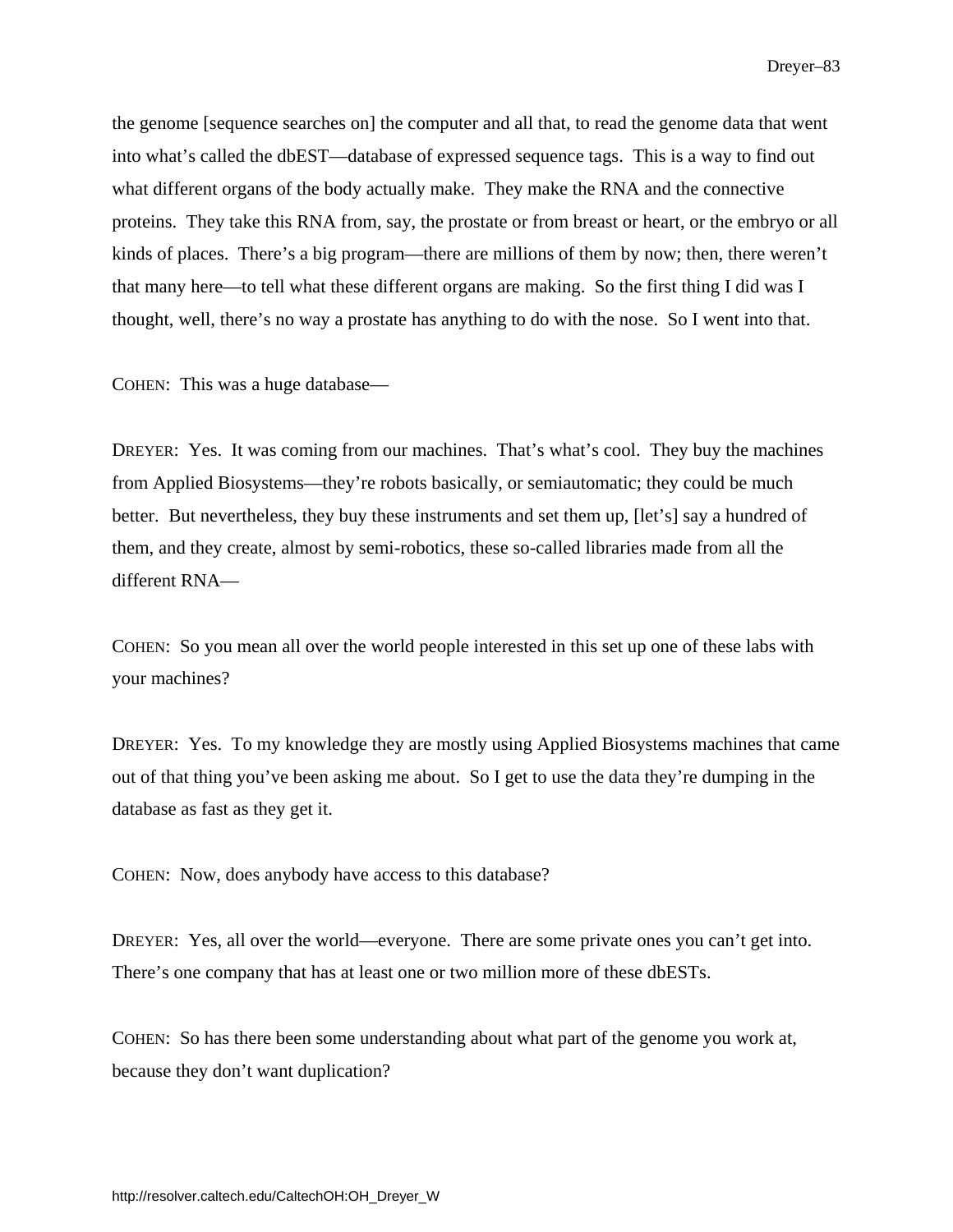DREYER: Yes, they've worked on that, but I'm sure they've duplicated. Sydney Brenner, another old friend of mine, started this project with the *C. elegans* worm as a model organism, because it only has 800 or 900 total cells and 600 or so neurons. I don't remember the exact numbers. And that one's just begun. This is all coming together. You are recording live action, not history. As of December 1998, the complete sequence of the worm came out, and I've been using it. It's amazing stuff that's beyond what I've got together now.

The point, though, is that as a consequence of those instruments, you have this marvelous database, including the whole sequence of the worm. You can go in and ask questions about this theory. And the worm sequence is part of it, in a sense. I knew it before the complete [genome] was done, because it has only sixteen neurons for a sense like smelling, with a thousand of these receptors. So I also went in and found the prostate for these things, the heart, the liver, everything. They're all over the place.

COHEN: The specific molecules?

DREYER: And there are seven or so papers, maybe more by now, that happened sort of after this was published. But it's ongoing. It's all coming together right now. They've proved with other approaches that you really do express these things in the heart [word unclear] testes and just a few of those. But the database says they're all over, everywhere. What [my August 1998] paper basically does is pull all that together and say, "These are the key molecules of the address code that I was looking for in a prior paper." All those prior papers by myself and Lee. These add the final digits, like getting the last four digits of a telephone number, [which are] used again and again. But if you had beacons on every house or building that had, say, 4-5-6-7, you'd see them as specks around LA and Pasadena. They wouldn't be in the same place, because they'd have different prefixes and different area codes and different whatever.

COHEN: But the last numbers are the same.

DREYER: Yes. If you looked for 4-5-6-7, you'd see specks. If you looked for the olfactory receptors—we call them serpentine receptors instead, because they're not there for olfaction the worm has a thousand of them. These receptors are doing another job for the worm. The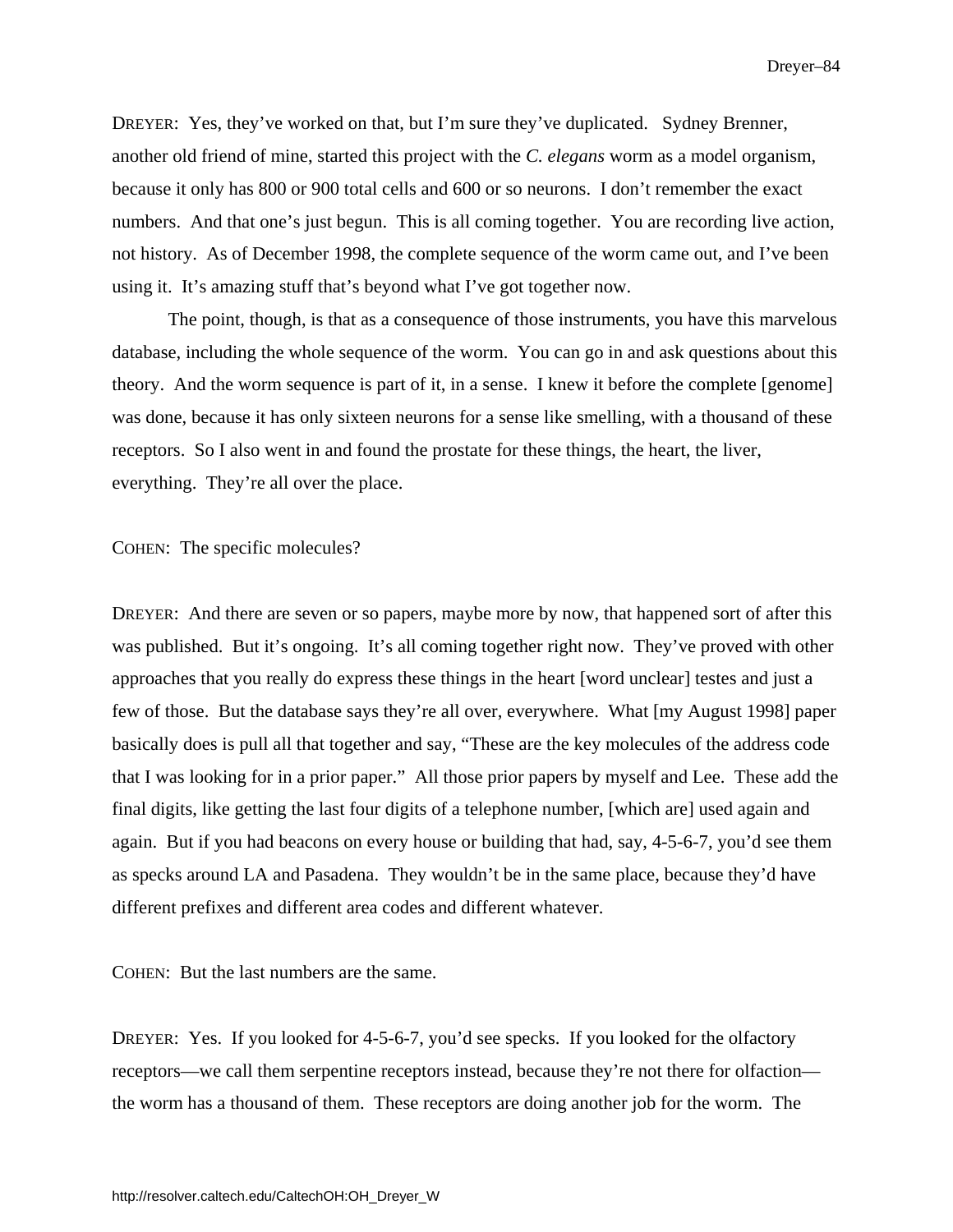prediction is that they'd be expressed in a whole lot of places and not as continuous blocks but as specks. And yesterday, using Imaging Center instruments that are also just coming together—as I say, it's just an explosion of all these things happening—we got the data that say, "Yes, we can really confirm that these specks are as you form teeth," a particular thing I focused on for a friend. And you can imagine [that] you need some very complicated abilities—many different kinds of teeth. It's even more complicated than my wishbones when I was a child. And that's exciting. And technically how we did this doesn't matter, but we used the Imaging Center. That lab, by the way, has a high concentration of people who, not surprisingly, are high-visual processors.

I don't think I told you, but because I met the chairman of neurology at that Wexler party, I was invited to UCLA by him. I said that I didn't want to give a seminar but that I'd like to meet with some of the key people who study brain imaging, to explain to them how it's now possible to think about the high precision with which genes shape our brains—sort of phrenology, almost—so that people are different in different ways. They have the ability to study it, but there, too, some of the people in that field want brains to be all identical and force it all into one kind of model, like those lobes over there—trying to make them all look the same. And what I discussed with them is [that] they shouldn't look the same.

COHEN: So are you saying that these people who say, "OK, hearing comes from this section" that's not true anymore?

DREYER: Oh, no, no. That's absolutely true. It's all mapped. What some people are trying to do is say, "We all have the same maps," as if it were like a globe of geography. In fact, I'm convinced, and some of *them* are, that genes create very different [geographies]. For example, this high-visual type—if you do the kind of imaging that can be done, and compare high-visual twins so that you can show you have a control, they should look the same. I dragged out some papers on that—on twins—and we discussed some things I'd seen on dyslexia. And take people who are the other extreme, like the Murray Gell-Mann types or people who are superb auditors and use spreadsheets—en masse, their brains are going to look very different, as Africa, say, visually versus South America or something. One can be enlarged in one and much smaller in the other, with more real estate devoted to Africa than South America, and things like that. At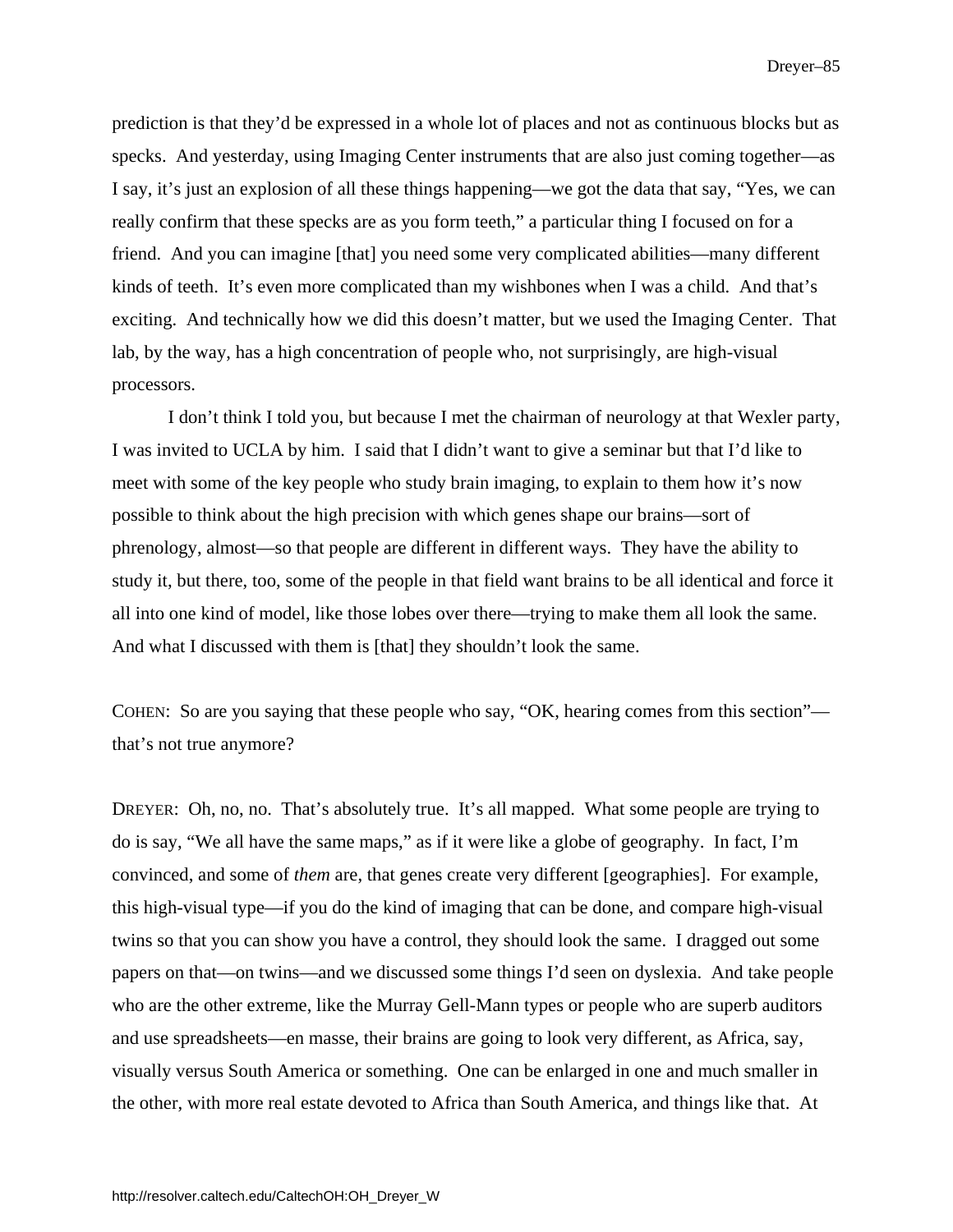least one of these [UCLA] people is already on the case, and he's got the ability, and he does the software, too. So it's already started to get exciting on the front there. We're going somewhere with it, including knowing where the genes are [on the chromosomes]. There's one more thing that's exciting that just happened, again in December. It just got published. [Probably: Trask, B. J., et al., "Large Multi-chromosomal Duplications Encompass Many Members of the Olfactory Receptor Gene Family in the Human Genome," *Hum. Mol. Genet*., 7: 13, 2007-20, Dec. 1998] Barbara Trask, a woman up in Seattle, has found that there are many more of these receptors in humans than what the textbooks say. There are supposed to be a thousand, but she's finding thousands of these things. And people are very different in these clumps of receptors where and how big they are. That's perfect for trying to relate the genetics of how you build a brain—or how you don't, when you have problems, like autism. There is one deletion in autism that would be an example of what you'd like to look at. Does that deletion actually delete some of the very receptors? The techniques are easy. So what this opens up is a whole story of how you study human brains and differences in people. This would be a case where you don't have thousands of people saying the same thing—that's when I leave, when you start having—

COHEN: When too many people are working on something.

DREYER: When I already know the answers. But, see, I'm already moving on to this next area, which Tom West is so interested in—some of his theories of these things. He's working with the head of the National Library of Medicine to set up a meeting to discuss imaging, inheritance, all this stuff. John Allman would like to go, and one of the people from UCLA, and people from NIH. And I'll do that. I'm moving on to that. So that's history as it happens, or whatever you want to call it.

What's nice about Scott [Fraser] is that, like me, he actually gets in and understands instruments. When there's a problem with something, they call on him to get in there [and fix it]. He was doing that yesterday with a brand-new thing which I need next week [laughter] called a two-photon confocal microscope.

COHEN: And what would that machine do?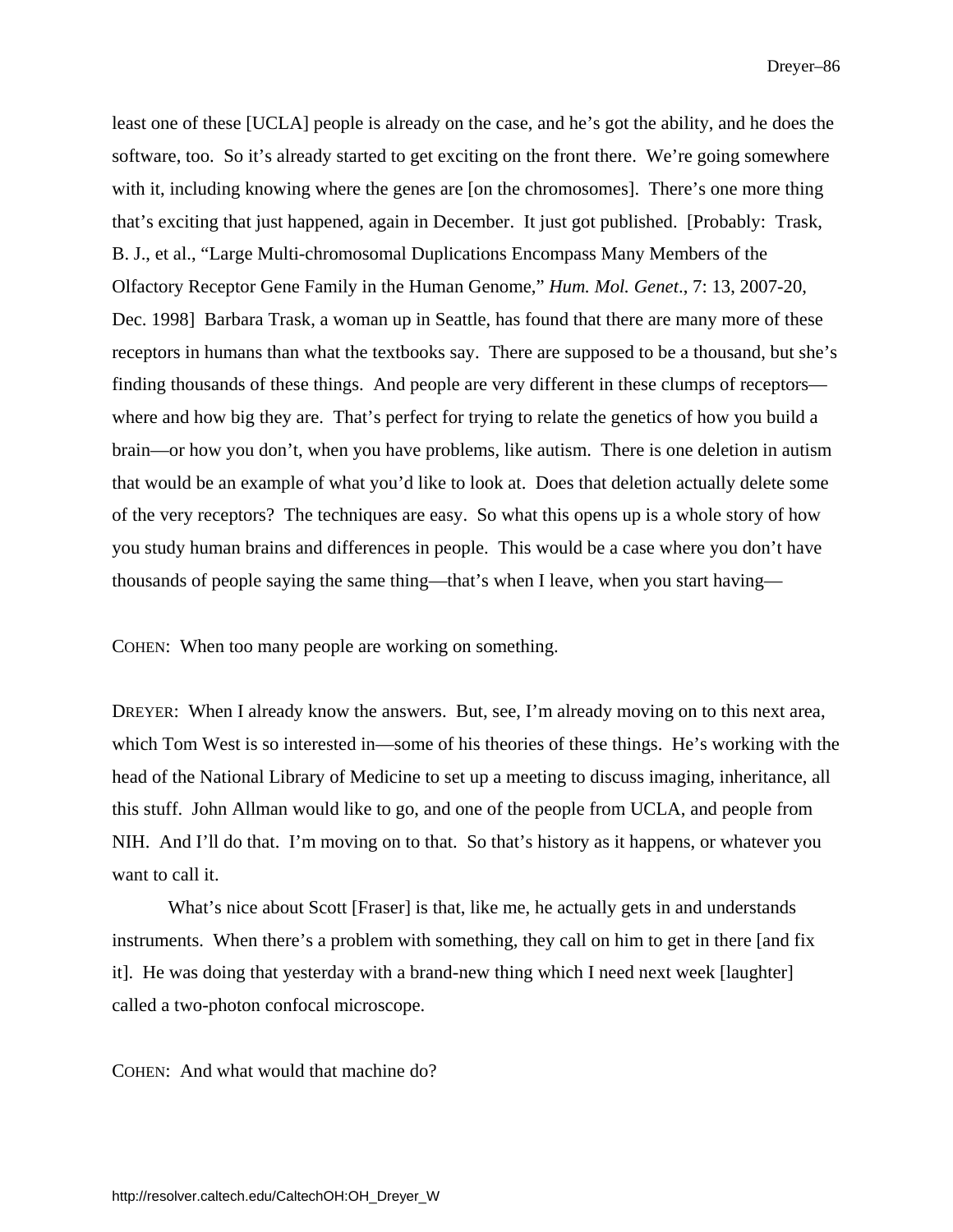DREYER: It will allow us to go in and look at these fluorescent cells. I'd look at them and see where they are and watch them crawl as they form a structure.

COHEN: You work on a live animal, then?

DREYER: You can. That's why I say it's remarkable. Dave Crotty, who's a postdoc in Scott Fraser's lab, is just getting a system ready to be able to look at mouse embryos outside of Mom in a culture. This is before you'd worry about whether they're live or dead or whatever, but the tissues are alive and continuing to grow in culture. And the neural crest cells continue to crawl out of the culture. People like to study neural crest cells—these ones I'm talking about—in chick embryos and whatnot. I worked with the chick in my study. It's not too bad because you just crack an egg open. Or you watch it. You don't need to worry about Mom and the uterus and all that stuff. So you can watch these tissues themselves migrate with time-lapse photography and these fancy tools that are in the Imaging Center now, thanks to Scott Fraser. And Dave, who had no idea that we might come together on this project, is now in a position to—maybe next week—if they're present at the early stage of the embryo that it works in. But it will only be one out of 1,000 or 2,000 cells that lights up bright green. And [it will be] in the midst of the rest that he can watch with normal light-wave microscopy, and he'll be able to watch it crawl with the rest of them but know that this is the one for this particular receptor, and get a movie out of it. This is mind-boggling science. [Tape turned off]

#### **Begin Tape 4, Side 2**

DREYER: I'm going to continue with just a little bit more about how exciting it is to have these things coming together now. One more thing is that David Baltimore—again, these are all sort of coincidences—has come here [1997] as our president. Well, David Baltimore and I have known each other for a very long time. He's followed some of my wildest writings and been very interested. And he and I had a discussion of [my August] paper. He was the most interesting person I've had to talk with anywhere, and he happens to be here!

COHEN: You would say [that] he gets it?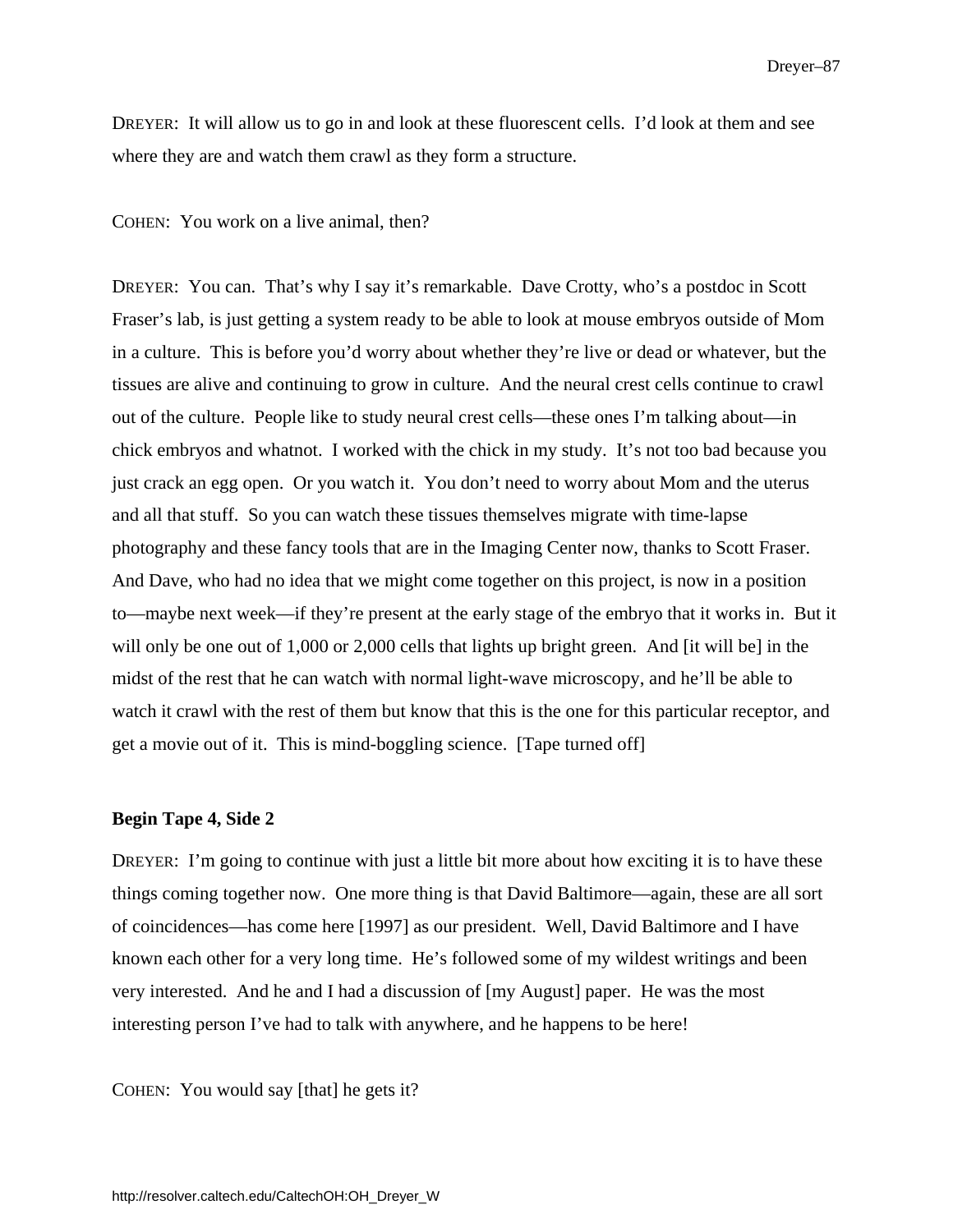DREYER: Oh, absolutely. [He] more than gets it. We ranged into why protease inhibitors of AIDS are causing strange things to happen. And he understands. And I understand. And it's just fun. The August 4 *PNAS* paper has a big color picture in it that is modified from a paper of people back at Rockefeller—Carlos Lois. Carlos did his PhD work reducing the data that I used as a key part of this theory. Well, Carlos, it turns out, has come out here with David Baltimore and is working in Baltimore's lab. And Carlos helped me perfuse these mice in a way that preserved them much better than I knew how to before. I used Carlos's embalming method to create the tissue that I used yesterday to get these exciting cells. That's astonishing. Another one who did work in Germany, Rainer Friedrich, is here also. He did some very critical work.

COHEN: Now, he also is in David Baltimore's lab?

DREYER: No, no. He's in Gilles's lab [Gilles Laurent, professor of biology and computation and neural systems]. He did work imaging the olfactory part of the brain of the zebrafish to produce data that showed that these receptors were closely related and next to each other, so that I could confirm the possibility of this gradient of receptors being organized in that way. I haven't actually worked with him. But one other thing I wanted to mention is that I was here when Eric Davidson [Norman Chandler Professor of Cell Biology] was recruited. He's an old-timer also. But he's never believed a word of my [antibody] theory. He has a sense of humor about it, but he seriously doesn't believe it. So I made a bet with him about the antibody [theory]; the basic idea says that the genes are altered when you make antibodies. And part of this theory which was published August 4 says that genes are altered so that the olfactory—these receptors—which one turns on which cell. So if it's cell 666, it can remember how to make 666 and not 667 or 665 or any one of the other thousands. And David Baltimore is very much into that possibility. Very few other people in the world are.

COHEN: Is he actually conducting work?

DREYER: The postdoc that worked on this nose [?] stuff is in fact working on that and trying to find the genes that switch. What's fun is that Carolina Livi—she's South American—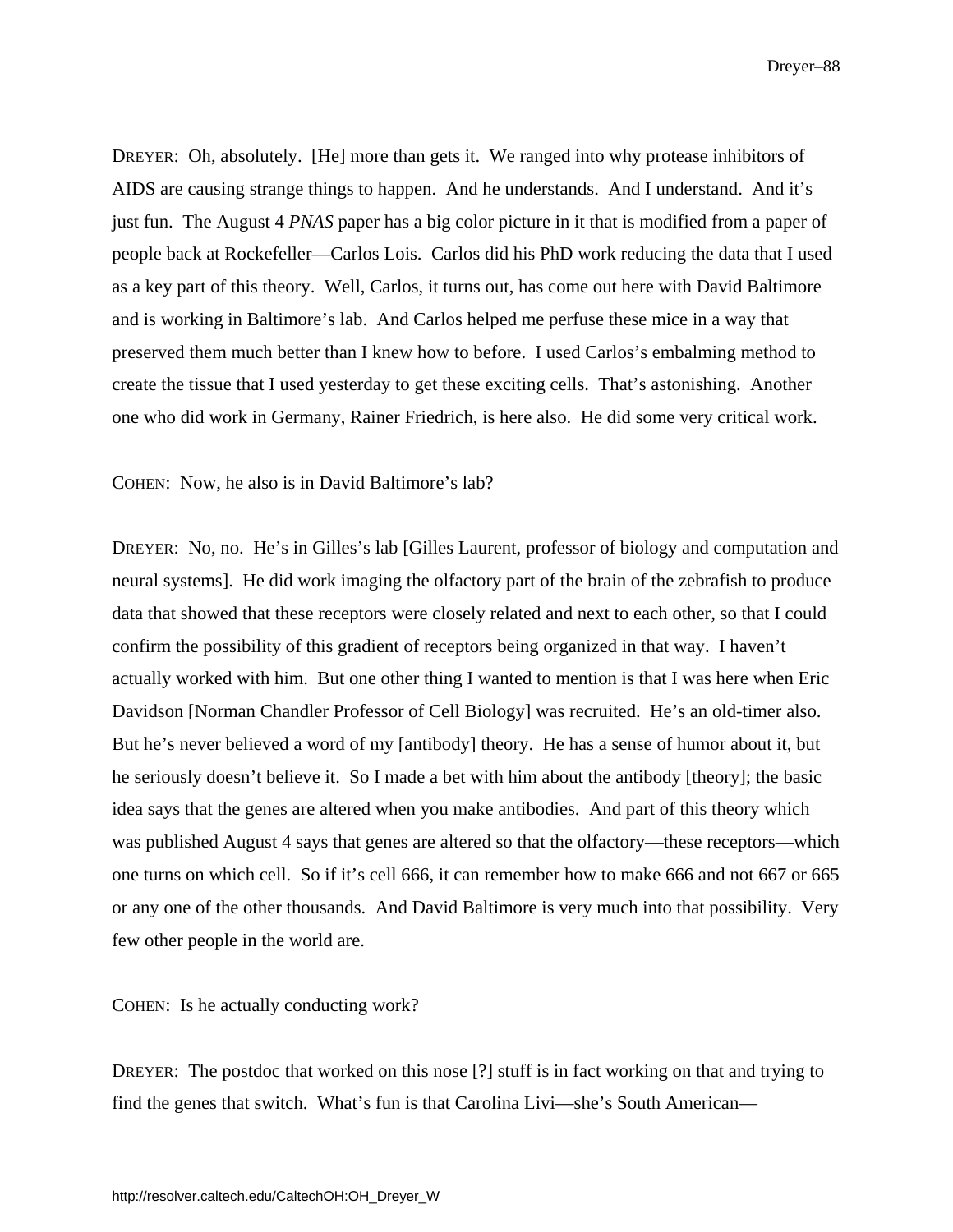#### COHEN: Another postdoc?

DREYER: She's a first-year grad student working with Eric Davidson. But she challenged me when I gave a talk to the first-year grad students. Later I explained to her that there were some papers about this whole thing, and she's become fascinated by it. Eric Davidson made me a bet, which he repressed, way back—twenty-five years ago or something. He likes to drink a very good whiskey, a special brand. The bet was that I said that I'm right on the gene splicing, and he said, "No way." But he forgot that. So finally, just a few weeks ago, I said, "Look, it's high time you paid off on that antibody [bet]." He certainly knows that he was very much against the theory for twelve years or whatever, until he was forced to give in. So he finally gave me a bottle of that fine whiskey with a little note on it. Well, here's the thing I wanted to say: Carolina got interested in this theory of mine, and she's started an experiment, as of yesterday, to screen the sea urchin libraries. They happen to have one of the best ways to do this, with arrays. They have these big flat things that have all the different library things on it. All you do is take the probes and look for these. So she's already started looking. It would just be diabolically fun if she wound up proving the theory. I haven't made a bet with her yet, but I've got to hurry over there before—while she still thinks it's [word unclear] just awful, probably, [word unclear] the second bet on that. So those are little vignettes that are not history yet. They're current events. That's probably about as much as I want to say about the current events.

Now, during the break you said that you wanted to know more about Applied Biosystems. Henry Huang, who was one of the very good graduate students with whom I got along very well, was in my lab at the time I was working to develop the gas-phase sequencer and the mass spec. And I felt, and so did he, that we really needed to automate this god awful DNAsequencing. Sanger and others thought it was superb, but it was time to automate that as well. And I had done a lot of electrophoresis, which is the method they use for that. And I had done a preliminary thing with very small capillaries and fluorescent-labeled compounds. They weren't nucleotides; they were peptides—but on high voltages, with this very small diameter. The separation was astonishing. The capillaries could do what these normal flat plates [couldn't]. Henry was interested in starting the process of automating, so we talked about it. And the idea of doing capillaries in fluorescence or him starting maybe with absorption of light [word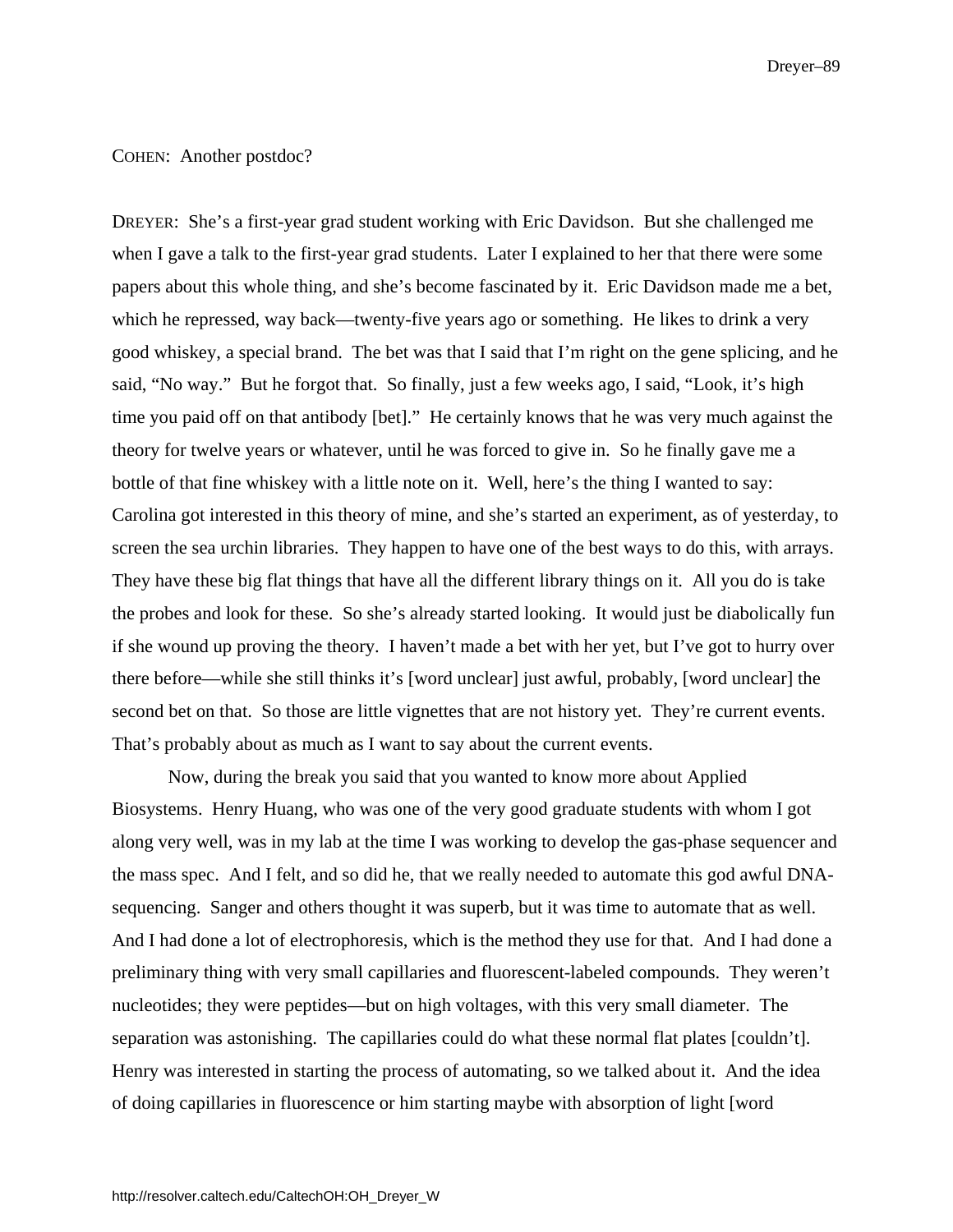unclear]. So he got started on a project like that. And then he got his PhD and moved over to Lee's lab.

### COHEN: As a postdoc?

DREYER: As a postdoc. And he continued to do [word unclear] or whatever. I'm not sure exactly what happened there. And then he wound up with Mike Hunkapiller. And I've already told you that Mike was not one who had this imagination-creativity thing. He was very good at taking things already done elsewhere and tweaking them, improving them, modifying them, where you don't need to see it in your head—a new generation. He went back to the way it was done by hand. [It was] just like I told you: he did that with the mass spec and wasted \$250,000. I was angry about that. I don't get angry too easily. I wanted to see that mass spec delivering—I told you the story. But that was when I was wiped out by cancer. But he also did that with the attempt to do the DNA sequencing. And it works, and it did work at Applied Biosystems. By then he also got stock in Applied Biosystems. He became their research director. He became a part of the company.

COHEN: Where are the offices located?

DREYER: It's up in Foster City, basically in Silicon Valley. And that's what came out as the instrument that people have used for all these years. I went up there. Sam Eletr is the name of the [cofounder of] Applied Biosystems. He was in instrument design at Hewlett Packard [and did] some of their chromatography things, including some automated stuff, and [he] wanted to start a company. The way this works is you find these wealthy people called angels.

#### COHEN: Venture capitalists?

DREYER: Well, they're before the venture capitalists. Typically there are angels first, with a small amount of money—\$60,000 or whatever. Sam started writing a business plan; he kept his job for a while when he started this. And, of course, that's whom I met when it was clear that my invention was in no way going to be what they wanted to build. Lee introduced me to Sam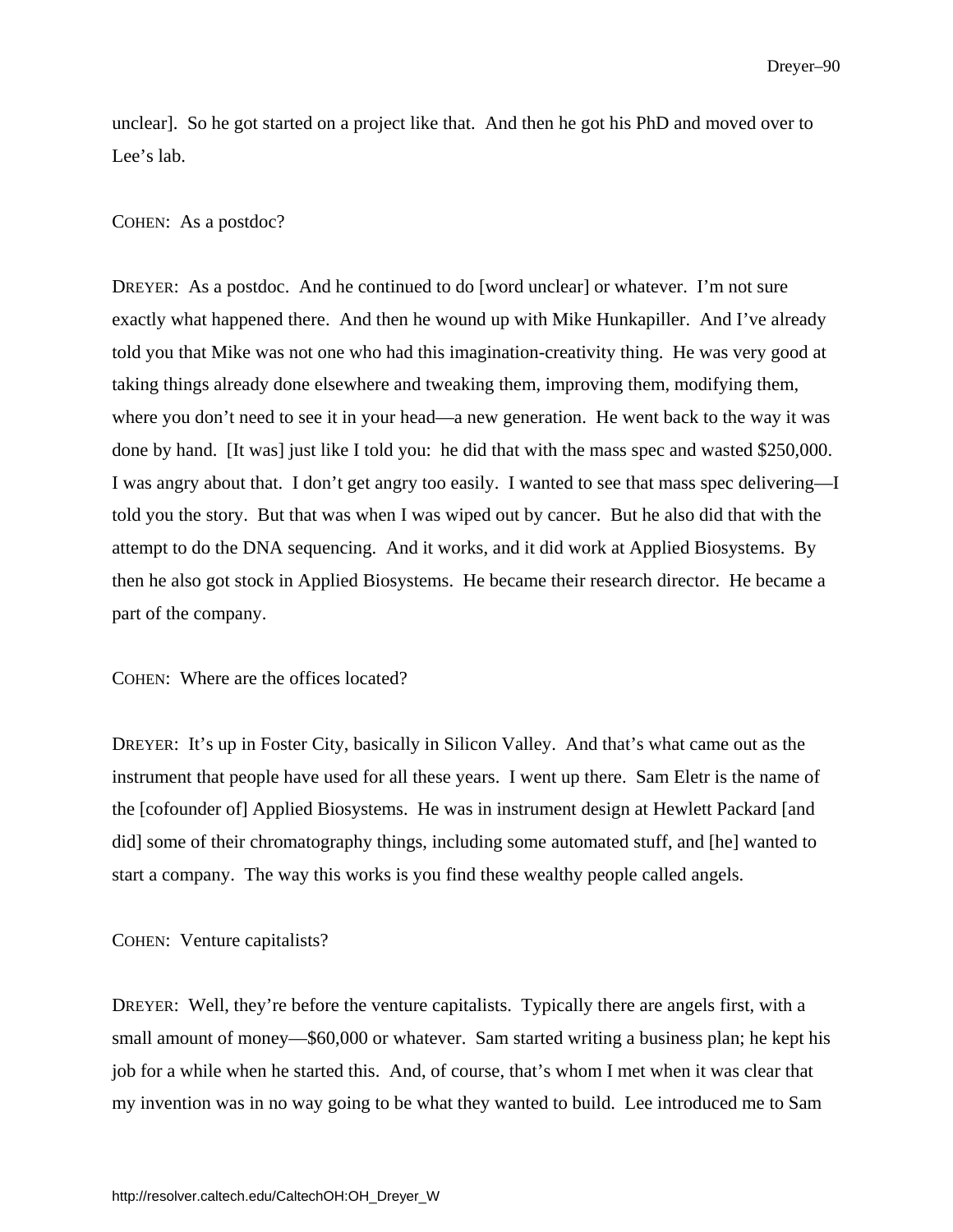Eletr [words unclear]. I told you what happened then at Caltech. It worked out with the people at Caltech—an agreement to license Caltech's patents. I agreed to license my private patents if Caltech gave me five percent of that. I didn't have to, but it just seemed appropriate. And I also didn't want the hassle of being involved in this stuff. So they said, "OK. You give us the controlling interest." And this dominant patent clearly was the thing to do. So I did that. That machine was ready to go, almost, and Sam agreed not to change it much. Of course, [they] improved the computer; they made it cheaper and cut out some of the things that weren't necessary. And there were companies lining up with \$100,000 to \$125,000 funding this company before we even made an instrument. Once they had that sequencer, like Amgen, they were in business for billions. All these start-up companies benefited from that machine. So there, again, this is the start-up of the early days of this whole revolution in biotechnology.

COHEN: Now, what I don't understand is [that] I thought you signed something when you went to work for Caltech—that they owned the patents on whatever you did here. That's not true? Am I wrong about that?

DREYER: No. If it was funded by Caltech. With the gas-phase sequencer, if I had succeeded in getting the grant, or in getting Caltech to fund it—which I couldn't.

#### COHEN: I see.

DREYER: So the story is that whatever I do, or whatever Lee did, or anybody else—Norm [Norman R.] Davidson [Norman Chandler Professor of Chemical Biology, emeritus], I'm sure, has an interest in Amgen. By now there are a bunch of millionaires in biochemistry and chemical biology, because they had consulted and companies got started. I could consult, and that's what I did. I could take money, not as a Caltech person, but for Chromatronics [name unverified] I could consult.

COHEN: That's OK. That has nothing to do with patents.

DREYER: Yes. Then they'd file the patent.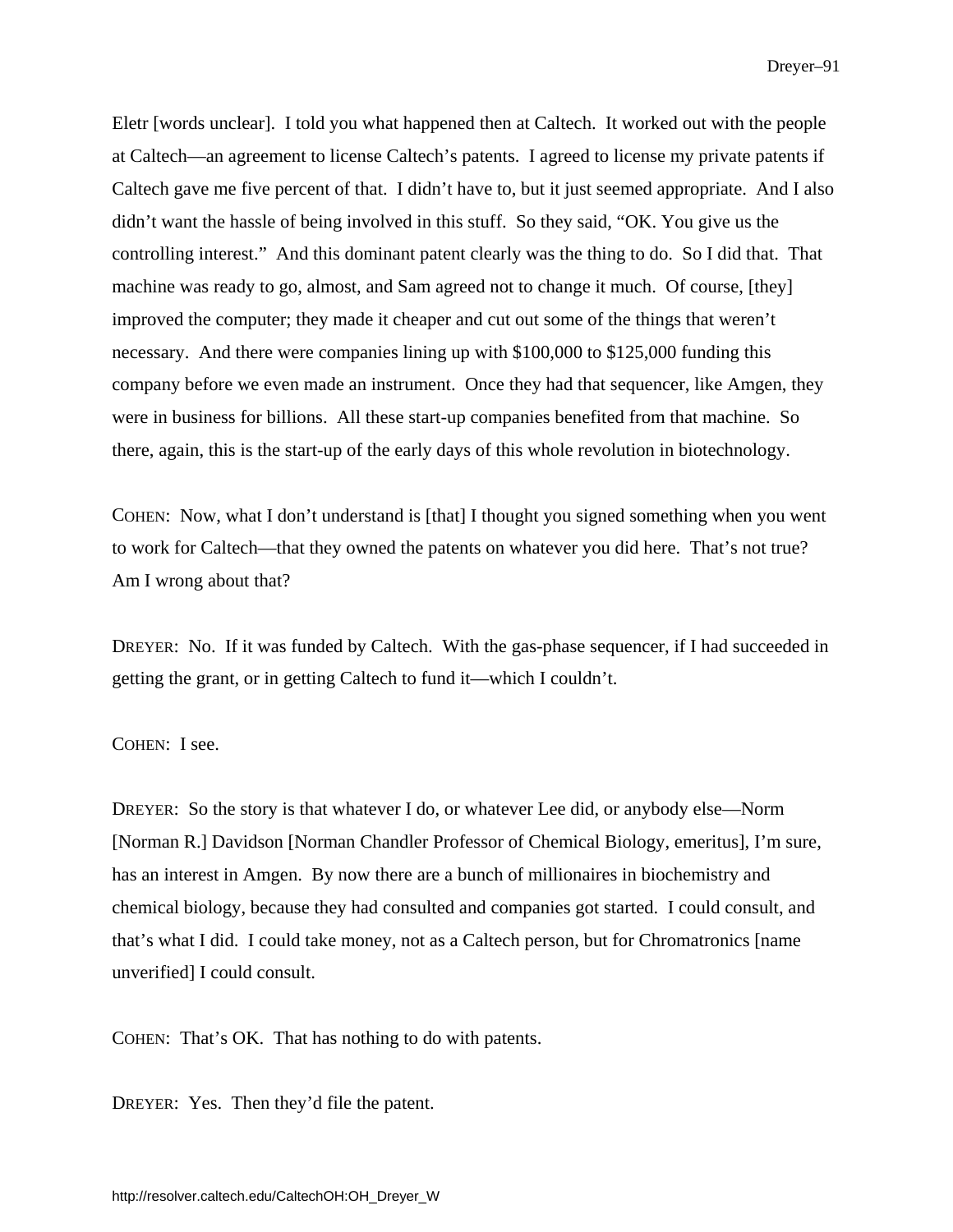COHEN: Oh. They'd file the patent.

DREYER: Yes.

COHEN: But your name is on the patent. OK. I'm understanding. Now, if you had done it with money given to you by Caltech, or by a grant, then that's Caltech's patent.

DREYER: Then Caltech works it out.

COHEN: But if you're doing it as a consultant to a company, then that's your patent.

DREYER: Yes. I told you already that I had joined a patent committee [here], trying to lobby to make things more attractive or better. I didn't need it by then. I mean, I was very disappointed not to get those grants, but he who laughs last. [Laughter] I got a lot of money because they *wouldn't* fund it.

COHEN: OK. That's called ironic.

DREYER: If I had gotten funds from one of these Caltech or grant things, then at that time, thanks to the people I've already told you about who didn't view it as an acceptable thing for academics to be doing, I would have probably shared the royalties with three or four other people.

COHEN: Here?

DREYER: Here. If it were the normal rules they had then, it would have been fifteen percent divided up three or four ways—of what Caltech got. It would be a trivial amount of royalties, and not worth a penny. Whenever I write these patents or work with all those patents, it's a hassle. It wasn't worth the hassle. I would report inventions to these guys, but that would just mean lots of work, and then they'd botch the job of licensing.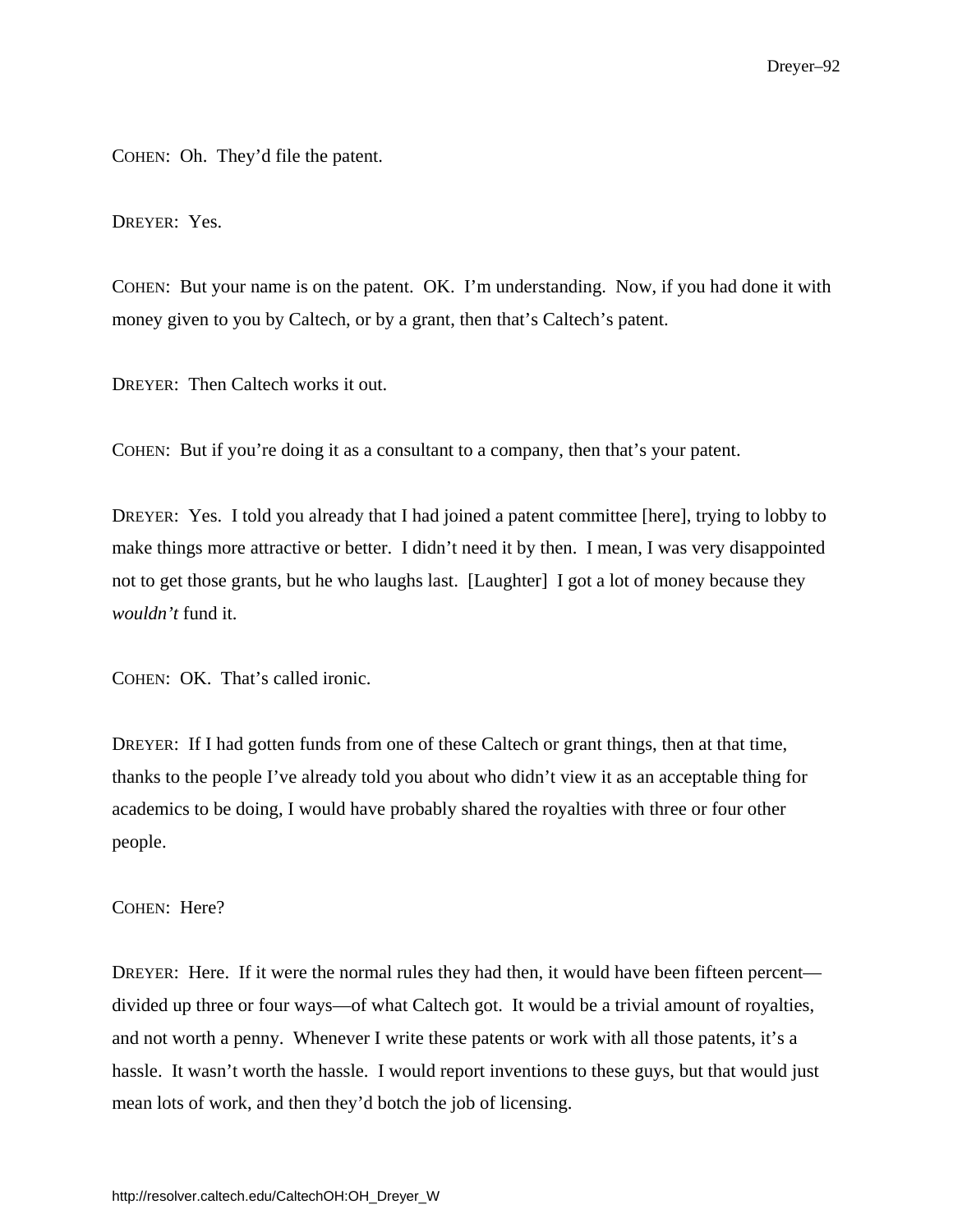COHEN: The only conflict of interest is if you have a graduate student that's working on this. How does that work? I mean, isn't that a possibility for a conflict of interest?

DREYER: Well, you see, if this were being done up in Silicon Valley—and the critical work was done up there—

COHEN: OK, well, you don't send a graduate student up there.

DREYER: No, but you could have. And you can now. Fortunately, people realize that these things are very important intellectually and academically. They are revolutionizing the world, as has the stuff I'm telling you about. You can see [that] I'm really proud of it, because these tools have not just helped me to find my little—and big—things, but they've helped medicine. [Caltech is] getting much better at making sure people are rewarded—getting contracts made that will allow us to do those things, and allowing students and professors to start companies, even if they are funded by grants, and all kinds of stuff. They've got a whole office to encourage that [The Office of Technology Transfer]. And what's exciting to me is that Caltech is taking an equity interest in these companies. They don't *buy* that interest, they just accept it. And if the companies are successful—like Amgen and Applied Biosystems and others—the institute will make vast amounts of money, which will help fund the place in time. But that's my dream, and that's what's happening. And I think it should happen. It's not conflict at all, if you are aboveboard. You ought to interview Larry [Lawrence Gilbert, director, Office of Technology Transfer], the man responsible for this sort of stuff now at Caltech, if you want more on that. He's the man in charge of it—he works all that stuff out. And they don't allow companies to own work done here. They do work out ways to give them, in a sense, a short time period in which to file patents and stuff.

OK, I want to get back to where I was. I was talking about Sam Eletr. Sam started [Applied Biosystems], and he of course won big with the instrument on which I had the dominant patent. And he and I got along fine and all of that, but they were starting to do other instruments with Mike Hunkapiller as their research director.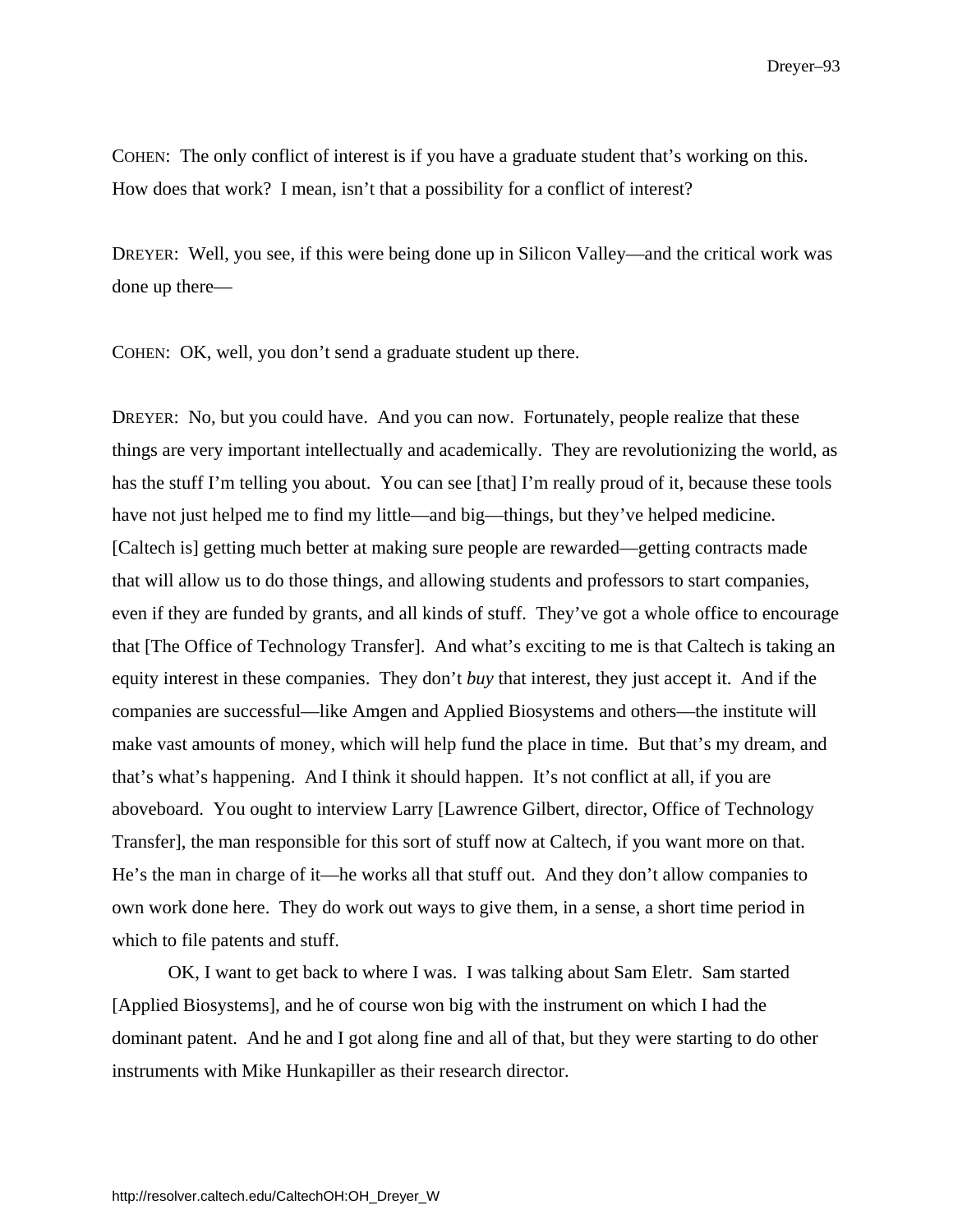COHEN: I gather you don't get along with Mike Hunkapiller.

DREYER: Well, I feel sorry for him, because he must recognize his problem with creativity, or else he wouldn't behave the way he does. Someone who behaves the way he does, does it for a reason. He even accepted, along with Lee, an award for the instrument I made [amino-acid sequencer] that he sold patents on in Germany—an award with money. He accepted that, but did not insist that I be part of it.

COHEN: On your instrument?

DREYER: Yes, my instrument.

COHEN: How about Lee? Why did he do that?

DREYER: Well, same thing, sort of. OK. So when Janet says, "How can you put up with that?" I say, "Well, remember that my aim is not to spend my time with lawyers and arguments. After all, I didn't build the instruments to get famous. I built them because I wanted tools." Also, as director of research, he [Hunkapiller] tweaked the machine in a minor way that, according to patent law, doesn't count, and then insisted that it was outside the claims of the patents—all of them. Caltech and I had a discussion about all this. Caltech, of course, by then, was losing royalties, too, and they had committed to me that they would do all this, pay the bills and deal with the patent. The question was, "Do we challenge [Applied Biosystems] in court?" Basically, there's a law that says that if it's equivalent, then you can't say that you're doing an equivalent thing.

COHEN: Then it's not a new machine.

DREYER: Yes. He just slightly changed the way you add one [words unclear]. It's so trivial. So we had big discussions, and I had my guru patent lawyer there, Russ Palmer. And it seemed very likely—I was virtually certain there'd be a lawsuit. There were millions of dollars involved, because, I told you, royalties were five percent of the gross sales, when they were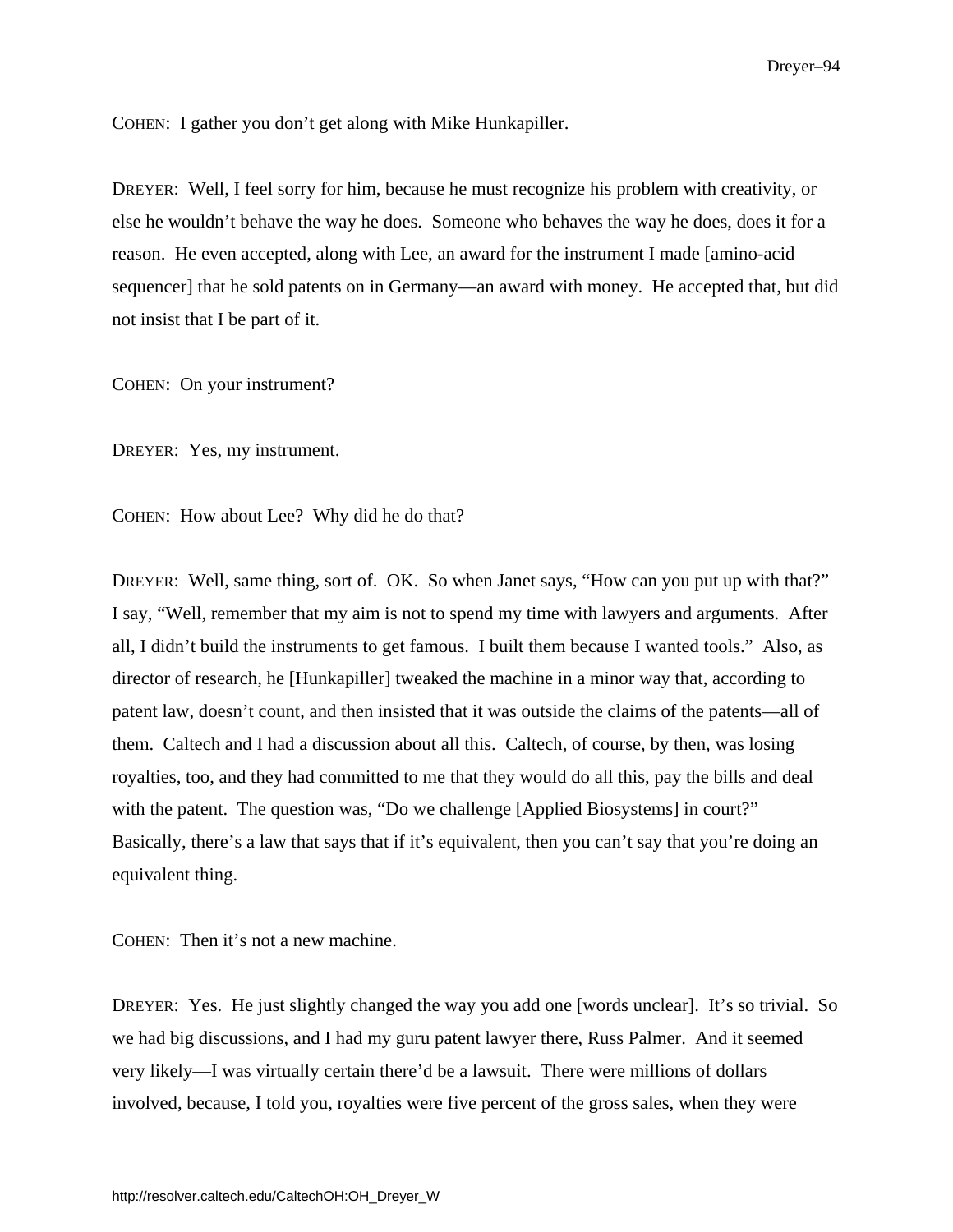charging \$100,000-plus for this instrument, at least at the beginning. Now they are sort of obsolete. But the net result was that Russ said, "Look, Bill, I've known you for a long time. As you say, you don't need money. That's not what runs your life anyway. And if you do this litigation thing, it's an incredible pain. You're going to have to go into old notebooks and drag it out. It's going to take the better part of a year out of your life with just hassles and stress and all kinds of stuff. I don't think you need that." And so we worked out a settlement. I took his advice and said, "To hell with it." Oh. He asked me, "What would you do with the money if you did get it, after all this?" And I said, "Well, I'd figure out a way to worry about whom to give it to." Because I had set aside enough for retirement to be comfortable. I have my airplane and I have my house. That's all I really want. And I can write a check when I want to buy computers. I support my own research right now. So we arranged a negotiated settlement that was substantial, but it was much less than what [it could have been].

COHEN: You have nothing else to do with this company then?

DREYER: Oh, no. I backed out of it. [But] I really felt that this capillary electrophoresis was dynamite and would be very appropriate for [Applied Biosystems] to get started on. This was not too long after they got started [1981]. They were successfully making instruments that I designed with Rod Hewick and others. So I set up a meeting up there.

COHEN: Now, we're talking twenty or twenty-five years ago? How long ago are we talking about?

DREYER: The company got started in the early eighties. This probably would have been in '83 or '84. It was early in the game. They didn't have this thing called capillary electrophoresis. That's what the fluorescent thing had done. And I went out there and set up a meeting. Mike wasn't there for, I suppose, obvious reasons. But some of the key engineers were there—good people, really dependable. I found out that I could work with those guys. I tried to convince them that they should take up capillary electrophoresis and fluorescence and so forth, including for the DNA sequencer that I don't think they actually started to build yet. I'm not sure. I don't remember whether they had the old way of doing it. But, for whatever reasons—probably Mike,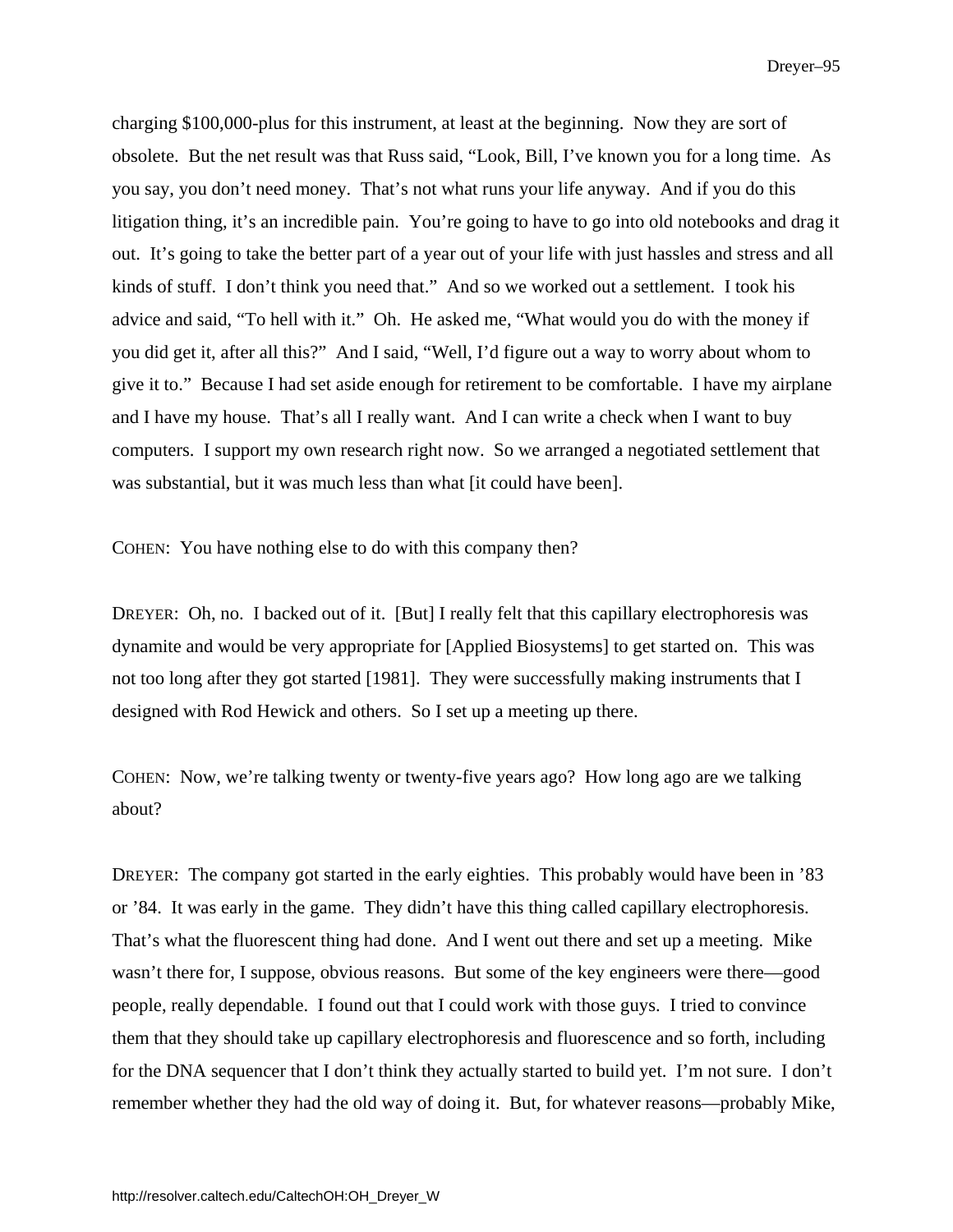because he was, after all, the head of research at the company—they never did it. Other companies started making capillary electrophoresis [instruments]. I believe [that Applied Biosystems] then, as typical, jumped in on it. I'm not sure. But finally, as of the news last year in '98, they actually did go ahead and make the capillary DNA-sequencing machine. They automated it much the same way as Henry and I imagined it should be done. And it's far better than using [words unclear]. David Baltimore, who was actually at a meeting where the fact that they were doing capillary electrophoresis now [using a] much better machine, putting in the genome initiative, heard me say, "Oh, at long last they're finally doing it." So he asked me about that. They're making it now, just as of last [word unclear]. This is [J. Craig] Venter [president of Celera Genomics]. He said [that] he's going to beat out all the rest of the people working on it funded by the government because of a bunch of committees and terrible decisions and all that stuff that I, of course, hate. Barbara Wold [Caltech professor of biology; from 2001, Director of the Beckman Institute] is very much involved in that. He's going to do it his way and use the new capillary machines. And do it in a year or two—way ahead of the Human Genome Project funded by [the government].

COHEN: Have you been involved in any other businesses?

DREYER: Yes, quite a few. As a consultant, with Hybritech. That was long ago. They were the ones who were working on pregnancy tests, working with little latex particles. And the tests at that time were watching the clock, if you were pregnant. But they had all kinds of troubles with it, and the man who headed their research was a real bastard with the people who worked for him. But he thought I was a god figure, because I understood antibodies, immunology, and chemistry at the molecular level, so he offered me a huge consulting fee to come out there and just talk to the people once a month for a couple of hours. The people loved it. I enjoyed it.

COHEN: Where was this place?

DREYER: This was over in Burbank, or that general area. And furthermore, he said, "If you come up with a better test, I'll give you five percent of the gross sales," which is kind of a neat thing. He can do that, because the cost of materials for making these is five cents or less, and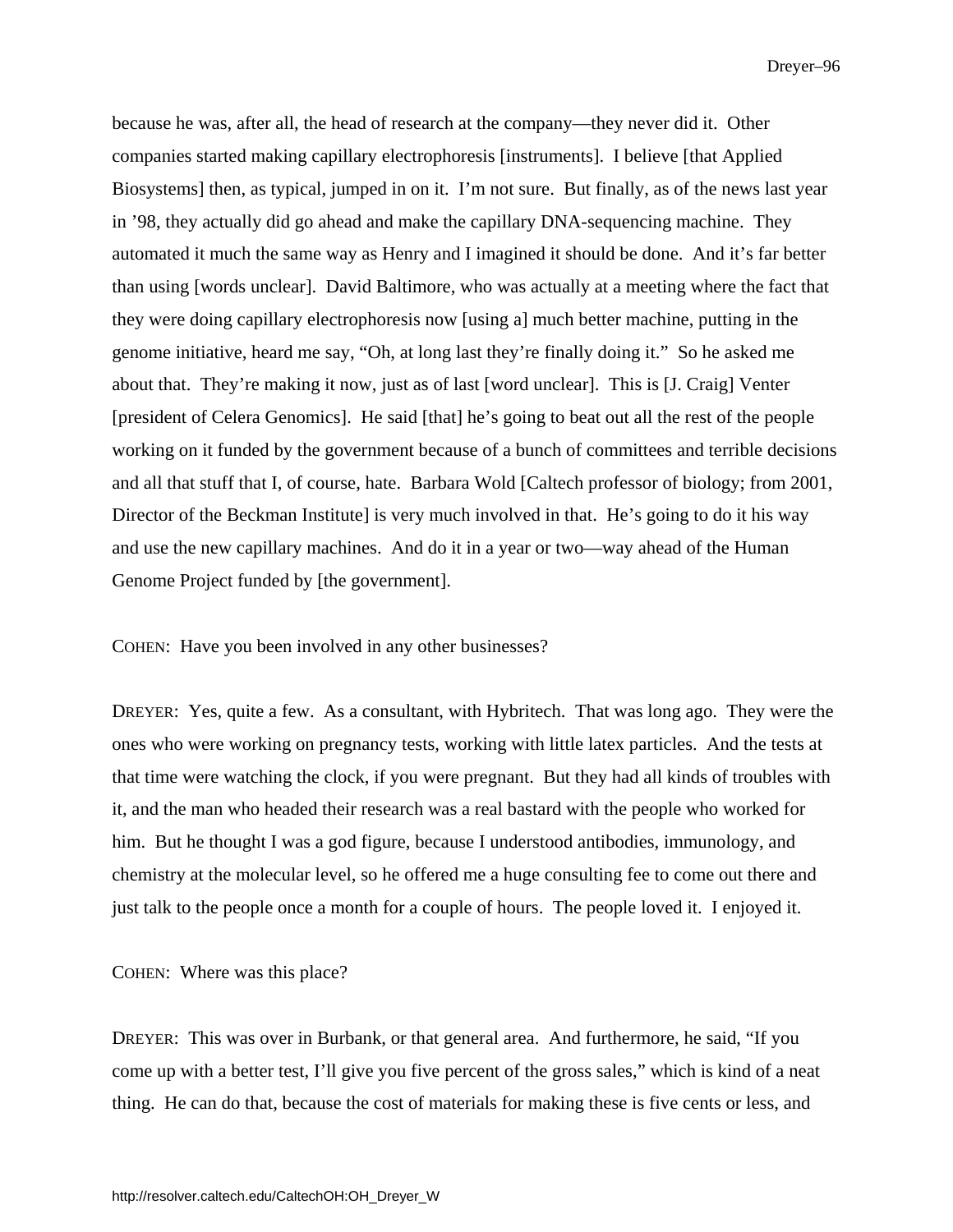they sell them for one, two, or three dollars per test. So I promptly dreamed up a better invention for how to do that, including fluorescence and stuff, and got to the point where it was almost ready to patent. I don't like to do patents myself. And then, somehow or other, the whole place fell apart. Oh, yes. I wound up with some patents, in fact, in there on fluorescent particles that someone else, [name unclear], took an interest in. Then that led to me talking about those at some of these medical meetings. One of the things that happened was that someone from Robert S. Frost— What he did for a living was to get people who had imagination and who clearly could see the future and the way things were going in these medical areas of immunology and all that stuff [to go on tour]. He'd go on tours on three continents: US, Europe—to somewhere like Brussels—and Tokyo. He would charge companies for having their research directors attend these meetings, at which we would give talks and then they'd ask questions and pick our brains and all that. I enjoyed that. It was really fun. You felt you were doing something. I don't think he paid very much, but it was a pleasant thing to be doing. So I did that. I began to use a way to get people to open their brains to innovation. I said, "Suppose I'm ET from the planet Extraterrestrial—ask me how they do things there." For example, there were people who'd do these endoscopy things [using] rigid kinds of glass, fiberglass rounds. But [if you] used chips or CCDs—very small, tiny—all you'd need was a very flexible device. And that's the way to do it. They even had these [tiny devices] you'd swallow and they'd transmit as they went through the gastrointestinal tract. So that was a commercial [outcome]. During one of those [sessions], a guy who was [helping to start] a company called Hybritech was there, too—Tom [Thomas H.] Adams. And he heard me talk about nonisotopic assays and how you'd use fluorescence for nanoparticles and things like that. And he really got interested. At that time, most of these [pregnancy] tests were done with radioisotopes, which were nasty things and expensive and all that. So he asked me if I wanted to be an advisor to Hybritech. And I said, "Sure, I'd enjoy that." [Then he said,] "We're going to give you stock." This is not the kind of stock that I got from Applied Biosystems, but it was enough to buy an airplane with.

COHEN: Where do you keep your airplane?

DREYER: Burbank. Actually, that's where I keep my archives of old notebooks and stuff, because the hangar's got lots of space for bookcases, and I can put instruments there. And I used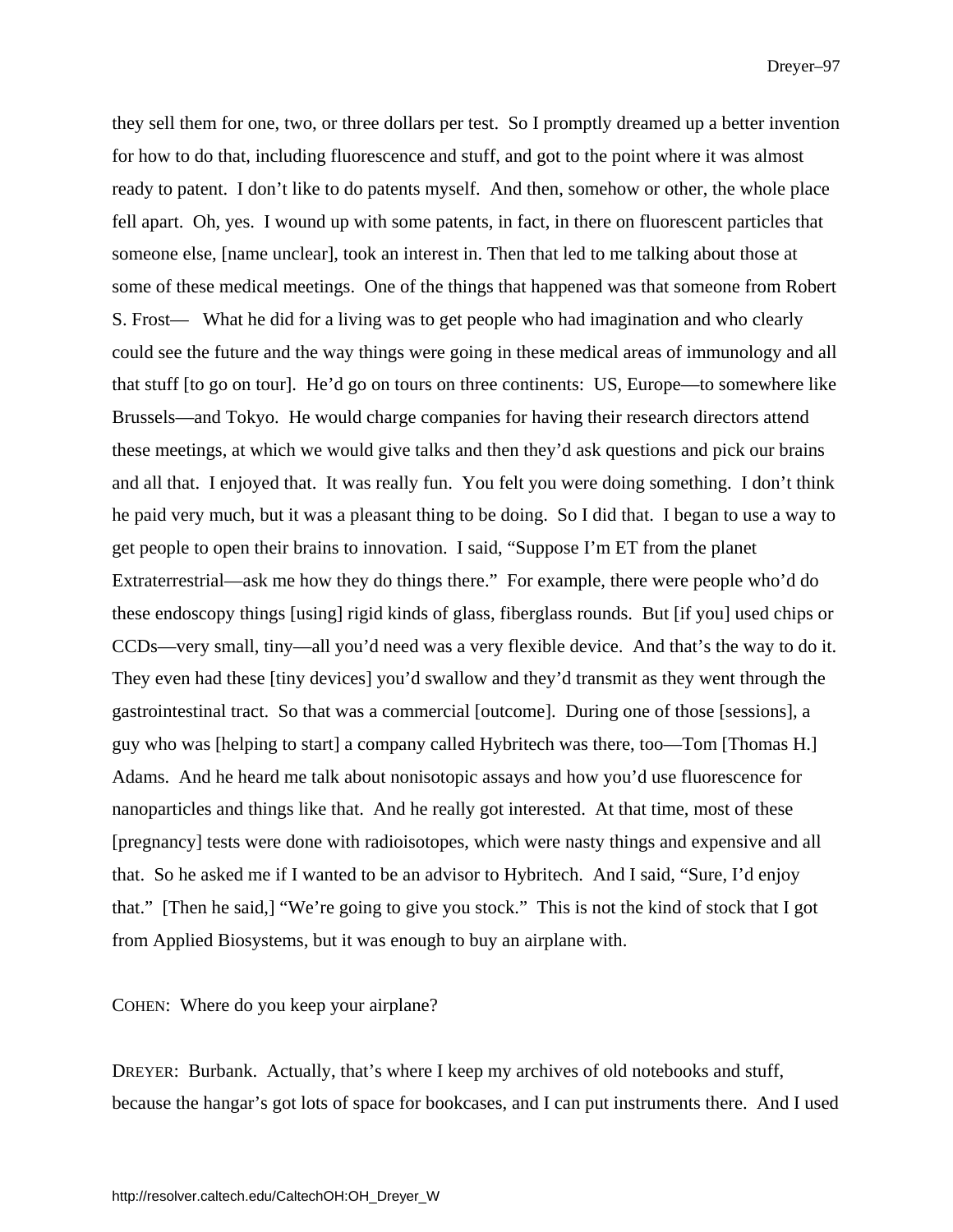to pay for storage. There are walls of notebooks. If I die and someone wants them, that's where they are—in the hangar at Burbank. I don't want them. I do tend to save old things. The reason for that is not necessarily to keep them forever, but it's my answer for how to deal with old files: rather than to go through with what I should keep or not, I just throw them in dark storage. Once in a while, you do need something. If I needed to file a lawsuit for a patent, I would have to go back through twenty-five years or something of stuff.

You were asking me about other companies. What happened there was great fun. And partly because of my experience with Hybritech, I had an appreciation of how profitable pregnancy tests could be. So I told [Adams] about that. And they in fact took on, as one of their first projects, developing a non-isotopic, simple, almost over-the-counter pregnancy test. And of course I contributed as an agitator with some ideas, but they had very good people there. I mean, I didn't invent that. But it was a nice relationship I was very proud of. I really helped them. They called me Buck Rogers, because I had said, "Look, I hate business and spreadsheets and all of that, but if you want me to do this, and you want fantasies and dreams and inventions, I'm your man, because that's what I like to do." So the bottom line is that that succeeded—the thing was a hit. There were hundreds of thousands of per-unit sales. Eli Lilly bought them.

COHEN: And you have an airplane.

DREYER: Yes. Well, I didn't need it then. But it was fun. And we're still good friends. They were getting very wealthy. And they didn't just retire to yachts there; they've been very active in San Diego, starting more companies. Surprisingly, the people who went there just loved it. I had lots of fun starting companies. Another one was called DNAX. And that happened because I had known a man named Alex [Alejandro] Zaffaroni. I met him somehow on these travels. We talked about what could be done and that you could really do great new things with antibodies—make them to order, and all of that. But basically to build your own antibodies is theoretically impractical. The company got started with that general direction, with the dream that I shared. And I had stock in that. But they were bought by Schering-Plough Corporation, in which case I got stock [words unclear]. And Schering-Plough wanted the talent, which is considerable.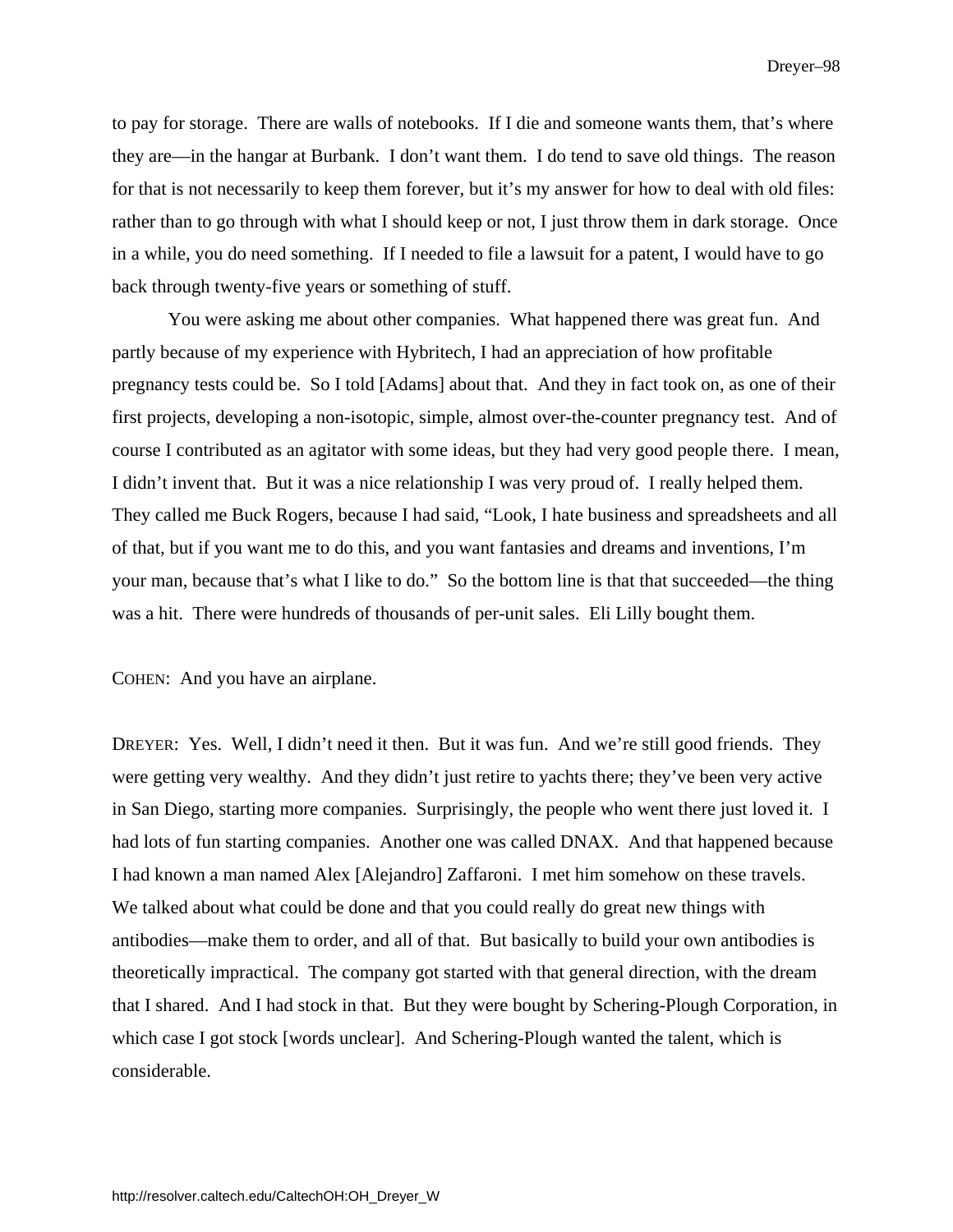COHEN: How much of your time does all this take? Because you're running a lab here, too, of course.

DREYER: Oh, not much time. I mean, you go up there and have the best scientific meetings. Paul Berg was in DNAX. There are people like Paul Berg that I got to go and talk with and interact with once every few months. And I'd pay them for that. The best science around was at those meetings.

COHEN: At these start-up companies.

DREYER: Yes. And that's an example of one that had amazing talent. My old friend Ed Haber [name unverified], whom I mentioned [words unclear], was on there. So I got to see him from Boston, and so forth. It didn't take much time and it was great fun.

COHEN: Do you see real innovative scientists coming out of these companies?

DREYER: [Yes.] Which was far more important, as I look back, [compared to] what people normally think academics do when they publish their papers. Most of the papers aren't worth a damn in terms of how they affect the history of mankind. They are of things that are forgotten. It's a pile of junk, and things go on above it. But when you develop new pregnancy tests or machines that change the world of medicine, it's just mind-boggling what the effect is. So there, again, the attitude that you're shirking your duties in doing research is—

COHEN: Well, that is an attitude.

DREYER: Bullshit. If you have a chance to invent things that— And that's, again, a capitalist thing. Some people really don't like the idea of capitalism. I'm apolitical—I mean, I'm sort of a militant independent. The practical fact is, if you want to have anything you're doing impact the world of medicine or anything else, somebody's got to deliver it. And the way to do it is sell it. That means companies. That means patents. So I did that, and with pleasure. One was a startup in gene engineering for plants, agriculture. They got bought, and I refused to work on what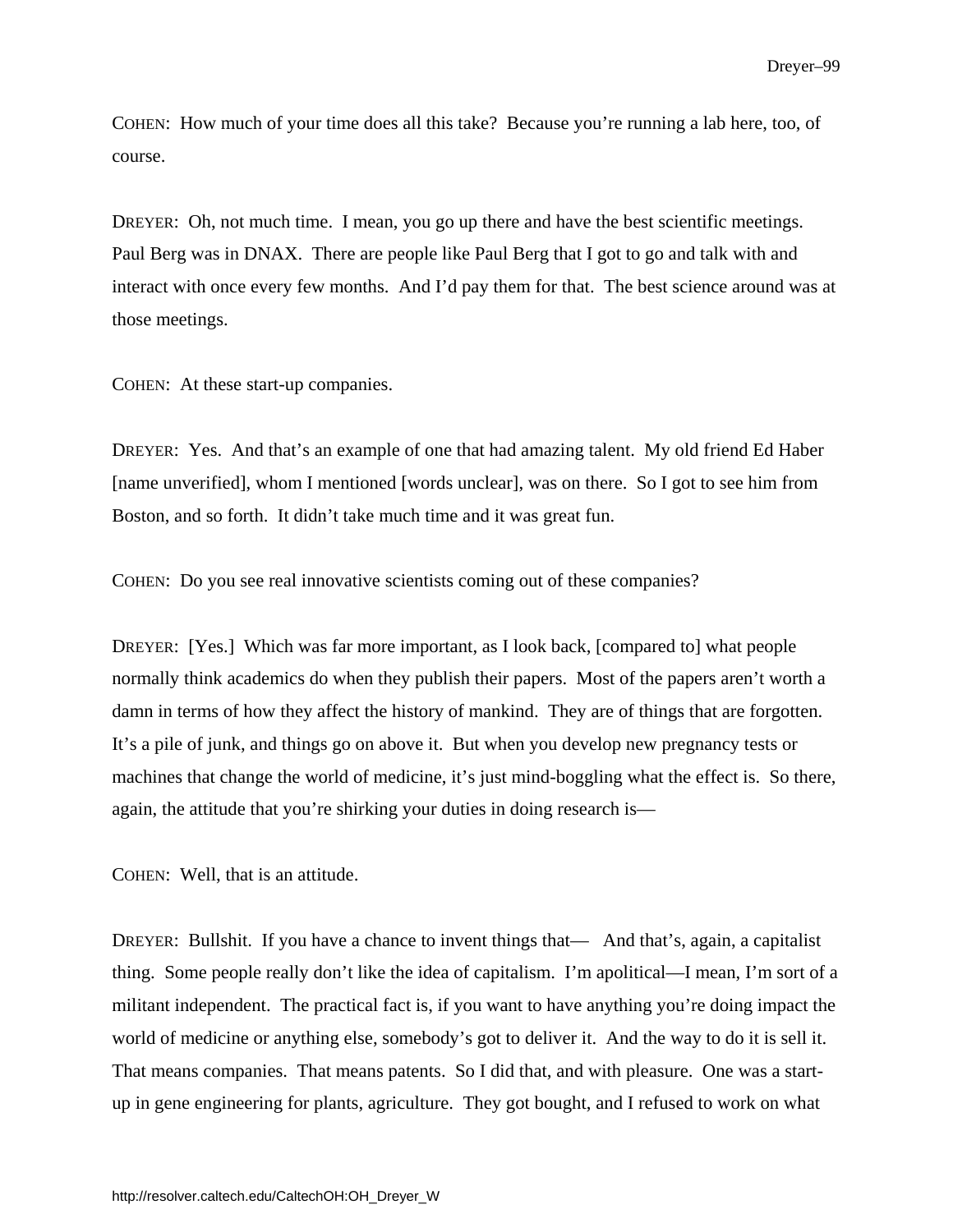they wanted to do, because they wanted to take healthy fats, made by seeds, and engineer those seeds so they'd make unhealthy fats. I thought that was a bad thing for a big oil company; I sort of phased out of that one. But the area's exciting. There were a couple more. I once counted five or six, and they were all successful, with the exception of the plant thing.

COHEN: Are you doing any of them now?

DREYER: Am I doing anything now? No. But I am working with Caltech on possibly patenting [words unclear] results of this [theory?], and some stuff that right now I won't discuss with anyone. [Laughter] [Tape turned off]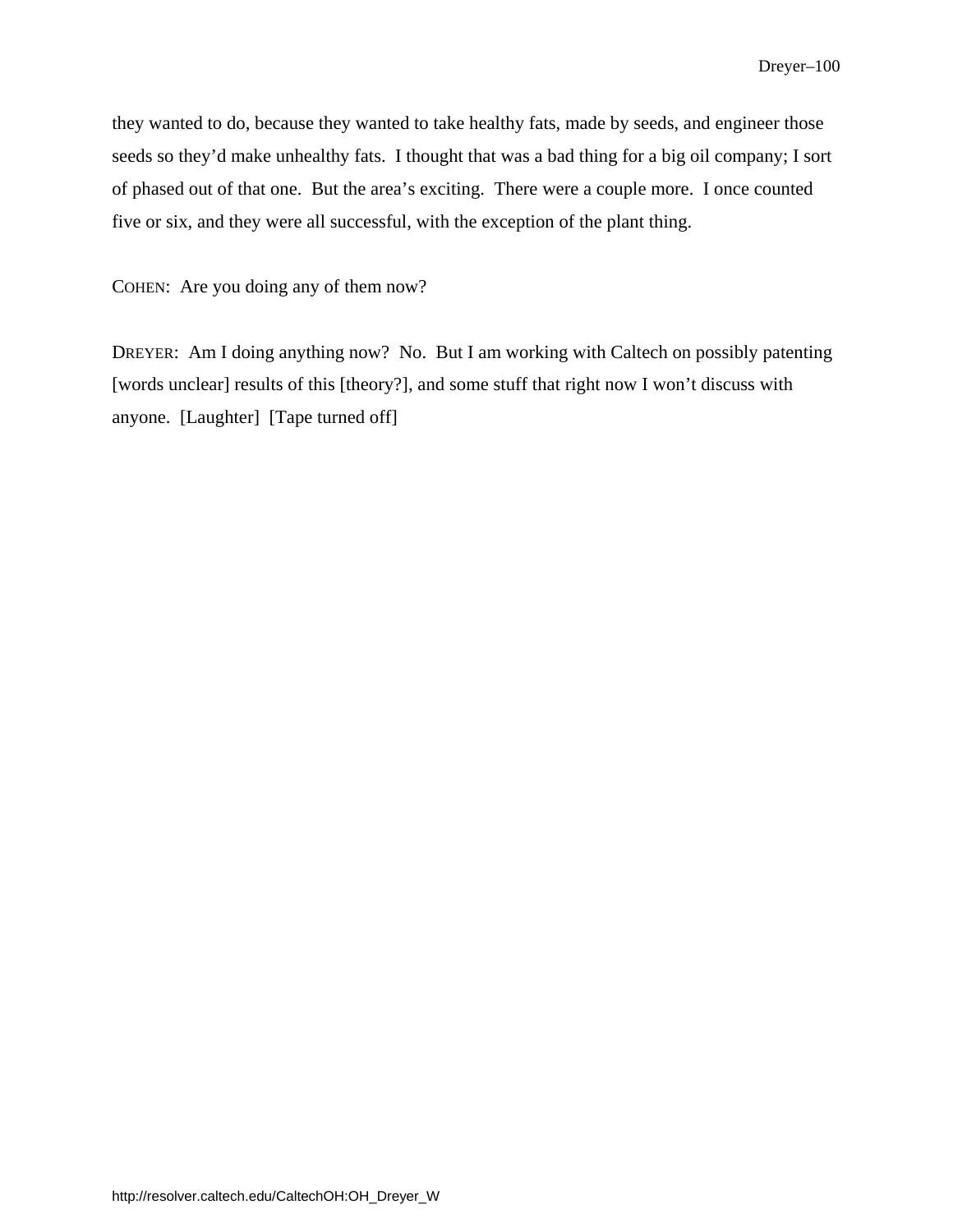# **WILLIAM J. DREYER SESSION 5 March 2, 1999**

# **Begin Tape 5, Side 1**

COHEN: You had some other thoughts after last week's session that you wanted to mention.

DREYER: I told you that things were coming together in a very interesting way—things that started long ago. One thing I [want to emphasize] is that in January 1999 there was a paper that's a minireview in *Neuron*, which is a major journal. [Jerold Chun and D. G. Schatz, "Rearranging Views on Neurogenesis: Neuronal Death in the Absence of DNA End-joining Proteins"] What the authors talk about is experiments that have been done in more than one lab now, where they delete genes involved in the DNA alterations that occur in the immune system. This is the editing—the cutting and splicing machinery you would use if you were editing a film—that's known to occur in the immune system. That's what I saw ten or twelve years before the general scientific community understood it. And I did bring a bunch of papers, six or seven, that make it so clear to anyone who looks at it today that we really knew all this. It was very clear. And yet, in the discussion at Cold Spring Harbor in 1967 led by [Francis] Crick, they didn't get it—including Crick and a bunch of others who won Nobel Prizes. And I've mentioned several times throughout this [interview that] I couldn't understand why [they didn't get it]. And I still can't. Part of it is this difference in brains. But what I wanted to mention is that to me it's quite fun, because I told you that I knew that I was going way out on a limb in 1967 by saying what I really believed was true, including Roger Sperry's work, because I knew people didn't believe him, either. And I also told you that I think the reason I saw it so easily is that I think the same way Roger did. He was another one of these people who saw things with a kind of an image chip in his brain that many others don't have.

COHEN: He was a very good sculptor, too.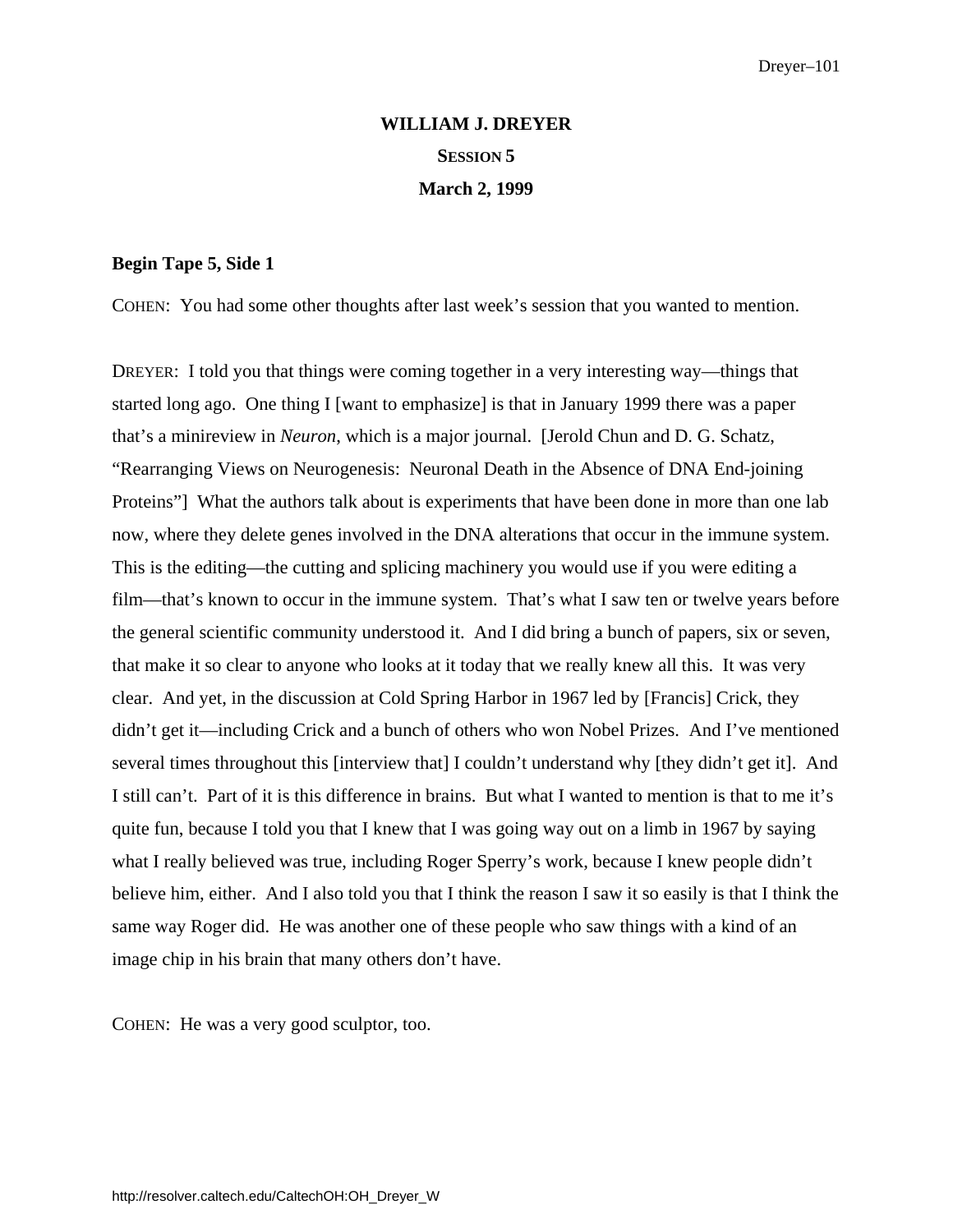DREYER: Yes, that's right. And I tried sculpting once and it was incredibly realistic and easy for me. So I have that ability, no question. What's going on right now in 1999 in this article, this review, is that when they "knock out" those end-joining genes in the [mouse] immune system, the embryos can't make neurons. It is assumed that the reason is that to make neurons you also need to splice the genes and add them or change them as you generate the diversity—

COHEN: Now, let me just [ask this] for my own understanding.

DREYER: Sure.

COHEN: If [the embryos] have no neurons, they can't be alive, can they?

DREYER: They aren't. They make it through, up to a point, but they're really in deep trouble. So this [idea is] really valid. There has been lots of evidence that neurons change and have more DNA than the normal diploid amount. In Purkinje cells—all kinds of evidence, which, by the way, David Baltimore understood but most people don't. But this article makes it really clear that people can't escape that. What's fun is that this is one of the first times I have seen this old 1967 paper referred to, in which I said I thought the way you turned them on and controlled them was to wire up the arrays of cell surface molecules with addresses with the same kind of editing machinery. So at long last, [the authors of the January 1999 *Neuron* article] refer back to that and make comments—like even for the immune system it was ten years before it was accepted, not to mention the brain.

COHEN: Well, that's good. OK. Shall we go back to discussing what we were going to do today, which was the Biology Imaging Center [in Beckman Institute]? Let's go back to its roots.

DREYER: Well, I'm going to review. In order to do that, I pretty much have to give you a little rerun on the way I've operated at Caltech in my teaching. You've heard more than you'd want to know about my convictions and the tools that allow science to progress. And I happen to be good at toolmaking. I see the potential in all that. So, from the time I came here, I had an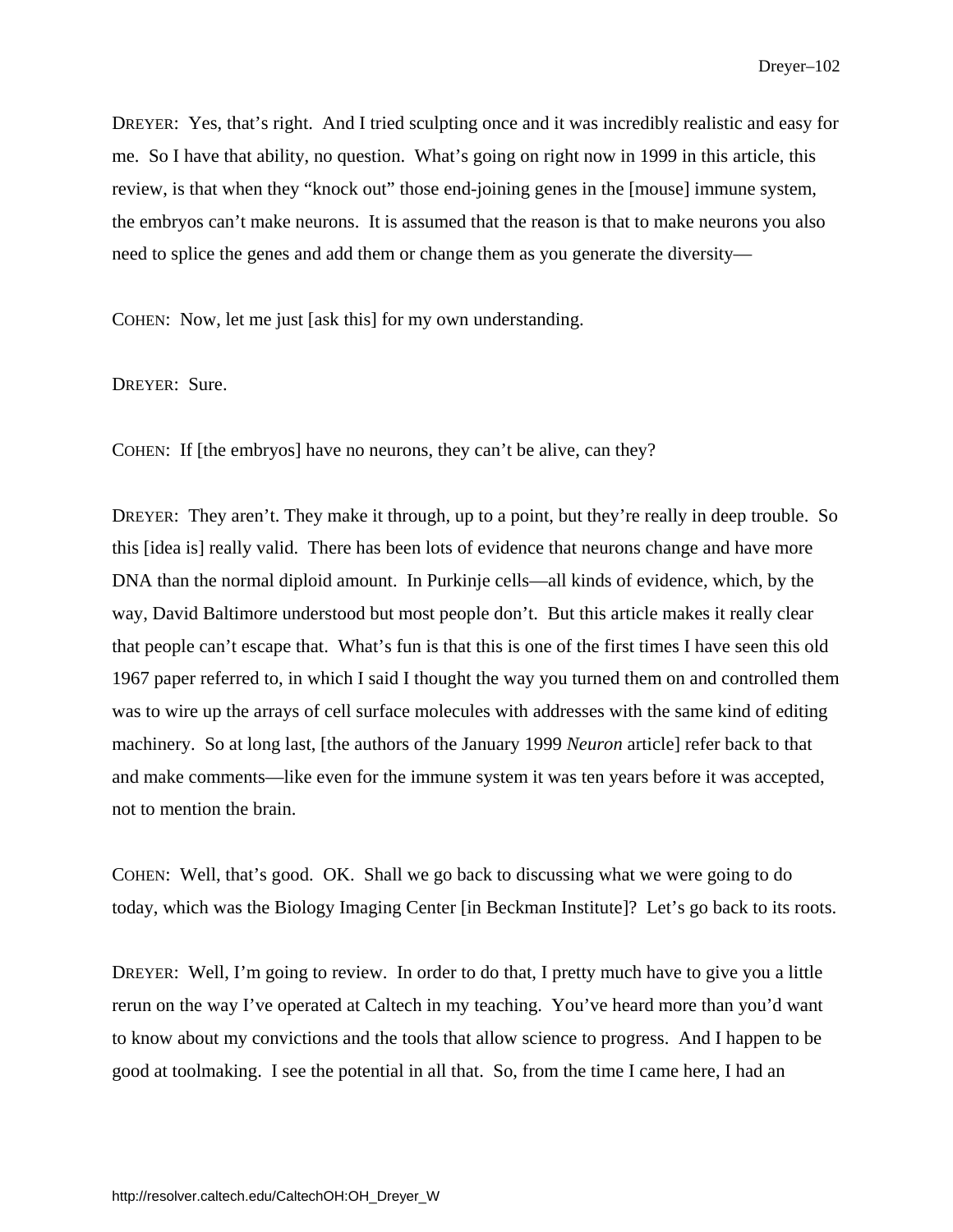advanced course—Advanced Topics in Molecular Biology. Sometimes it's a lab. Sometimes it's reading papers that are seeing where the future's going.

COHEN: And you do that every term?

DREYER: No, once a year. Typically it's one term. And for that I've always done something different. I really don't like to redo the same thing. I've tried a few lectures. Some profs can handle students nodding off and not getting excited and all that, but I see too much. I watch faces and I see what's going on. It's very, very hard to get students on the edge of their seats in lectures—although I have done that, as an aside. When my oldest daughter was at [John] Muir [High School], I was asked to come and give a talk on DNA and phage and genes and life and all of that to her science class. It turned out they had all the science classes there; they had about a hundred students there. I had really worked hard to prepare it. I had some models of the phage with a string representing DNA, and I had some movies, and I had all sorts of stuff. And that was a roaring success. There was only one student who wasn't really on the edge of her seat, and she was drugged. [Laughter] Literally!

COHEN: I believe it. I believe it.

DREYER: But that took an amazing amount of work. I can do it, but it's hard. It was harder then for me. It's hard for anyone to do that; not everyone can, in fact. So I know I can do it, but not every day—no way.

COHEN: I was a teacher myself. I understand that perfectly well.

DREYER: As another aside on that topic of why I teach the way I do, one of the things I did to communicate some of these things was I was asked to do a Watson lecture on some of the things we discussed at Cold Spring Harbor, and with a budget. And there was a student here who was obviously very much into imaging and movies. His name was Cary Lu. On his own, as a graduate student in computer sciences, he set up a series of films about biology and related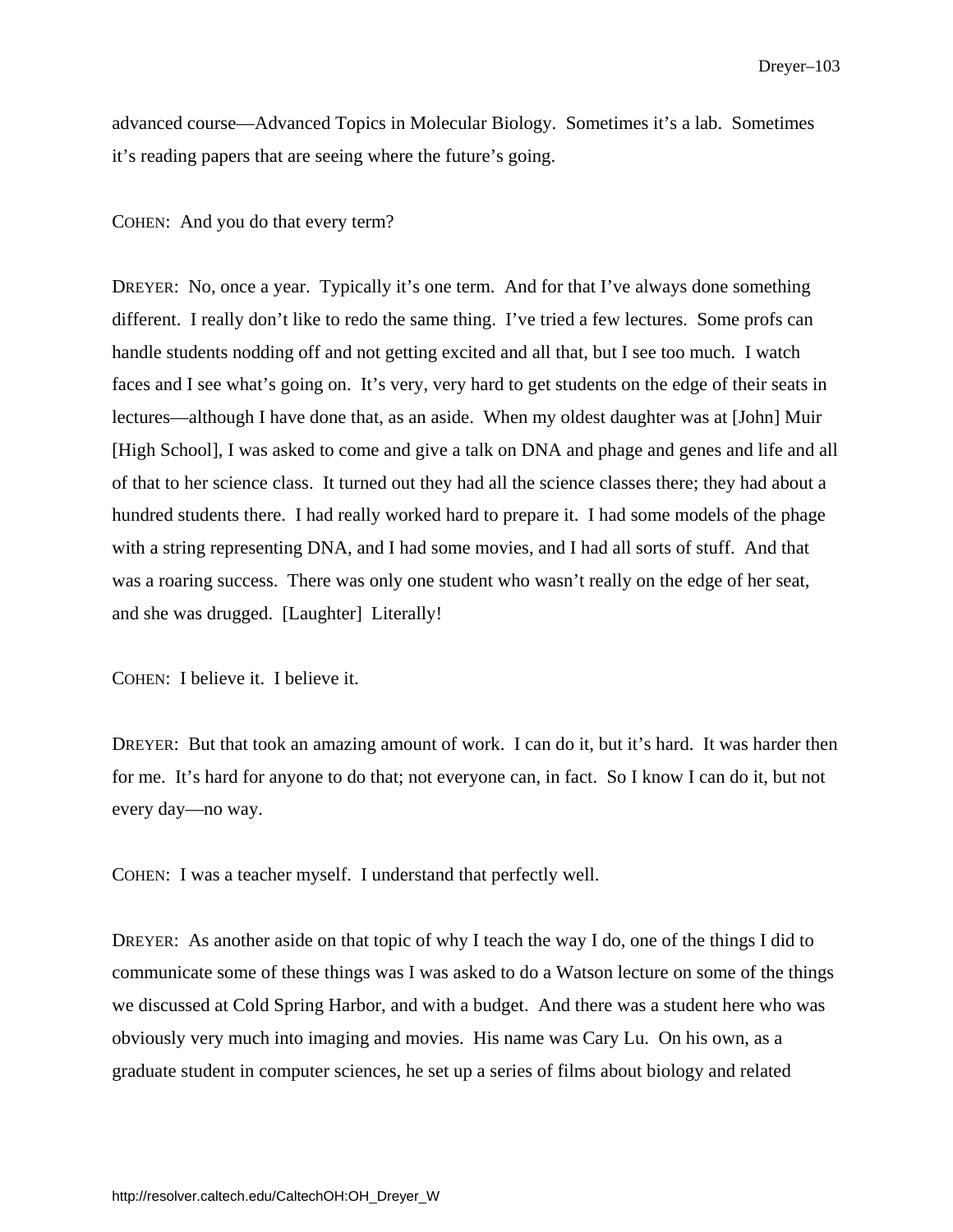science matters; and they were attended pretty well; once a week, or something like that, he had a film. I really enjoyed that, naturally.

COHEN: So did you give this Watson lecture? Do you remember what year that was?

DREYER: Oh, of course. That was in '73. So with the budget, Cary Lu and I—I got him to help—made a movie.

COHEN: Do we have a copy of it here in the Archives?

DREYER: Well, it's pretty crummy. No. I have a copy, but it's pretty impossible to reproduce it now, because we had three movie projectors and two slide projectors. So I could show what I just described as a marvel of various kinds of life forms. And I could show the sculpture of Gustav Vigeland, a Norwegian guy who showed identical twins from birth, basically, all changing form [as they developed]. These are identical twins, male and female, at puberty and on through life—even in old age—in sculpture. If you had an identical twin, he'd be the same as you. He'd have very much the same shape and form that changes from pre-puberty on. And it's sort of frightening. With two double projectors we'd see twins and all that sort of thing. That grabbed so many people that I got tons of letters, and people saw different things, like a Rorschach. The religious saw religion. The not-religious saw secrets of how everything works. And I was asked to repeat it. I could have gone on a lecture tour for a year. But I did do it for the OB-GYNs. They saw it as help—how their field worked, how you develop an embryo and what the There's a segment in the movie of a chick embryo developing from the egg, but I didn't do that part of the movie. I had others [i.e. segments] that showed DNA. But [the chick embryo segment] was set to Beethoven's Egmont Overture—*Egg-mont*.

COHEN: [Laughter] Did you talk at all?

DREYER: Not a lot. I did. But if I were going to do a book on that, I would love to do it with the ability to show these movies, images, and everything else.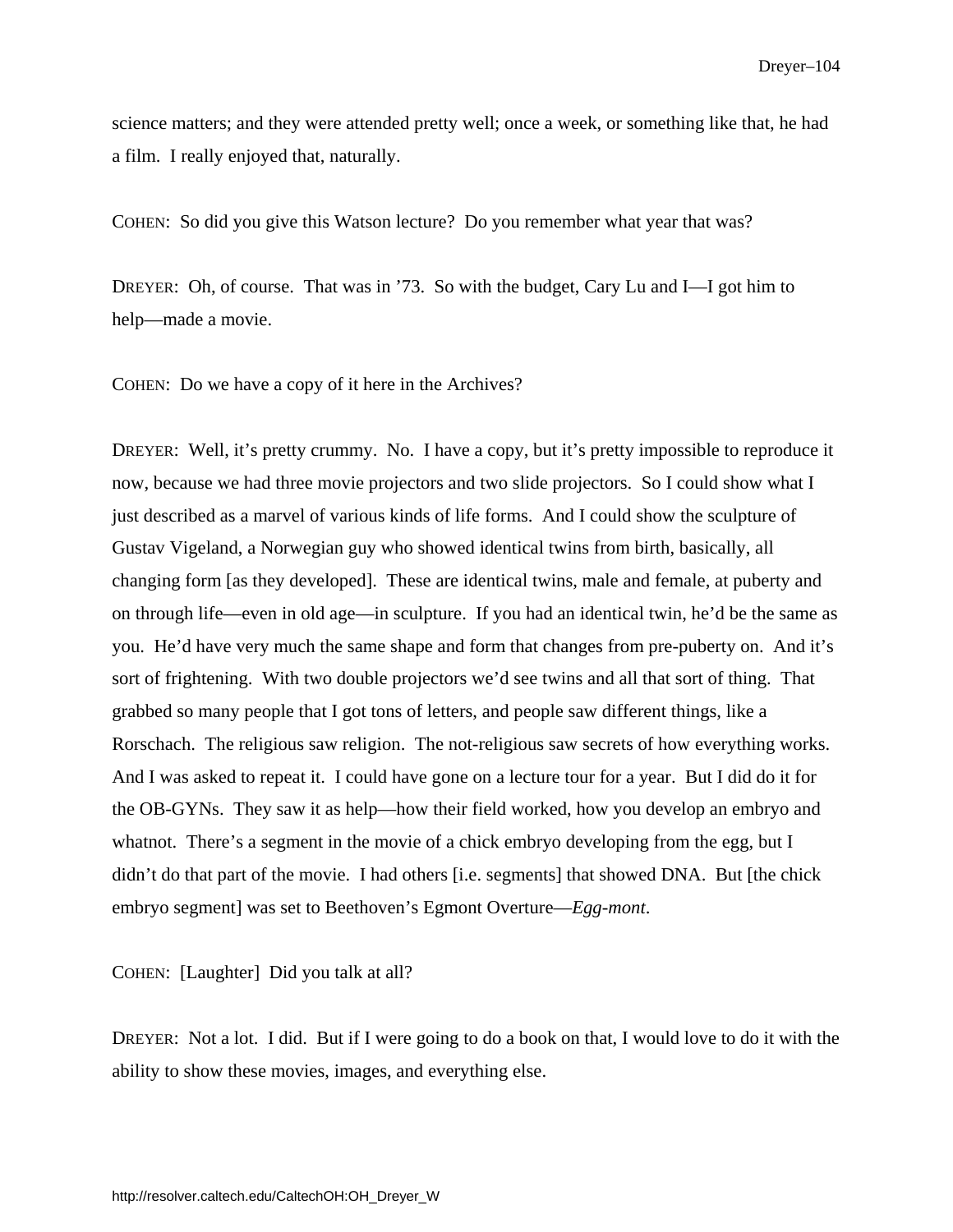COHEN: So let's go back to your—

DREYER: Well, I'll get to it. So that's my answer. If I teach, that's the kind of teaching I love to do, and I do it very well. When I'm asked to do a biochemistry course, if I find it boring and it's something I was interested in ten, twenty, or thirty years ago, I'm not going to be able to put it together three times a week and make students excited.

COHEN: So you are, in some sense, fortunate that you are at a school that can take this in.

DREYER: That's the only reason I came here. I had worked that out with Bob Sinsheimer, and Ray Owen to a degree. I was just reading work by Sarah Elgin, one of the people I helped stimulate to be interested in chromosomes. She's doing that now. That's the kind of thing I was trying to do.

COHEN: She was a graduate student and now she's—

DREYER: She took that course here. And quite a number of them got hooked through that course.

COHEN: How many people would you have? It probably varied.

DREYER: They ranged from fifteen to almost fifty.

COHEN: Oh, so that's a lot. That's big.

DREYER: Yes, most of the time it was twelve to fifteen. If you're going to have a discussion course, which I did, they'd read in advance whatever it was. Or if you were going to have a lab course—either way, it's awfully hard to do it well. The kinds of things I took up on the tool side of it—which was different from discussing how chromosomes work and all of that, which I did do—were things like learning to do molecular separations of DNA, protein, and so forth by gel electrophoresis. Nobody here was doing that. And this particular method, called gel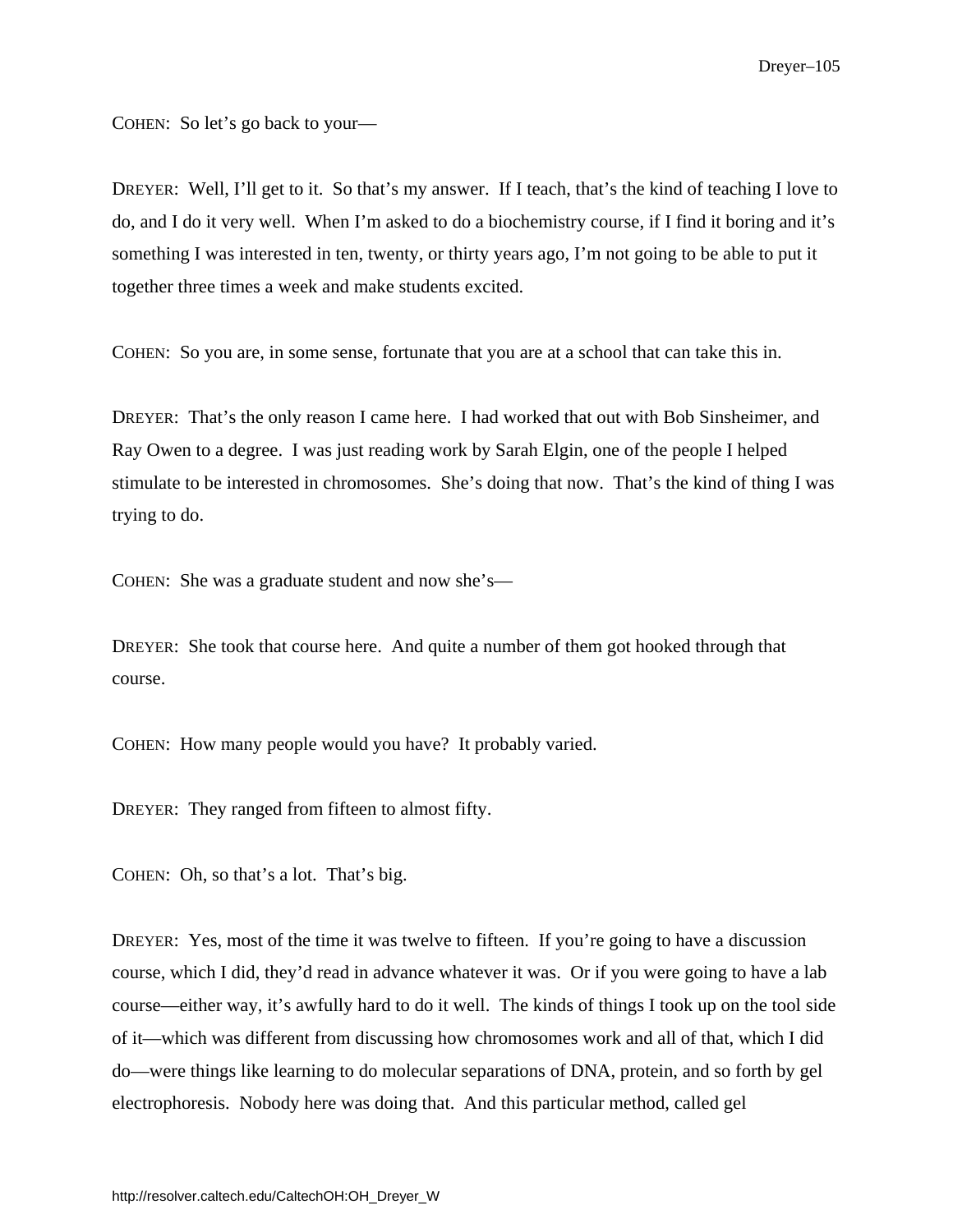electrophoresis, was obviously very, very powerful. It did things that ultracentrifuges couldn't do. So I introduced that.

#### COHEN: This was going on somewhere else?

DREYER: Yes. I typically would find someplace in the world where something new was happening and was obviously revolutionary in its potential as a method, and then bring it here and introduce the students to it. Typically, the last person to be interested would be the chairman. The second to the last would be the professors. The ones who were really interested were the postdocs and the graduate students. Another example of the kinds of things that I tried to bring in would be monoclonal antibodies, which we've talked about. The techniques were revolutionary, and there were only two people in the world who were doing it at the time. I knew the Milstein group.

COHEN: César Milstein. You mentioned him last time.

DREYER: Yes. He developed that [technique], trying to prove me wrong. He was a good friend. I enjoyed him a lot. But I knew that this technique was powerful—really powerful—so I introduced that. We now have a facility to do that. There are methods to make proteins from a DNA culture—proteins to get the sequence [here]. We now have a facility for that. What I'm saying is not that I invented these things but that I stimulated the students to in turn stimulate the faculty to then, eventually— Another example that's more to the point is the scanning electron microscope. They had one at JPL. So I did that—just part of it for one of these courses—and took students up to JPL with material from their labs to actually get data, get pictures. So, for example, a student from Seymour Benzer's lab—Seymour wouldn't have been very interested and wouldn't have known about it—took a fly up there and came back with awesome pictures of the eyes of *Drosophila* and that whole thing. And Seymour immediately wanted one of these machines, and got it. So that's imaging. Many of the things in biology that I wanted to do involve generating not words or numbers, but images. And I had known Scott Fraser and had him come up and join me, not to teach, but for discussion.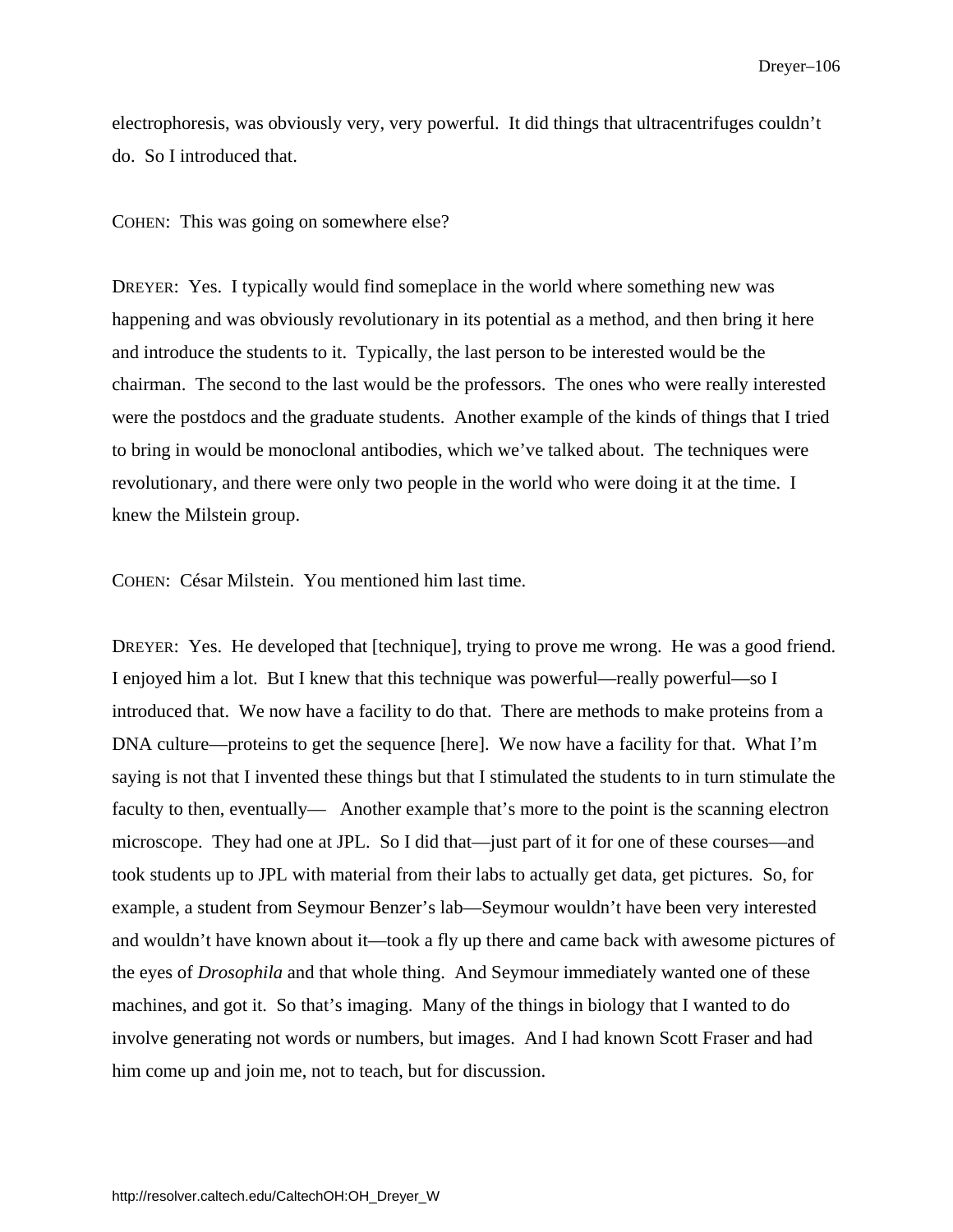COHEN: Now, was Scott here already?

DREYER: This is when Scott was at Irvine. We're going back into, I guess, the late seventies. I'm not sure; I can't date it exactly. But I had him up here discussing. He was interested in developmental biology, embryology, and whatnot—and also about what tools to use and theory. He is a theoretician as well. I asked him if he would come up, and he enjoyed the whole idea of doing this kind of course, and he joined me.

So some years later, the Beckman Institute was built [1989], and there was a call for preproposals as to things that could be done there, including research projects but also centers. And so I thought, "Boy, what could be finer?" The mission of the Beckman Institute was essentially to invent the tools of the future. I thought that was fabulous. In fact, it was really tough [to carry out] that mission.

COHEN: The Biology Imaging Center? Whom did you have to sell it to?

DREYER: Well, what I did was get together with people who I now know have this image thing: Al [Alan Howard] Barr [professor of computer science] was at that time in computer science and developing software that has helped revolutionize computer imaging. They call it SIGGRAPH. I knew him and I thought he would be a great person to get involved in this. John Allman was involved in trying to understand the brain, imaging the brain. So I did a rough draft of a preproposal and went over this with them and invited Scott Fraser to join us. And Jean-Paul Revel [Albert Billings Ruddock Professor of Biology], who was doing—

COHEN: He did electron microscopy.

DREYER: He did the only thing close to the Imaging Center. And there were tools coming up. It wasn't hard to get him interested in the scanning scope, for example, when there was a possibility of getting funding for it here; I never had resistance to these things from him. So I asked him to join. We wrote a proposal—a short one. It was a pre-proposal. And it essentially was summarily trashed. There was a scientist in neurosciences here who John Allman says has never had an original idea in his life. That scientist was trying to put together slices of the brain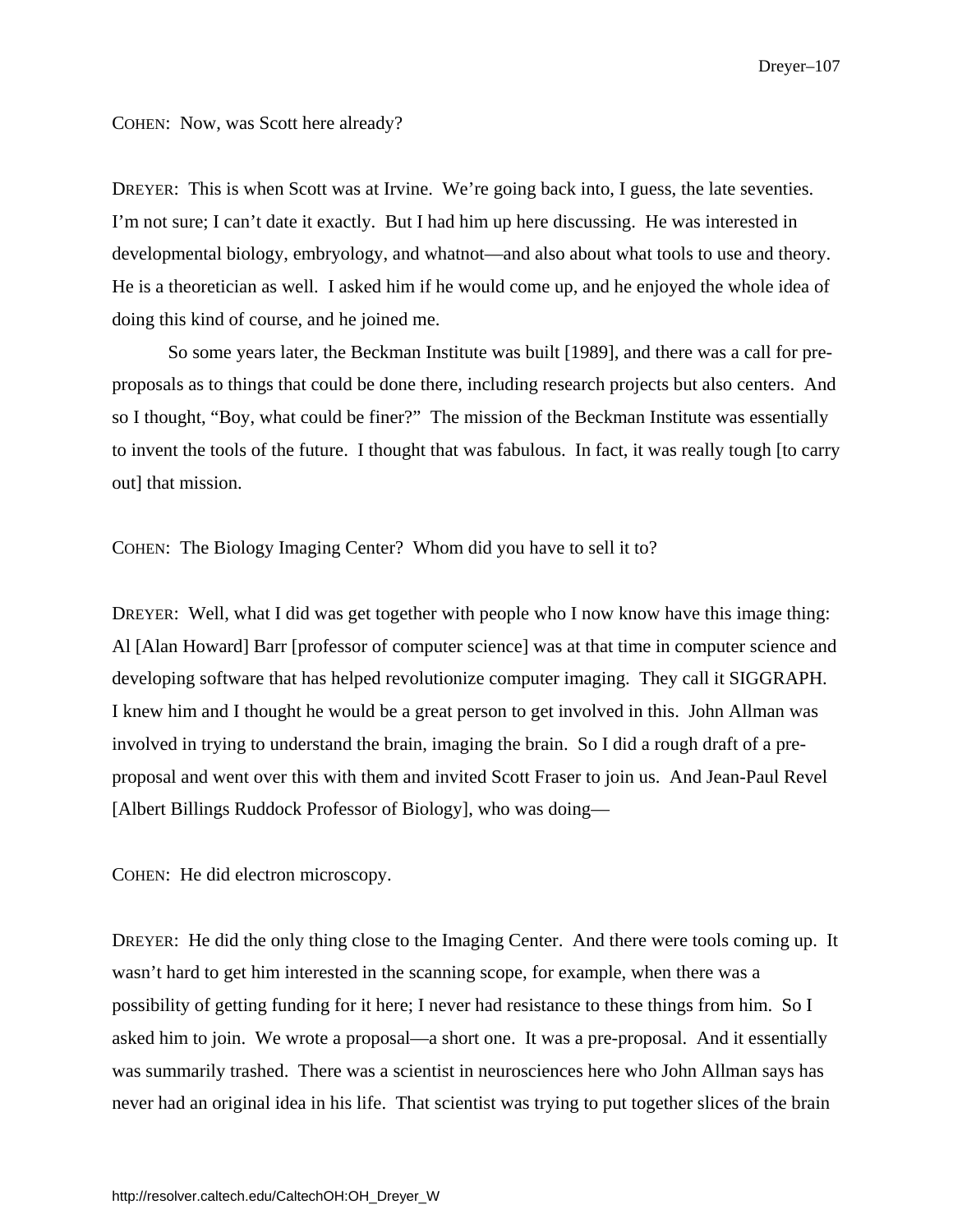by slicing it like a salami, but it was sloppy to store it and move it around. And you distort it by slicing. He had a quarter of a million dollars a year in funding to develop computer programs to try to put it back in the shape it was before it was cut. One part of [this pre-proposal] was to take images of the brain after you cut it—and save some slices, but mostly don't worry about them. You get high-quality images with a variety of optical techniques that still haven't been [implemented?] all together. It's really exciting stuff—before you cut it. Then you cut it again and throw the sloppy slice away and take an image of the cut surface, which is not going to be disturbed. And you do that for hundreds of slices. With [some] new graduate students I've come to know through my course, we did a prototype study with the chick embryo to show that this was totally feasible. Still, it didn't get through the committee. The committee included the [division] chairman and the guy whose name I didn't mention. And it appeared [that] they just couldn't understand the whole concept, which I'm sure you got immediately. There, again, I wind up being totally baffled by what can't be immediately perceived. As an aside, [the idea] that was turned down was picked up by the National Library of Medicine. The head of it did that with humans. You may have read about it in the newspaper a long time ago. They had a male and a female, and froze them as soon as [the people] were dead. It was kind of ghoulish, really. Then they went all the way through their bodies to collect digital data—gigabytes and gigabytes of data—until they had the whole anatomy in 3-D of humans, which is a major, major task. That's like what we had proposed.

COHEN: Did you call [what you were proposing] an imaging center?

DREYER: Oh, yes. But what happened was that we were persistent. And also, I formed a committee. We started small and started inviting more and more people—maybe [met] once a month or something like that, maybe it was once every two weeks—those of us who wanted to do this, whom I've mentioned already. I didn't get Scott out here for a time, but he was definitely enthusiastic. So we'd bring in more and more people who would see how important it was, including the guy who I'm pretty sure was responsible for trashing it in the first place. And after a year of committee meetings, we finally got it. [But] this didn't go through easily. I, in effect, wound up seducing about half of the division into seeing how important this whole thing was for what they were doing, and what things like confocal microscopes could do and what new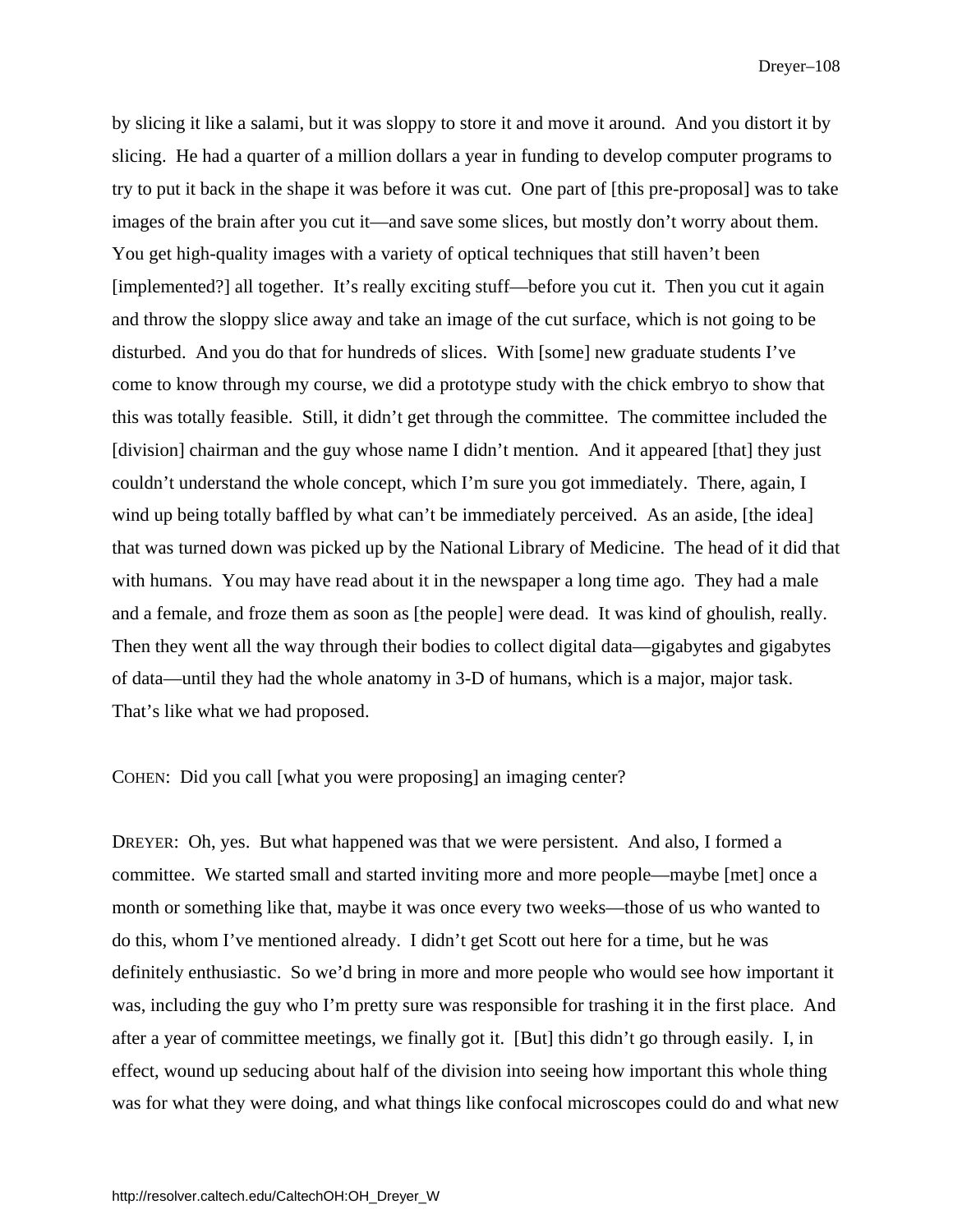things Scott was interested in. I'm sure one reason it was [originally] turned down was because I know that I am not a good person to be in an administrative position. But I didn't want to be.

COHEN: So you think people said, "Oh, he'll want this and he won't be able to run it," or something like that?

DREYER: Right. But I made sure we found another person to run it who didn't have the visual abilities but was recognized as a very good administrator. That's what he liked to do. He was a disaster as far as the imaging, but that's not important. So he wound up, after a lot of manipulation and whatnot, agreeing to chair [the Biology Imaging Center]—to be the administrator. So, at that point, it basically started to happen, with Harry Gray as the head of [Beckman Institute]. I don't have any feel for whether [Harry Gray] was for or against it. And finally we recruited Scott Fraser. He's doing awesome things.

COHEN: So what year did all this happen?

DREYER: It's been going at least ten years. When did [Scott Fraser] come here? I'm not sure of the date. [Scott Fraser joined the Caltech faculty in 1991—ed.] So now everyone, especially Harry Gray, thinks this is just exactly what the Beckman Institute was intended to do. And I'm really pleased with [the Imaging Center], because [Scott] has dreamed up some new tools. He's got a lot of ability; Scott's highly respected. So is the facility. And it does, indeed, get used by lots and lots of people.

COHEN: Now, his wife [Marianne Bronner-Fraser, professor of biology], who came a couple of years ago [1996], doesn't do the same work.

DREYER: She's not a toolmaker. He worked hard to get her here, because they have children and he was commuting an hour a day each way. She works in an area that's related—of how cells assemble—the neural crest cells that help assemble hearts. And Scott gave me two words when I showed them both the data last time. He said that he knows everything and where it's going. "Neural crest," he said. That means that he thinks that these molecules are what we're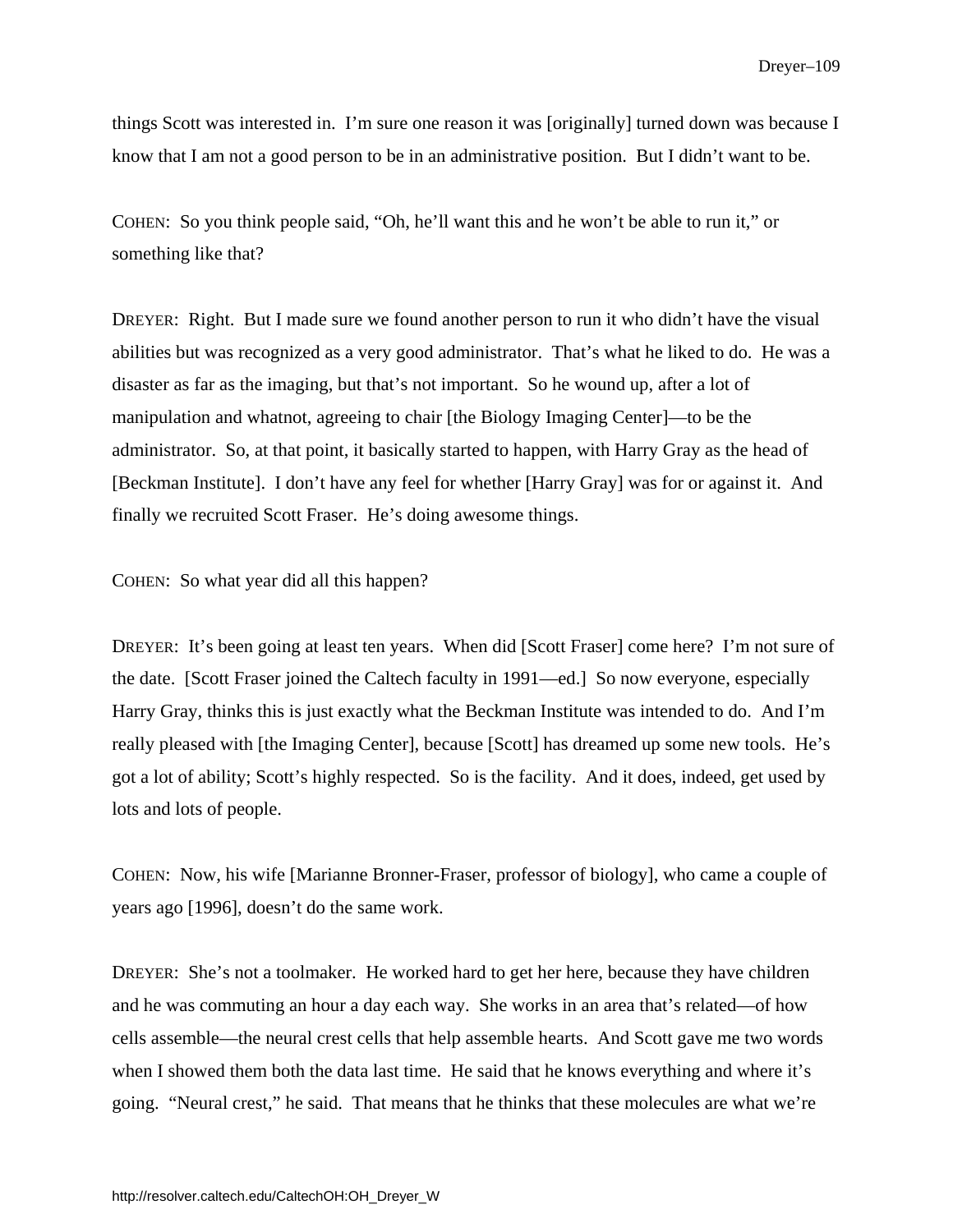talking about there—how these cells migrate to form the heart. So that's how the Imaging Center got going.

COHEN: And it's very successful.

DREYER: Very, yes, it's going strong. It's well funded and appreciated by everyone.

COHEN: Do you have a berth there now?

DREYER: I've moved over [from Church]. My office is two floors up.

COHEN: On the second floor.

DREYER: Yes. [Room] 272 is on the west side. That's when I had to have a temper fit for our chairman to make good on his promise. That's what I was after. I mean, I didn't give up the wet chemistry without expecting that at least I could have a lab—to get over where I wanted to be, as opposed to being stuck in the Church lab.

COHEN: So, how many people are there in the Imaging Center?

DREYER: That's a hard question to answer. If you ask, "How many people are there that are associated one way or the other?" it would probably be ten or twenty in various ways. It's a big group of people, but [Scott] runs it loosely, by letting people have the reins. He has one person working and heading up a group to do NMR [nuclear magnetic resonance] imaging—which is the hottest brain-imaging method now—but doing it on mice and smaller creatures. They're working to do it on humans. I think it would be an awesome thing for the next century—a \$100,000,000 program to carry on with the imaging. John Allman would love it. It would be an extension [of what's] already starting. And one person is working on the machinery—big magnets and all that. Another one is working on chemistry. These are semi-independent people.

COHEN: Now, these are postdoctoral people who are doing this?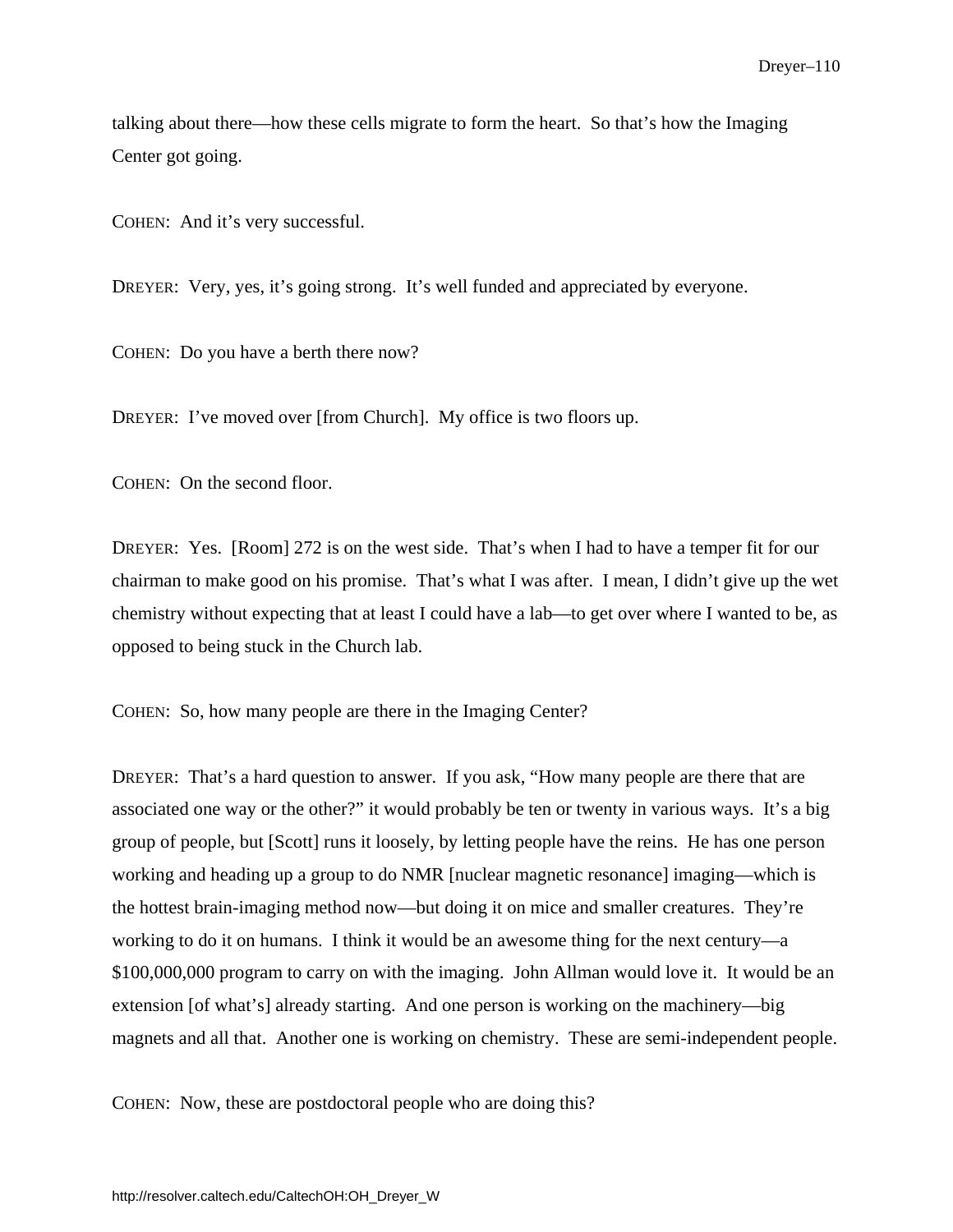DREYER: No.

COHEN: Professors?

DREYER: No, not professors. They're—

COHEN: Senior research types?

DREYER: They have some position as a member of the Beckman Institute.

COHEN: A member of the professional staff?

DREYER: Yes.

COHEN: These are all soft positions that have to be made by contracts.

DREYER: They have a little better title, and they're probably partly supported by—this particular kind of position is an actual research position in the Beckman Institute.

COHEN: So the Beckman Institute supports those positions; Caltech doesn't support those positions.

DREYER: No, the Beckman Institute [has to have] people who know how to design and use these big magnets and things of that sort.

COHEN: And they have to be here; they can't come and go.

DREYER: Yes. I don't know the details [of how they are supported]. Again, I don't like to get into the spreadsheet side. But the Beckman Institute does have—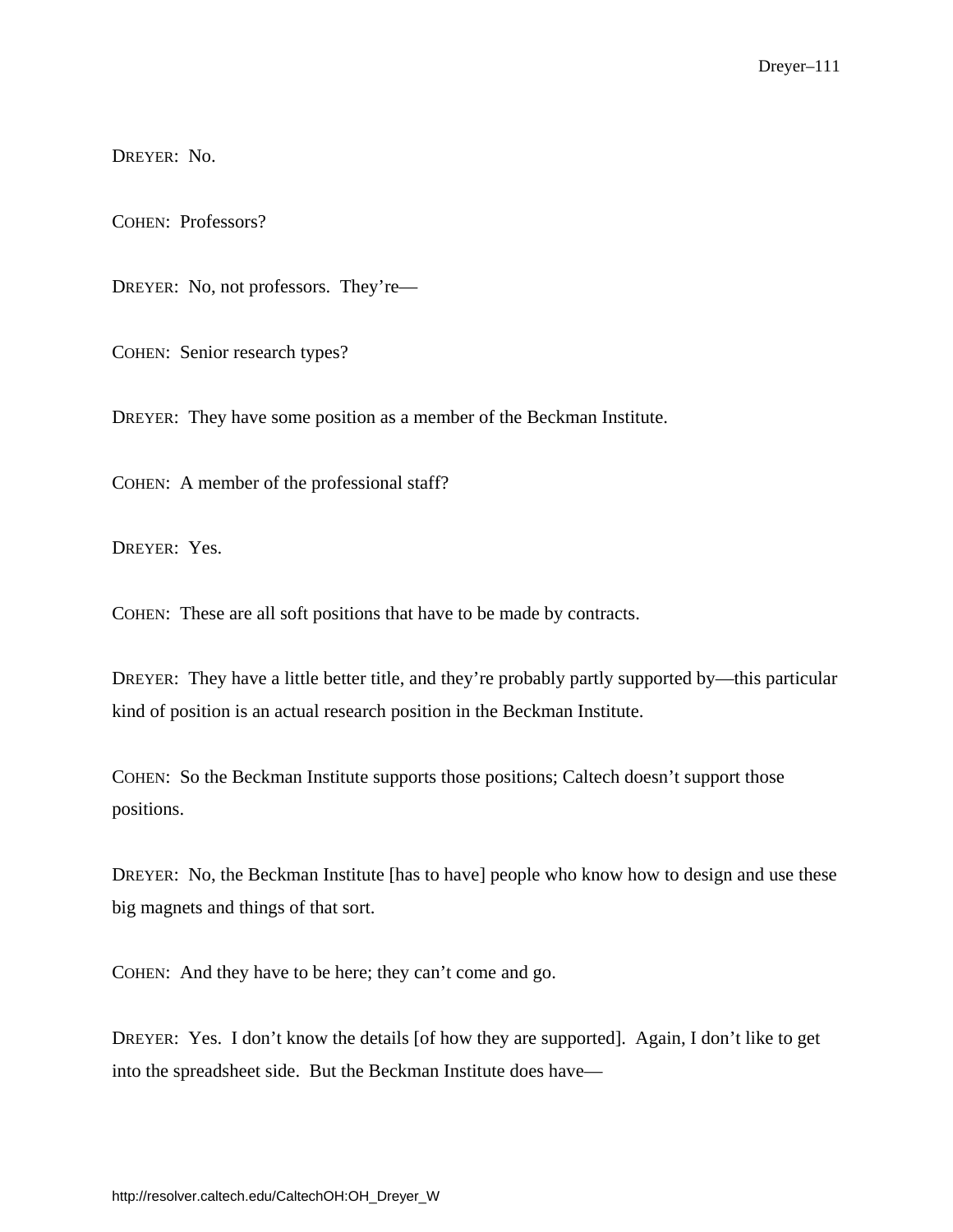#### COHEN: Money for these positions?

DREYER: To develop these instruments and tools. And to do that, as in astronomy, you need people who work on the big telescopes, and you can't do that with temporary positions. People have to feel important and all that stuff. Well, Russ [Russell E.] Jacobs has a position like that [member of the Beckman Institute]. And there's a chemistry group, too. These are under the umbrella of the Imaging Center, under Scott Fraser. You need those positions. You've just got to have them. If you want to make Caltech as I would like to see it and you want Caltech to become a world center of understanding how the brain works using various techniques, you need to bring in physicists, you need to bring in chemists, you need to do what Scott's doing, only more so. And you need big money—a significant [amount], like \$100,000,000 or more. Typically, chairmen are not toolmakers, and typically [they] jump on me when I talk about the importance of toolmaking.

COHEN: Now, let's go back to your course a bit. You've continued to teach this.

DREYER: I am taking a sabbatical, which I told the chairman I was going to do.

### COHEN: This year?

DREYER: Well, the course that I wanted to teach—let me back up. This is my general course [Advanced Topics in Molecular Biology], in which I keep doing different things. Something like six or seven years ago, it was apparent that digital stuff in many ways which relate to imaging, and digital information for the library, could be and would be stored on the then-veryprimitive Internet in the future. So I took that as the topic for my course: that you could expand the electronic availability of information. [Electronic] information was already available through NIH with a great search system, where you could get abstracts but not whole journal articles and whatnot. And Kim [Kimberly] Douglas, a [Caltech] librarian, who was very helpful and sympathetic, [took the course]. So did Daniel Taylor [library staff] and quite a few others. Four or five of the librarians participated; they showed up for this course, they were interested. What I was aiming to do was to get information digitally and to encourage Caltech [to go in that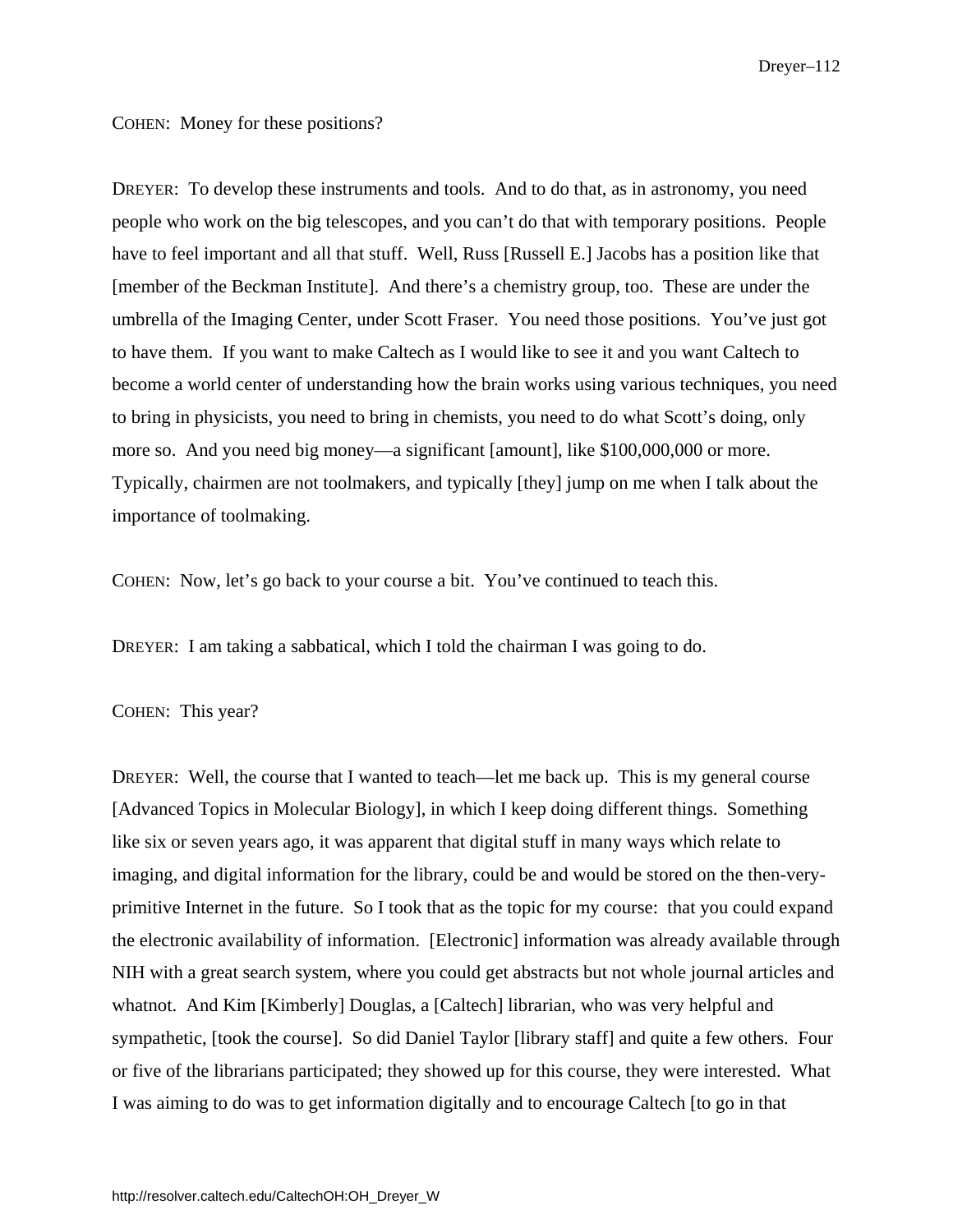direction]. They were already good at starting to build the Internet and whatnot, but I encouraged them to do much more through teaching, being able to do research on-line, and all those things. The librarians participated even though part of what I was lobbying for was that whenever you can get scientific journals on-line, digitally, [then you can] cut down on the number of paper journals you have that aren't considered very important and invest in the digital side. And I gave that course for several years. We called it a course, but it was a workshop. [Then] the whole Internet exploded, and most people who participated [in my course] were involved in that. Part of the aim was to get access to information in profoundly better ways. A concrete example: Before, when you wanted to look up who referenced a paper that you were interested in, you had to go to the library and leaf through these books. They [the indexes] started to become available on-line but you had to pay fifty cents or a dollar [per search]. It would quickly break anybody's bank to do it digitally. And then you'd have to go in there and write down by hand, typically, the various references. You might get fifty references out of this. It was an unbelievable pain. I knew, and the librarians knew, that this could be done digitally. That's called citation indexing. What's happened is we now have it, and it's awesome and it's powerful for everyone, not just biologists. Without that, I never would have been able to [write up this paper] that was published in August of last year. That was made incredibly easy by having this digital information. Mining the genome databases—that's all digital stuff. I wanted to have a session showing how valuable the computer could be for teaching, especially in those areas like the brain, where you can teach more with images, by rotating and moving them, about the structure of the brain—more than you could ever do with chalk and a blackboard. There was pressure from on high—even in our faculty [presentations]—not to use any slides or visual stuff. [We were supposed] to use chalk and a blackboard, or a whiteboard. And that has to do with people who don't use the imaging technology. [But] in fact when we do this, people just refuse to obey the rules. If you want to show the stuff that Scott's doing, you have to. But I could not get the equipment we needed [in order] to show [computer images] in a classroom. I tried. I made presentations to the faculty, and now it's slowly happening—even having classrooms that will allow you to show movies with a VCR. Old-fashioned projectors—which no one uses—you could always do that. But if you wanted to show a tape, in [the Biology Division], we only had a TV set, a small one, in front of a big lecture room. It was just crazy. [Tape ends]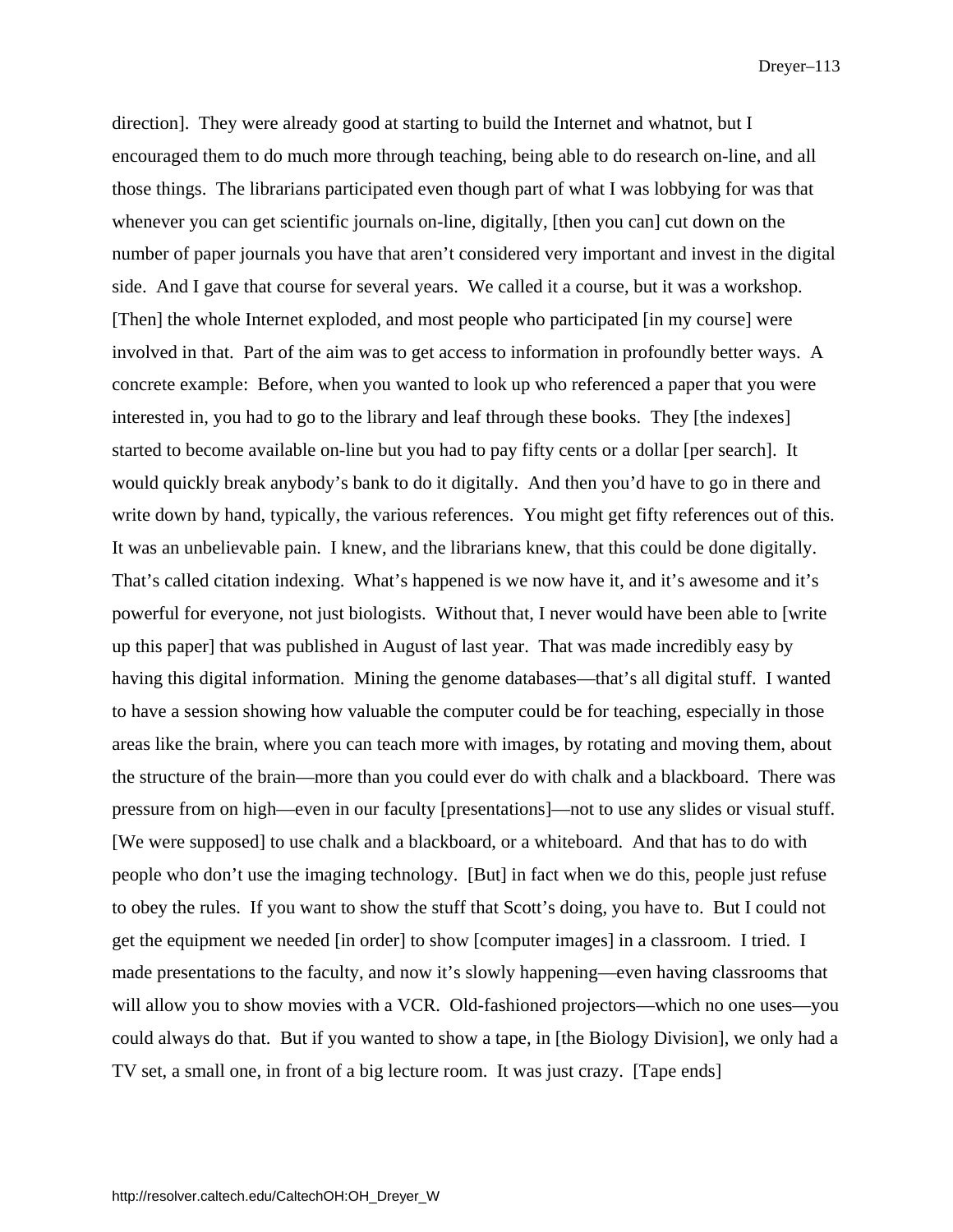## **Begin Tape 5, Side 2**

DREYER: And I had spent my own money to get—actually an expensive laptop that was capable of showing students how to teach this way, how to use it for teaching. Exciting stuff was being done with great success all over the world—not here, not in the real way that it is starting to happen with Web sites.

COHEN: Now, I've certainly seen people lecture with their laptop computers projecting the pictures. I've certainly seen that.

DREYER: Yes, but not in the Biology Division, I don't think. Now there are two places you can—that's true. One is, of course, the Beckman Institute, thanks to Al Barr.

COHEN: The auditorium here, upstairs?

DREYER: Yes. At least it has the ability to do that and to have conferences with centers throughout the world that way. You can now see their images and see *them*, which is really nice. So I became very frustrated with trying to do some of these things, and with the [division] chairman. I basically decided that that wasn't going to fly anymore. This year, I don't know. I haven't decided yet [whether or not to teach]. [My course is] set up so that it will be taught by the staff.

As to where I'm going: I always ask, "What am I excited about?" But one of the things I see for the future—and I always do my teaching there, too—has to do with this whole area that I've been talking about so much: how the brain works, differences between people, the notions that the anatomy of the brain [is] made by these molecules—that [they] put the brain together with very great precision. And it's going to be really interesting to know about the differences in that precision—how the various kinds of people differ anatomically in terms of what real estate they use when they think or when they work. There'll be a meeting set up in May or June, probably at the National Library of Medicine, where they have done this already. They're into this imaging, the digital project, to discuss ways to carry out this kind of work. If I'm successful, [there will be] one or two people from UCLA and from San Diego. John Allman's interested in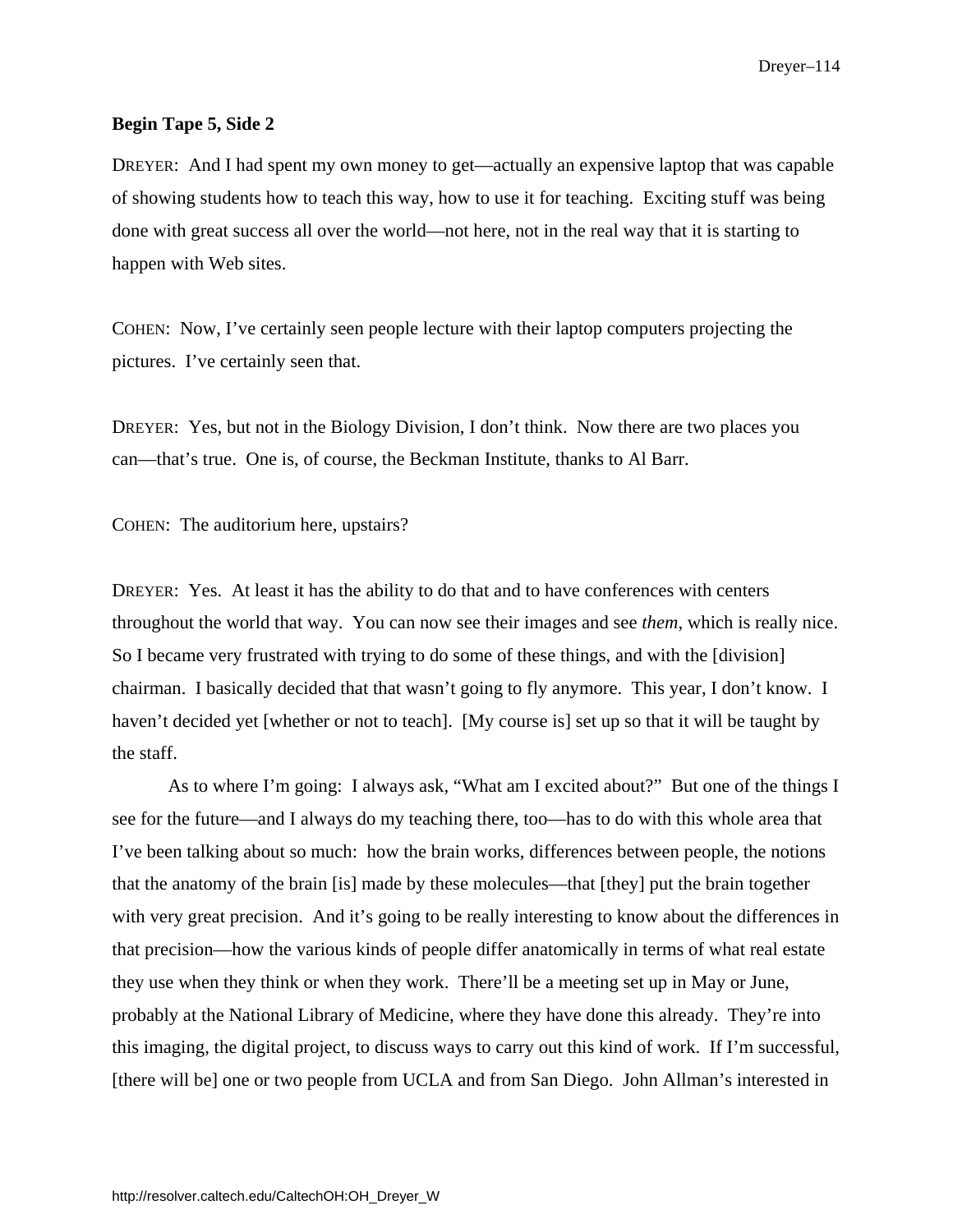joining, [along] with Tom West, who is not a scientist but who is so involved that he's helping catalyze the formation of [this meeting]. And that would be something that I'm willing to be drawn into, I've decided.

COHEN: So continuing what you're doing, but a new phase.

DREYER: It's not the same thing I've always done—I just keep evolving. But I'm quite pleased, as you heard last week, that at least the molecular level of understanding—that probably other molecules are involved, and the genes suggest where to go next, which makes it relatively easy to look for differences in people once you have image differences and all that. So that's where I want to go. But I'm getting old. One has to be realistic, because I'm seventy and a half, and I don't know anyone, in all the years I've been at Caltech, who still had all their marbles at seventy-five. Now, admittedly, I'm slow, but I'm in really good physical and mental shape compared with some people at this age.

COHEN: I don't think, judging by this interview, that you've ever wasted your time too much on things you were not interested in.

DREYER: No. And that makes some people angry. And that's part of why I haven't done—I mean, I'm terrible at committees. I get impatient. You were going to ask me about committees.

COHEN: Yes. Well, you said you did form one when you saw a reason for it, which was for the Biology Imaging Center.

DREYER: Right. I also was on what could be called a committee—I really did a lot to help it. This was the Milton Wexler Foundation for Hereditary Diseases.

COHEN: So how did you get into that?

DREYER: I did an interview, like the one that was in *Engineering and Science* ["A Changing Concept of Health Care," *E & S*, 32, 2-8 (1973)] and it was published in a TechniCon trade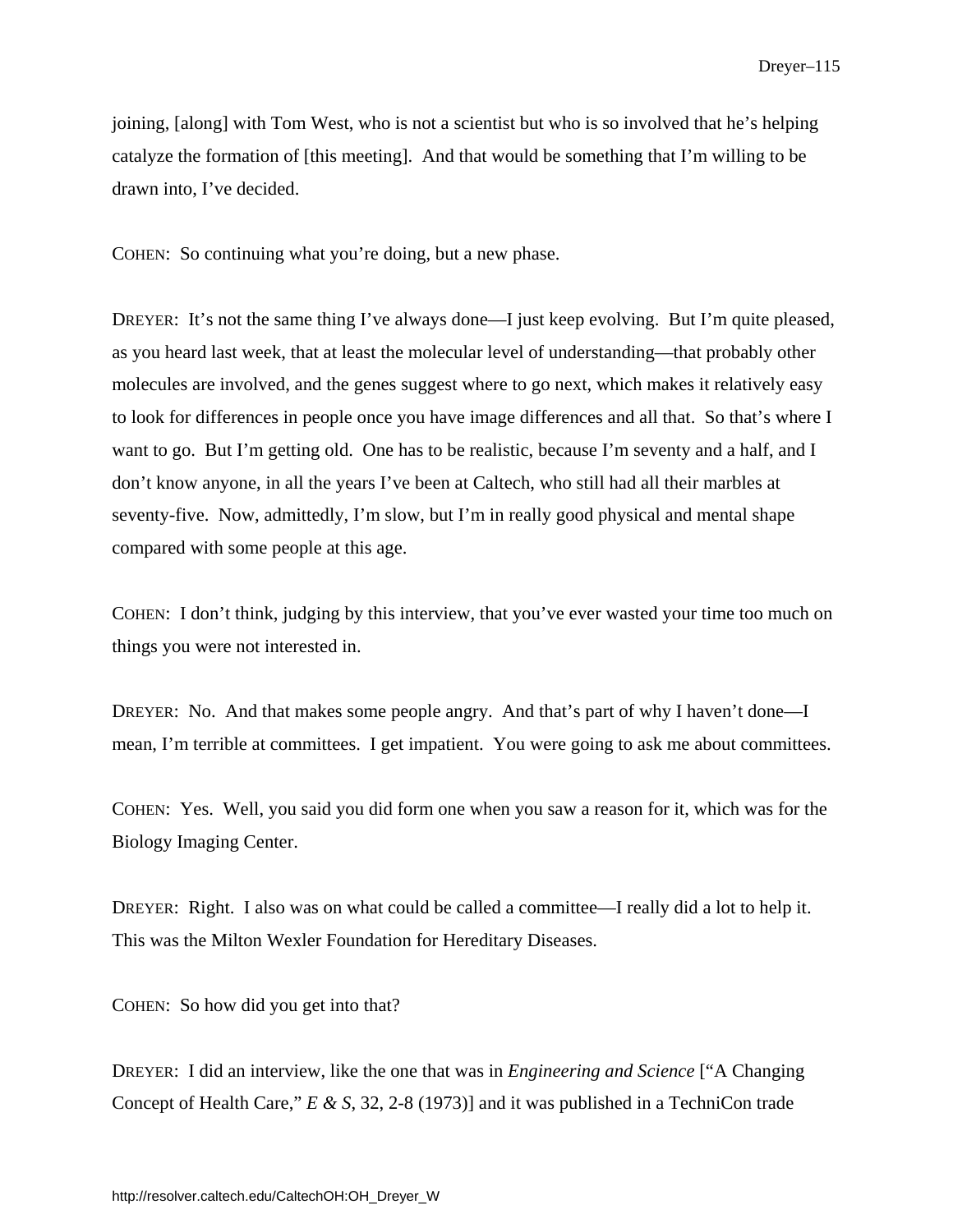sheet. It was distributed widely to physicians. It talked about—I reread that *Engineering and Science* article. It talks about the major changes that are going to occur in this field in the next twenty years. Well, [more than] twenty years have gone by, and those changes have more than happened. That's exciting. But then [a psychiatrist] at Creedmoor State Hospital, in New York, read the interview. He was a shrink, and he was interested in aging but also in Huntington's chorea. He had a number of patients there. What causes the brain to drop dead, or the neurons to start dying way before they should? So he called me up and offered me a high honorarium to go out there and talk to his shrinks, and I said, "No way. I don't see anything that I can say that could easily be communicated to that kind of audience." It was just so different. I had probably had a lot more psychology, because my first wife had her PhD in therapy and psychology. I was a spouse that learned a lot of great stuff, by the way, including human sexuality and group process, with a leader of the field, Virginia Satir. So I probably knew more about that than they ever did about molecules or genes. But he persisted. I finally said, "OK, if you're willing to bill it as an experiment in communication and be up there on the podium with me." So I did it, and in the audience was Marge [Marjorie] Guthrie, who was Woody Guthrie's widow—one of his wives. He died of Huntington's disease. So she was very interested in what could be done in the future with these promises—which, in fact, as I say, are coming true. I was invited to join her and some wealthy person who was helping fund that research in New York for dinner, and they set me up to meet Milt Wexler out here. He was trying to form a West Coast branch. That was the beginning of our relationship. But I really was interested. So call that a committee, if you like, but I stayed with that for maybe ten years.

COHEN: And what did you do for them?

DREYER: I helped run workshops designing the—Seymour Benzer and I—[Wexler] credits us with starting the approach that worked, which was: What do you do with, say, \$200,000 a year when many laboratories had much more in their budgets than that? The amount they raised they got more than that. And Milton, by the way, was chief therapist for a huge number—I mean, really dozens—of movie stars, as you might know. I'm not going to rattle them off. He was a manager-trained psychoanalyst and a PhD—a very strange combination. But he was very good and very much sought after. He ran groups for Shirley MacLaine, Jennifer Jones Simon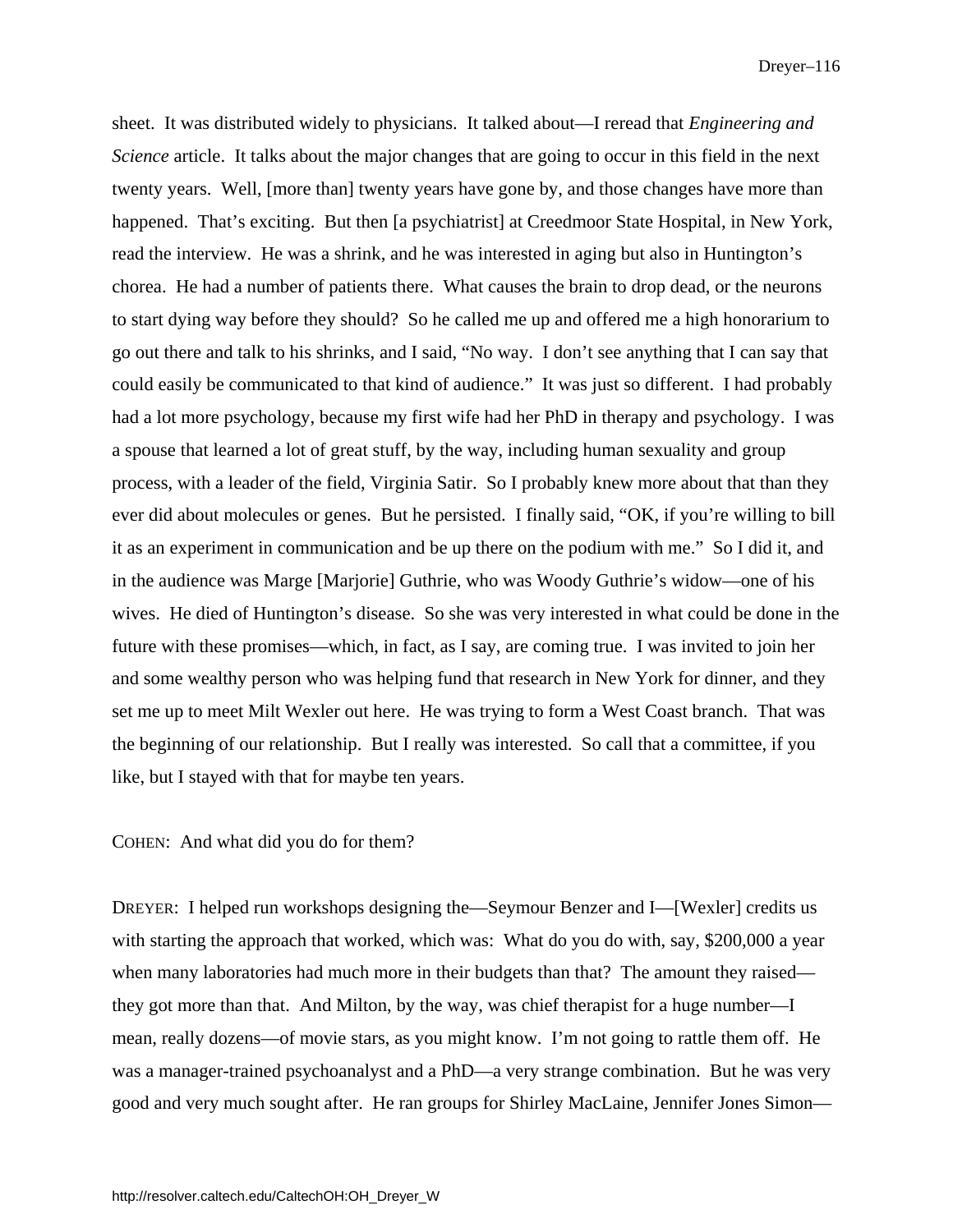COHEN: Now, it was Wexler's wife that had the disease. Is that correct?

DREYER: That's right. His wife died of it. Two daughters—

COHEN: Both of whom I know, by the way.

DREYER: Nancy Wexler? OK. She took it up. So he could raise this money through Jennifer Jones Simon and others too numerous to [mention]. Most of them I've met, because they'd have these parties. Norton Simon's home in Malibu had some art, by the way, that's awesome. He hung his paintings at home, so there was a Van Gogh in the children's bathroom and things like that. It was a wonderful experience, because of the art and being with all these actors.

COHEN: And you would explain to him the science?

DREYER: Yes. They loved it. I wasn't the only one. I mean, more scientists from around the world were drawn to this thing. But the key thing that Seymour and I both lobbied for—I certainly did lobby for it—was to forget about trying to fund research in the normal way, because you don't have [enough] money to do anything meaningful. But if you can get really bright, young postdoctoral fellows and seduce them into coming to the West Coast with an offer of \$2,000 a year to spend on books or whatever they want and meet Hollywood stars—and the workshop, where you have the same kind of thing I do in my teaching. That's part of why I liked it. And Milton was a professional at running groups. And I was, to a degree, with my own teaching. So that's how it worked. Together with others, we had these workshops. And we did, indeed, attract postdocs from some of the best labs that were funded for \$1,000,000 a year.

COHEN: So you would give them a personal stipend to work on this other stuff?

DREYER: Not to pay for research—just to get them here. Get them curious. Get them involved by discussions. I was among those who would give out a bunch of theories. I'd write on the board, and someone would take notes. We'd think about it and work it out and challenge them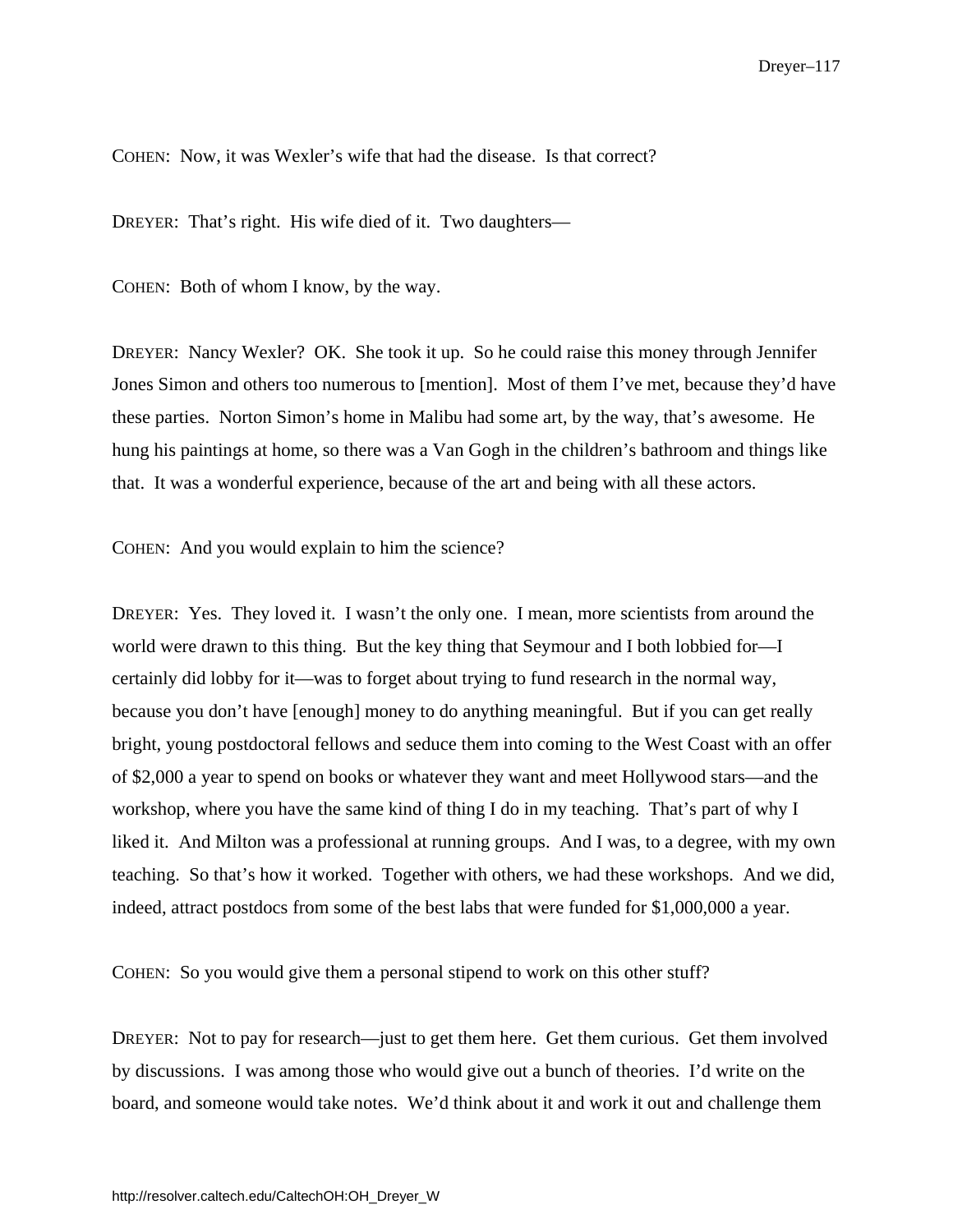to get involved and come up with their own ideas. If they'd want to test them, especially their ideas, they could go back and use their million-dollar facility. And then, again, as I said before, you'd get the young guys, the postdocs, going and talking to their bosses. And they'd start using the bosses' funds and interest and whatnot.

COHEN: Now, you said you did that for only about ten years. You don't do that anymore?

DREYER: No. I burned out on it. Plus, by then it had really taken hold. There were very good people. And some of these young people had grown up and started their own laboratories, doing this work, finding the genes.

COHEN: They have found the genes, but they don't have a cure.

DREYER: No. But the procedures and the ways of going about it were started by this foundation. They have been used for many things. One reason that this particular disease was appealing to me is that the genetics are so clean cut. If you have one copy of the gene, you die. It's dominant. [The disease] typically comes on at age forty-five, with high variation. We don't know exactly why. [Milton Wexler is] almost ninety. He's still hanging in there. So that's a committee that I'm very proud of being involved in.

COHEN: And the patent committee here at Caltech?

DREYER: It can be so frustrating. What I proposed is that they set up a separate entity so that, specifically, they could get Carver Mead [Gordon and Betty Moore Professor of Engineering and Applied Science], Dick Feynman, and myself, together on a retreat for just a few days to tackle some major important problems. And [they should] set it up such that everybody would benefit, through patents and royalties, including Caltech. And that would have been an amazing thing to see happen, because you'd combine the different perceptions of three good inventors.

COHEN: But it didn't happen?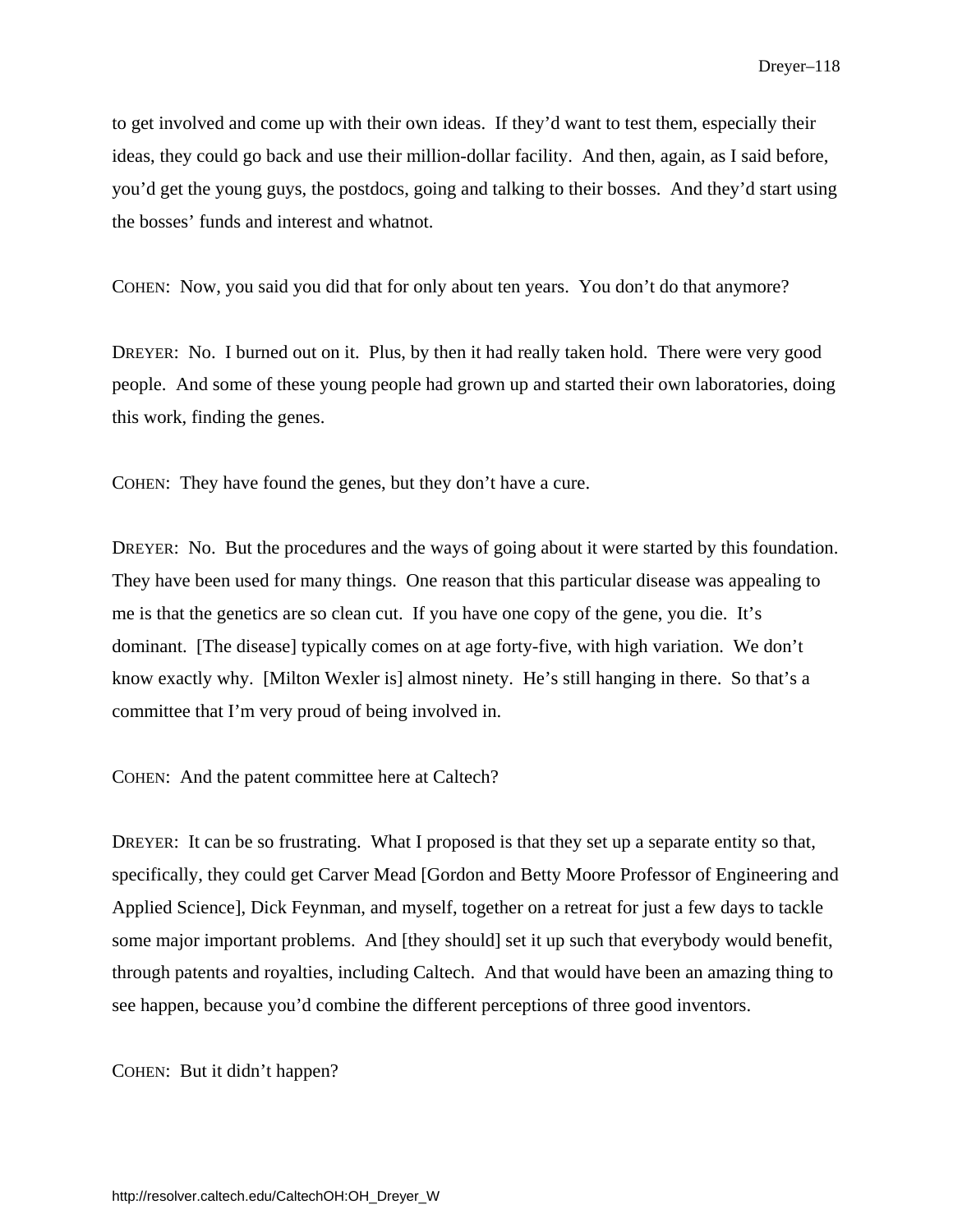DREYER: It couldn't happen, because of the bureaucracy. This would have been twenty years ago. That's when it was unpopular to be an inventor. And I was trying to change that.

COHEN: And that has not changed?

DREYER: Now it's changed. And, again, I would like to think that nibbling away at it, which I've continued to do, slowly helped. But I don't have the patience to be on committees like that.

COHEN: Have you ever been in on any of the governance of Caltech? Things like tenure committees?

DREYER: No. I'm just not interested in that, and people have the good sense not to ask me. You always have the chance, if you want to, to suggest that they consider you—and I just don't. Many of [the committees that interest me] have been elsewhere, including, as I said, half a dozen new start-up companies, where you do something useful for people. They've all been successful and have been bought by others. Of course, I wind up getting stock in each of these but that wasn't why I was interested.

COHEN: Are you unique at Caltech in sponsoring your own research? How does that work? Do you have any trouble doing that? Do they charge you overhead?

DREYER: No. Right now, the main funding for research [comes] as long as they keep paying me. I do have resources. I can't help fund multimillion-dollar stuff, but I can buy computers. For example, the laptop that I bought wanting to teach people how to use these in teaching. That's \$6,000-plus. With software it could easily get into \$10,000 just to be able to teach that way or to use them for mining the database. And I have another one—a desktop. And a big MacIntosh, that does graphics and all sorts of things. Janet's now doing that. And we have the scanners. We can make CDs. We can do all the things that, if I want, document what we've talked about properly. It would all be done with equipment you don't even have here, but we do. That I can pay for. But I'm not paying to hire a technician. I do get help from people. And I'm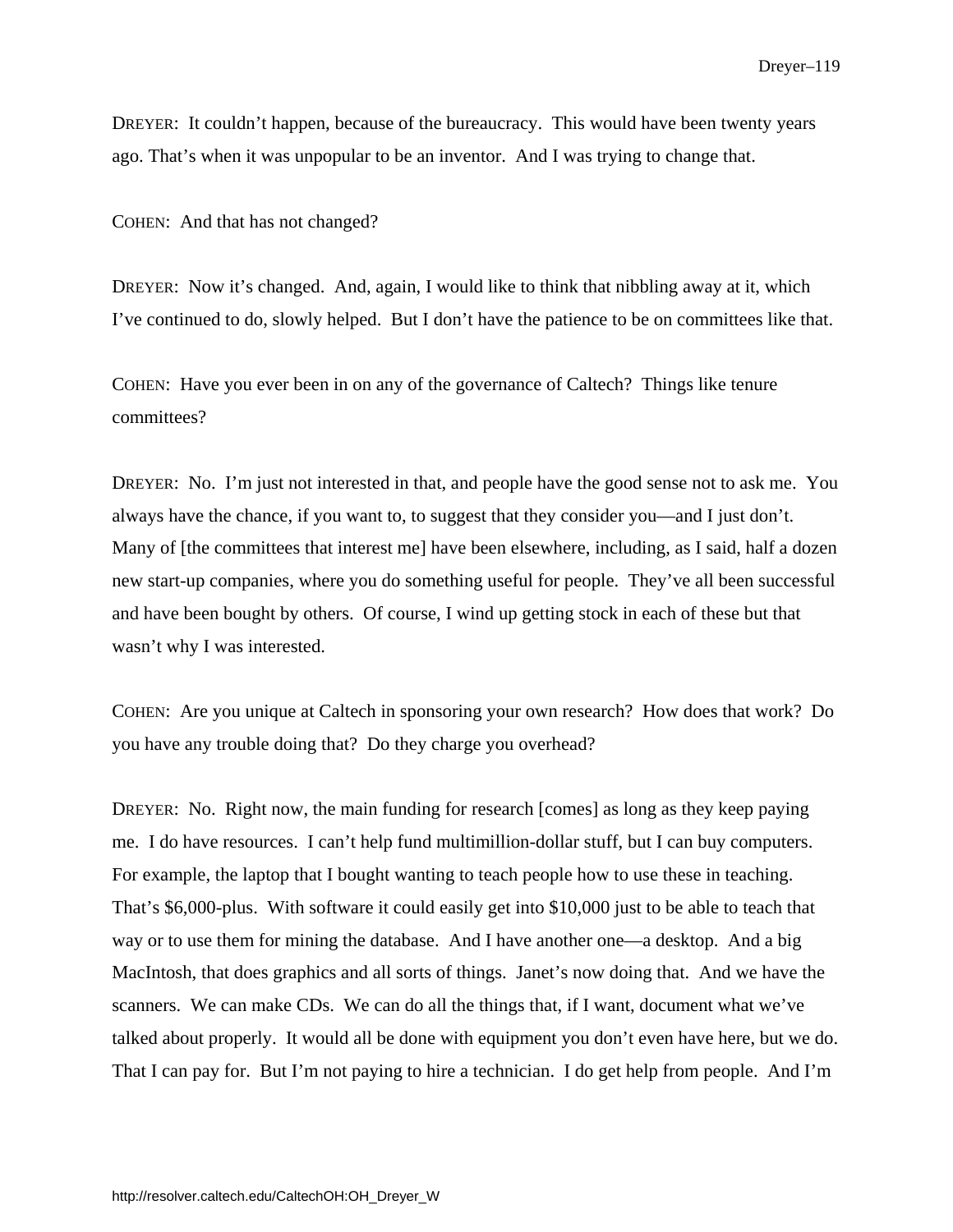thinking about hiring someone to help me do this business of entering things in the computer this image stuff.

COHEN: Do you have page charges and things like that? Maybe you don't have that in biology.

DREYER: Oh, yes. I had to pay \$2,000 to publish the [August 1998] paper in *PNAS*. [It was] a four-page chart and color paper stuff. And I've ordered an exciting new computer from [word unclear] that does a new thing in silicon graphics. So, stuff like that. Nobody else is going to do that for me. As I told you, I couldn't get a grant to do this work, to support buying these computers to do the [words unclear]. But fortunately, things I most need in my research are these very, very expensive instruments—the computers—that are already in this building. As soon as we're done today, I'm going to go use the two-photon confocal microscope that Scott [Fraser] helped cause to happen.

COHEN: You wanted to talk about your family, and I'd like to hear about your family.

DREYER: I just thought it was appropriate to mention them. I did tell you that I was married just as I was getting out of Reed College. And Mary Dreyer was a great person, a nurse, whom I met through being an orderly. I told you I had always worked in the summer. I worked as an orderly at the hospitals locally, and I always enjoyed her. She had a great sense of humor. She sort of followed me through Reed. We were together for some time. She worked while I was in grad school, and I'd take care of the oldest daughter, Brynn. We had two more daughters, Susan and Kari. All three have master's degrees, and all three are generally in the area of technology and therapy. The youngest, Kari, really had trouble with dyslexia in school. All three of them see images in their heads—this basic dyslexia pattern. Kari's dyslexia was so bad that she was refusing to go to school in the sixth grade, and finally we figured out that it was because she kept getting negative stuff thrown at her: fail, fail, fail. And she just couldn't handle that—and her reading. I can hardly believe the school systems aren't better at identifying people like me or like Kari, because there are ways to teach very differently and understand that. So we found this place down in South Pasadena, or San Marino—on Huntington Drive—that specialized in treating dyslexic kids. It was just an office, where they worked one-on-one with a computer.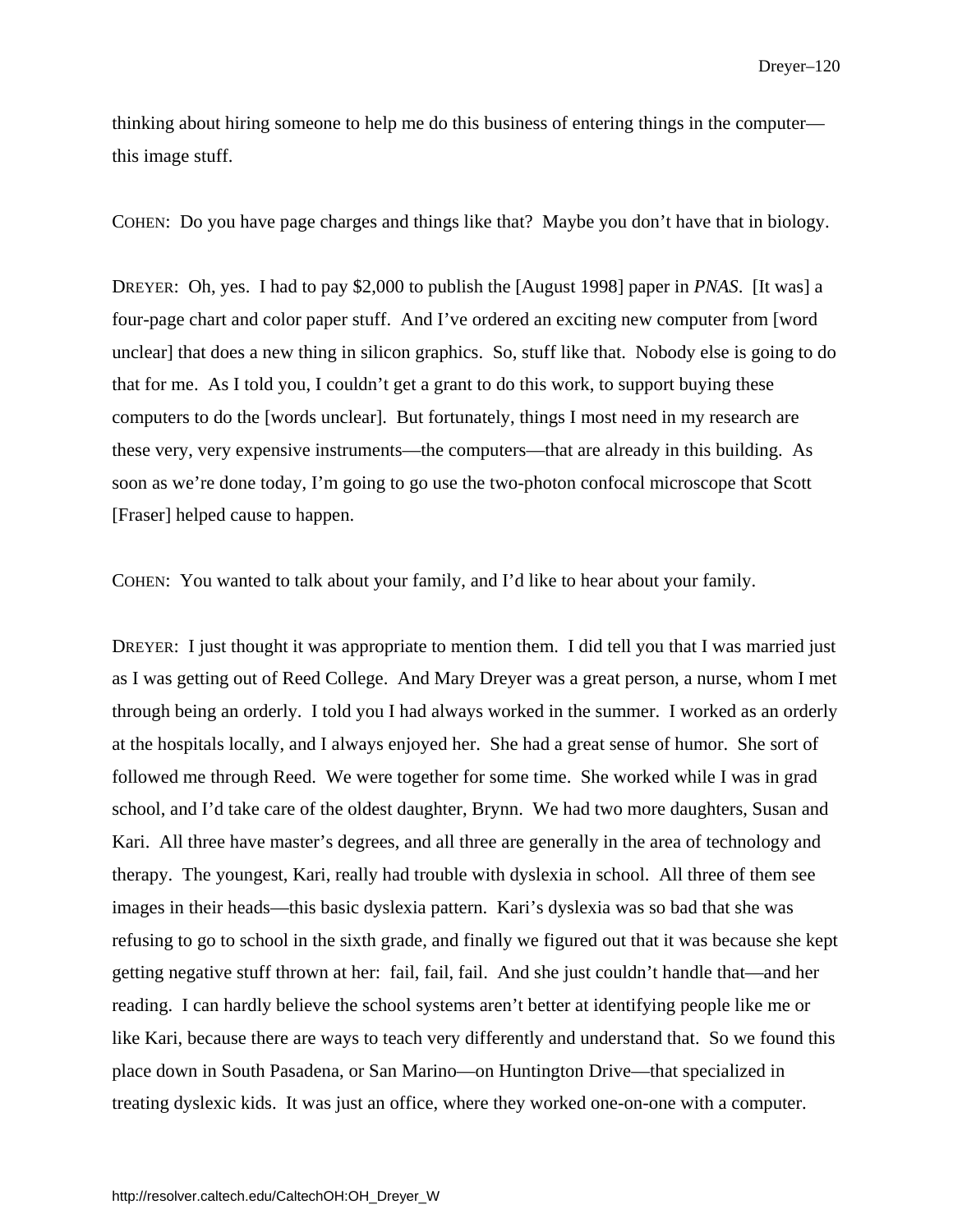And there was lots of positive reinforcement and all kinds of neat stuff. They dealt with it. And after just a few months of that, she jumped three grades on her testing. And that could have been done in school. By the way, that's part of what I think the positive side would be of where I said I wanted to go in the future—understanding these huge differences in people and their abilities.

COHEN: I think that's being recognized more and more.

DREYER: OK. So that's just an example. And it has to do with the chips in the brain and all that sort of thing. She now is an executive with a very high income. She's in great demand, negotiating contracts to do with health maintenance organizations, doctors and whatnot. So those are my three daughters. Mary Dreyer had something strange psychologically; she'd get hysterical, and this was really hard to take. When she was good, she was very, very good. But when she was bad, she was horrid—like the old nursery rhyme.

COHEN: Was this something that came on later?

DREYER: No. It was always there, and it would get worse. Then we had therapy. That's probably part of why she went ahead and got a PhD in psychology, because there's a theory that if you're a wounded person, you can be a better healer.

COHEN: So Mary went off and did her own thing, I gather.

DREYER: We separated.

COHEN: Your girls were grown by then?

DREYER: Yes, that's part of why I hung in there. I was single for a couple years, or whatever. Southern California in the seventies—

COHEN: Fun?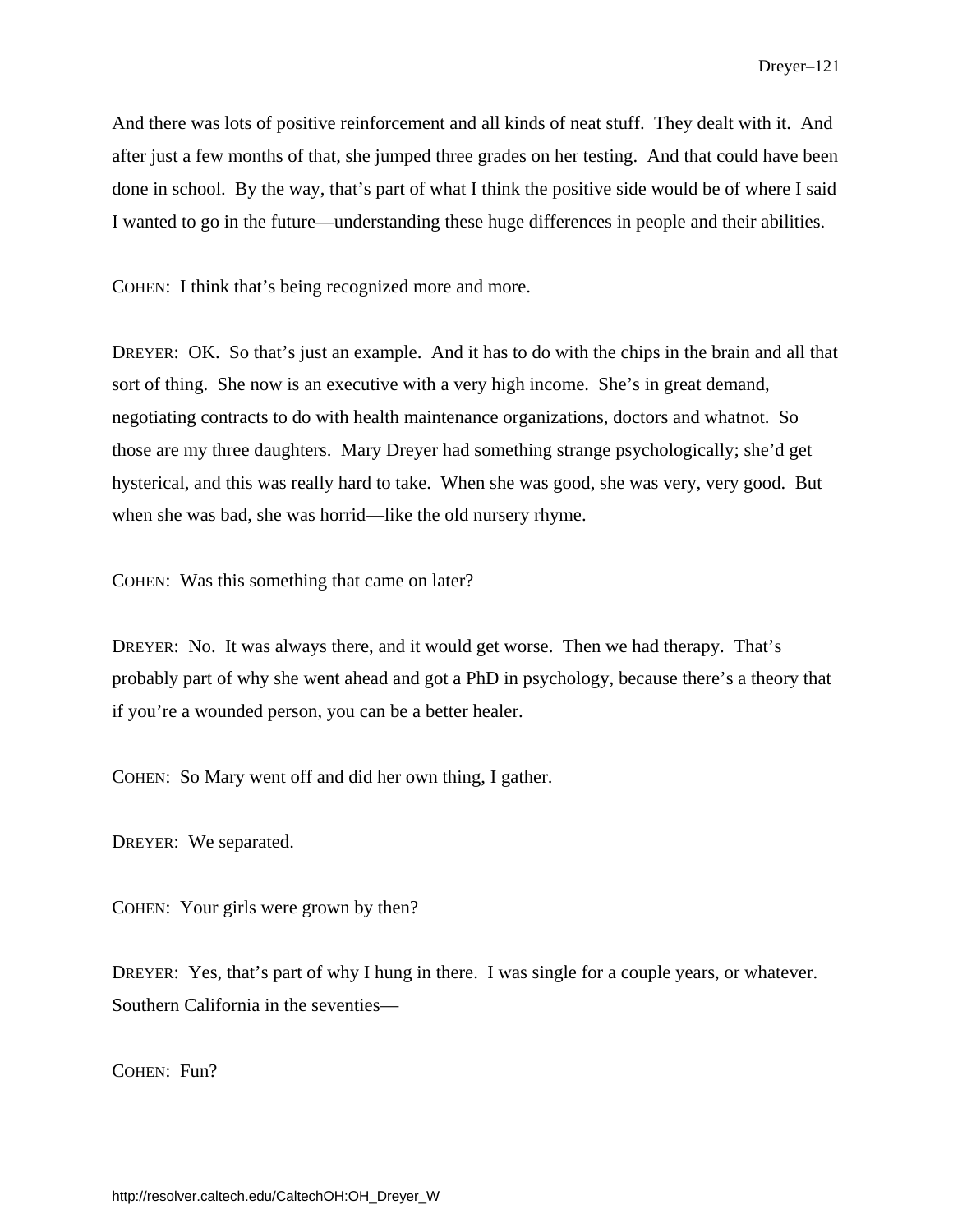DREYER: As a guy who was sought after by some—whatever. But I've never been one to want to prove anything. But my mating activities, my deep relationships, have been serial—close to monogamy.

COHEN: So you met your present wife [Janet]—?

DREYER: She gave a talk at the Hereditary Disease Foundation, and we immediately got together.

COHEN: Where was she working then?

DREYER: She was at UCLA, sort of a senior postdoc. We have not had children, mostly because I— It's really hard bringing up children, in case you haven't noticed. And my daughters are great—not without problems themselves, but they are working on them. We see Kari every two weeks. She and her husband, Eric, get along great with us; they're probably our best friends for this kind of thing. So that's kind of nice—I do have a nice family. And Janet is awesome—a PhD who's also gone to the Art Center and gotten her degree there.

COHEN: And she continues to work with you on these various problems?

DREYER: She's an enormously great enthusiast. So that's that. What else do you want to ask?

COHEN: I was going to say, "What do you see in the future of Caltech?" but I think you've done that. Good and bad.

DREYER: The biggest problem I have with the recruiting going on now—

COHEN: Oh, you mentioned something about that.

DREYER: This has always been true about recruiting: People who are already here tend to want another person like themselves. "We've got to have another like me." Caltech is a very, very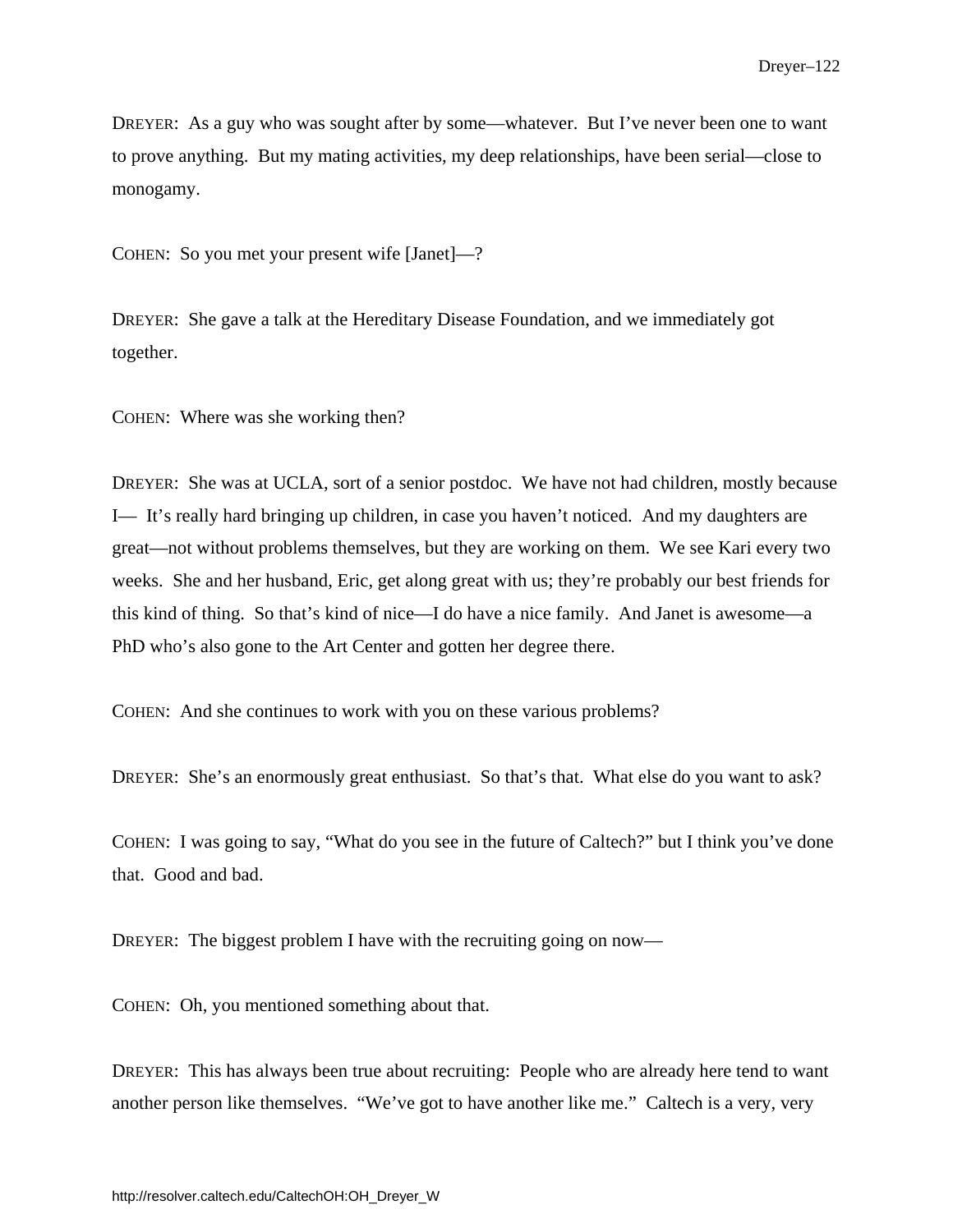small place in the scheme of things today. It was small to begin with, but nowhere near what it is now compared to the rest of the world. So, for example, if you try and do now in immunology what was relatively easy when I came—with Lee [Hood] and so forth—we led the world as a center of great excellence. We led the world. These are major, major things, that don't mean one more person who studies synaptic connections or something that is basically pretty well understood already. I think that the provost [Steven E. Koonin, professor of theoretical physics], and probably the president, will be very receptive to the idea that if Caltech's going to remain something like Mount Olympus—a major, major center of something—it's going to have to be something more or less comparable to what happened in astronomy starting with Mount Wilson. It's going to depend on tools. Sure, I'm prejudiced. But that is a fact. And there are probably a number of areas where those tools could be developed. Or, better yet, the provost, who I think is much in favor, and the president can overrule whatever other powers might be to put up serious money and positions—and non-professorial positions to, say, build a brain-imaging center that many people would really like to see. In neurobiology—to lead the way in the world.

COHEN: I see. That's your analogy with the telescopes. That would be many people coming together.

DREYER: Oh, yes, not individuals. That's the point. It wouldn't be just more of us already here. That's disastrous.

COHEN: There's the LIGO project.

DREYER: Well, LIGO I don't want to touch. I don't know anything about that. But I do know about some other things that require a major commitment of faculty and space—for equipment and instrumentation and whatever else—in the new building [Broad Center for the Biological Sciences]. It initially was a no-no, but I think it might happen. My prejudice is that's the only way Caltech's going to continue more or less—

COHEN: Why do they say the building will have room for ten professors to set up ten labs? That's not what you're talking about.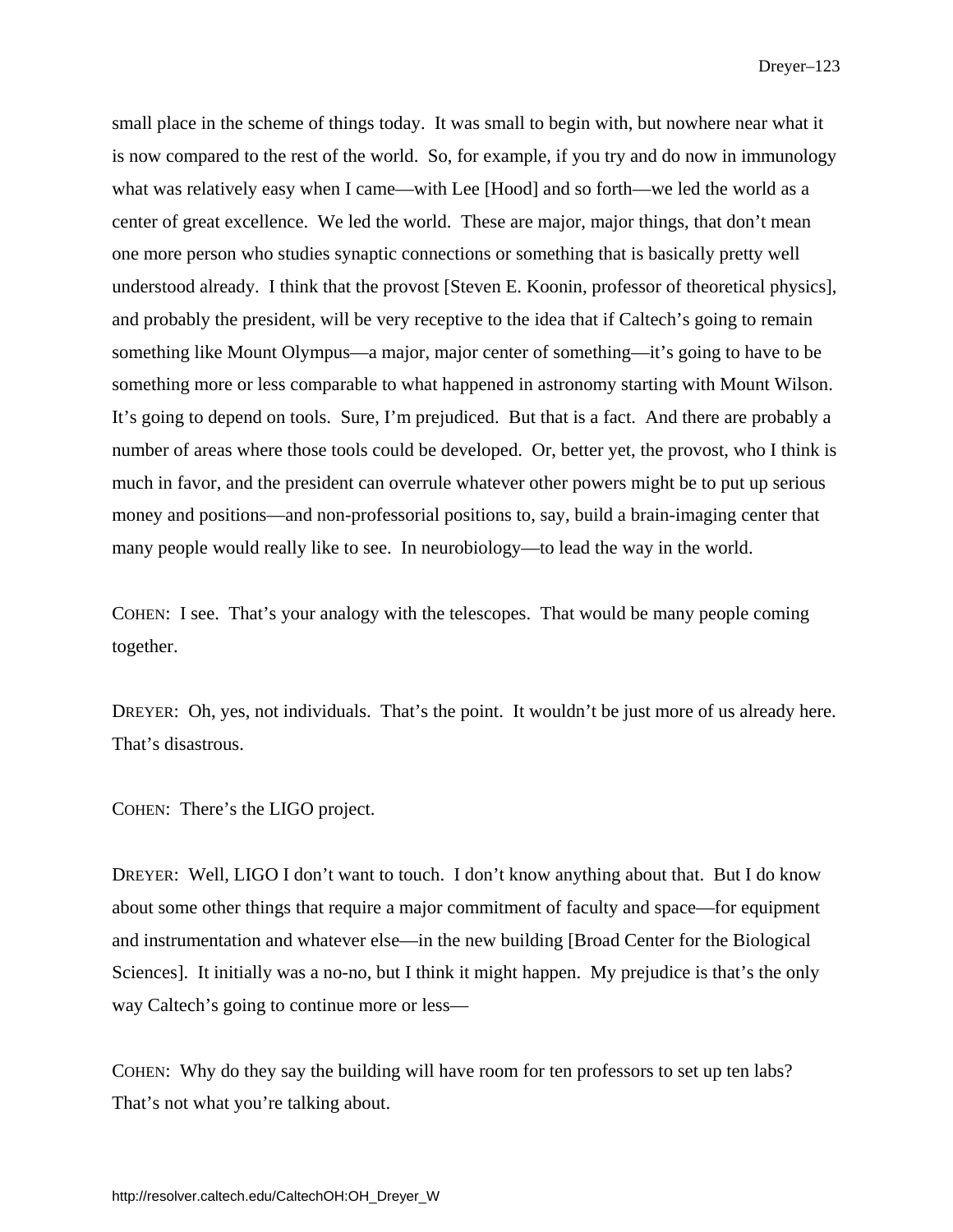DREYER: No. Not unless there's some kind of major thrust. If you read the history of Caltech and I haven't really studied it—but on a number of occasions they would have real questions about where they would go as a major effort, like when biology got started. There were big discussions concluding that this was the one place in the world where you could apply the rules of chemistry and physics—and the knowledge—to understanding how biology works. There wasn't any other place [that did that], so they decided to really invest seriously in that, and that would be the thrust. And that's not happening. I must say the president and provost are working on it.

COHEN: It's not happening now, you're saying? But you're very encouraged by this new administration?

DREYER: Very, yes. I think that many of the things that the existing leaders in biology would like to see happen are in the areas that will be all over, in terms of the major new advances. Not all over—it never is. But they'll be putting in the final pieces of the jigsaw puzzle. That's not where I think Caltech should be going. You already know most of the answers, and that's not my style.

COHEN: OK. Well, let me ask you just one final question. Could you have done what you did anywhere else? Or did you find that Caltech's really been a unique place for you, and *the* place for you? I end up here, and mostly I get accolades. But go ahead. You may have fought, but you did what you wanted to do.

DREYER: I ask myself that. It's been such a struggle, as you can see, to get support and funding for innovation. By the way, Maxine Singer said she never could have done what she has done in her life at a place like this or anywhere else. I'm not sure about NIH. Had I stayed there, it's hard to say. Because if you didn't have to worry about funding.... I was always—just like my mother let me go, that's what Anfinsen did. I took up phage genetics without him. He didn't even know about it or what the deal was, but he allowed me the freedom to do that. If I had continued at NIH…. I can't tell you.